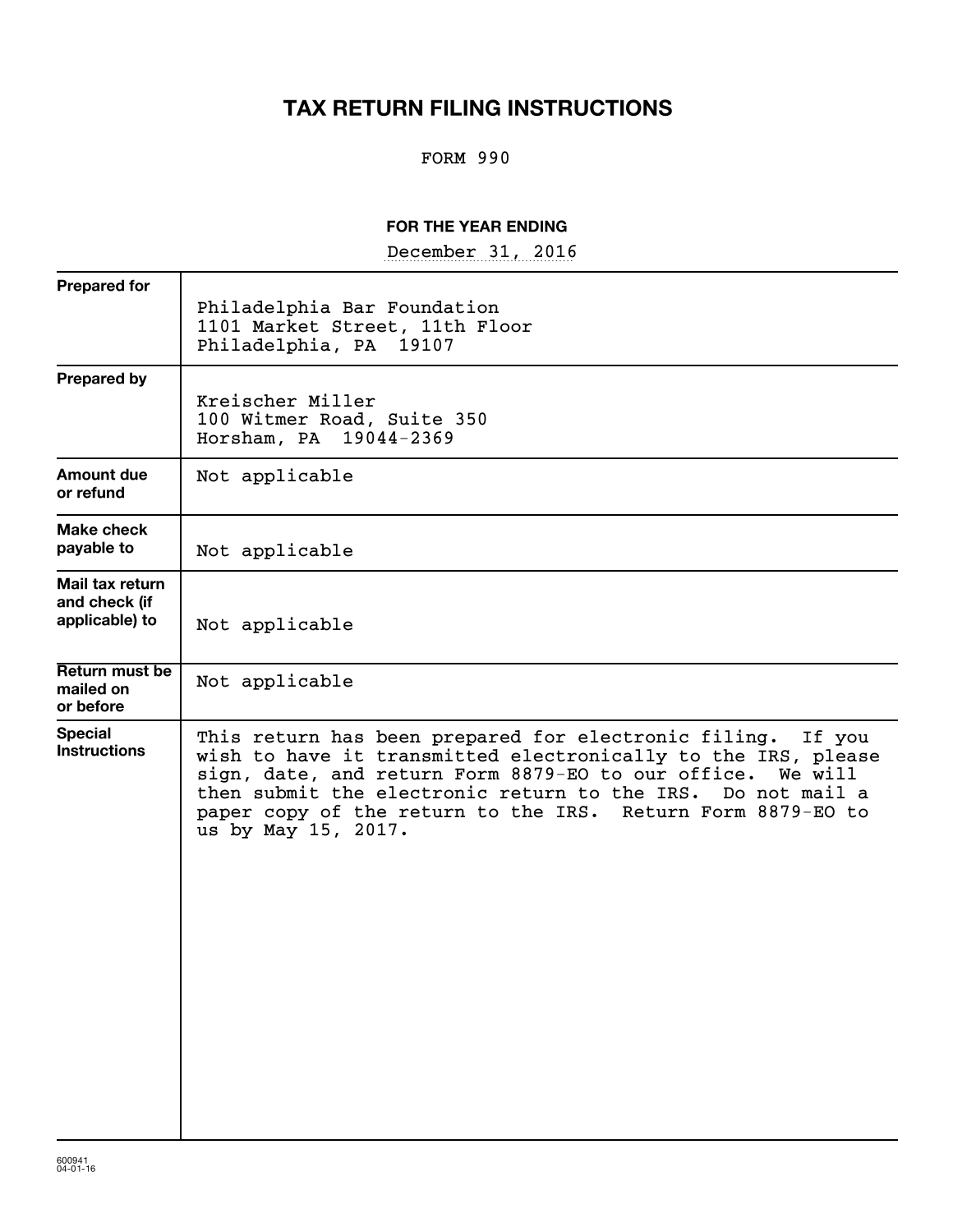| Form $\mathbf{J}$                  |                                                       |                                                        | <b>Return of Organization Exempt From Income Tax</b><br>Under section 501(c), 527, or 4947(a)(1) of the Internal Revenue Code (except private foundations)                 |            |                                         | OMB No. 1545-0047                                            |
|------------------------------------|-------------------------------------------------------|--------------------------------------------------------|----------------------------------------------------------------------------------------------------------------------------------------------------------------------------|------------|-----------------------------------------|--------------------------------------------------------------|
|                                    |                                                       |                                                        | Do not enter social security numbers on this form as it may be made public.                                                                                                |            |                                         | Open to Public                                               |
|                                    |                                                       | Department of the Treasury<br>Internal Revenue Service | Information about Form 990 and its instructions is at www.irs.gov/form990.                                                                                                 |            |                                         | Inspection                                                   |
|                                    |                                                       |                                                        | and ending<br>A For the 2016 calendar year, or tax year beginning                                                                                                          |            |                                         |                                                              |
|                                    | <b>B</b> Check if<br>applicable:                      |                                                        | C Name of organization                                                                                                                                                     |            | D Employer identification number        |                                                              |
|                                    | Address<br>change<br>Name                             |                                                        | PHILADELPHIA BAR FOUNDATION                                                                                                                                                |            |                                         | 23-1660797                                                   |
|                                    | change<br>  Initial<br>  return                       |                                                        | Doing business as<br>Number and street (or P.O. box if mail is not delivered to street address)                                                                            | Room/suite | E Telephone number                      |                                                              |
|                                    | Final<br>return/                                      |                                                        | 1101 MARKET STREET, 11TH FLOOR                                                                                                                                             |            |                                         | $215 - 238 - 6300$                                           |
|                                    | termin-<br>ated                                       |                                                        | City or town, state or province, country, and ZIP or foreign postal code                                                                                                   |            | G Gross receipts \$                     | 2,776,628.                                                   |
|                                    | Amended<br>return                                     |                                                        | PHILADELPHIA, PA<br>19107                                                                                                                                                  |            | H(a) Is this a group return             |                                                              |
|                                    | Applica-<br>tion<br>pending                           |                                                        | F Name and address of principal officer: JESSICA HILBURN-HOLMES<br>SAME AS C ABOVE                                                                                         |            | H(b) Are all subordinates included? Ves | for subordinates? $\Box$ Yes $\boxed{\mathbf{X}}$ No<br>l No |
|                                    |                                                       | Tax-exempt status: $X \overline{301(c)(3)}$            | $501(c)$ (<br>4947(a)(1) or<br>$\sqrt{\bullet}$ (insert no.)                                                                                                               | 527        |                                         | If "No," attach a list. (see instructions)                   |
|                                    |                                                       |                                                        | J Website: WWW.PHILABARFOUNDATION.ORG                                                                                                                                      |            | $H(c)$ Group exemption number           |                                                              |
|                                    |                                                       |                                                        | Other $\blacktriangleright$<br>K Form of organization: $X$ Corporation<br>Trust<br>Association                                                                             |            |                                         | L Year of formation: $1964$ M State of legal domicile: PA    |
|                                    | Part I                                                | Summary                                                |                                                                                                                                                                            |            |                                         |                                                              |
|                                    | 1                                                     |                                                        | Briefly describe the organization's mission or most significant activities: SEE SCHEDULE O                                                                                 |            |                                         |                                                              |
| <b>Activities &amp; Governance</b> |                                                       |                                                        |                                                                                                                                                                            |            |                                         |                                                              |
|                                    | 2                                                     | Check this box $\blacktriangleright$ L                 | I if the organization discontinued its operations or disposed of more than 25% of its net assets.                                                                          |            |                                         |                                                              |
|                                    | З                                                     |                                                        | Number of voting members of the governing body (Part VI, line 1a)                                                                                                          |            | 3                                       | 28<br>$\overline{28}$                                        |
|                                    | 4                                                     |                                                        | Number of independent voting members of the governing body (Part VI, line 1b) [[[[[[[[[[[[[[[[[[[[[[[[[[[[]]]]                                                             |            | 4                                       | $\overline{5}$                                               |
|                                    | 5                                                     |                                                        | Total number of individuals employed in calendar year 2016 (Part V, line 2a) manufacture content content of individuals                                                    |            | 5                                       | 100                                                          |
|                                    | 6                                                     |                                                        |                                                                                                                                                                            |            | 6                                       | 0.                                                           |
|                                    |                                                       |                                                        |                                                                                                                                                                            |            | 7а                                      | $\overline{0}$ .                                             |
|                                    |                                                       |                                                        |                                                                                                                                                                            |            | 7 <sub>b</sub>                          |                                                              |
|                                    |                                                       |                                                        |                                                                                                                                                                            |            | <b>Prior Year</b><br>880,013.           | <b>Current Year</b><br>628,437.                              |
|                                    | 8                                                     |                                                        | Contributions and grants (Part VIII, line 1h)                                                                                                                              |            | $\overline{0}$ .                        | 0.                                                           |
| Revenue                            | 9                                                     |                                                        | Program service revenue (Part VIII, line 2g)                                                                                                                               |            | 251,872.                                | 196,916.                                                     |
|                                    | 10                                                    |                                                        |                                                                                                                                                                            |            | O,                                      | 0.                                                           |
|                                    | 11                                                    |                                                        | Other revenue (Part VIII, column (A), lines 5, 6d, 8c, 9c, 10c, and 11e)                                                                                                   |            | 1,131,885.                              | 825, 353.                                                    |
|                                    | 12                                                    |                                                        | Total revenue - add lines 8 through 11 (must equal Part VIII, column (A), line 12)                                                                                         |            | 629,000                                 | 433,050.                                                     |
|                                    | 13                                                    |                                                        | Grants and similar amounts paid (Part IX, column (A), lines 1-3) <i></i>                                                                                                   |            | 0                                       |                                                              |
|                                    | 14                                                    |                                                        | Benefits paid to or for members (Part IX, column (A), line 4)                                                                                                              |            | 288, 237.                               | 352, 376.                                                    |
|                                    | 15                                                    |                                                        | Salaries, other compensation, employee benefits (Part IX, column (A), lines 5-10)                                                                                          |            | Ω.                                      | Ο.                                                           |
| enses                              |                                                       |                                                        |                                                                                                                                                                            |            |                                         |                                                              |
| 찧                                  |                                                       |                                                        | <b>b</b> Total fundraising expenses (Part IX, column (D), line 25) $\rightarrow$ 120, 968.                                                                                 |            | 199,188.                                | 193,612.                                                     |
|                                    | 17                                                    |                                                        |                                                                                                                                                                            |            | 1, 116, 425.                            | 979,038.                                                     |
|                                    | 18                                                    |                                                        | Total expenses. Add lines 13-17 (must equal Part IX, column (A), line 25)                                                                                                  |            | 15,460.                                 | $-153,685.$                                                  |
|                                    | 19                                                    |                                                        |                                                                                                                                                                            |            | <b>Beginning of Current Year</b>        |                                                              |
| Net Assets or<br>Fund Balances     |                                                       |                                                        |                                                                                                                                                                            |            | 7,669,078.                              | <b>End of Year</b><br>7,792,905.                             |
|                                    | 20                                                    |                                                        | Total assets (Part X, line 16)                                                                                                                                             |            | 59,394.                                 | 66,489.                                                      |
|                                    | 21                                                    |                                                        | Total liabilities (Part X, line 26)                                                                                                                                        |            | 7,609,684.                              | $7,726,416$ .                                                |
|                                    | 22<br><b>Part II</b>                                  | <b>Signature Block</b>                                 |                                                                                                                                                                            |            |                                         |                                                              |
|                                    |                                                       |                                                        | Under penalties of perjury, I declare that I have examined this return, including accompanying schedules and statements, and to the best of my knowledge and belief, it is |            |                                         |                                                              |
|                                    |                                                       |                                                        | true, correct, and complete. Declaration of preparer (other than officer) is based on all information of which preparer has any knowledge.                                 |            |                                         |                                                              |
|                                    |                                                       |                                                        |                                                                                                                                                                            |            |                                         |                                                              |
| Sign                               |                                                       |                                                        | Signature of officer                                                                                                                                                       |            | Date                                    |                                                              |
| Here                               |                                                       |                                                        | EXECUTIVE DIRECTOR<br>JESSICA HILBURN-HOLMES,                                                                                                                              |            |                                         |                                                              |
|                                    |                                                       |                                                        | Type or print name and title                                                                                                                                               |            |                                         |                                                              |
|                                    |                                                       | Print/Type preparer's name                             | Preparer's signalitie                                                                                                                                                      |            | <b>Date</b><br>Check                    | PTIN                                                         |
| Paid                               |                                                       |                                                        | PEKULA<br>CHRISTOPHER M.                                                                                                                                                   |            | 427.2017<br>self-employed               | P00734965                                                    |
|                                    | Preparer                                              | Firm's name                                            | <b>KREISCHER MILLER</b>                                                                                                                                                    |            | Firm's EIN                              | 23-1980475                                                   |
|                                    | Use Only                                              |                                                        | Firm's address 100 WITMER ROAD, SUITE 350                                                                                                                                  |            |                                         |                                                              |
|                                    | Phone no. $(215)441 - 4600$<br>HORSHAM, PA 19044-2369 |                                                        |                                                                                                                                                                            |            |                                         |                                                              |

| May the IRS discuss this return with the preparer shown above? (see instructions)      |  |
|----------------------------------------------------------------------------------------|--|
| 632001 11-11-16 LHA For Paperwork Reduction Act Notice, see the separate instructions. |  |

 $\frac{1}{2}$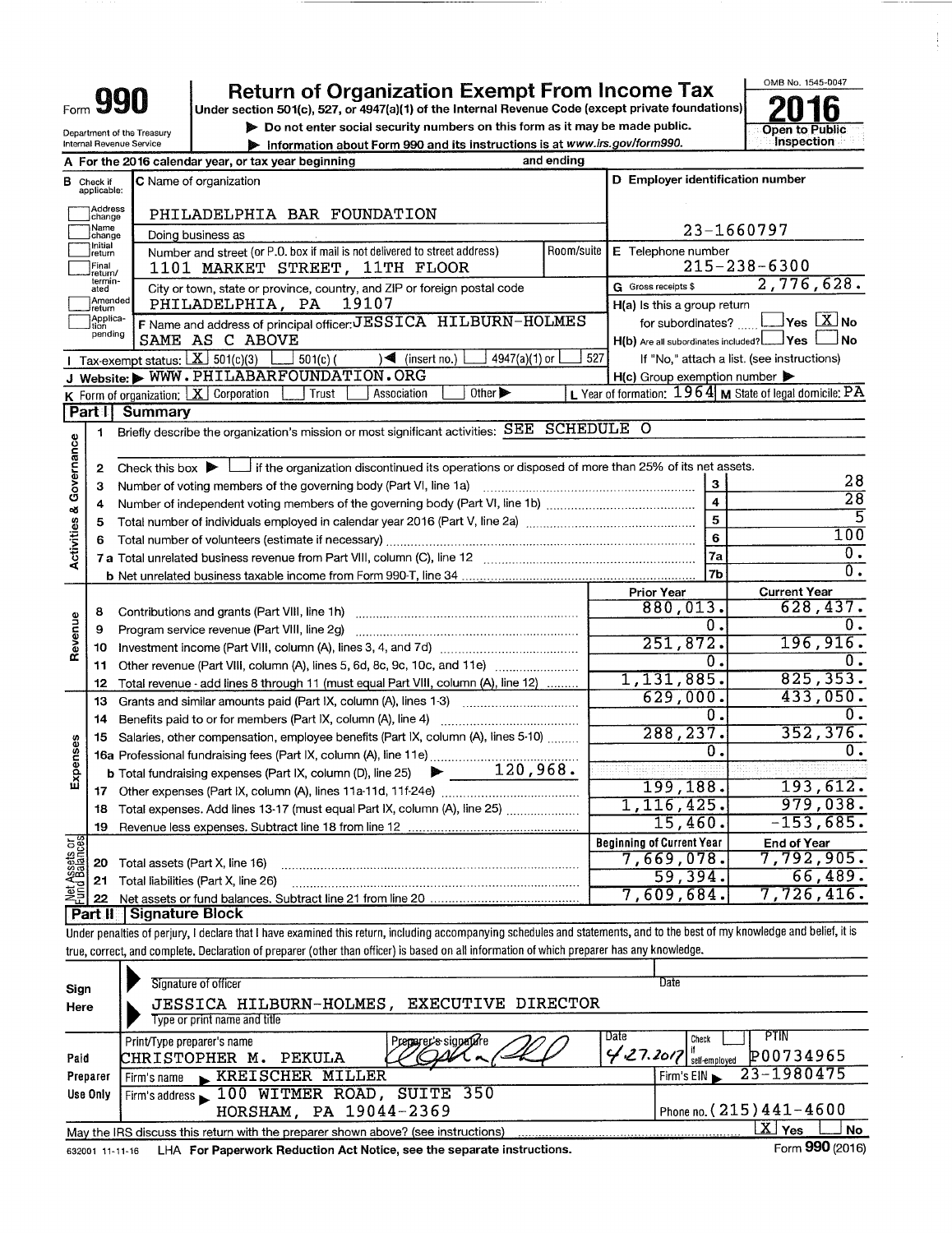| Form 8879-EO                                            | <b>IRS e-file Signature Authorization</b><br>for an Exempt Organization                                                                                                                                                                                                                                                                                                                                                                                                                                                                                                                                                                                                   |                                       | OMB No. 1545-1878                                 |
|---------------------------------------------------------|---------------------------------------------------------------------------------------------------------------------------------------------------------------------------------------------------------------------------------------------------------------------------------------------------------------------------------------------------------------------------------------------------------------------------------------------------------------------------------------------------------------------------------------------------------------------------------------------------------------------------------------------------------------------------|---------------------------------------|---------------------------------------------------|
|                                                         | , 2016, and ending<br>For calendar year 2016, or fiscal year beginning                                                                                                                                                                                                                                                                                                                                                                                                                                                                                                                                                                                                    | , 20                                  | 2016                                              |
| Department of the Treasury                              | Do not send to the IRS. Keep for your records.                                                                                                                                                                                                                                                                                                                                                                                                                                                                                                                                                                                                                            |                                       |                                                   |
| Internal Revenue Service<br>Name of exempt organization | Information about Form 8879-EO and its instructions is at www.irs.gov/form8879eo.                                                                                                                                                                                                                                                                                                                                                                                                                                                                                                                                                                                         |                                       | <b>Employer identification number</b>             |
|                                                         |                                                                                                                                                                                                                                                                                                                                                                                                                                                                                                                                                                                                                                                                           |                                       |                                                   |
|                                                         | PHILADELPHIA BAR FOUNDATION                                                                                                                                                                                                                                                                                                                                                                                                                                                                                                                                                                                                                                               |                                       | 23-1660797                                        |
| Name and title of officer                               |                                                                                                                                                                                                                                                                                                                                                                                                                                                                                                                                                                                                                                                                           |                                       |                                                   |
| JESSICA HILBURN-HOLMES                                  |                                                                                                                                                                                                                                                                                                                                                                                                                                                                                                                                                                                                                                                                           |                                       |                                                   |
| EXECUTIVE DIRECTOR<br>  Part I                          | Type of Return and Return Information (Whole Dollars Only)                                                                                                                                                                                                                                                                                                                                                                                                                                                                                                                                                                                                                |                                       |                                                   |
|                                                         | Check the box for the return for which you are using this Form 8879-EO and enter the applicable amount, if any, from the return. If you check the box                                                                                                                                                                                                                                                                                                                                                                                                                                                                                                                     |                                       |                                                   |
| than 1 line in Part I.                                  | on line 1a, 2a, 3a, 4a, or 5a, below, and the amount on that line for the return being filed with this form was blank, then leave line 1b, 2b, 3b, 4b, or 5b,<br>whichever is applicable, blank (do not enter -0-). But, if you entered -0- on the return, then enter -0- on the applicable line below. Do not complete more                                                                                                                                                                                                                                                                                                                                              |                                       |                                                   |
| 1a Form 990 check here                                  | $\blacktriangleright$ $\overline{X}$                                                                                                                                                                                                                                                                                                                                                                                                                                                                                                                                                                                                                                      |                                       |                                                   |
| 2a Form 990-EZ check here                               |                                                                                                                                                                                                                                                                                                                                                                                                                                                                                                                                                                                                                                                                           |                                       |                                                   |
| 3a Form 1120-POL check here                             |                                                                                                                                                                                                                                                                                                                                                                                                                                                                                                                                                                                                                                                                           |                                       |                                                   |
| 4a Form 990-PF check here                               | b Tax based on investment income (Form 990-PF, Part VI, line 5)  4b ______________________                                                                                                                                                                                                                                                                                                                                                                                                                                                                                                                                                                                |                                       |                                                   |
| 5a Form 8868 check here                                 |                                                                                                                                                                                                                                                                                                                                                                                                                                                                                                                                                                                                                                                                           |                                       |                                                   |
| Part II                                                 | <b>Declaration and Signature Authorization of Officer</b>                                                                                                                                                                                                                                                                                                                                                                                                                                                                                                                                                                                                                 |                                       |                                                   |
| Officer's PIN: check one box only                       | return, and the financial institution to debit the entry to this account. To revoke a payment, I must contact the U.S. Treasury Financial Agent at<br>1-888-353-4537 no later than 2 business days prior to the payment (settlement) date. I also authorize the financial institutions involved in the<br>processing of the electronic payment of taxes to receive confidential information necessary to answer inquiries and resolve issues related to the<br>payment. I have selected a personal identification number (PIN) as my signature for the organization's electronic return and, if applicable, the<br>organization's consent to electronic funds withdrawal. |                                       |                                                   |
|                                                         | [X]   authorize KREISCHER MILLER                                                                                                                                                                                                                                                                                                                                                                                                                                                                                                                                                                                                                                          | to enter my PIN                       | 60797                                             |
|                                                         | ERO firm name                                                                                                                                                                                                                                                                                                                                                                                                                                                                                                                                                                                                                                                             |                                       | Enter five numbers, but<br>do not enter all zeros |
|                                                         | as my signature on the organization's tax year 2016 electronically filed return. If I have indicated within this return that a copy of the return<br>is being filed with a state agency(ies) regulating charities as part of the IRS Fed/State program, I also authorize the aforementioned ERO to<br>enter my PIN on the return's disclosure consent screen.                                                                                                                                                                                                                                                                                                             |                                       |                                                   |
|                                                         | As an officer of the organization, I will enter my PIN as my signature on the organization's tax year 2016 electronically filed return. If I have<br>indicated within this return that a copy of the return is being filed with a state agency(ies) regulating charities as part of the IRS Fed/State<br>program, I will enter my PIN on the return's disclosure consent screen.                                                                                                                                                                                                                                                                                          |                                       |                                                   |
| Officer's signature                                     | <u> 1980 - Johann Stein, Amerikaansk politiker (* 1900)</u>                                                                                                                                                                                                                                                                                                                                                                                                                                                                                                                                                                                                               | Date $\blacktriangleright$            |                                                   |
| Part III                                                | <b>Certification and Authentication</b>                                                                                                                                                                                                                                                                                                                                                                                                                                                                                                                                                                                                                                   |                                       |                                                   |
|                                                         | <b>ERO's EFIN/PIN.</b> Enter your six-digit electronic filing identification                                                                                                                                                                                                                                                                                                                                                                                                                                                                                                                                                                                              |                                       |                                                   |
|                                                         | number (EFIN) followed by your five-digit self-selected PIN.                                                                                                                                                                                                                                                                                                                                                                                                                                                                                                                                                                                                              | 24293711111<br>do not enter all zeros |                                                   |
|                                                         | I certify that the above numeric entry is my PIN, which is my signature on the 2016 electronically filed return for the organization indicated above. I<br>confirm that I am submitting this return in accordance with the requirements of Pub. 4163, Modernized e-File (MeF) Information for Authorized IRS                                                                                                                                                                                                                                                                                                                                                              |                                       |                                                   |

| Do Not Submit This Form To the IRS Unless Requested To Do So |        |  |
|--------------------------------------------------------------|--------|--|
| <b>ERO Must Retain This Form - See Instructions</b>          |        |  |
| ERO's signature                                              | Date I |  |
|                                                              |        |  |
| e-file Providers for Business Returns.                       |        |  |

623051 09-26-16

14110427 759120 4667.701 2016.03030 PHILADELPHIA BAR FOUNDATION 4667\_701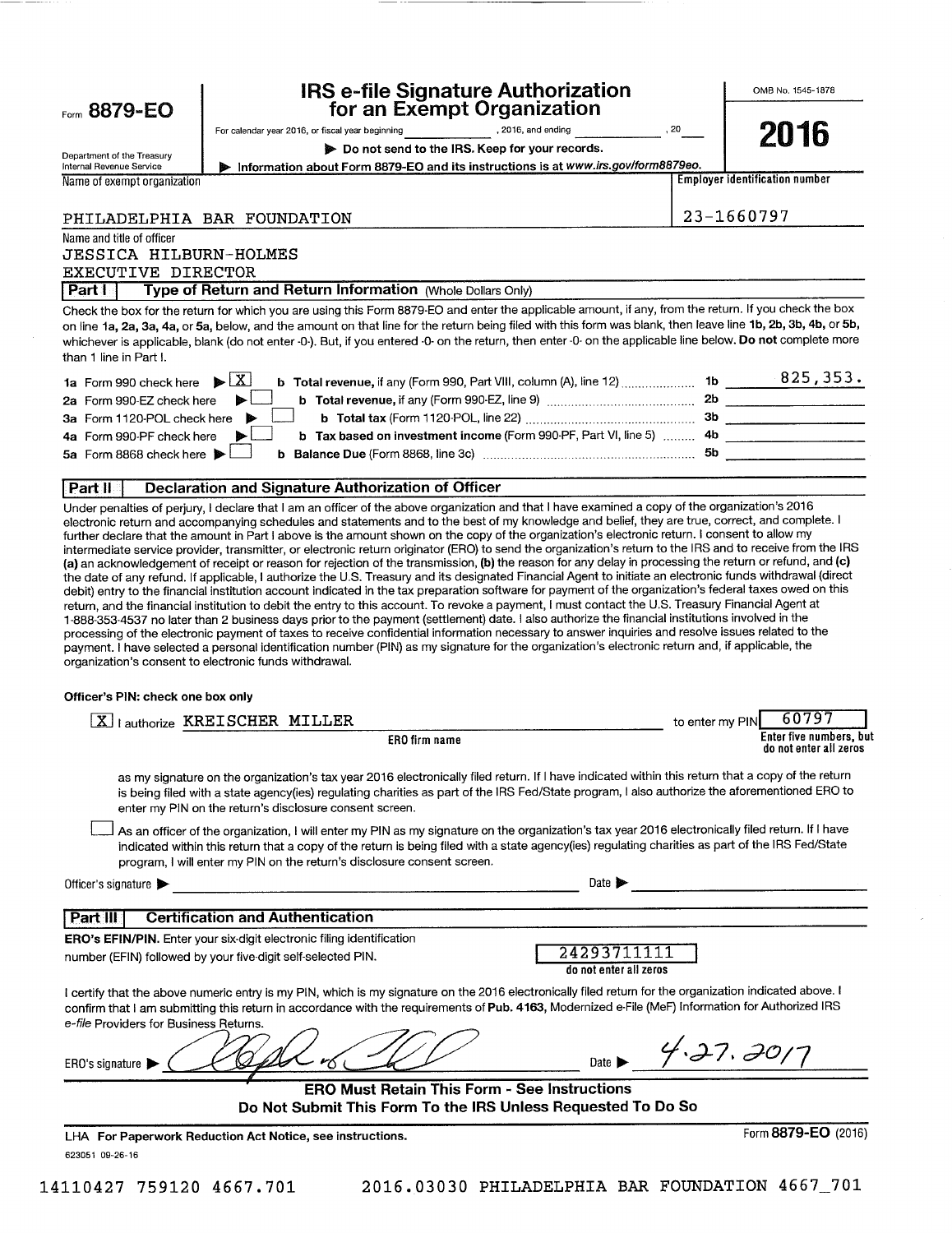| $\exists$ Yes $\boxed{\text{X}}$ No<br>$\exists$ Yes $\boxed{\text{X}}$ No<br>Did the organization cease conducting, or make significant changes in how it conducts, any program services?<br>Describe the organization's program service accomplishments for each of its three largest program services, as measured by expenses.<br>Section 501(c)(3) and 501(c)(4) organizations are required to report the amount of grants and allocations to others, the total expenses, and<br>GRANT PROGRAMS - SUPPORT FOR LOCAL CHARITABLE ORGANIZATIONS THAT<br>PROVIDE LEGAL SERVICES TO THE POOR, DISABLED, ELDERLY AND CHILDREN WHO, |
|-----------------------------------------------------------------------------------------------------------------------------------------------------------------------------------------------------------------------------------------------------------------------------------------------------------------------------------------------------------------------------------------------------------------------------------------------------------------------------------------------------------------------------------------------------------------------------------------------------------------------------------|
|                                                                                                                                                                                                                                                                                                                                                                                                                                                                                                                                                                                                                                   |
|                                                                                                                                                                                                                                                                                                                                                                                                                                                                                                                                                                                                                                   |
|                                                                                                                                                                                                                                                                                                                                                                                                                                                                                                                                                                                                                                   |
|                                                                                                                                                                                                                                                                                                                                                                                                                                                                                                                                                                                                                                   |
|                                                                                                                                                                                                                                                                                                                                                                                                                                                                                                                                                                                                                                   |
|                                                                                                                                                                                                                                                                                                                                                                                                                                                                                                                                                                                                                                   |
|                                                                                                                                                                                                                                                                                                                                                                                                                                                                                                                                                                                                                                   |
|                                                                                                                                                                                                                                                                                                                                                                                                                                                                                                                                                                                                                                   |
|                                                                                                                                                                                                                                                                                                                                                                                                                                                                                                                                                                                                                                   |
|                                                                                                                                                                                                                                                                                                                                                                                                                                                                                                                                                                                                                                   |
|                                                                                                                                                                                                                                                                                                                                                                                                                                                                                                                                                                                                                                   |
|                                                                                                                                                                                                                                                                                                                                                                                                                                                                                                                                                                                                                                   |
|                                                                                                                                                                                                                                                                                                                                                                                                                                                                                                                                                                                                                                   |
|                                                                                                                                                                                                                                                                                                                                                                                                                                                                                                                                                                                                                                   |
|                                                                                                                                                                                                                                                                                                                                                                                                                                                                                                                                                                                                                                   |
|                                                                                                                                                                                                                                                                                                                                                                                                                                                                                                                                                                                                                                   |
|                                                                                                                                                                                                                                                                                                                                                                                                                                                                                                                                                                                                                                   |
|                                                                                                                                                                                                                                                                                                                                                                                                                                                                                                                                                                                                                                   |
|                                                                                                                                                                                                                                                                                                                                                                                                                                                                                                                                                                                                                                   |
|                                                                                                                                                                                                                                                                                                                                                                                                                                                                                                                                                                                                                                   |
|                                                                                                                                                                                                                                                                                                                                                                                                                                                                                                                                                                                                                                   |
|                                                                                                                                                                                                                                                                                                                                                                                                                                                                                                                                                                                                                                   |
|                                                                                                                                                                                                                                                                                                                                                                                                                                                                                                                                                                                                                                   |
|                                                                                                                                                                                                                                                                                                                                                                                                                                                                                                                                                                                                                                   |
|                                                                                                                                                                                                                                                                                                                                                                                                                                                                                                                                                                                                                                   |
| FELLOWSHIP, AWARD AND RECOGNITION PROGRAMS - PROMOTING PUBLIC INTEREST                                                                                                                                                                                                                                                                                                                                                                                                                                                                                                                                                            |
| LEGAL SERVICE AS A VIABLE CAREER CHOICE FOR STUDENTS AND YOUNG LAWYERS.                                                                                                                                                                                                                                                                                                                                                                                                                                                                                                                                                           |
|                                                                                                                                                                                                                                                                                                                                                                                                                                                                                                                                                                                                                                   |
|                                                                                                                                                                                                                                                                                                                                                                                                                                                                                                                                                                                                                                   |
|                                                                                                                                                                                                                                                                                                                                                                                                                                                                                                                                                                                                                                   |
|                                                                                                                                                                                                                                                                                                                                                                                                                                                                                                                                                                                                                                   |
|                                                                                                                                                                                                                                                                                                                                                                                                                                                                                                                                                                                                                                   |
|                                                                                                                                                                                                                                                                                                                                                                                                                                                                                                                                                                                                                                   |
|                                                                                                                                                                                                                                                                                                                                                                                                                                                                                                                                                                                                                                   |
|                                                                                                                                                                                                                                                                                                                                                                                                                                                                                                                                                                                                                                   |
|                                                                                                                                                                                                                                                                                                                                                                                                                                                                                                                                                                                                                                   |
|                                                                                                                                                                                                                                                                                                                                                                                                                                                                                                                                                                                                                                   |
| INCLUDING PRO BONO NEEDS ASSESSMENT, EVENTS AND                                                                                                                                                                                                                                                                                                                                                                                                                                                                                                                                                                                   |
|                                                                                                                                                                                                                                                                                                                                                                                                                                                                                                                                                                                                                                   |
|                                                                                                                                                                                                                                                                                                                                                                                                                                                                                                                                                                                                                                   |
|                                                                                                                                                                                                                                                                                                                                                                                                                                                                                                                                                                                                                                   |
|                                                                                                                                                                                                                                                                                                                                                                                                                                                                                                                                                                                                                                   |
|                                                                                                                                                                                                                                                                                                                                                                                                                                                                                                                                                                                                                                   |
|                                                                                                                                                                                                                                                                                                                                                                                                                                                                                                                                                                                                                                   |
|                                                                                                                                                                                                                                                                                                                                                                                                                                                                                                                                                                                                                                   |
|                                                                                                                                                                                                                                                                                                                                                                                                                                                                                                                                                                                                                                   |
|                                                                                                                                                                                                                                                                                                                                                                                                                                                                                                                                                                                                                                   |
|                                                                                                                                                                                                                                                                                                                                                                                                                                                                                                                                                                                                                                   |
|                                                                                                                                                                                                                                                                                                                                                                                                                                                                                                                                                                                                                                   |
|                                                                                                                                                                                                                                                                                                                                                                                                                                                                                                                                                                                                                                   |
| Form 990 (2016)                                                                                                                                                                                                                                                                                                                                                                                                                                                                                                                                                                                                                   |
|                                                                                                                                                                                                                                                                                                                                                                                                                                                                                                                                                                                                                                   |
| 2016.03030 PHILADELPHIA BAR FOUNDATION 4667_701                                                                                                                                                                                                                                                                                                                                                                                                                                                                                                                                                                                   |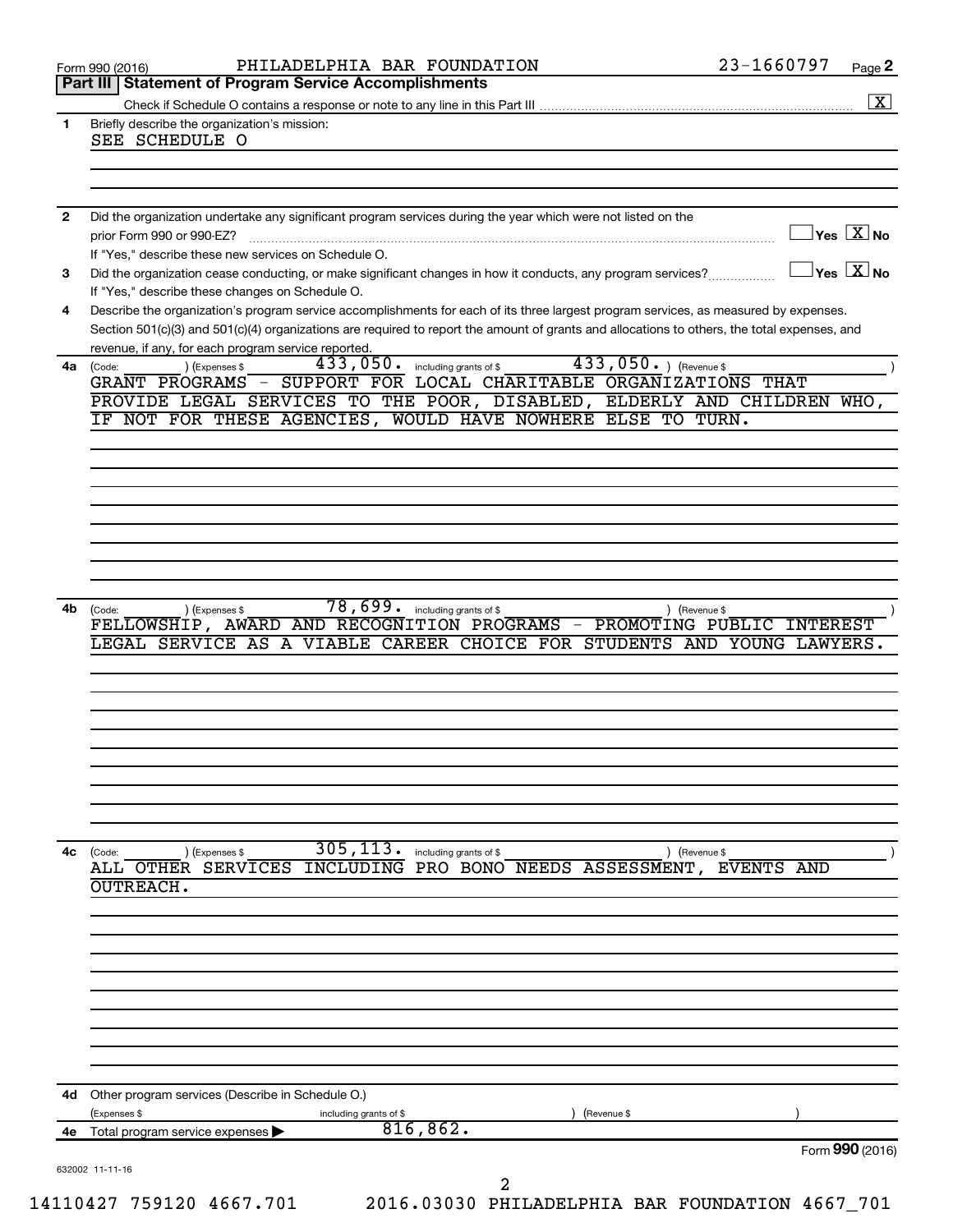| Form 990 (2016) |  |  |
|-----------------|--|--|

Form 990 (2016) Page PHILADELPHIA BAR FOUNDATION 23-1660797

|     | <b>Part IV   Checklist of Required Schedules</b>                                                                                                                                                                                    |                 |                         |                             |
|-----|-------------------------------------------------------------------------------------------------------------------------------------------------------------------------------------------------------------------------------------|-----------------|-------------------------|-----------------------------|
|     |                                                                                                                                                                                                                                     |                 | Yes                     | No                          |
| 1   | Is the organization described in section 501(c)(3) or 4947(a)(1) (other than a private foundation)?                                                                                                                                 |                 |                         |                             |
|     |                                                                                                                                                                                                                                     | 1               | X                       |                             |
| 2   | Is the organization required to complete Schedule B, Schedule of Contributors? [11] the organization required to complete Schedule B, Schedule of Contributors?                                                                     | $\mathbf{2}$    | $\overline{\mathbf{X}}$ |                             |
| З   | Did the organization engage in direct or indirect political campaign activities on behalf of or in opposition to candidates for                                                                                                     |                 |                         |                             |
|     |                                                                                                                                                                                                                                     | 3               |                         | х                           |
| 4   | Section 501(c)(3) organizations. Did the organization engage in lobbying activities, or have a section 501(h) election in effect                                                                                                    |                 |                         |                             |
|     |                                                                                                                                                                                                                                     | 4               |                         | X                           |
| 5   | Is the organization a section 501(c)(4), 501(c)(5), or 501(c)(6) organization that receives membership dues, assessments, or                                                                                                        |                 |                         |                             |
|     |                                                                                                                                                                                                                                     | 5               |                         | X                           |
| 6   | Did the organization maintain any donor advised funds or any similar funds or accounts for which donors have the right to                                                                                                           |                 |                         |                             |
|     | provide advice on the distribution or investment of amounts in such funds or accounts? If "Yes," complete Schedule D, Part I                                                                                                        | 6               | X                       |                             |
| 7   | Did the organization receive or hold a conservation easement, including easements to preserve open space,                                                                                                                           |                 |                         |                             |
|     |                                                                                                                                                                                                                                     | 7               |                         | х                           |
| 8   | Did the organization maintain collections of works of art, historical treasures, or other similar assets? If "Yes," complete                                                                                                        |                 |                         |                             |
|     | Schedule D, Part III <b>Marting Constructs</b> and the construction of the construction of the construction of the construction of the construction of the construction of the construction of the construction of the construction | 8               |                         | X                           |
| 9   | Did the organization report an amount in Part X, line 21, for escrow or custodial account liability, serve as a custodian for                                                                                                       |                 |                         |                             |
|     | amounts not listed in Part X; or provide credit counseling, debt management, credit repair, or debt negotiation services?                                                                                                           |                 |                         |                             |
|     | If "Yes," complete Schedule D, Part IV                                                                                                                                                                                              | 9               |                         | x                           |
| 10  | Did the organization, directly or through a related organization, hold assets in temporarily restricted endowments, permanent                                                                                                       |                 |                         |                             |
|     |                                                                                                                                                                                                                                     | 10              | х                       |                             |
| 11  | If the organization's answer to any of the following questions is "Yes," then complete Schedule D, Parts VI, VII, VIII, IX, or X                                                                                                    |                 |                         |                             |
|     | as applicable.                                                                                                                                                                                                                      |                 |                         |                             |
|     | a Did the organization report an amount for land, buildings, and equipment in Part X, line 10? If "Yes," complete Schedule D,                                                                                                       |                 |                         |                             |
|     | Part VI                                                                                                                                                                                                                             | 11a             | х                       |                             |
|     | <b>b</b> Did the organization report an amount for investments - other securities in Part X, line 12 that is 5% or more of its total                                                                                                |                 |                         |                             |
|     | assets reported in Part X, line 16? If "Yes," complete Schedule D, Part VII [11] [11] [12] [12] [12] [12] [12] [                                                                                                                    | 11b             |                         | х                           |
|     | c Did the organization report an amount for investments - program related in Part X, line 13 that is 5% or more of its total                                                                                                        |                 |                         |                             |
|     |                                                                                                                                                                                                                                     | 11c             |                         | X                           |
|     | d Did the organization report an amount for other assets in Part X, line 15 that is 5% or more of its total assets reported in                                                                                                      |                 |                         |                             |
|     |                                                                                                                                                                                                                                     | 11d             |                         | х                           |
|     |                                                                                                                                                                                                                                     | 11e             |                         | $\overline{\mathtt{x}}$     |
|     | f Did the organization's separate or consolidated financial statements for the tax year include a footnote that addresses                                                                                                           |                 |                         |                             |
|     | the organization's liability for uncertain tax positions under FIN 48 (ASC 740)? If "Yes," complete Schedule D, Part X                                                                                                              | 11f             | х                       |                             |
|     | 12a Did the organization obtain separate, independent audited financial statements for the tax year? If "Yes," complete                                                                                                             |                 |                         |                             |
|     | Schedule D, Parts XI and XII                                                                                                                                                                                                        | 12a             | х                       |                             |
|     | <b>b</b> Was the organization included in consolidated, independent audited financial statements for the tax year?                                                                                                                  |                 |                         |                             |
|     | If "Yes," and if the organization answered "No" to line 12a, then completing Schedule D, Parts XI and XII is optional <i>manum</i>                                                                                                  | 12 <sub>b</sub> |                         | х                           |
| 13  |                                                                                                                                                                                                                                     | 13              |                         | $\overline{\textbf{x}}$     |
| 14a |                                                                                                                                                                                                                                     | 14a             |                         | $\overline{\textnormal{x}}$ |
|     | <b>b</b> Did the organization have aggregate revenues or expenses of more than \$10,000 from grantmaking, fundraising, business,                                                                                                    |                 |                         |                             |
|     | investment, and program service activities outside the United States, or aggregate foreign investments valued at \$100,000                                                                                                          |                 |                         |                             |
|     |                                                                                                                                                                                                                                     | 14b             |                         | х                           |
| 15  | Did the organization report on Part IX, column (A), line 3, more than \$5,000 of grants or other assistance to or for any                                                                                                           |                 |                         |                             |
|     |                                                                                                                                                                                                                                     | 15              |                         | х                           |
| 16  | Did the organization report on Part IX, column (A), line 3, more than \$5,000 of aggregate grants or other assistance to                                                                                                            |                 |                         |                             |
|     |                                                                                                                                                                                                                                     | 16              |                         | х                           |
| 17  | Did the organization report a total of more than \$15,000 of expenses for professional fundraising services on Part IX,                                                                                                             |                 |                         |                             |
|     |                                                                                                                                                                                                                                     | 17              |                         | x                           |
| 18  | Did the organization report more than \$15,000 total of fundraising event gross income and contributions on Part VIII, lines                                                                                                        |                 | х                       |                             |
|     |                                                                                                                                                                                                                                     | 18              |                         |                             |
| 19  | Did the organization report more than \$15,000 of gross income from gaming activities on Part VIII, line 9a? If "Yes,"                                                                                                              |                 |                         | х                           |
|     |                                                                                                                                                                                                                                     | 19              |                         |                             |

Form (2016) **990**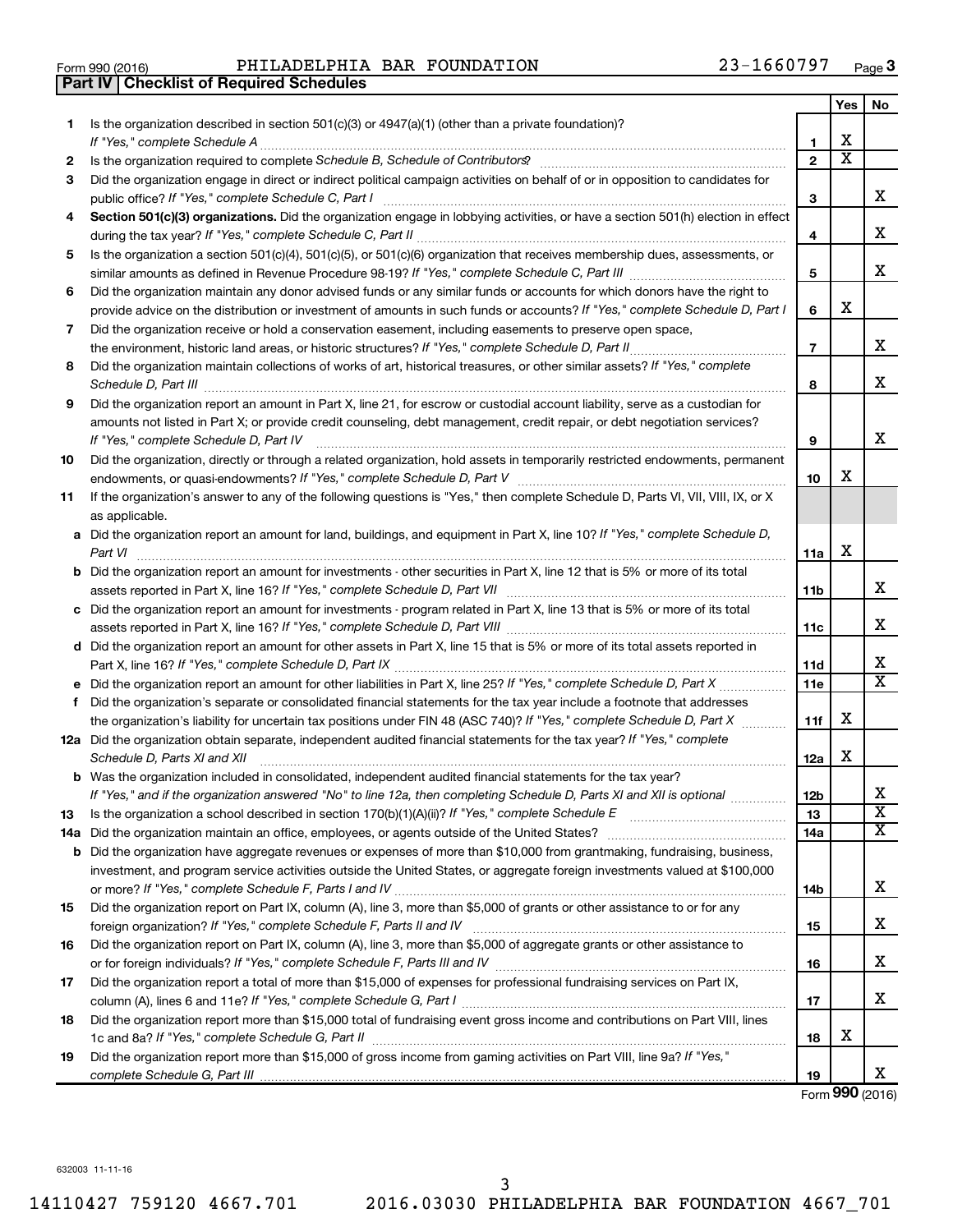|  | Form 990 (2016) |
|--|-----------------|
|  |                 |

Form 990 (2016) Page PHILADELPHIA BAR FOUNDATION 23-1660797

*(continued)* **Part IV Checklist of Required Schedules**

|    |                                                                                                                                                                                                                                                                                                                                                                                                                                                                                                                                                                       |                 | Yes | No             |
|----|-----------------------------------------------------------------------------------------------------------------------------------------------------------------------------------------------------------------------------------------------------------------------------------------------------------------------------------------------------------------------------------------------------------------------------------------------------------------------------------------------------------------------------------------------------------------------|-----------------|-----|----------------|
|    | 20a Did the organization operate one or more hospital facilities? If "Yes," complete Schedule H                                                                                                                                                                                                                                                                                                                                                                                                                                                                       | 20a             |     | X              |
|    | <b>b</b> If "Yes" to line 20a, did the organization attach a copy of its audited financial statements to this return?                                                                                                                                                                                                                                                                                                                                                                                                                                                 | 20 <sub>b</sub> |     |                |
| 21 | Did the organization report more than \$5,000 of grants or other assistance to any domestic organization or                                                                                                                                                                                                                                                                                                                                                                                                                                                           |                 |     |                |
|    |                                                                                                                                                                                                                                                                                                                                                                                                                                                                                                                                                                       | 21              | X   |                |
| 22 | Did the organization report more than \$5,000 of grants or other assistance to or for domestic individuals on                                                                                                                                                                                                                                                                                                                                                                                                                                                         |                 |     |                |
|    |                                                                                                                                                                                                                                                                                                                                                                                                                                                                                                                                                                       | 22              |     | х              |
| 23 | Did the organization answer "Yes" to Part VII, Section A, line 3, 4, or 5 about compensation of the organization's current                                                                                                                                                                                                                                                                                                                                                                                                                                            |                 |     |                |
|    | and former officers, directors, trustees, key employees, and highest compensated employees? If "Yes," complete                                                                                                                                                                                                                                                                                                                                                                                                                                                        |                 | х   |                |
|    | $\textit{Schedule J} \textit{ \textbf{} } \textit{ \textbf{} } \textit{ \textbf{} } \textit{ \textbf{} } \textit{ \textbf{} } \textit{ \textbf{} } \textit{ \textbf{} } \textit{ \textbf{} } \textit{ \textbf{} } \textit{ \textbf{} } \textit{ \textbf{} } \textit{ \textbf{} } \textit{ \textbf{} } \textit{ \textbf{} } \textit{ \textbf{} } \textit{ \textbf{} } \textit{ \textbf{} } \textit{ \textbf{} } \textit{ \textbf{} } \$<br>24a Did the organization have a tax-exempt bond issue with an outstanding principal amount of more than \$100,000 as of the | 23              |     |                |
|    | last day of the year, that was issued after December 31, 2002? If "Yes," answer lines 24b through 24d and complete                                                                                                                                                                                                                                                                                                                                                                                                                                                    |                 |     |                |
|    | Schedule K. If "No", go to line 25a                                                                                                                                                                                                                                                                                                                                                                                                                                                                                                                                   | 24a             |     | x              |
|    |                                                                                                                                                                                                                                                                                                                                                                                                                                                                                                                                                                       | 24 <sub>b</sub> |     |                |
|    | c Did the organization maintain an escrow account other than a refunding escrow at any time during the year to defease                                                                                                                                                                                                                                                                                                                                                                                                                                                |                 |     |                |
|    |                                                                                                                                                                                                                                                                                                                                                                                                                                                                                                                                                                       | 24c             |     |                |
|    |                                                                                                                                                                                                                                                                                                                                                                                                                                                                                                                                                                       | 24d             |     |                |
|    | 25a Section 501(c)(3), 501(c)(4), and 501(c)(29) organizations. Did the organization engage in an excess benefit                                                                                                                                                                                                                                                                                                                                                                                                                                                      |                 |     |                |
|    |                                                                                                                                                                                                                                                                                                                                                                                                                                                                                                                                                                       | 25a             |     | X              |
|    | <b>b</b> Is the organization aware that it engaged in an excess benefit transaction with a disqualified person in a prior year, and                                                                                                                                                                                                                                                                                                                                                                                                                                   |                 |     |                |
|    | that the transaction has not been reported on any of the organization's prior Forms 990 or 990-EZ? If "Yes," complete                                                                                                                                                                                                                                                                                                                                                                                                                                                 |                 |     |                |
|    | Schedule L, Part I                                                                                                                                                                                                                                                                                                                                                                                                                                                                                                                                                    | 25b             |     | х              |
| 26 | Did the organization report any amount on Part X, line 5, 6, or 22 for receivables from or payables to any current or                                                                                                                                                                                                                                                                                                                                                                                                                                                 |                 |     |                |
|    | former officers, directors, trustees, key employees, highest compensated employees, or disqualified persons? If "Yes,"                                                                                                                                                                                                                                                                                                                                                                                                                                                |                 |     | X              |
|    | complete Schedule L, Part II                                                                                                                                                                                                                                                                                                                                                                                                                                                                                                                                          | 26              |     |                |
| 27 | Did the organization provide a grant or other assistance to an officer, director, trustee, key employee, substantial<br>contributor or employee thereof, a grant selection committee member, or to a 35% controlled entity or family member                                                                                                                                                                                                                                                                                                                           |                 |     |                |
|    |                                                                                                                                                                                                                                                                                                                                                                                                                                                                                                                                                                       | 27              |     | x              |
| 28 | Was the organization a party to a business transaction with one of the following parties (see Schedule L, Part IV                                                                                                                                                                                                                                                                                                                                                                                                                                                     |                 |     |                |
|    | instructions for applicable filing thresholds, conditions, and exceptions):                                                                                                                                                                                                                                                                                                                                                                                                                                                                                           |                 |     |                |
| а  | A current or former officer, director, trustee, or key employee? If "Yes," complete Schedule L, Part IV                                                                                                                                                                                                                                                                                                                                                                                                                                                               | 28a             |     | X              |
| b  | A family member of a current or former officer, director, trustee, or key employee? If "Yes," complete Schedule L, Part IV                                                                                                                                                                                                                                                                                                                                                                                                                                            | 28 <sub>b</sub> |     | х              |
|    | c An entity of which a current or former officer, director, trustee, or key employee (or a family member thereof) was an officer,                                                                                                                                                                                                                                                                                                                                                                                                                                     |                 |     |                |
|    | director, trustee, or direct or indirect owner? If "Yes," complete Schedule L, Part IV                                                                                                                                                                                                                                                                                                                                                                                                                                                                                | 28c             |     | х              |
| 29 |                                                                                                                                                                                                                                                                                                                                                                                                                                                                                                                                                                       | 29              |     | $\overline{X}$ |
| 30 | Did the organization receive contributions of art, historical treasures, or other similar assets, or qualified conservation                                                                                                                                                                                                                                                                                                                                                                                                                                           |                 |     |                |
|    |                                                                                                                                                                                                                                                                                                                                                                                                                                                                                                                                                                       | 30              |     | X              |
| 31 | Did the organization liquidate, terminate, or dissolve and cease operations?                                                                                                                                                                                                                                                                                                                                                                                                                                                                                          |                 |     |                |
|    |                                                                                                                                                                                                                                                                                                                                                                                                                                                                                                                                                                       | 31              |     | х              |
| 32 | Did the organization sell, exchange, dispose of, or transfer more than 25% of its net assets? If "Yes," complete                                                                                                                                                                                                                                                                                                                                                                                                                                                      | 32              |     | х              |
| 33 | Did the organization own 100% of an entity disregarded as separate from the organization under Regulations                                                                                                                                                                                                                                                                                                                                                                                                                                                            |                 |     |                |
|    |                                                                                                                                                                                                                                                                                                                                                                                                                                                                                                                                                                       | 33              |     | х              |
| 34 | Was the organization related to any tax-exempt or taxable entity? If "Yes," complete Schedule R, Part II, III, or IV, and                                                                                                                                                                                                                                                                                                                                                                                                                                             |                 |     |                |
|    | Part V, line 1                                                                                                                                                                                                                                                                                                                                                                                                                                                                                                                                                        | 34              | X   |                |
|    |                                                                                                                                                                                                                                                                                                                                                                                                                                                                                                                                                                       | 35a             |     | X              |
|    | b If "Yes" to line 35a, did the organization receive any payment from or engage in any transaction with a controlled entity                                                                                                                                                                                                                                                                                                                                                                                                                                           |                 |     |                |
|    |                                                                                                                                                                                                                                                                                                                                                                                                                                                                                                                                                                       | 35b             |     |                |
| 36 | Section 501(c)(3) organizations. Did the organization make any transfers to an exempt non-charitable related organization?                                                                                                                                                                                                                                                                                                                                                                                                                                            |                 |     |                |
|    |                                                                                                                                                                                                                                                                                                                                                                                                                                                                                                                                                                       | 36              |     | х              |
| 37 | Did the organization conduct more than 5% of its activities through an entity that is not a related organization                                                                                                                                                                                                                                                                                                                                                                                                                                                      |                 |     |                |
|    |                                                                                                                                                                                                                                                                                                                                                                                                                                                                                                                                                                       | 37              |     | х              |
| 38 | Did the organization complete Schedule O and provide explanations in Schedule O for Part VI, lines 11b and 19?                                                                                                                                                                                                                                                                                                                                                                                                                                                        |                 | х   |                |
|    |                                                                                                                                                                                                                                                                                                                                                                                                                                                                                                                                                                       | 38              |     |                |

Form (2016) **990**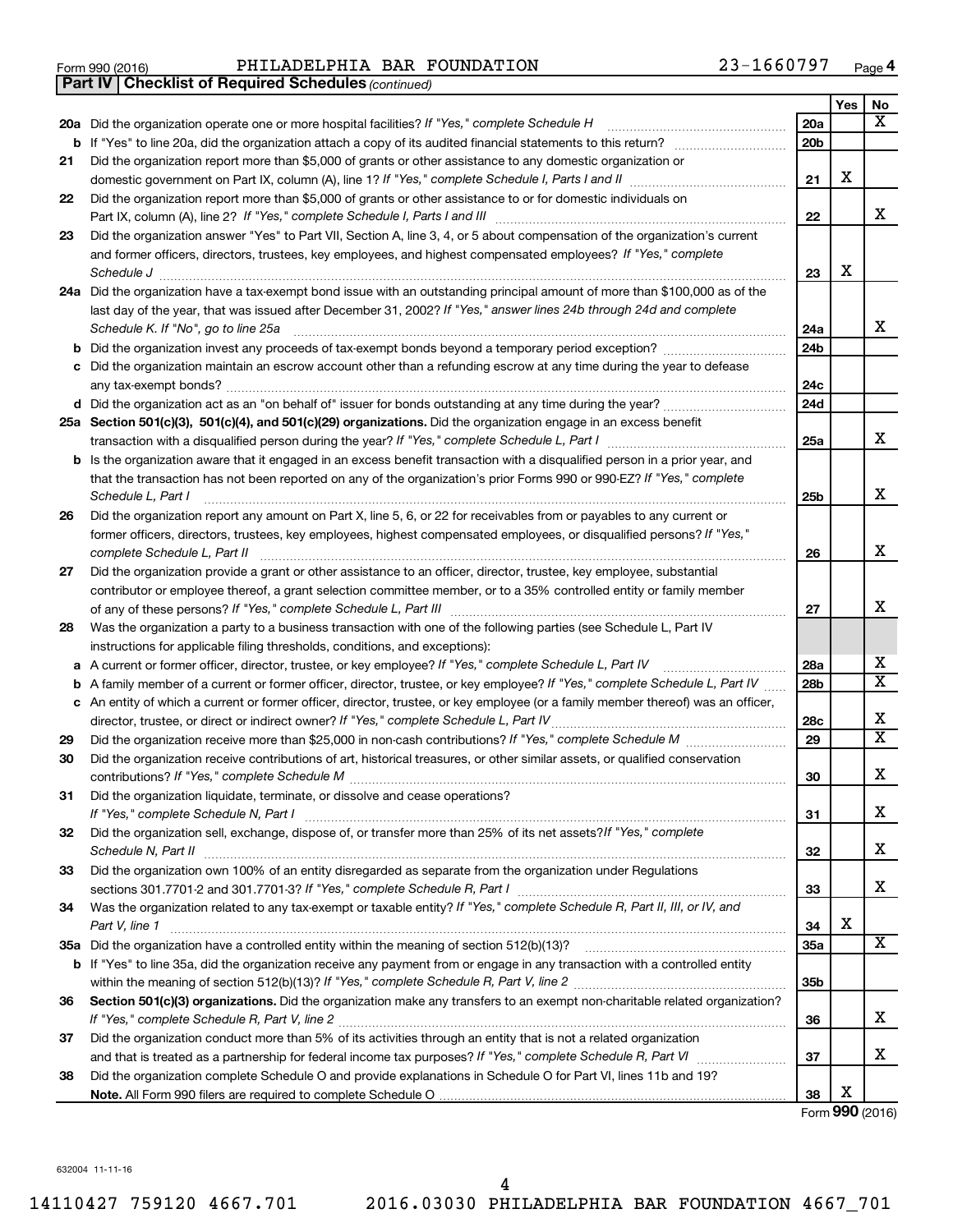|     | 23-1660797<br>PHILADELPHIA BAR FOUNDATION<br>Form 990 (2016)                                                                                    |                |                         | Page 5                  |
|-----|-------------------------------------------------------------------------------------------------------------------------------------------------|----------------|-------------------------|-------------------------|
|     | <b>Statements Regarding Other IRS Filings and Tax Compliance</b><br>Part V                                                                      |                |                         |                         |
|     | Check if Schedule O contains a response or note to any line in this Part V                                                                      |                |                         |                         |
|     |                                                                                                                                                 |                | Yes                     | No                      |
|     | 24<br>1a<br>1a Enter the number reported in Box 3 of Form 1096. Enter -0- if not applicable                                                     |                |                         |                         |
| b   | 0<br>1 <sub>b</sub><br>Enter the number of Forms W-2G included in line 1a. Enter -0- if not applicable                                          |                |                         |                         |
| С   | Did the organization comply with backup withholding rules for reportable payments to vendors and reportable gaming                              |                |                         |                         |
|     |                                                                                                                                                 | 1c             | х                       |                         |
|     | 2a Enter the number of employees reported on Form W-3, Transmittal of Wage and Tax Statements,                                                  |                |                         |                         |
|     | 5<br>filed for the calendar year ending with or within the year covered by this return<br>2a                                                    |                |                         |                         |
|     | <b>b</b> If at least one is reported on line 2a, did the organization file all required federal employment tax returns?                         | 2 <sub>b</sub> | х                       |                         |
|     | Note. If the sum of lines 1a and 2a is greater than 250, you may be required to e-file (see instructions)                                       |                |                         |                         |
|     | 3a Did the organization have unrelated business gross income of \$1,000 or more during the year?                                                | За             |                         | x                       |
|     | <b>b</b> If "Yes," has it filed a Form 990-T for this year? If "No," to line 3b, provide an explanation in Schedule O                           | 3 <sub>b</sub> |                         |                         |
|     | 4a At any time during the calendar year, did the organization have an interest in, or a signature or other authority over, a                    |                |                         |                         |
|     | financial account in a foreign country (such as a bank account, securities account, or other financial account)?                                | 4a             |                         | x                       |
|     | <b>b</b> If "Yes," enter the name of the foreign country: $\blacktriangleright$                                                                 |                |                         |                         |
|     | See instructions for filing requirements for FinCEN Form 114, Report of Foreign Bank and Financial Accounts (FBAR).                             |                |                         |                         |
|     |                                                                                                                                                 | 5a             |                         | х                       |
|     |                                                                                                                                                 | 5b             |                         | $\overline{\texttt{x}}$ |
|     |                                                                                                                                                 | 5c             |                         |                         |
|     | 6a Does the organization have annual gross receipts that are normally greater than \$100,000, and did the organization solicit                  |                |                         |                         |
|     | any contributions that were not tax deductible as charitable contributions?                                                                     | 6a             |                         | х                       |
|     | b If "Yes," did the organization include with every solicitation an express statement that such contributions or gifts                          |                |                         |                         |
|     | were not tax deductible?                                                                                                                        | 6b             |                         |                         |
| 7   | Organizations that may receive deductible contributions under section 170(c).                                                                   |                |                         |                         |
| а   | Did the organization receive a payment in excess of \$75 made partly as a contribution and partly for goods and services provided to the payor? | 7a             | х                       |                         |
|     |                                                                                                                                                 | 7b             | $\overline{\textbf{x}}$ |                         |
|     | c Did the organization sell, exchange, or otherwise dispose of tangible personal property for which it was required                             |                |                         |                         |
|     | to file Form 8282?                                                                                                                              | 7c             |                         | х                       |
|     | 7d<br>d If "Yes," indicate the number of Forms 8282 filed during the year <i>manumerane contraction</i> controlled the number                   |                |                         |                         |
|     | e Did the organization receive any funds, directly or indirectly, to pay premiums on a personal benefit contract?                               | 7e             |                         | x                       |
| Τ.  | Did the organization, during the year, pay premiums, directly or indirectly, on a personal benefit contract?                                    | 7f             |                         | $\overline{\mathtt{x}}$ |
| g   | If the organization received a contribution of qualified intellectual property, did the organization file Form 8899 as required?                | 7g             |                         |                         |
|     | h If the organization received a contribution of cars, boats, airplanes, or other vehicles, did the organization file a Form 1098-C?            | 7h             |                         |                         |
| 8   | Sponsoring organizations maintaining donor advised funds. Did a donor advised fund maintained by the                                            |                |                         |                         |
|     | sponsoring organization have excess business holdings at any time during the year?                                                              | 8              |                         |                         |
| 9   | Sponsoring organizations maintaining donor advised funds.                                                                                       |                |                         |                         |
| а   | Did the sponsoring organization make any taxable distributions under section 4966?                                                              | 9а             |                         |                         |
| b   |                                                                                                                                                 | 9b             |                         |                         |
| 10  | Section 501(c)(7) organizations. Enter:                                                                                                         |                |                         |                         |
| а   | 10a                                                                                                                                             |                |                         |                         |
| b   | Gross receipts, included on Form 990, Part VIII, line 12, for public use of club facilities<br>10 <sub>b</sub>                                  |                |                         |                         |
| 11  | Section 501(c)(12) organizations. Enter:                                                                                                        |                |                         |                         |
| а   | 11a                                                                                                                                             |                |                         |                         |
| b   | Gross income from other sources (Do not net amounts due or paid to other sources against                                                        |                |                         |                         |
|     | amounts due or received from them.)<br>11b                                                                                                      |                |                         |                         |
|     | 12a Section 4947(a)(1) non-exempt charitable trusts. Is the organization filing Form 990 in lieu of Form 1041?                                  | 12a            |                         |                         |
| b   | If "Yes," enter the amount of tax-exempt interest received or accrued during the year<br>12b                                                    |                |                         |                         |
| 13  | Section 501(c)(29) qualified nonprofit health insurance issuers.                                                                                |                |                         |                         |
|     |                                                                                                                                                 | 13a            |                         |                         |
|     | <b>Note.</b> See the instructions for additional information the organization must report on Schedule O.                                        |                |                         |                         |
|     | <b>b</b> Enter the amount of reserves the organization is required to maintain by the states in which the                                       |                |                         |                         |
|     | 13 <sub>b</sub>                                                                                                                                 |                |                         |                         |
|     | 13с                                                                                                                                             |                |                         |                         |
| 14a | Did the organization receive any payments for indoor tanning services during the tax year?                                                      | 14a            |                         | X                       |
|     |                                                                                                                                                 | 14b            |                         |                         |
|     |                                                                                                                                                 |                |                         | Form 990 (2016)         |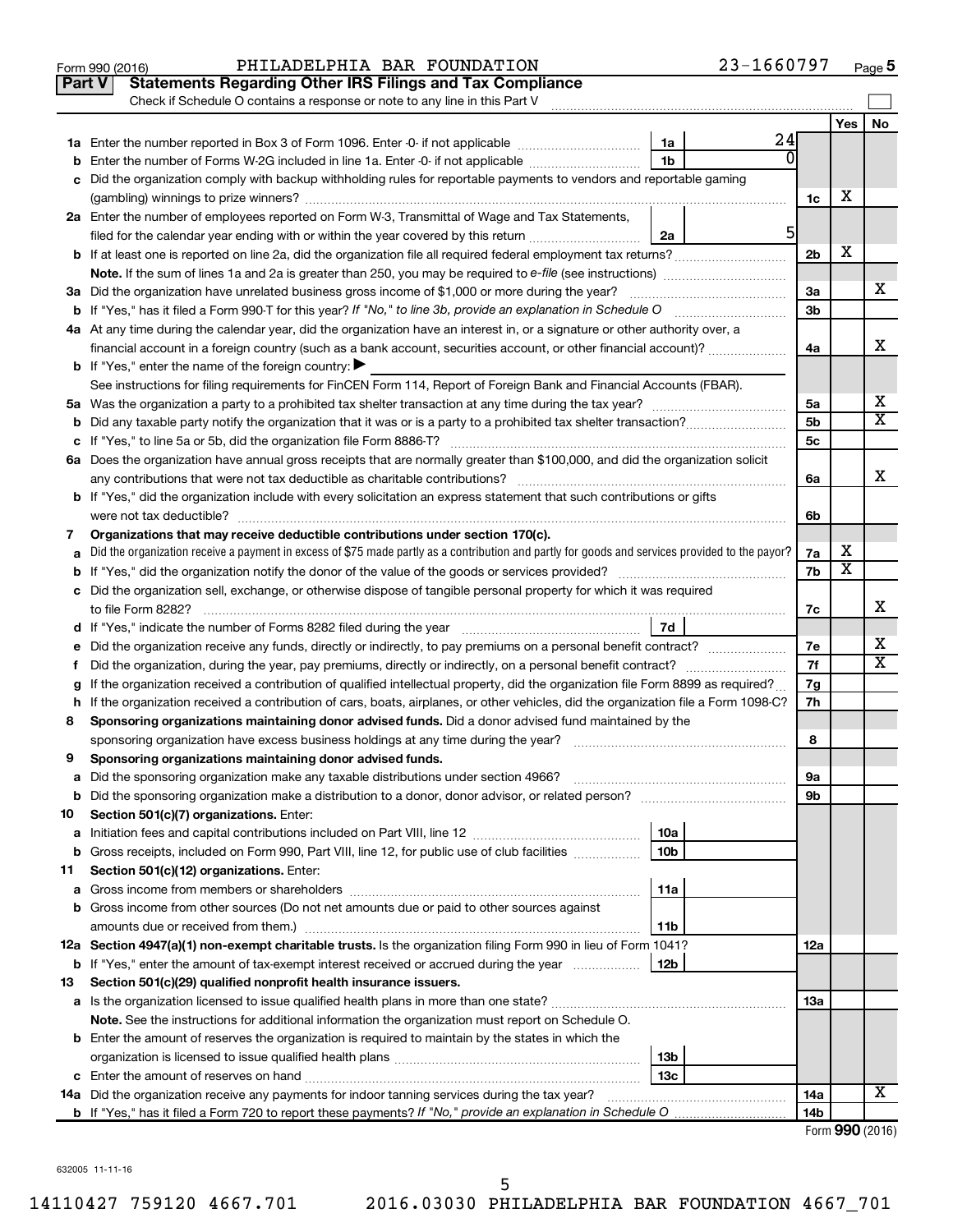## Form 990 (2016) Page PHILADELPHIA BAR FOUNDATION 23-1660797

**Part VI** Governance, Management, and Disclosure For each "Yes" response to lines 2 through 7b below, and for a "No" response *to line 8a, 8b, or 10b below, describe the circumstances, processes, or changes in Schedule O. See instructions.*

|     | Check if Schedule O contains a response or note to any line in this Part VI [11] [12] Check if Schedule O contains a response or note to any line in this Part VI                                |    |                 |                         | $\mathbf{X}$            |
|-----|--------------------------------------------------------------------------------------------------------------------------------------------------------------------------------------------------|----|-----------------|-------------------------|-------------------------|
|     | <b>Section A. Governing Body and Management</b>                                                                                                                                                  |    |                 |                         |                         |
|     |                                                                                                                                                                                                  |    | 28              | Yes                     | No                      |
|     | <b>1a</b> Enter the number of voting members of the governing body at the end of the tax year                                                                                                    | 1a |                 |                         |                         |
|     | If there are material differences in voting rights among members of the governing body, or if the governing                                                                                      |    |                 |                         |                         |
|     | body delegated broad authority to an executive committee or similar committee, explain in Schedule O.                                                                                            |    |                 |                         |                         |
| b   | Enter the number of voting members included in line 1a, above, who are independent                                                                                                               | 1b | 28              |                         |                         |
| 2   | Did any officer, director, trustee, or key employee have a family relationship or a business relationship with any other                                                                         |    |                 |                         |                         |
|     | officer, director, trustee, or key employee?                                                                                                                                                     |    | 2               |                         | х                       |
| 3   | Did the organization delegate control over management duties customarily performed by or under the direct supervision                                                                            |    |                 |                         |                         |
|     |                                                                                                                                                                                                  |    | 3               |                         | X                       |
| 4   | Did the organization make any significant changes to its governing documents since the prior Form 990 was filed?                                                                                 |    | 4               | $\overline{\textbf{x}}$ |                         |
| 5   |                                                                                                                                                                                                  |    | 5               |                         | $\overline{\mathbf{X}}$ |
| 6   |                                                                                                                                                                                                  |    | 6               |                         | $\overline{\mathbf{X}}$ |
| 7a  | Did the organization have members, stockholders, or other persons who had the power to elect or appoint one or                                                                                   |    |                 |                         |                         |
|     |                                                                                                                                                                                                  |    | 7a              |                         | X                       |
| b   | Are any governance decisions of the organization reserved to (or subject to approval by) members, stockholders, or                                                                               |    |                 |                         |                         |
|     |                                                                                                                                                                                                  |    | 7b              |                         | x                       |
| 8   | Did the organization contemporaneously document the meetings held or written actions undertaken during the year by the following:                                                                |    |                 |                         |                         |
| а   |                                                                                                                                                                                                  |    | 8а              | х                       |                         |
| b   |                                                                                                                                                                                                  |    | 8b              | х                       |                         |
| 9   | Is there any officer, director, trustee, or key employee listed in Part VII, Section A, who cannot be reached at the                                                                             |    |                 |                         |                         |
|     |                                                                                                                                                                                                  |    | 9               |                         | х                       |
|     | <b>Section B. Policies</b> (This Section B requests information about policies not required by the Internal Revenue Code.)                                                                       |    |                 |                         |                         |
|     |                                                                                                                                                                                                  |    |                 | Yes                     | No                      |
|     |                                                                                                                                                                                                  |    | 10a             |                         | х                       |
|     | <b>b</b> If "Yes," did the organization have written policies and procedures governing the activities of such chapters, affiliates,                                                              |    |                 |                         |                         |
|     |                                                                                                                                                                                                  |    | 10b             |                         |                         |
|     |                                                                                                                                                                                                  |    | 11a             | X                       |                         |
|     | 11a Has the organization provided a complete copy of this Form 990 to all members of its governing body before filing the form?                                                                  |    |                 |                         |                         |
|     | <b>b</b> Describe in Schedule O the process, if any, used by the organization to review this Form 990.                                                                                           |    |                 | х                       |                         |
| 12a | Did the organization have a written conflict of interest policy? If "No," go to line 13                                                                                                          |    | 12a             | X                       |                         |
| b   | Were officers, directors, or trustees, and key employees required to disclose annually interests that could give rise to conflicts?                                                              |    | 12 <sub>b</sub> |                         |                         |
| с   | Did the organization regularly and consistently monitor and enforce compliance with the policy? If "Yes," describe                                                                               |    |                 | X                       |                         |
|     | in Schedule O how this was done manufactured and continuum and contact the state of the state of the state of                                                                                    |    | 12c             | X                       |                         |
| 13  |                                                                                                                                                                                                  |    | 13              |                         |                         |
| 14  | Did the organization have a written document retention and destruction policy? [11] manufaction model of the organization have a written document retention and destruction policy?              |    | 14              | X                       |                         |
| 15  | Did the process for determining compensation of the following persons include a review and approval by independent                                                                               |    |                 |                         |                         |
|     | persons, comparability data, and contemporaneous substantiation of the deliberation and decision?                                                                                                |    |                 |                         |                         |
| а   | The organization's CEO, Executive Director, or top management official [111] [11] manument contains an analyzi                                                                                   |    | <b>15a</b>      | х                       |                         |
|     |                                                                                                                                                                                                  |    | 15 <sub>b</sub> | х                       |                         |
|     | If "Yes" to line 15a or 15b, describe the process in Schedule O (see instructions).                                                                                                              |    |                 |                         |                         |
|     | 16a Did the organization invest in, contribute assets to, or participate in a joint venture or similar arrangement with a                                                                        |    |                 |                         |                         |
|     | taxable entity during the year?                                                                                                                                                                  |    | 16a             |                         | x                       |
|     | b If "Yes," did the organization follow a written policy or procedure requiring the organization to evaluate its participation                                                                   |    |                 |                         |                         |
|     | in joint venture arrangements under applicable federal tax law, and take steps to safeguard the organization's                                                                                   |    |                 |                         |                         |
|     | exempt status with respect to such arrangements?                                                                                                                                                 |    | 16b             |                         |                         |
|     | <b>Section C. Disclosure</b>                                                                                                                                                                     |    |                 |                         |                         |
| 17  | List the states with which a copy of this Form 990 is required to be filed $\blacktriangleright\text{NJ}$ , $\text{PA}$                                                                          |    |                 |                         |                         |
| 18  | Section 6104 requires an organization to make its Forms 1023 (or 1024 if applicable), 990, and 990-T (Section 501(c)(3)s only) available                                                         |    |                 |                         |                         |
|     | for public inspection. Indicate how you made these available. Check all that apply.<br>$X$ Own website<br>$\lfloor x \rfloor$ Upon request<br>Another's website<br>Other (explain in Schedule O) |    |                 |                         |                         |
| 19  | Describe in Schedule O whether (and if so, how) the organization made its governing documents, conflict of interest policy, and financial                                                        |    |                 |                         |                         |
|     | statements available to the public during the tax year.                                                                                                                                          |    |                 |                         |                         |
| 20  | State the name, address, and telephone number of the person who possesses the organization's books and records:                                                                                  |    |                 |                         |                         |
|     | PHILADELPHIA BAR ASSOCIATION - 215-238-6325                                                                                                                                                      |    |                 |                         |                         |
|     | 1101 MARKET STREET, PHILADELPHIA, PA<br>19107                                                                                                                                                    |    |                 |                         |                         |
|     |                                                                                                                                                                                                  |    |                 | Form 990 (2016)         |                         |
|     | 632006 11-11-16<br>6                                                                                                                                                                             |    |                 |                         |                         |
|     | 14110427 759120 4667.701<br>2016.03030 PHILADELPHIA BAR FOUNDATION 4667_701                                                                                                                      |    |                 |                         |                         |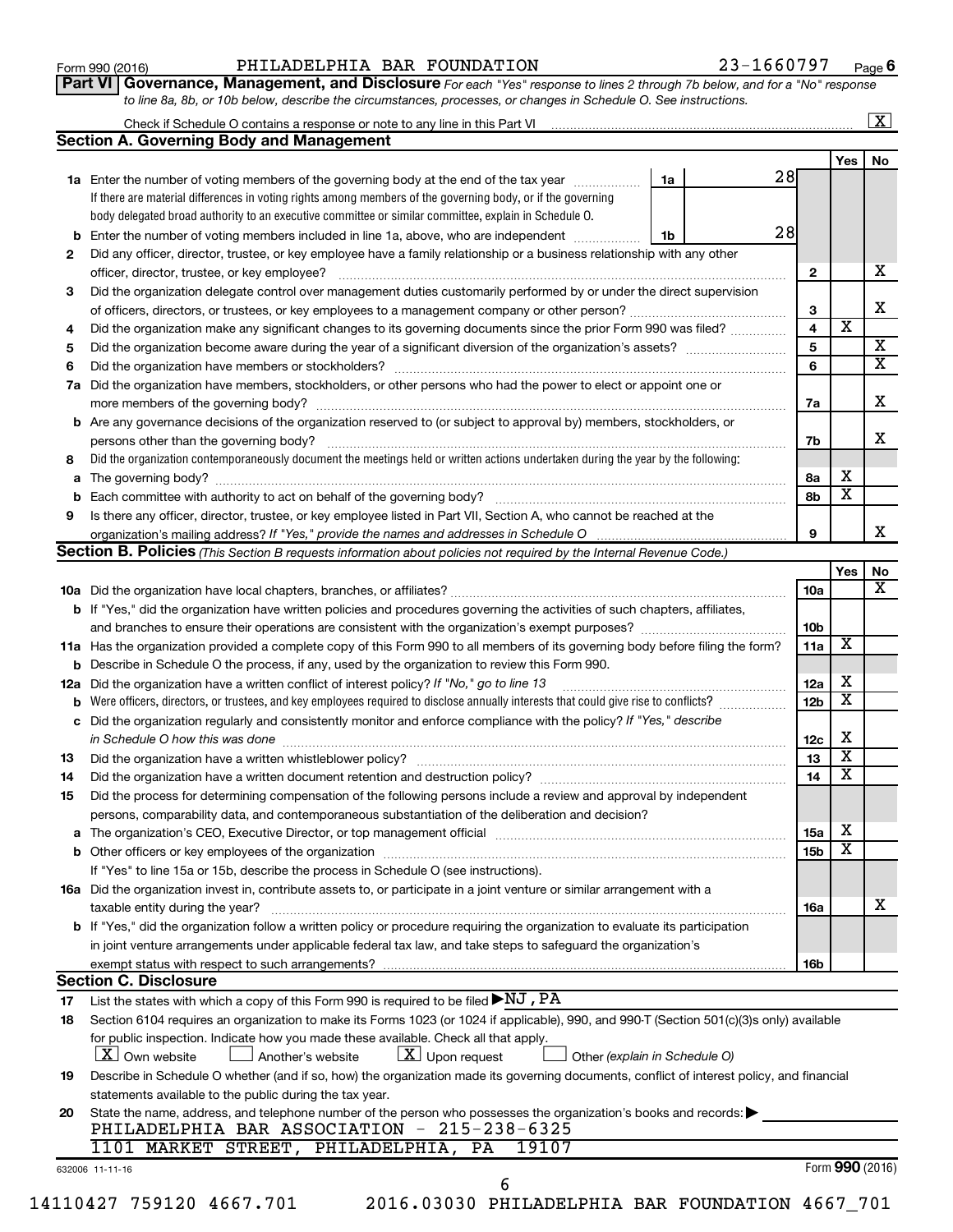$\Box$ 

| Part VII Compensation of Officers, Directors, Trustees, Key Employees, Highest Compensated |  |  |  |
|--------------------------------------------------------------------------------------------|--|--|--|
| <b>Employees, and Independent Contractors</b>                                              |  |  |  |

Check if Schedule O contains a response or note to any line in this Part VII

**Section A. Officers, Directors, Trustees, Key Employees, and Highest Compensated Employees**

**1a**  Complete this table for all persons required to be listed. Report compensation for the calendar year ending with or within the organization's tax year.

**•** List all of the organization's current officers, directors, trustees (whether individuals or organizations), regardless of amount of compensation. Enter -0- in columns  $(D)$ ,  $(E)$ , and  $(F)$  if no compensation was paid.

**•** List all of the organization's **current** key employees, if any. See instructions for definition of "key employee."

**•** List the organization's five current highest compensated employees (other than an officer, director, trustee, or key employee) who received reportable compensation (Box 5 of Form W-2 and/or Box 7 of Form 1099-MISC) of more than \$100,000 from the organization and any related organizations.

**•** List all of the organization's former officers, key employees, and highest compensated employees who received more than \$100,000 of reportable compensation from the organization and any related organizations.

**•** List all of the organization's former directors or trustees that received, in the capacity as a former director or trustee of the organization, more than \$10,000 of reportable compensation from the organization and any related organizations.

List persons in the following order: individual trustees or directors; institutional trustees; officers; key employees; highest compensated employees; and former such persons.

Check this box if neither the organization nor any related organization compensated any current officer, director, or trustee.  $\Box$ 

| (A)                                 | (B)                    |                                         |                       |            | (C)          |                                                                  |        | (D)                 | (E)                              | (F)                      |
|-------------------------------------|------------------------|-----------------------------------------|-----------------------|------------|--------------|------------------------------------------------------------------|--------|---------------------|----------------------------------|--------------------------|
| Name and Title                      | Average                | Position<br>(do not check more than one |                       | Reportable | Reportable   | Estimated                                                        |        |                     |                                  |                          |
|                                     | hours per              |                                         |                       |            |              | box, unless person is both an<br>officer and a director/trustee) |        | compensation        | compensation                     | amount of                |
|                                     | week                   |                                         |                       |            |              |                                                                  |        | from                | from related                     | other                    |
|                                     | (list any<br>hours for |                                         |                       |            |              |                                                                  |        | the<br>organization | organizations<br>(W-2/1099-MISC) | compensation<br>from the |
|                                     | related                |                                         |                       |            |              |                                                                  |        | (W-2/1099-MISC)     |                                  | organization             |
|                                     | organizations          |                                         |                       |            |              |                                                                  |        |                     |                                  | and related              |
|                                     | below                  | Individual trustee or director          | Institutional trustee |            | Key employee | Highest compensated<br>employee                                  |        |                     |                                  | organizations            |
|                                     | line)                  |                                         |                       | Officer    |              |                                                                  | Former |                     |                                  |                          |
| (1) MICHAEL E. ADLER, ESQ.          | 1.50                   |                                         |                       |            |              |                                                                  |        |                     |                                  |                          |
| BOARD MEMBER                        |                        | X                                       |                       |            |              |                                                                  |        | $\mathbf 0$ .       | $\mathbf 0$ .                    | 0.                       |
| GAETAN J. ALFANO, ESQ.<br>(2)       | 1.50                   |                                         |                       |            |              |                                                                  |        |                     |                                  |                          |
| BOARD MEMBER                        |                        | X                                       |                       |            |              |                                                                  |        | 0                   | $\mathbf 0$                      | $\mathbf 0$ .            |
| (3) MEREDITH S. AUTEN, ESQ.         | 1.50                   |                                         |                       |            |              |                                                                  |        |                     |                                  |                          |
| BOARD MEMBER                        |                        | X                                       |                       |            |              |                                                                  |        | 0                   | $\mathbf 0$ .                    | 0.                       |
| (4) MITCHELL L. BACH, ESQ.          | 1.50                   |                                         |                       |            |              |                                                                  |        |                     |                                  |                          |
| <b>BOARD MEMBER</b>                 |                        | X                                       |                       |            |              |                                                                  |        | 0.                  | $\mathbf 0$ .                    | $\mathbf 0$ .            |
| (5)<br>EDWARD G. BIESTER, III, ESQ. | 1.50                   |                                         |                       |            |              |                                                                  |        |                     |                                  |                          |
| BOARD MEMBER                        |                        | X                                       |                       |            |              |                                                                  |        | 0                   | $\mathbf 0$ .                    | 0.                       |
| (6) DONALD JAY BIRD, CFP            | 1.50                   |                                         |                       |            |              |                                                                  |        |                     |                                  |                          |
| BOARD MEMBER                        |                        | X                                       |                       |            |              |                                                                  |        | 0                   | $\mathbf 0$                      | 0.                       |
| (7) LINSEY B. BOZZELLI, ESQ.        | 1.50                   |                                         |                       |            |              |                                                                  |        |                     |                                  |                          |
| BOARD MEMBER                        |                        | X                                       |                       |            |              |                                                                  |        | $\mathbf 0$         | $\mathbf 0$                      | $\mathbf 0$ .            |
| (8) BRIAN S. CHACKER, ESQ.          | 1.50                   |                                         |                       |            |              |                                                                  |        |                     |                                  |                          |
| BOARD MEMBER                        |                        | X                                       |                       |            |              |                                                                  |        | $\mathbf 0$ .       | $\mathbf 0$                      | $\mathbf 0$ .            |
| (9) ANDREW R. DUFFY, ESQ.           | 1.50                   |                                         |                       |            |              |                                                                  |        |                     |                                  |                          |
| BOARD MEMBER                        |                        | X                                       |                       |            |              |                                                                  |        | $\mathbf 0$         | $\mathbf 0$ .                    | 0.                       |
| (10) DEBORAH R. GROSS, ESQ.         | 1.50                   |                                         |                       |            |              |                                                                  |        |                     |                                  |                          |
| <b>BOARD MEMBER</b>                 |                        | $\mathbf X$                             |                       |            |              |                                                                  |        | $\mathbf 0$ .       | $\mathbf 0$ .                    | $0$ .                    |
| (11) ROBERT F. HART, CFP            | 1.50                   |                                         |                       |            |              |                                                                  |        |                     |                                  |                          |
| BOARD MEMBER                        |                        | X                                       |                       |            |              |                                                                  |        | $\mathbf 0$ .       | $\mathbf 0$ .                    | $\mathbf 0$ .            |
| (12) TRICIA HORTER, ESQ.            | 1.50                   |                                         |                       |            |              |                                                                  |        |                     |                                  |                          |
| <b>BOARD MEMBER</b>                 |                        | $\mathbf X$                             |                       |            |              |                                                                  |        | 0.                  | $\mathbf 0$ .                    | $\mathbf 0$ .            |
| (13) EMMANUEL O. IHEUKWEMERE, ESQ.  | 1.50                   |                                         |                       |            |              |                                                                  |        |                     |                                  |                          |
| <b>BOARD MEMBER</b>                 |                        | X                                       |                       |            |              |                                                                  |        | $\mathbf 0$ .       | 0.                               | $\mathbf 0$ .            |
| (14) TIMOTHY F. KENNEDY, ESQ.       | 1.50                   |                                         |                       |            |              |                                                                  |        |                     |                                  |                          |
| BOARD MEMBER                        |                        | $\mathbf X$                             |                       |            |              |                                                                  |        | $\mathbf 0$ .       | $\mathbf 0$ .                    | $\mathbf 0$ .            |
| (15) MICHAEL L. KICHLINE, ESQ.      | 1.50                   |                                         |                       |            |              |                                                                  |        |                     |                                  |                          |
| <b>BOARD MEMBER</b>                 |                        | $\mathbf X$                             |                       |            |              |                                                                  |        | $\mathbf 0$ .       | $\mathbf 0$ .                    | $\mathbf 0$ .            |
| (16) NICHOLAS J. LEPORE III, ESQ.   | 1.50                   |                                         |                       |            |              |                                                                  |        |                     |                                  |                          |
| <b>BOARD MEMBER</b>                 |                        | X                                       |                       |            |              |                                                                  |        | 0.                  | $\mathbf 0$ .                    | $\mathbf 0$ .            |
| (17) SUSAN NANES, ESQ.              | 1.50                   |                                         |                       |            |              |                                                                  |        |                     |                                  |                          |
| <b>BOARD MEMBER</b>                 |                        | $\mathbf X$                             |                       |            |              |                                                                  |        | $\mathbf 0$ .       | $\mathbf 0$ .                    | 0.                       |
|                                     |                        |                                         |                       |            |              |                                                                  |        |                     |                                  | $\overline{\mathbf{a}}$  |

632007 11-11-16

14110427 759120 4667.701 2016.03030 PHILADELPHIA BAR FOUNDATION 4667\_701

7

Form (2016) **990**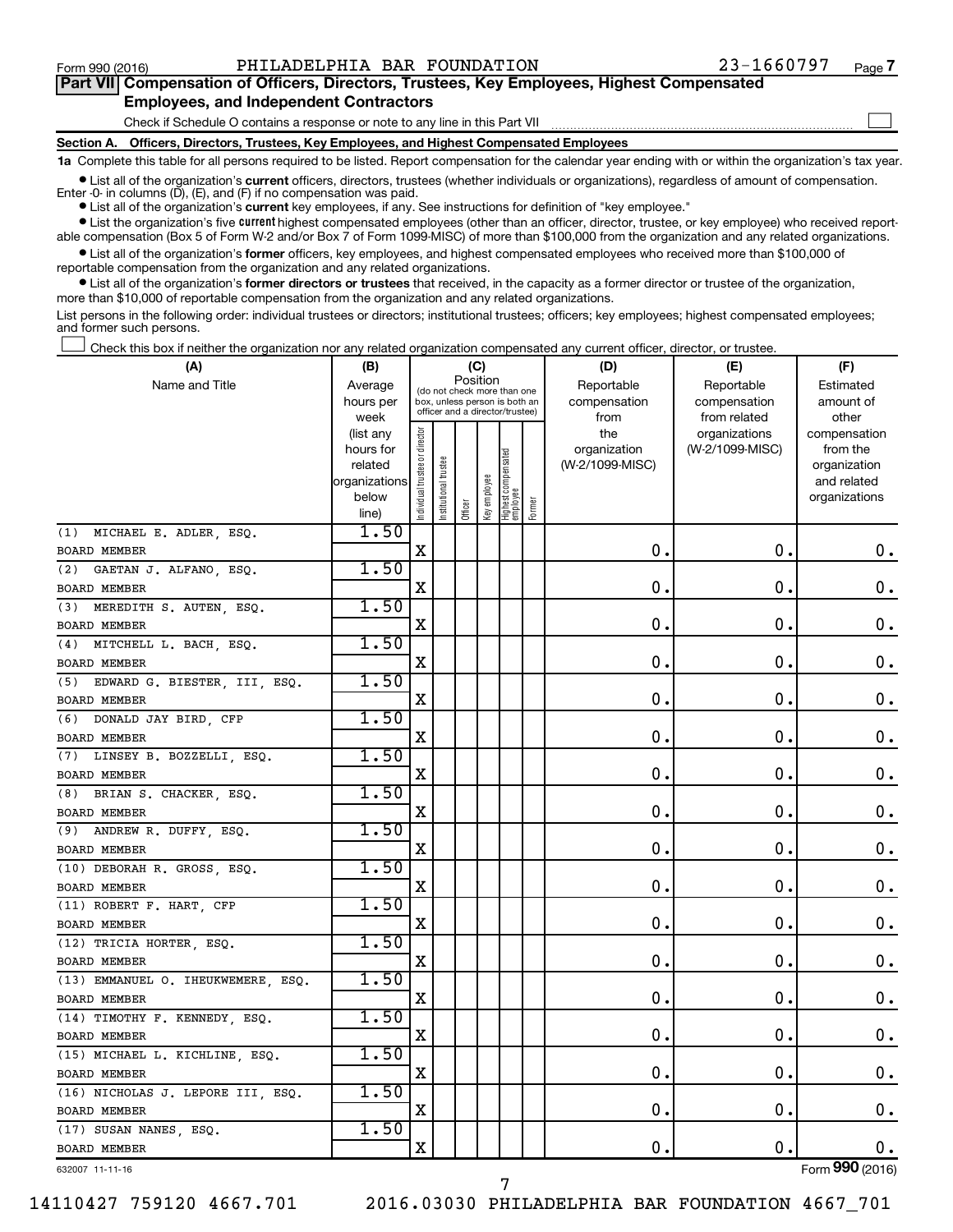| PHILADELPHIA BAR FOUNDATION<br>Form 990 (2016)                                                                                                                                                                                                              |                                                                      |                                |                                                                                                                    |         |              |                                 |        |                                           | 23-1660797                                        |              |                                                                          | Page 8          |
|-------------------------------------------------------------------------------------------------------------------------------------------------------------------------------------------------------------------------------------------------------------|----------------------------------------------------------------------|--------------------------------|--------------------------------------------------------------------------------------------------------------------|---------|--------------|---------------------------------|--------|-------------------------------------------|---------------------------------------------------|--------------|--------------------------------------------------------------------------|-----------------|
| <b>Part VII</b><br>Section A. Officers, Directors, Trustees, Key Employees, and Highest Compensated Employees (continued)                                                                                                                                   |                                                                      |                                |                                                                                                                    |         |              |                                 |        |                                           |                                                   |              |                                                                          |                 |
| (A)<br>Name and title                                                                                                                                                                                                                                       | (B)<br>Average<br>hours per<br>week                                  |                                | (C)<br>Position<br>(do not check more than one<br>box, unless person is both an<br>officer and a director/trustee) |         |              |                                 |        | (D)<br>Reportable<br>compensation<br>from | (E)<br>Reportable<br>compensation<br>from related |              | (F)<br>Estimated<br>amount of<br>other                                   |                 |
|                                                                                                                                                                                                                                                             | (list any<br>hours for<br>related<br>organizations<br>below<br>line) | Individual trustee or director | Institutional trustee                                                                                              | Officer | Key employee | Highest compensated<br>employee | Former | the<br>organization<br>(W-2/1099-MISC)    | organizations<br>(W-2/1099-MISC)                  |              | compensation<br>from the<br>organization<br>and related<br>organizations |                 |
| (18) ALAN C. PROMER, ESQ.<br><b>BOARD MEMBER</b>                                                                                                                                                                                                            | 1.50                                                                 | Χ                              |                                                                                                                    |         |              |                                 |        | 0.                                        | 0.                                                |              |                                                                          | 0.              |
| (19) NILAM A. SHANGHVI, ESQ.<br><b>BOARD MEMBER</b>                                                                                                                                                                                                         | 1.50                                                                 | Χ                              |                                                                                                                    |         |              |                                 |        | 0.                                        | 0.                                                |              |                                                                          | $0$ .           |
| (20) COLLEEN HEALY SIMPSON, ESQ.<br><b>BOARD MEMBER</b>                                                                                                                                                                                                     | 1.50                                                                 | Χ                              |                                                                                                                    |         |              |                                 |        | 0.                                        | 0.                                                |              |                                                                          | 0.              |
| (21) HON. A. MICHAEL SNYDER (RETIRED<br>BOARD MEMBER                                                                                                                                                                                                        | 1.50                                                                 | Χ                              |                                                                                                                    |         |              |                                 |        | 0.                                        | 0.                                                |              |                                                                          | $0$ .           |
| (22) JOSHUA D. SNYDER, ESQ.<br><b>BOARD MEMBER</b>                                                                                                                                                                                                          | 1.50                                                                 | Χ                              |                                                                                                                    |         |              |                                 |        | 0.                                        | 0.                                                |              |                                                                          | $0$ .           |
| (23) KIMBERLY L. TAKACS, ESQ.<br><b>BOARD MEMBER</b>                                                                                                                                                                                                        | 1.50                                                                 | Χ                              |                                                                                                                    |         |              |                                 |        | 0.                                        | 0.                                                |              |                                                                          | $0$ .           |
| (24) MARK TARASIEWICZ<br>BOARD MEMBER                                                                                                                                                                                                                       | 1.50<br>38.50                                                        | X                              |                                                                                                                    |         |              |                                 |        | 0.                                        | 188,640.                                          |              |                                                                          | 33,616.         |
| (25) ROBERTA G. TORIAN, ESQ.<br><b>BOARD MEMBER</b>                                                                                                                                                                                                         | 1.50                                                                 | Χ                              |                                                                                                                    |         |              |                                 |        | 0.                                        | 0.                                                |              |                                                                          | 0.              |
| (26) BRENNAN J. TORREGROSSA, ESQ.<br><b>BOARD MEMBER</b>                                                                                                                                                                                                    | 1.50                                                                 | X                              |                                                                                                                    |         |              |                                 |        | 0.<br>σ.                                  | о.<br>188,640.                                    |              |                                                                          | Ο.<br>33,616.   |
| 1b Sub-total<br>Ο.<br>c Total from continuation sheets to Part VII, Section A [                                                                                                                                                                             |                                                                      |                                |                                                                                                                    | 0.      |              |                                 |        |                                           |                                                   |              |                                                                          |                 |
| Total number of individuals (including but not limited to those listed above) who received more than \$100,000 of reportable<br>$\mathbf{2}$                                                                                                                |                                                                      |                                |                                                                                                                    |         |              |                                 |        | σ.                                        | 188,640.                                          |              |                                                                          | 33,616.         |
| compensation from the organization $\blacktriangleright$                                                                                                                                                                                                    |                                                                      |                                |                                                                                                                    |         |              |                                 |        |                                           |                                                   |              |                                                                          | O               |
| Did the organization list any former officer, director, or trustee, key employee, or highest compensated employee on<br>З<br>line 1a? If "Yes," complete Schedule J for such individual                                                                     |                                                                      |                                |                                                                                                                    |         |              |                                 |        |                                           |                                                   | 3            | Yes                                                                      | No<br>x         |
| For any individual listed on line 1a, is the sum of reportable compensation and other compensation from the organization<br>4<br>and related organizations greater than \$150,000? If "Yes," complete Schedule J for such individual                        |                                                                      |                                |                                                                                                                    |         |              |                                 |        |                                           |                                                   | 4            | х                                                                        |                 |
| Did any person listed on line 1a receive or accrue compensation from any unrelated organization or individual for services<br>5                                                                                                                             |                                                                      |                                |                                                                                                                    |         |              |                                 |        |                                           |                                                   | 5            |                                                                          | x               |
| <b>Section B. Independent Contractors</b>                                                                                                                                                                                                                   |                                                                      |                                |                                                                                                                    |         |              |                                 |        |                                           |                                                   |              |                                                                          |                 |
| Complete this table for your five highest compensated independent contractors that received more than \$100,000 of compensation from<br>1<br>the organization. Report compensation for the calendar year ending with or within the organization's tax year. |                                                                      |                                |                                                                                                                    |         |              |                                 |        |                                           |                                                   |              |                                                                          |                 |
| (A)<br>Name and business address                                                                                                                                                                                                                            |                                                                      |                                | <b>NONE</b>                                                                                                        |         |              |                                 |        | (B)<br>Description of services            |                                                   | Compensation | (C)                                                                      |                 |
|                                                                                                                                                                                                                                                             |                                                                      |                                |                                                                                                                    |         |              |                                 |        |                                           |                                                   |              |                                                                          |                 |
|                                                                                                                                                                                                                                                             |                                                                      |                                |                                                                                                                    |         |              |                                 |        |                                           |                                                   |              |                                                                          |                 |
|                                                                                                                                                                                                                                                             |                                                                      |                                |                                                                                                                    |         |              |                                 |        |                                           |                                                   |              |                                                                          |                 |
|                                                                                                                                                                                                                                                             |                                                                      |                                |                                                                                                                    |         |              |                                 |        |                                           |                                                   |              |                                                                          |                 |
| Total number of independent contractors (including but not limited to those listed above) who received more than<br>2                                                                                                                                       |                                                                      |                                |                                                                                                                    |         |              |                                 |        |                                           |                                                   |              |                                                                          |                 |
| \$100,000 of compensation from the organization ><br>SEE PART VII, SECTION A CONTINUATION SHEETS                                                                                                                                                            |                                                                      |                                |                                                                                                                    |         |              | 0                               |        |                                           |                                                   |              |                                                                          | Form 990 (2016) |
| 632008 11-11-16                                                                                                                                                                                                                                             |                                                                      |                                |                                                                                                                    |         |              |                                 |        |                                           |                                                   |              |                                                                          |                 |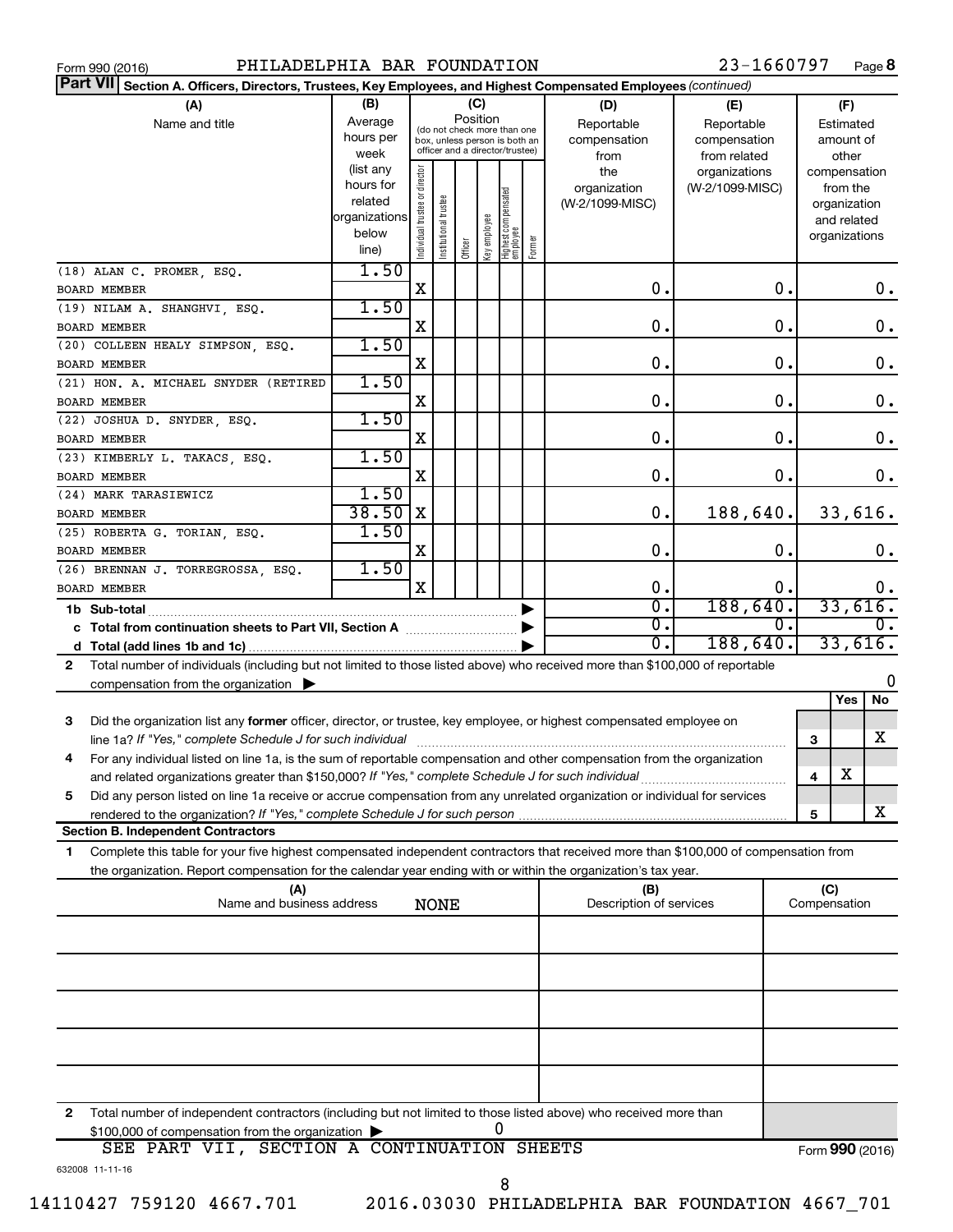| PHILADELPHIA BAR FOUNDATION<br>23-1660797<br>Form 990                                                           |                        |                                |                       |            |              |                              |        |                 |                 |                    |
|-----------------------------------------------------------------------------------------------------------------|------------------------|--------------------------------|-----------------------|------------|--------------|------------------------------|--------|-----------------|-----------------|--------------------|
| Part VII Section A. Officers, Directors, Trustees, Key Employees, and Highest Compensated Employees (continued) |                        |                                |                       |            |              |                              |        |                 |                 |                    |
| (A)                                                                                                             | (B)                    |                                |                       |            | (C)          |                              |        | (D)             | (E)             | (F)                |
| Name and title                                                                                                  | Average                | Position                       |                       | Reportable | Reportable   | Estimated                    |        |                 |                 |                    |
|                                                                                                                 | hours                  |                                |                       |            |              | (check all that apply)       |        | compensation    | compensation    | amount of          |
|                                                                                                                 | per                    |                                |                       |            |              |                              |        | from            | from related    | other              |
|                                                                                                                 | week                   |                                |                       |            |              |                              |        | the             | organizations   | compensation       |
|                                                                                                                 | (list any              |                                |                       |            |              |                              |        | organization    | (W-2/1099-MISC) | from the           |
|                                                                                                                 | hours for              |                                |                       |            |              |                              |        | (W-2/1099-MISC) |                 | organization       |
|                                                                                                                 | related                |                                |                       |            |              |                              |        |                 |                 | and related        |
|                                                                                                                 | organizations<br>below |                                |                       |            |              |                              |        |                 |                 | organizations      |
|                                                                                                                 | line)                  | Individual trustee or director | Institutional trustee | Officer    | Key employee | Highest compensated employee | Former |                 |                 |                    |
|                                                                                                                 | 1.50                   |                                |                       |            |              |                              |        |                 |                 |                    |
| (27) LAWRENCE F. WALKER, ESQ.<br>BOARD MEMBER                                                                   |                        | X                              |                       |            |              |                              |        | 0.              | 0.              | $\boldsymbol{0}$ . |
| (28) MARY F. PLATT                                                                                              | 1.50                   |                                |                       |            |              |                              |        |                 |                 |                    |
|                                                                                                                 |                        | X                              |                       |            |              |                              |        | 0.              | 0.              | $\mathbf 0$ .      |
| BOARD MEMBER                                                                                                    | 1.50                   |                                |                       |            |              |                              |        |                 |                 |                    |
| (29) STEVEN E. BIZAR, ESQ.                                                                                      |                        |                                |                       | X          |              |                              |        | 0.              | 0.              | $\mathbf 0$ .      |
| PRESIDENT                                                                                                       | 1.50                   |                                |                       |            |              |                              |        |                 |                 |                    |
| (30) THOMAS A. BROPHY, ESQ.                                                                                     |                        |                                |                       |            |              |                              |        | 0.              | 0.              |                    |
| VICE PRESIDENT                                                                                                  | 1.50                   |                                |                       | X          |              |                              |        |                 |                 | $\mathbf 0$ .      |
| (31) WILSON M. BROWN, ESQ.                                                                                      |                        |                                |                       |            |              |                              |        | 0.              | 0.              |                    |
| <b>TREASURER</b>                                                                                                | 1.50                   |                                |                       | X          |              |                              |        |                 |                 | $\mathbf 0$ .      |
| (32) ROBERT H. LOUIS, ESQ.                                                                                      |                        |                                |                       |            |              |                              |        |                 |                 |                    |
| ASST. TREASURER                                                                                                 |                        |                                |                       | X          |              |                              |        | 0.              | 0.              | $\mathbf 0$ .      |
| (33) LESLIE E. JOHN, ESQ.                                                                                       | 1.50                   |                                |                       |            |              |                              |        |                 |                 |                    |
| <b>SECRETARY</b>                                                                                                |                        |                                |                       | X          |              |                              |        | 0.              | 0.              | $\boldsymbol{0}$ . |
| (34) AMY B. GINENSKY, ESQ.                                                                                      | 1.50                   |                                |                       |            |              |                              |        |                 |                 |                    |
| ASST. SECRETARY                                                                                                 |                        |                                |                       | X          |              |                              |        | $0$ .           | 0.              | $\mathbf 0$ .      |
|                                                                                                                 |                        |                                |                       |            |              |                              |        |                 |                 |                    |
|                                                                                                                 |                        |                                |                       |            |              |                              |        |                 |                 |                    |
|                                                                                                                 |                        |                                |                       |            |              |                              |        |                 |                 |                    |
|                                                                                                                 |                        |                                |                       |            |              |                              |        |                 |                 |                    |
|                                                                                                                 |                        |                                |                       |            |              |                              |        |                 |                 |                    |
|                                                                                                                 |                        |                                |                       |            |              |                              |        |                 |                 |                    |
|                                                                                                                 |                        |                                |                       |            |              |                              |        |                 |                 |                    |
|                                                                                                                 |                        |                                |                       |            |              |                              |        |                 |                 |                    |
|                                                                                                                 |                        |                                |                       |            |              |                              |        |                 |                 |                    |
|                                                                                                                 |                        |                                |                       |            |              |                              |        |                 |                 |                    |
|                                                                                                                 |                        |                                |                       |            |              |                              |        |                 |                 |                    |
|                                                                                                                 |                        |                                |                       |            |              |                              |        |                 |                 |                    |
|                                                                                                                 |                        |                                |                       |            |              |                              |        |                 |                 |                    |
|                                                                                                                 |                        |                                |                       |            |              |                              |        |                 |                 |                    |
|                                                                                                                 |                        |                                |                       |            |              |                              |        |                 |                 |                    |
|                                                                                                                 |                        |                                |                       |            |              |                              |        |                 |                 |                    |
|                                                                                                                 |                        |                                |                       |            |              |                              |        |                 |                 |                    |
|                                                                                                                 |                        |                                |                       |            |              |                              |        |                 |                 |                    |
|                                                                                                                 |                        |                                |                       |            |              |                              |        |                 |                 |                    |
|                                                                                                                 |                        |                                |                       |            |              |                              |        |                 |                 |                    |
|                                                                                                                 |                        |                                |                       |            |              |                              |        |                 |                 |                    |
|                                                                                                                 |                        |                                |                       |            |              |                              |        |                 |                 |                    |
|                                                                                                                 |                        |                                |                       |            |              |                              |        |                 |                 |                    |
|                                                                                                                 |                        |                                |                       |            |              |                              |        |                 |                 |                    |
|                                                                                                                 |                        |                                |                       |            |              |                              |        |                 |                 |                    |
|                                                                                                                 |                        |                                |                       |            |              |                              |        |                 |                 |                    |

632201 04-01-16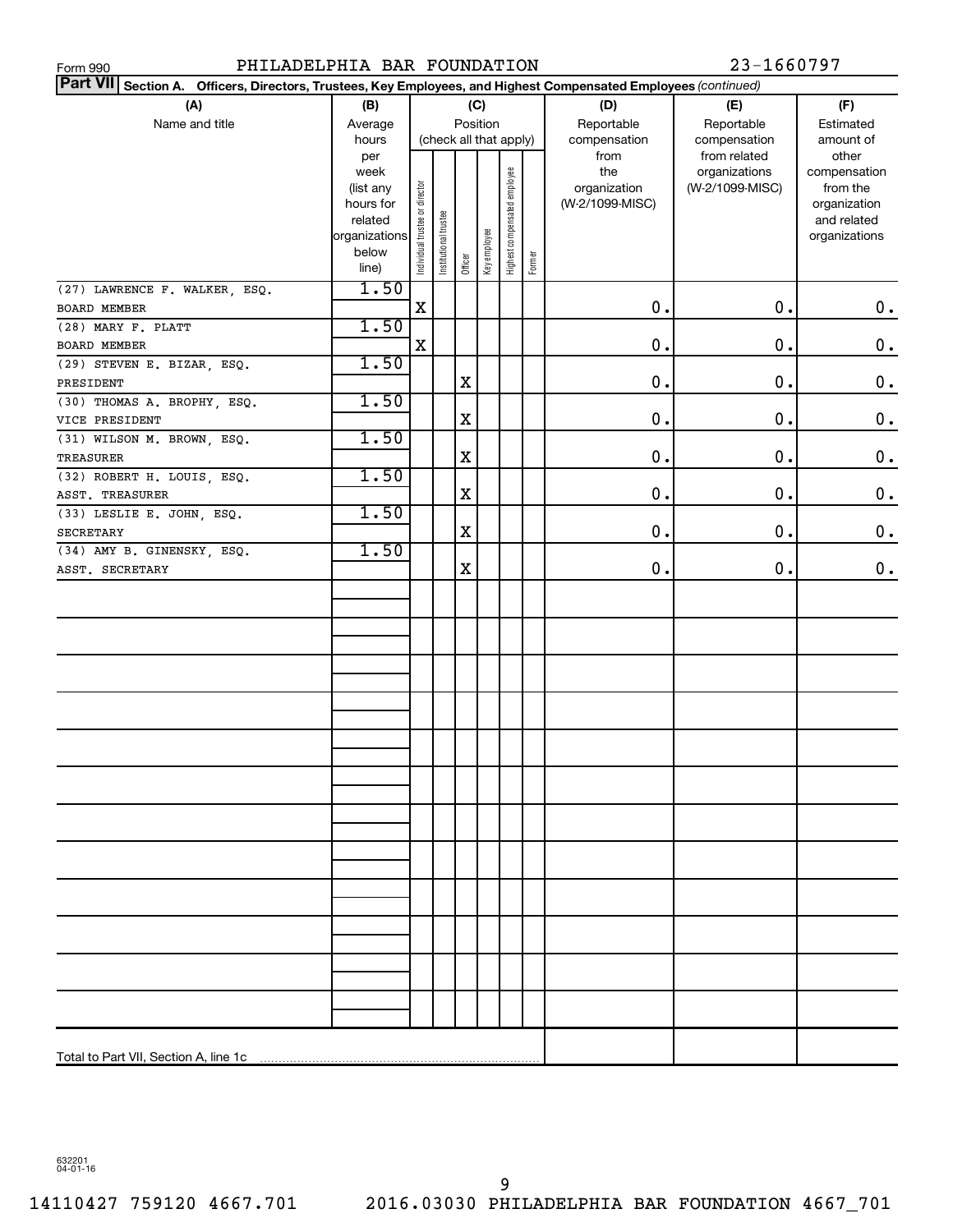|                                                           |                  | Form 990 (2016)                                                                                                      | PHILADELPHIA BAR FOUNDATION                                                                                           |                      |                      |                                          | 23-1660797                       | Page 9                                                             |
|-----------------------------------------------------------|------------------|----------------------------------------------------------------------------------------------------------------------|-----------------------------------------------------------------------------------------------------------------------|----------------------|----------------------|------------------------------------------|----------------------------------|--------------------------------------------------------------------|
|                                                           | <b>Part VIII</b> | <b>Statement of Revenue</b>                                                                                          |                                                                                                                       |                      |                      |                                          |                                  |                                                                    |
|                                                           |                  |                                                                                                                      |                                                                                                                       |                      |                      | (B)                                      | (C)                              |                                                                    |
|                                                           |                  |                                                                                                                      |                                                                                                                       |                      | (A)<br>Total revenue | Related or<br>exempt function<br>revenue | Unrelated<br>business<br>revenue | (D)<br>Revenue excluded<br>from tax under<br>sections<br>512 - 514 |
|                                                           |                  | 1 a Federated campaigns                                                                                              | 1a                                                                                                                    |                      |                      |                                          |                                  |                                                                    |
| Contributions, Gifts, Grants<br>and Other Similar Amounts |                  | <b>b</b> Membership dues                                                                                             | 1 <sub>b</sub>                                                                                                        |                      |                      |                                          |                                  |                                                                    |
|                                                           |                  | c Fundraising events                                                                                                 | 1 <sub>c</sub>                                                                                                        | 318,423.             |                      |                                          |                                  |                                                                    |
|                                                           |                  | d Related organizations                                                                                              | 1 <sub>d</sub>                                                                                                        |                      |                      |                                          |                                  |                                                                    |
|                                                           |                  | e Government grants (contributions)                                                                                  | 1e                                                                                                                    |                      |                      |                                          |                                  |                                                                    |
|                                                           |                  | f All other contributions, gifts, grants, and                                                                        |                                                                                                                       |                      |                      |                                          |                                  |                                                                    |
|                                                           |                  | similar amounts not included above                                                                                   | 1f                                                                                                                    | 310,014.             |                      |                                          |                                  |                                                                    |
|                                                           |                  | g Noncash contributions included in lines 1a-1f: \$                                                                  |                                                                                                                       |                      |                      |                                          |                                  |                                                                    |
|                                                           |                  |                                                                                                                      |                                                                                                                       | <b>Business Code</b> | 628,437.             |                                          |                                  |                                                                    |
|                                                           | 2a               |                                                                                                                      |                                                                                                                       |                      |                      |                                          |                                  |                                                                    |
|                                                           | b                | <u> 1980 - Johann Barbara, martxa alemaniar a</u>                                                                    |                                                                                                                       |                      |                      |                                          |                                  |                                                                    |
|                                                           | с                | <u> 1989 - Johann John Stein, markin fizzar eta idazlea (</u><br><u> 1989 - Johann Barbara, martxa alemaniar arg</u> |                                                                                                                       |                      |                      |                                          |                                  |                                                                    |
| Program Service<br>Revenue                                | d                | <u> 1989 - Johann Stein, mars an deus Amerikaansk kommunister (</u>                                                  |                                                                                                                       |                      |                      |                                          |                                  |                                                                    |
|                                                           | е                |                                                                                                                      |                                                                                                                       |                      |                      |                                          |                                  |                                                                    |
|                                                           | f.               | All other program service revenue                                                                                    |                                                                                                                       |                      |                      |                                          |                                  |                                                                    |
|                                                           | a                |                                                                                                                      |                                                                                                                       |                      |                      |                                          |                                  |                                                                    |
|                                                           | 3                | Investment income (including dividends, interest, and                                                                |                                                                                                                       |                      |                      |                                          |                                  |                                                                    |
|                                                           |                  |                                                                                                                      |                                                                                                                       |                      | 196,781.             |                                          |                                  | 196,781.                                                           |
|                                                           | 4                | Income from investment of tax-exempt bond proceeds                                                                   |                                                                                                                       |                      |                      |                                          |                                  |                                                                    |
|                                                           | 5                |                                                                                                                      |                                                                                                                       |                      |                      |                                          |                                  |                                                                    |
|                                                           |                  |                                                                                                                      | (i) Real                                                                                                              | (ii) Personal        |                      |                                          |                                  |                                                                    |
|                                                           |                  | 6 a Gross rents                                                                                                      |                                                                                                                       |                      |                      |                                          |                                  |                                                                    |
|                                                           |                  | <b>b</b> Less: rental expenses<br>Rental income or (loss)                                                            |                                                                                                                       |                      |                      |                                          |                                  |                                                                    |
|                                                           | с                | d Net rental income or (loss)                                                                                        |                                                                                                                       |                      |                      |                                          |                                  |                                                                    |
|                                                           |                  | 7 a Gross amount from sales of                                                                                       | (i) Securities                                                                                                        | (ii) Other           |                      |                                          |                                  |                                                                    |
|                                                           |                  | assets other than inventory                                                                                          | 1,797,698.                                                                                                            |                      |                      |                                          |                                  |                                                                    |
|                                                           |                  | <b>b</b> Less: cost or other basis                                                                                   |                                                                                                                       |                      |                      |                                          |                                  |                                                                    |
|                                                           |                  | and sales expenses                                                                                                   | 1,797,563.                                                                                                            |                      |                      |                                          |                                  |                                                                    |
|                                                           |                  | c Gain or (loss)                                                                                                     | 135.                                                                                                                  |                      |                      |                                          |                                  |                                                                    |
|                                                           |                  |                                                                                                                      |                                                                                                                       |                      | 135.                 |                                          |                                  | 135.                                                               |
|                                                           |                  | 8 a Gross income from fundraising events (not                                                                        |                                                                                                                       |                      |                      |                                          |                                  |                                                                    |
|                                                           |                  | including $$318,423.$ of                                                                                             |                                                                                                                       |                      |                      |                                          |                                  |                                                                    |
|                                                           |                  | contributions reported on line 1c). See                                                                              |                                                                                                                       |                      |                      |                                          |                                  |                                                                    |
| Other Revenue                                             |                  |                                                                                                                      |                                                                                                                       | 153,712.             |                      |                                          |                                  |                                                                    |
|                                                           |                  | c Net income or (loss) from fundraising events                                                                       | b                                                                                                                     | 153,712.<br>.        | 0.                   |                                          |                                  |                                                                    |
|                                                           |                  | 9 a Gross income from gaming activities. See                                                                         |                                                                                                                       |                      |                      |                                          |                                  |                                                                    |
|                                                           |                  |                                                                                                                      |                                                                                                                       |                      |                      |                                          |                                  |                                                                    |
|                                                           |                  |                                                                                                                      | $\mathbf b$                                                                                                           |                      |                      |                                          |                                  |                                                                    |
|                                                           |                  |                                                                                                                      |                                                                                                                       |                      |                      |                                          |                                  |                                                                    |
|                                                           |                  | 10 a Gross sales of inventory, less returns                                                                          |                                                                                                                       |                      |                      |                                          |                                  |                                                                    |
|                                                           |                  |                                                                                                                      |                                                                                                                       |                      |                      |                                          |                                  |                                                                    |
|                                                           |                  | <b>b</b> Less: cost of goods sold $\ldots$ $\ldots$ $\ldots$ <b>b</b>                                                |                                                                                                                       |                      |                      |                                          |                                  |                                                                    |
|                                                           |                  | c Net income or (loss) from sales of inventory                                                                       |                                                                                                                       |                      |                      |                                          |                                  |                                                                    |
|                                                           |                  | Miscellaneous Revenue                                                                                                |                                                                                                                       | <b>Business Code</b> |                      |                                          |                                  |                                                                    |
|                                                           | 11a              | the control of the control of the control of the control of the control of                                           |                                                                                                                       |                      |                      |                                          |                                  |                                                                    |
|                                                           | b                | <u> 1989 - Johann Barn, amerikansk politiker (d. 1989)</u>                                                           |                                                                                                                       |                      |                      |                                          |                                  |                                                                    |
|                                                           | с                |                                                                                                                      | <u> 1989 - John Harry Harry Harry Harry Harry Harry Harry Harry Harry Harry Harry Harry Harry Harry Harry Harry H</u> |                      |                      |                                          |                                  |                                                                    |
|                                                           | d<br>е           |                                                                                                                      |                                                                                                                       |                      |                      |                                          |                                  |                                                                    |
|                                                           | 12               |                                                                                                                      |                                                                                                                       |                      | 825, 353.            | 0.                                       | 0.                               | 196,916.                                                           |
|                                                           | 632009 11-11-16  |                                                                                                                      |                                                                                                                       |                      |                      |                                          |                                  | Form 990 (2016)                                                    |

<sup>632009 11-11-16</sup>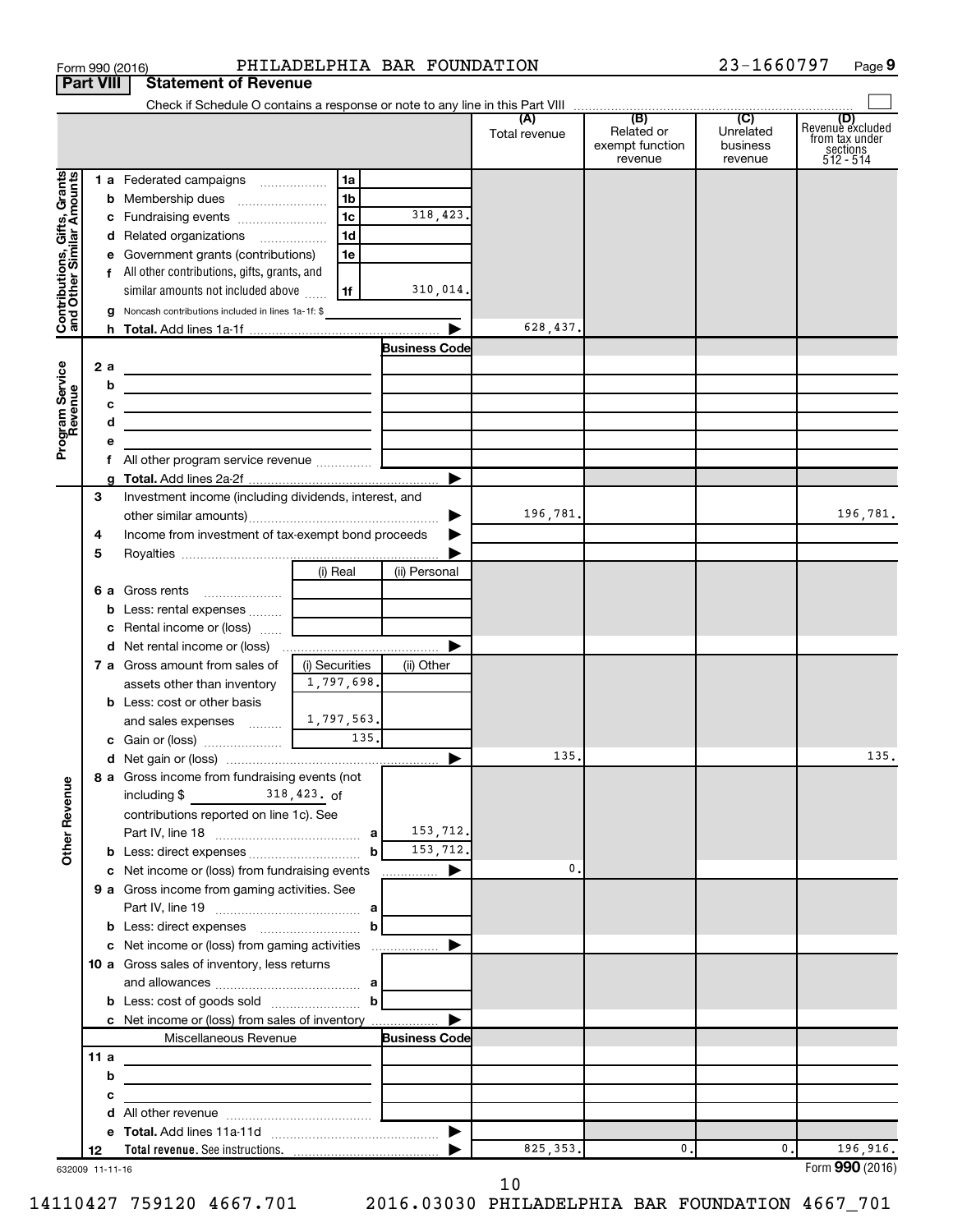Form 990 (2016) PHILADELPHIA BAR FOUNDATION 23-1660797 page **Part IX Statement of Functional Expenses** 

|    | Section 501(c)(3) and 501(c)(4) organizations must complete all columns. All other organizations must complete column (A).                                |                         |                                    |                                           |                                |
|----|-----------------------------------------------------------------------------------------------------------------------------------------------------------|-------------------------|------------------------------------|-------------------------------------------|--------------------------------|
|    | Check if Schedule O contains a response or note to any line in this Part IX                                                                               |                         |                                    |                                           |                                |
|    | Do not include amounts reported on lines 6b,<br>7b, 8b, 9b, and 10b of Part VIII.                                                                         | (A)<br>Total expenses   | (B)<br>Program service<br>expenses | (C)<br>Management and<br>general expenses | (D)<br>Fundraising<br>expenses |
| 1. | Grants and other assistance to domestic organizations                                                                                                     |                         |                                    |                                           |                                |
|    | and domestic governments. See Part IV, line 21                                                                                                            | 433,050.                | 433,050.                           |                                           |                                |
| 2  | Grants and other assistance to domestic                                                                                                                   |                         |                                    |                                           |                                |
|    | individuals. See Part IV, line 22                                                                                                                         |                         |                                    |                                           |                                |
| 3  | Grants and other assistance to foreign                                                                                                                    |                         |                                    |                                           |                                |
|    | organizations, foreign governments, and foreign                                                                                                           |                         |                                    |                                           |                                |
|    | individuals. See Part IV, lines 15 and 16                                                                                                                 |                         |                                    |                                           |                                |
| 4  | Benefits paid to or for members                                                                                                                           |                         |                                    |                                           |                                |
| 5  | Compensation of current officers, directors,                                                                                                              |                         |                                    |                                           |                                |
|    | trustees, and key employees                                                                                                                               |                         |                                    |                                           |                                |
| 6  | Compensation not included above, to disqualified                                                                                                          |                         |                                    |                                           |                                |
|    | persons (as defined under section 4958(f)(1)) and                                                                                                         |                         |                                    |                                           |                                |
|    | persons described in section 4958(c)(3)(B)                                                                                                                |                         |                                    |                                           |                                |
| 7  |                                                                                                                                                           | 260,578.                | 169,376.                           | 13,029.                                   | 78, 173.                       |
| 8  | Pension plan accruals and contributions (include                                                                                                          |                         |                                    |                                           |                                |
|    | section 401(k) and 403(b) employer contributions)                                                                                                         | $\frac{12,204}{58,060}$ | $\frac{7,933}{37,739}$             | 610.                                      | $\frac{3,661}{17,418}$         |
| 9  | Other employee benefits                                                                                                                                   |                         |                                    | $\frac{1}{2,903}$                         |                                |
| 10 |                                                                                                                                                           | 21,534.                 | 13,997.                            | 1,077.                                    | 6,460.                         |
| 11 | Fees for services (non-employees):                                                                                                                        |                         |                                    |                                           |                                |
| a  |                                                                                                                                                           |                         |                                    |                                           |                                |
| b  |                                                                                                                                                           |                         |                                    |                                           |                                |
|    |                                                                                                                                                           | 8,750.                  |                                    | 8,750.                                    |                                |
| d  |                                                                                                                                                           |                         |                                    |                                           |                                |
|    | Professional fundraising services. See Part IV, line 17                                                                                                   |                         |                                    |                                           |                                |
|    | Investment management fees                                                                                                                                |                         |                                    |                                           |                                |
| g  | Other. (If line 11g amount exceeds 10% of line 25,                                                                                                        |                         |                                    |                                           |                                |
|    | column (A) amount, list line 11g expenses on Sch O.)                                                                                                      | 371.                    |                                    | 371.                                      |                                |
| 12 |                                                                                                                                                           | 2,754.                  | 275.                               |                                           | 2,479.                         |
| 13 |                                                                                                                                                           | 98,793.                 | 74,095.                            | 13,831.                                   | 10,867.                        |
| 14 |                                                                                                                                                           |                         |                                    |                                           |                                |
| 15 |                                                                                                                                                           |                         |                                    |                                           |                                |
| 16 |                                                                                                                                                           |                         |                                    |                                           |                                |
| 17 |                                                                                                                                                           |                         |                                    |                                           |                                |
| 18 | Payments of travel or entertainment expenses                                                                                                              |                         |                                    |                                           |                                |
|    | for any federal, state, or local public officials                                                                                                         |                         |                                    |                                           |                                |
| 19 | Conferences, conventions, and meetings                                                                                                                    |                         |                                    |                                           |                                |
| 20 | Interest                                                                                                                                                  |                         |                                    |                                           |                                |
| 21 |                                                                                                                                                           |                         |                                    |                                           |                                |
| 22 | Depreciation, depletion, and amortization                                                                                                                 | 4,245.                  | 1,698.                             | 637.                                      | 1,910.                         |
| 23 | Insurance                                                                                                                                                 |                         |                                    |                                           |                                |
| 24 | Other expenses. Itemize expenses not covered<br>above. (List miscellaneous expenses in line 24e. If line<br>24e amount exceeds 10% of line 25, column (A) |                         |                                    |                                           |                                |
|    | amount, list line 24e expenses on Schedule O.)                                                                                                            |                         |                                    |                                           |                                |
| a  | AWARD PROGRAMS                                                                                                                                            | 78,699.                 | 78,699.                            |                                           |                                |
| b  |                                                                                                                                                           |                         |                                    |                                           |                                |
| c  | <u> 1980 - Johann Barbara, martin a</u>                                                                                                                   |                         |                                    |                                           |                                |
| d  |                                                                                                                                                           |                         |                                    |                                           |                                |
|    | e All other expenses                                                                                                                                      |                         |                                    |                                           |                                |
| 25 | Total functional expenses. Add lines 1 through 24e                                                                                                        | 979,038.                | 816, 862.                          | 41,208.                                   | 120,968.                       |
| 26 | Joint costs. Complete this line only if the organization                                                                                                  |                         |                                    |                                           |                                |
|    | reported in column (B) joint costs from a combined                                                                                                        |                         |                                    |                                           |                                |
|    | educational campaign and fundraising solicitation.                                                                                                        |                         |                                    |                                           |                                |
|    | Check here $\blacktriangleright$<br>if following SOP 98-2 (ASC 958-720)                                                                                   |                         |                                    |                                           |                                |

632010 11-11-16

Form (2016) **990**

11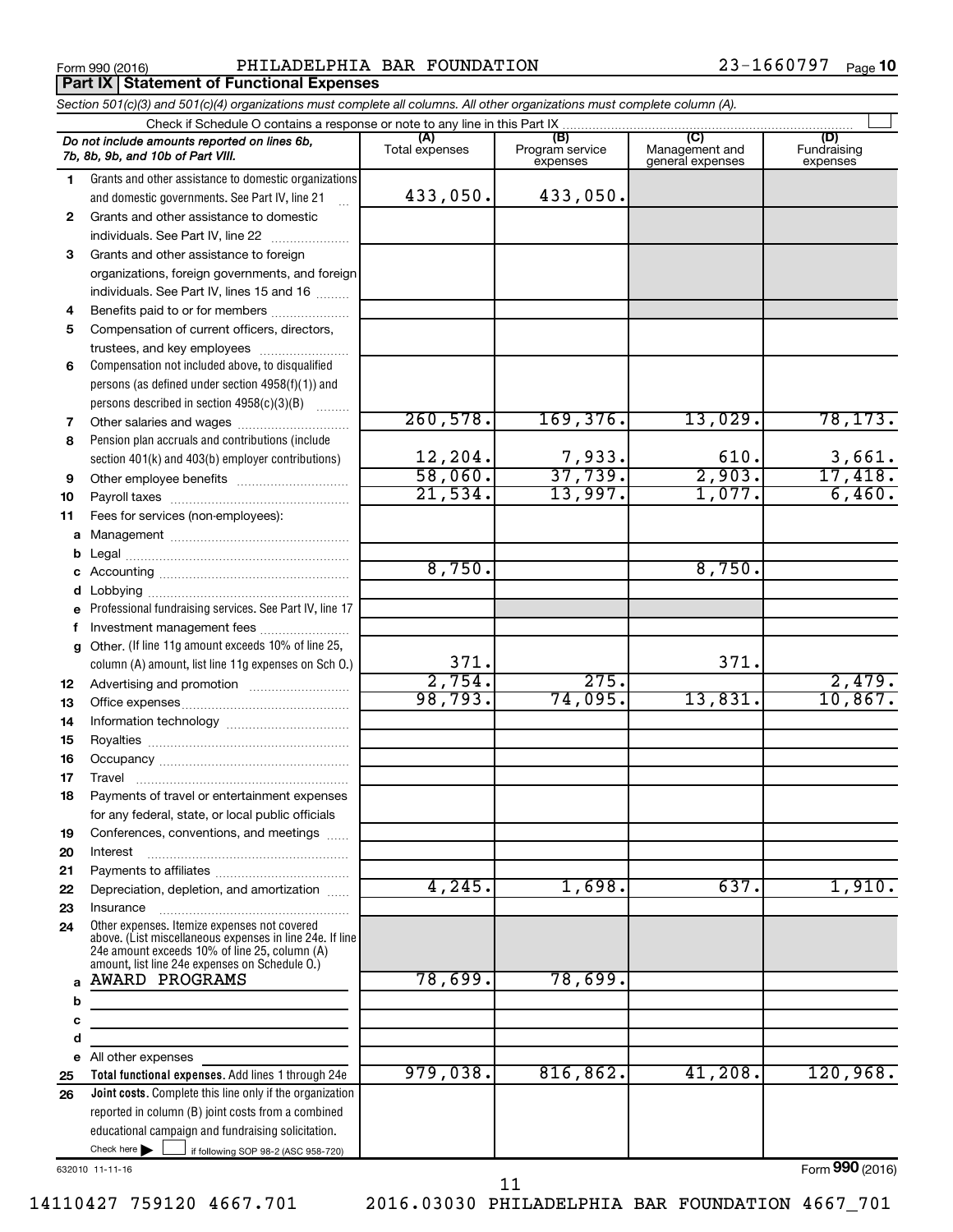**34**

Total liabilities and net assets/fund balances

**Net Assets or Fund Balances**

**Vet Assets or Fund Balances** 

**34**

7,669,078. 7,792,905.

| Form 990 (2016) | PHILADELPHIA BAR FOUNDATION | 23-1660797<br>Page 11 |
|-----------------|-----------------------------|-----------------------|
|-----------------|-----------------------------|-----------------------|

Check if Schedule O contains a response or note to any line in this Part X

**(A) (B) 1 2 3** Pledges and grants receivable, net ~~~~~~~~~~~~~~~~~~~~~ **4** Accounts receivable, net ~~~~~~~~~~~~~~~~~~~~~~~~~~ **5** Loans and other receivables from current and former officers, directors, **6** Loans and other receivables from other disqualified persons (as defined under **7 8 9 10 a** Land, buildings, and equipment: cost or other **11** Investments - publicly traded securities ~~~~~~~~~~~~~~~~~~~ **12** Investments - other securities. See Part IV, line 11 ~~~~~~~~~~~~~~ **13 14 15 16 17 18 19 20 21 22 23 24 25 26 27 28 29 30 31 32 33 1 2 3 4 5 6 7 8 9 10c 11 12 13 14 15 16 17 18 19 20 21 22 23 24 25 26 b** Less: accumulated depreciation  $\ldots$  [10b basis. Complete Part VI of Schedule D  $\frac{1}{10}$  10a **Total assets.**  Add lines 1 through 15 (must equal line 34) **Total liabilities.**  Add lines 17 through 25 Organizations that follow SFAS 117 (ASC 958), check here  $\blacktriangleright$   $\boxed{X}$  and **complete lines 27 through 29, and lines 33 and 34. 27 28 29 Organizations that do not follow SFAS 117 (ASC 958), check here** | † **and complete lines 30 through 34. 30 31 32 33** Beginning of year | | End of year Cash - non-interest-bearing ~~~~~~~~~~~~~~~~~~~~~~~~~ Savings and temporary cash investments ~~~~~~~~~~~~~~~~~~ trustees, key employees, and highest compensated employees. Complete Part II of Schedule L ~~~~~~~~~~~~~~~~~~~~~~~~~~~~ section 4958(f)(1)), persons described in section 4958(c)(3)(B), and contributing employers and sponsoring organizations of section 501(c)(9) voluntary employees' beneficiary organizations (see instr). Complete Part II of Sch L ...... Notes and loans receivable, net ~~~~~~~~~~~~~~~~~~~~~~~ Inventories for sale or use ~~~~~~~~~~~~~~~~~~~~~~~~~~ Prepaid expenses and deferred charges ~~~~~~~~~~~~~~~~~~ Investments - program-related. See Part IV, line 11 ~~~~~~~~~~~~~ Intangible assets ~~~~~~~~~~~~~~~~~~~~~~~~~~~~~~ Other assets. See Part IV, line 11 ~~~~~~~~~~~~~~~~~~~~~~ Accounts payable and accrued expenses ~~~~~~~~~~~~~~~~~~ Grants payable ~~~~~~~~~~~~~~~~~~~~~~~~~~~~~~~ Deferred revenue ~~~~~~~~~~~~~~~~~~~~~~~~~~~~~~ Tax-exempt bond liabilities ~~~~~~~~~~~~~~~~~~~~~~~~~ Escrow or custodial account liability. Complete Part IV of Schedule D ........... Loans and other payables to current and former officers, directors, trustees, key employees, highest compensated employees, and disqualified persons. Complete Part II of Schedule L ~~~~~~~~~~~~~~~~~~~~~~~ Secured mortgages and notes payable to unrelated third parties  $\ldots$  ................. Unsecured notes and loans payable to unrelated third parties ~~~~~~~~ Other liabilities (including federal income tax, payables to related third parties, and other liabilities not included on lines 17-24). Complete Part X of Schedule D ~~~~~~~~~~~~~~~~~~~~~~~~~~~~~~~~ Unrestricted net assets ~~~~~~~~~~~~~~~~~~~~~~~~~~~ Temporarily restricted net assets ~~~~~~~~~~~~~~~~~~~~~~ Permanently restricted net assets ~~~~~~~~~~~~~~~~~~~~~ Capital stock or trust principal, or current funds ~~~~~~~~~~~~~~~ Paid-in or capital surplus, or land, building, or equipment fund ....................... Retained earnings, endowment, accumulated income, or other funds ............ Total net assets or fund balances ~~~~~~~~~~~~~~~~~~~~~~  $189,618.$  1<br>141,146. 482,692. 359,522.  $10, 185.$  3<br> $32, 325.$  $31,232.$  9  $14,002.$ 85,948.  $20,744.$  3,363.  $10c$  65,204.  $6,951,988.$   $11$  7,180,706. 7,669,078. 7,792,905. 52,508. 61,259.  $6,886.$  19  $5,230.$ 59,394. 66,489.  $7,082,740.$   $27$  7,184,868. 526,944. 541,548. 7,609,684. <sub>33</sub> 7,726,416.

 $\perp$ 

Form (2016) **990**

# **Part X** | **Balance Sheet**

**Assets**

**Liabilities**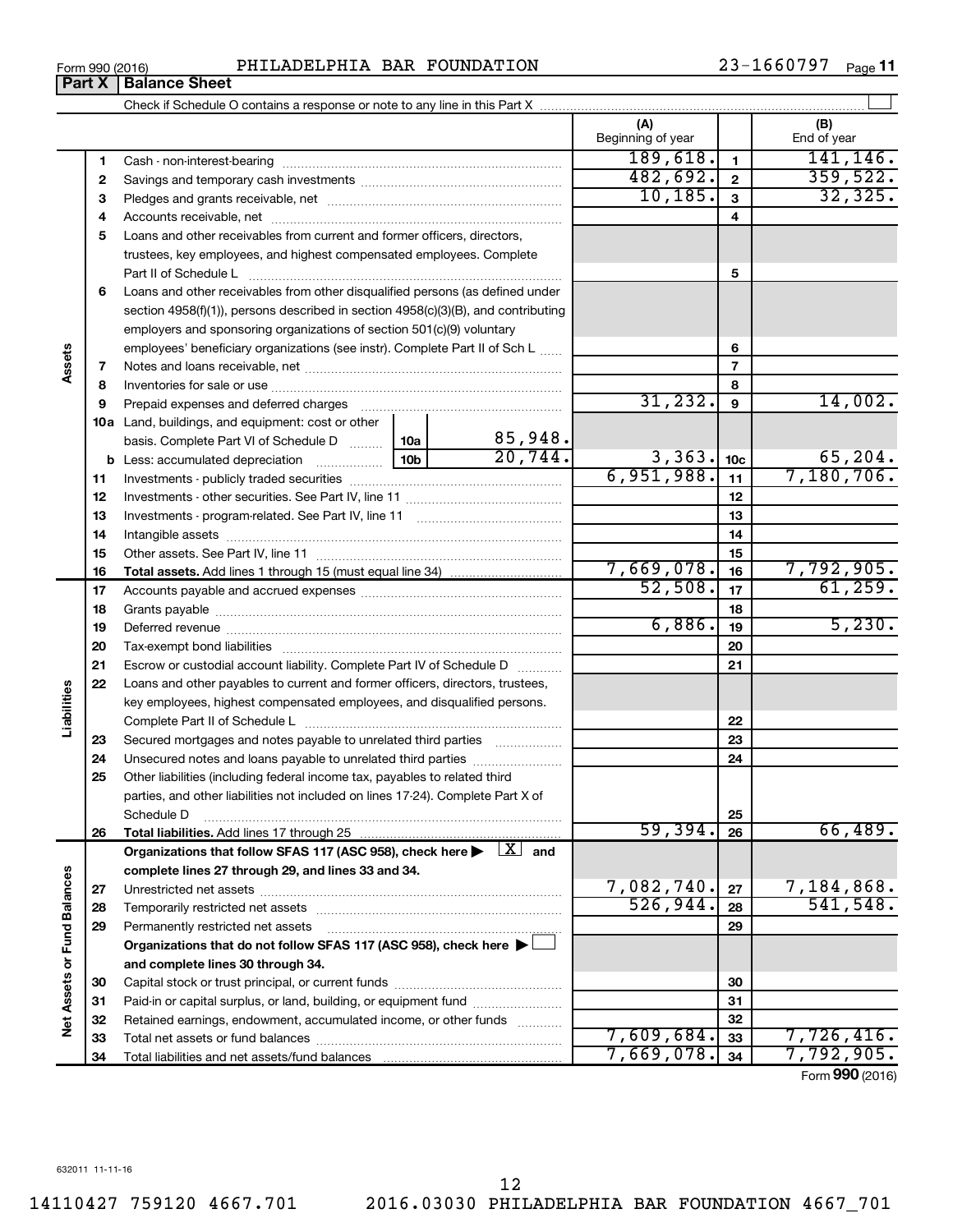| Part XI<br><b>Reconciliation of Net Assets</b><br>825, 353.<br>1<br>1<br>979,038.<br>$\mathbf{2}$<br>2<br>$-153,685.$<br>3<br>Revenue less expenses. Subtract line 2 from line 1<br>3<br>7,609,684.<br>$\overline{\mathbf{4}}$<br>4<br>270, 417.<br>5<br>Net unrealized gains (losses) on investments [11] matter contracts and the state of the state of the state of the state of the state of the state of the state of the state of the state of the state of the state of the stat<br>5<br>6<br>Donated services and use of facilities<br>6<br>$\overline{7}$<br>7<br>Investment expenses<br>8<br>8<br>Prior period adjustments material contents and content and content and content and content and content and content and content and content and content and content and content and content and content and content and content<br>$\overline{0}$ .<br>9<br>9<br>Net assets or fund balances at end of year. Combine lines 3 through 9 (must equal Part X, line 33,<br>10<br>7,726,416.<br>10<br>column (B))<br>Part XII Financial Statements and Reporting<br>$\vert X \vert$<br>Yes<br><b>No</b><br>$\mathbf{X}$ Accrual<br>Accounting method used to prepare the Form 990: [130] Cash<br>    Other<br>1.<br>If the organization changed its method of accounting from a prior year or checked "Other," explain in Schedule O.<br>x<br>2a<br>If "Yes," check a box below to indicate whether the financial statements for the year were compiled or reviewed on a<br>separate basis, consolidated basis, or both:<br>Separate basis<br>Consolidated basis<br>Both consolidated and separate basis<br>х<br>2 <sub>b</sub><br>If "Yes," check a box below to indicate whether the financial statements for the year were audited on a separate basis,<br>consolidated basis, or both:<br>$ \mathbf{X} $ Separate basis<br>Consolidated basis<br>Both consolidated and separate basis<br>c If "Yes" to line 2a or 2b, does the organization have a committee that assumes responsibility for oversight of the audit,<br>х<br>2 <sub>c</sub><br>If the organization changed either its oversight process or selection process during the tax year, explain in Schedule O.<br>3a As a result of a federal award, was the organization required to undergo an audit or audits as set forth in the Single Audit<br>x<br>За<br><b>b</b> If "Yes," did the organization undergo the required audit or audits? If the organization did not undergo the required audit<br>3b<br>$000 \omega$ | PHILADELPHIA BAR FOUNDATION<br>Form 990 (2016) | 23-1660797 | Page 12 |
|------------------------------------------------------------------------------------------------------------------------------------------------------------------------------------------------------------------------------------------------------------------------------------------------------------------------------------------------------------------------------------------------------------------------------------------------------------------------------------------------------------------------------------------------------------------------------------------------------------------------------------------------------------------------------------------------------------------------------------------------------------------------------------------------------------------------------------------------------------------------------------------------------------------------------------------------------------------------------------------------------------------------------------------------------------------------------------------------------------------------------------------------------------------------------------------------------------------------------------------------------------------------------------------------------------------------------------------------------------------------------------------------------------------------------------------------------------------------------------------------------------------------------------------------------------------------------------------------------------------------------------------------------------------------------------------------------------------------------------------------------------------------------------------------------------------------------------------------------------------------------------------------------------------------------------------------------------------------------------------------------------------------------------------------------------------------------------------------------------------------------------------------------------------------------------------------------------------------------------------------------------------------------------------------------------------------------------------------------------------------------------------------------------------------------------------------------------------------------------------------|------------------------------------------------|------------|---------|
|                                                                                                                                                                                                                                                                                                                                                                                                                                                                                                                                                                                                                                                                                                                                                                                                                                                                                                                                                                                                                                                                                                                                                                                                                                                                                                                                                                                                                                                                                                                                                                                                                                                                                                                                                                                                                                                                                                                                                                                                                                                                                                                                                                                                                                                                                                                                                                                                                                                                                                |                                                |            |         |
|                                                                                                                                                                                                                                                                                                                                                                                                                                                                                                                                                                                                                                                                                                                                                                                                                                                                                                                                                                                                                                                                                                                                                                                                                                                                                                                                                                                                                                                                                                                                                                                                                                                                                                                                                                                                                                                                                                                                                                                                                                                                                                                                                                                                                                                                                                                                                                                                                                                                                                |                                                |            |         |
|                                                                                                                                                                                                                                                                                                                                                                                                                                                                                                                                                                                                                                                                                                                                                                                                                                                                                                                                                                                                                                                                                                                                                                                                                                                                                                                                                                                                                                                                                                                                                                                                                                                                                                                                                                                                                                                                                                                                                                                                                                                                                                                                                                                                                                                                                                                                                                                                                                                                                                |                                                |            |         |
|                                                                                                                                                                                                                                                                                                                                                                                                                                                                                                                                                                                                                                                                                                                                                                                                                                                                                                                                                                                                                                                                                                                                                                                                                                                                                                                                                                                                                                                                                                                                                                                                                                                                                                                                                                                                                                                                                                                                                                                                                                                                                                                                                                                                                                                                                                                                                                                                                                                                                                |                                                |            |         |
|                                                                                                                                                                                                                                                                                                                                                                                                                                                                                                                                                                                                                                                                                                                                                                                                                                                                                                                                                                                                                                                                                                                                                                                                                                                                                                                                                                                                                                                                                                                                                                                                                                                                                                                                                                                                                                                                                                                                                                                                                                                                                                                                                                                                                                                                                                                                                                                                                                                                                                |                                                |            |         |
|                                                                                                                                                                                                                                                                                                                                                                                                                                                                                                                                                                                                                                                                                                                                                                                                                                                                                                                                                                                                                                                                                                                                                                                                                                                                                                                                                                                                                                                                                                                                                                                                                                                                                                                                                                                                                                                                                                                                                                                                                                                                                                                                                                                                                                                                                                                                                                                                                                                                                                |                                                |            |         |
|                                                                                                                                                                                                                                                                                                                                                                                                                                                                                                                                                                                                                                                                                                                                                                                                                                                                                                                                                                                                                                                                                                                                                                                                                                                                                                                                                                                                                                                                                                                                                                                                                                                                                                                                                                                                                                                                                                                                                                                                                                                                                                                                                                                                                                                                                                                                                                                                                                                                                                |                                                |            |         |
|                                                                                                                                                                                                                                                                                                                                                                                                                                                                                                                                                                                                                                                                                                                                                                                                                                                                                                                                                                                                                                                                                                                                                                                                                                                                                                                                                                                                                                                                                                                                                                                                                                                                                                                                                                                                                                                                                                                                                                                                                                                                                                                                                                                                                                                                                                                                                                                                                                                                                                |                                                |            |         |
|                                                                                                                                                                                                                                                                                                                                                                                                                                                                                                                                                                                                                                                                                                                                                                                                                                                                                                                                                                                                                                                                                                                                                                                                                                                                                                                                                                                                                                                                                                                                                                                                                                                                                                                                                                                                                                                                                                                                                                                                                                                                                                                                                                                                                                                                                                                                                                                                                                                                                                |                                                |            |         |
|                                                                                                                                                                                                                                                                                                                                                                                                                                                                                                                                                                                                                                                                                                                                                                                                                                                                                                                                                                                                                                                                                                                                                                                                                                                                                                                                                                                                                                                                                                                                                                                                                                                                                                                                                                                                                                                                                                                                                                                                                                                                                                                                                                                                                                                                                                                                                                                                                                                                                                |                                                |            |         |
|                                                                                                                                                                                                                                                                                                                                                                                                                                                                                                                                                                                                                                                                                                                                                                                                                                                                                                                                                                                                                                                                                                                                                                                                                                                                                                                                                                                                                                                                                                                                                                                                                                                                                                                                                                                                                                                                                                                                                                                                                                                                                                                                                                                                                                                                                                                                                                                                                                                                                                |                                                |            |         |
|                                                                                                                                                                                                                                                                                                                                                                                                                                                                                                                                                                                                                                                                                                                                                                                                                                                                                                                                                                                                                                                                                                                                                                                                                                                                                                                                                                                                                                                                                                                                                                                                                                                                                                                                                                                                                                                                                                                                                                                                                                                                                                                                                                                                                                                                                                                                                                                                                                                                                                |                                                |            |         |
|                                                                                                                                                                                                                                                                                                                                                                                                                                                                                                                                                                                                                                                                                                                                                                                                                                                                                                                                                                                                                                                                                                                                                                                                                                                                                                                                                                                                                                                                                                                                                                                                                                                                                                                                                                                                                                                                                                                                                                                                                                                                                                                                                                                                                                                                                                                                                                                                                                                                                                |                                                |            |         |
|                                                                                                                                                                                                                                                                                                                                                                                                                                                                                                                                                                                                                                                                                                                                                                                                                                                                                                                                                                                                                                                                                                                                                                                                                                                                                                                                                                                                                                                                                                                                                                                                                                                                                                                                                                                                                                                                                                                                                                                                                                                                                                                                                                                                                                                                                                                                                                                                                                                                                                |                                                |            |         |
|                                                                                                                                                                                                                                                                                                                                                                                                                                                                                                                                                                                                                                                                                                                                                                                                                                                                                                                                                                                                                                                                                                                                                                                                                                                                                                                                                                                                                                                                                                                                                                                                                                                                                                                                                                                                                                                                                                                                                                                                                                                                                                                                                                                                                                                                                                                                                                                                                                                                                                |                                                |            |         |
|                                                                                                                                                                                                                                                                                                                                                                                                                                                                                                                                                                                                                                                                                                                                                                                                                                                                                                                                                                                                                                                                                                                                                                                                                                                                                                                                                                                                                                                                                                                                                                                                                                                                                                                                                                                                                                                                                                                                                                                                                                                                                                                                                                                                                                                                                                                                                                                                                                                                                                |                                                |            |         |
|                                                                                                                                                                                                                                                                                                                                                                                                                                                                                                                                                                                                                                                                                                                                                                                                                                                                                                                                                                                                                                                                                                                                                                                                                                                                                                                                                                                                                                                                                                                                                                                                                                                                                                                                                                                                                                                                                                                                                                                                                                                                                                                                                                                                                                                                                                                                                                                                                                                                                                |                                                |            |         |
|                                                                                                                                                                                                                                                                                                                                                                                                                                                                                                                                                                                                                                                                                                                                                                                                                                                                                                                                                                                                                                                                                                                                                                                                                                                                                                                                                                                                                                                                                                                                                                                                                                                                                                                                                                                                                                                                                                                                                                                                                                                                                                                                                                                                                                                                                                                                                                                                                                                                                                |                                                |            |         |
|                                                                                                                                                                                                                                                                                                                                                                                                                                                                                                                                                                                                                                                                                                                                                                                                                                                                                                                                                                                                                                                                                                                                                                                                                                                                                                                                                                                                                                                                                                                                                                                                                                                                                                                                                                                                                                                                                                                                                                                                                                                                                                                                                                                                                                                                                                                                                                                                                                                                                                |                                                |            |         |
|                                                                                                                                                                                                                                                                                                                                                                                                                                                                                                                                                                                                                                                                                                                                                                                                                                                                                                                                                                                                                                                                                                                                                                                                                                                                                                                                                                                                                                                                                                                                                                                                                                                                                                                                                                                                                                                                                                                                                                                                                                                                                                                                                                                                                                                                                                                                                                                                                                                                                                |                                                |            |         |
|                                                                                                                                                                                                                                                                                                                                                                                                                                                                                                                                                                                                                                                                                                                                                                                                                                                                                                                                                                                                                                                                                                                                                                                                                                                                                                                                                                                                                                                                                                                                                                                                                                                                                                                                                                                                                                                                                                                                                                                                                                                                                                                                                                                                                                                                                                                                                                                                                                                                                                |                                                |            |         |
|                                                                                                                                                                                                                                                                                                                                                                                                                                                                                                                                                                                                                                                                                                                                                                                                                                                                                                                                                                                                                                                                                                                                                                                                                                                                                                                                                                                                                                                                                                                                                                                                                                                                                                                                                                                                                                                                                                                                                                                                                                                                                                                                                                                                                                                                                                                                                                                                                                                                                                |                                                |            |         |
|                                                                                                                                                                                                                                                                                                                                                                                                                                                                                                                                                                                                                                                                                                                                                                                                                                                                                                                                                                                                                                                                                                                                                                                                                                                                                                                                                                                                                                                                                                                                                                                                                                                                                                                                                                                                                                                                                                                                                                                                                                                                                                                                                                                                                                                                                                                                                                                                                                                                                                |                                                |            |         |
|                                                                                                                                                                                                                                                                                                                                                                                                                                                                                                                                                                                                                                                                                                                                                                                                                                                                                                                                                                                                                                                                                                                                                                                                                                                                                                                                                                                                                                                                                                                                                                                                                                                                                                                                                                                                                                                                                                                                                                                                                                                                                                                                                                                                                                                                                                                                                                                                                                                                                                |                                                |            |         |
|                                                                                                                                                                                                                                                                                                                                                                                                                                                                                                                                                                                                                                                                                                                                                                                                                                                                                                                                                                                                                                                                                                                                                                                                                                                                                                                                                                                                                                                                                                                                                                                                                                                                                                                                                                                                                                                                                                                                                                                                                                                                                                                                                                                                                                                                                                                                                                                                                                                                                                |                                                |            |         |
|                                                                                                                                                                                                                                                                                                                                                                                                                                                                                                                                                                                                                                                                                                                                                                                                                                                                                                                                                                                                                                                                                                                                                                                                                                                                                                                                                                                                                                                                                                                                                                                                                                                                                                                                                                                                                                                                                                                                                                                                                                                                                                                                                                                                                                                                                                                                                                                                                                                                                                |                                                |            |         |
|                                                                                                                                                                                                                                                                                                                                                                                                                                                                                                                                                                                                                                                                                                                                                                                                                                                                                                                                                                                                                                                                                                                                                                                                                                                                                                                                                                                                                                                                                                                                                                                                                                                                                                                                                                                                                                                                                                                                                                                                                                                                                                                                                                                                                                                                                                                                                                                                                                                                                                |                                                |            |         |
|                                                                                                                                                                                                                                                                                                                                                                                                                                                                                                                                                                                                                                                                                                                                                                                                                                                                                                                                                                                                                                                                                                                                                                                                                                                                                                                                                                                                                                                                                                                                                                                                                                                                                                                                                                                                                                                                                                                                                                                                                                                                                                                                                                                                                                                                                                                                                                                                                                                                                                |                                                |            |         |
|                                                                                                                                                                                                                                                                                                                                                                                                                                                                                                                                                                                                                                                                                                                                                                                                                                                                                                                                                                                                                                                                                                                                                                                                                                                                                                                                                                                                                                                                                                                                                                                                                                                                                                                                                                                                                                                                                                                                                                                                                                                                                                                                                                                                                                                                                                                                                                                                                                                                                                |                                                |            |         |
|                                                                                                                                                                                                                                                                                                                                                                                                                                                                                                                                                                                                                                                                                                                                                                                                                                                                                                                                                                                                                                                                                                                                                                                                                                                                                                                                                                                                                                                                                                                                                                                                                                                                                                                                                                                                                                                                                                                                                                                                                                                                                                                                                                                                                                                                                                                                                                                                                                                                                                |                                                |            |         |
|                                                                                                                                                                                                                                                                                                                                                                                                                                                                                                                                                                                                                                                                                                                                                                                                                                                                                                                                                                                                                                                                                                                                                                                                                                                                                                                                                                                                                                                                                                                                                                                                                                                                                                                                                                                                                                                                                                                                                                                                                                                                                                                                                                                                                                                                                                                                                                                                                                                                                                |                                                |            |         |
|                                                                                                                                                                                                                                                                                                                                                                                                                                                                                                                                                                                                                                                                                                                                                                                                                                                                                                                                                                                                                                                                                                                                                                                                                                                                                                                                                                                                                                                                                                                                                                                                                                                                                                                                                                                                                                                                                                                                                                                                                                                                                                                                                                                                                                                                                                                                                                                                                                                                                                |                                                |            |         |
|                                                                                                                                                                                                                                                                                                                                                                                                                                                                                                                                                                                                                                                                                                                                                                                                                                                                                                                                                                                                                                                                                                                                                                                                                                                                                                                                                                                                                                                                                                                                                                                                                                                                                                                                                                                                                                                                                                                                                                                                                                                                                                                                                                                                                                                                                                                                                                                                                                                                                                |                                                |            |         |
|                                                                                                                                                                                                                                                                                                                                                                                                                                                                                                                                                                                                                                                                                                                                                                                                                                                                                                                                                                                                                                                                                                                                                                                                                                                                                                                                                                                                                                                                                                                                                                                                                                                                                                                                                                                                                                                                                                                                                                                                                                                                                                                                                                                                                                                                                                                                                                                                                                                                                                |                                                |            |         |

Form (2016) **990**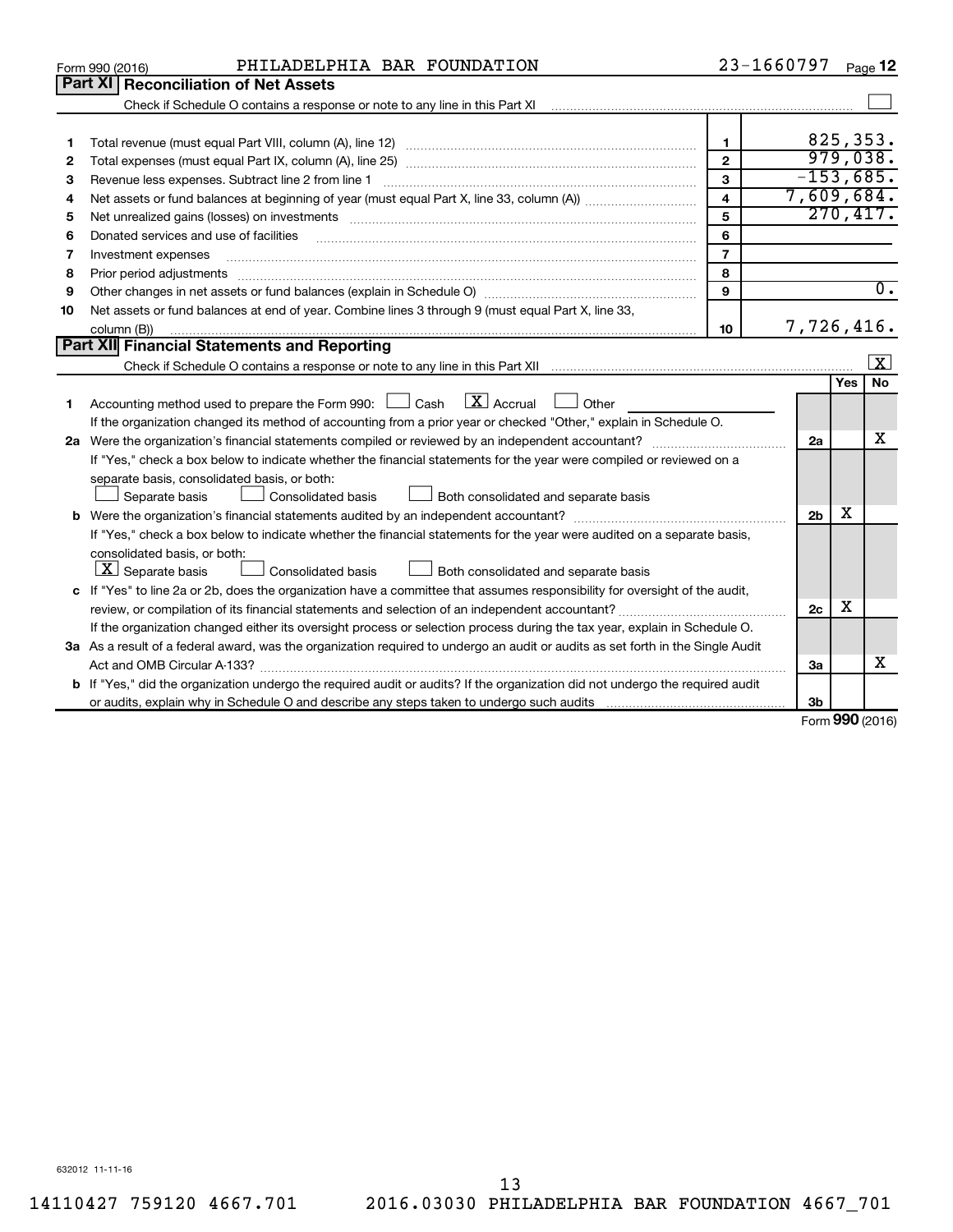# Form 990 or 990-EZ) **Public Charity Status and Public Support**<br>
Complete if the organization is a section 501(c)(3) organization or a section<br> **2016**

**4947(a)(1) nonexempt charitable trust. | Attach to Form 990 or Form 990-EZ.** 

|  | <b>Open to Public</b> |
|--|-----------------------|
|  | <b>Inspection</b>     |
|  |                       |

OMB No. 1545-0047

Department of the Treasury a unon<br>nal Re

| "mation about Schedule A (Form 990 or 990-EZ) and its instructions is at WWW.irs.gov/form990. |  |
|-----------------------------------------------------------------------------------------------|--|
|                                                                                               |  |

|       |                     | internal Revenue Service                      |                                                                        | Information about Schedule A (Form 990 or 990-EZ) and its instructions is at WWW.irs.gov/form990.                                             |     |                                 |                            | <b>Inspection</b>                                  |
|-------|---------------------|-----------------------------------------------|------------------------------------------------------------------------|-----------------------------------------------------------------------------------------------------------------------------------------------|-----|---------------------------------|----------------------------|----------------------------------------------------|
|       |                     | Name of the organization                      |                                                                        |                                                                                                                                               |     |                                 |                            | <b>Employer identification number</b>              |
|       |                     |                                               |                                                                        | PHILADELPHIA BAR FOUNDATION                                                                                                                   |     |                                 |                            | 23-1660797                                         |
|       | Part I              |                                               |                                                                        | Reason for Public Charity Status (All organizations must complete this part.) See instructions.                                               |     |                                 |                            |                                                    |
|       |                     |                                               |                                                                        | The organization is not a private foundation because it is: (For lines 1 through 12, check only one box.)                                     |     |                                 |                            |                                                    |
| 1     |                     |                                               |                                                                        | A church, convention of churches, or association of churches described in section 170(b)(1)(A)(i).                                            |     |                                 |                            |                                                    |
| 2     |                     |                                               |                                                                        | A school described in section 170(b)(1)(A)(ii). (Attach Schedule E (Form 990 or 990-EZ).)                                                     |     |                                 |                            |                                                    |
| 3     |                     |                                               |                                                                        | A hospital or a cooperative hospital service organization described in section 170(b)(1)(A)(iii).                                             |     |                                 |                            |                                                    |
| 4     |                     |                                               |                                                                        | A medical research organization operated in conjunction with a hospital described in section 170(b)(1)(A)(iii). Enter the hospital's name,    |     |                                 |                            |                                                    |
|       |                     | city, and state:                              |                                                                        |                                                                                                                                               |     |                                 |                            |                                                    |
| 5     |                     |                                               |                                                                        | An organization operated for the benefit of a college or university owned or operated by a governmental unit described in                     |     |                                 |                            |                                                    |
|       |                     |                                               | section 170(b)(1)(A)(iv). (Complete Part II.)                          |                                                                                                                                               |     |                                 |                            |                                                    |
| 6     |                     |                                               |                                                                        | A federal, state, or local government or governmental unit described in section 170(b)(1)(A)(v).                                              |     |                                 |                            |                                                    |
| 7     | $\lfloor x \rfloor$ |                                               |                                                                        | An organization that normally receives a substantial part of its support from a governmental unit or from the general public described in     |     |                                 |                            |                                                    |
|       |                     | section 170(b)(1)(A)(vi). (Complete Part II.) |                                                                        |                                                                                                                                               |     |                                 |                            |                                                    |
| 8     |                     |                                               |                                                                        | A community trust described in section 170(b)(1)(A)(vi). (Complete Part II.)                                                                  |     |                                 |                            |                                                    |
| 9     |                     |                                               |                                                                        | An agricultural research organization described in section 170(b)(1)(A)(ix) operated in conjunction with a land-grant college                 |     |                                 |                            |                                                    |
|       |                     |                                               |                                                                        | or university or a non-land-grant college of agriculture (see instructions). Enter the name, city, and state of the college or                |     |                                 |                            |                                                    |
|       |                     | university:                                   |                                                                        |                                                                                                                                               |     |                                 |                            |                                                    |
| 10    |                     |                                               |                                                                        | An organization that normally receives: (1) more than 33 1/3% of its support from contributions, membership fees, and gross receipts from     |     |                                 |                            |                                                    |
|       |                     |                                               |                                                                        | activities related to its exempt functions - subject to certain exceptions, and (2) no more than 33 1/3% of its support from gross investment |     |                                 |                            |                                                    |
|       |                     |                                               |                                                                        | income and unrelated business taxable income (less section 511 tax) from businesses acquired by the organization after June 30, 1975.         |     |                                 |                            |                                                    |
|       |                     | See section 509(a)(2). (Complete Part III.)   |                                                                        |                                                                                                                                               |     |                                 |                            |                                                    |
| 11    |                     |                                               |                                                                        | An organization organized and operated exclusively to test for public safety. See section 509(a)(4).                                          |     |                                 |                            |                                                    |
| 12    |                     |                                               |                                                                        | An organization organized and operated exclusively for the benefit of, to perform the functions of, or to carry out the purposes of one or    |     |                                 |                            |                                                    |
|       |                     |                                               |                                                                        | more publicly supported organizations described in section 509(a)(1) or section 509(a)(2). See section 509(a)(3). Check the box in            |     |                                 |                            |                                                    |
|       |                     |                                               |                                                                        |                                                                                                                                               |     |                                 |                            |                                                    |
|       |                     |                                               |                                                                        | lines 12a through 12d that describes the type of supporting organization and complete lines 12e, 12f, and 12g.                                |     |                                 |                            |                                                    |
| а     |                     |                                               |                                                                        | Type I. A supporting organization operated, supervised, or controlled by its supported organization(s), typically by giving                   |     |                                 |                            |                                                    |
|       |                     |                                               |                                                                        | the supported organization(s) the power to regularly appoint or elect a majority of the directors or trustees of the supporting               |     |                                 |                            |                                                    |
|       |                     |                                               | organization. You must complete Part IV, Sections A and B.             |                                                                                                                                               |     |                                 |                            |                                                    |
| b     |                     |                                               |                                                                        | Type II. A supporting organization supervised or controlled in connection with its supported organization(s), by having                       |     |                                 |                            |                                                    |
|       |                     |                                               |                                                                        | control or management of the supporting organization vested in the same persons that control or manage the supported                          |     |                                 |                            |                                                    |
|       |                     |                                               | organization(s). You must complete Part IV, Sections A and C.          |                                                                                                                                               |     |                                 |                            |                                                    |
| с     |                     |                                               |                                                                        | Type III functionally integrated. A supporting organization operated in connection with, and functionally integrated with,                    |     |                                 |                            |                                                    |
|       |                     |                                               |                                                                        | its supported organization(s) (see instructions). You must complete Part IV, Sections A, D, and E.                                            |     |                                 |                            |                                                    |
| d     |                     |                                               |                                                                        | Type III non-functionally integrated. A supporting organization operated in connection with its supported organization(s)                     |     |                                 |                            |                                                    |
|       |                     |                                               |                                                                        | that is not functionally integrated. The organization generally must satisfy a distribution requirement and an attentiveness                  |     |                                 |                            |                                                    |
|       |                     |                                               |                                                                        | requirement (see instructions). You must complete Part IV, Sections A and D, and Part V.                                                      |     |                                 |                            |                                                    |
| е     |                     |                                               |                                                                        | Check this box if the organization received a written determination from the IRS that it is a Type I, Type II, Type III                       |     |                                 |                            |                                                    |
|       |                     |                                               |                                                                        | functionally integrated, or Type III non-functionally integrated supporting organization.                                                     |     |                                 |                            |                                                    |
|       |                     |                                               |                                                                        |                                                                                                                                               |     |                                 |                            |                                                    |
| g     |                     |                                               | Provide the following information about the supported organization(s). |                                                                                                                                               |     | (iv) Is the organization listed |                            |                                                    |
|       |                     | (i) Name of supported                         | (ii) EIN                                                               | (iii) Type of organization<br>(described on lines 1-10                                                                                        |     | in your governing document?     | (v) Amount of monetary     | (vi) Amount of other<br>support (see instructions) |
|       |                     | organization                                  |                                                                        | above (see instructions))                                                                                                                     | Yes | No                              | support (see instructions) |                                                    |
|       |                     |                                               |                                                                        |                                                                                                                                               |     |                                 |                            |                                                    |
|       |                     |                                               |                                                                        |                                                                                                                                               |     |                                 |                            |                                                    |
|       |                     |                                               |                                                                        |                                                                                                                                               |     |                                 |                            |                                                    |
|       |                     |                                               |                                                                        |                                                                                                                                               |     |                                 |                            |                                                    |
|       |                     |                                               |                                                                        |                                                                                                                                               |     |                                 |                            |                                                    |
|       |                     |                                               |                                                                        |                                                                                                                                               |     |                                 |                            |                                                    |
|       |                     |                                               |                                                                        |                                                                                                                                               |     |                                 |                            |                                                    |
|       |                     |                                               |                                                                        |                                                                                                                                               |     |                                 |                            |                                                    |
|       |                     |                                               |                                                                        |                                                                                                                                               |     |                                 |                            |                                                    |
|       |                     |                                               |                                                                        |                                                                                                                                               |     |                                 |                            |                                                    |
| Total |                     |                                               |                                                                        |                                                                                                                                               |     |                                 |                            |                                                    |

LHA For Paperwork Reduction Act Notice, see the Instructions for Form 990 or 990-EZ. 632021 09-21-16 Schedule A (Form 990 or 990-EZ) 2016 14

14110427 759120 4667.701 2016.03030 PHILADELPHIA BAR FOUNDATION 4667\_701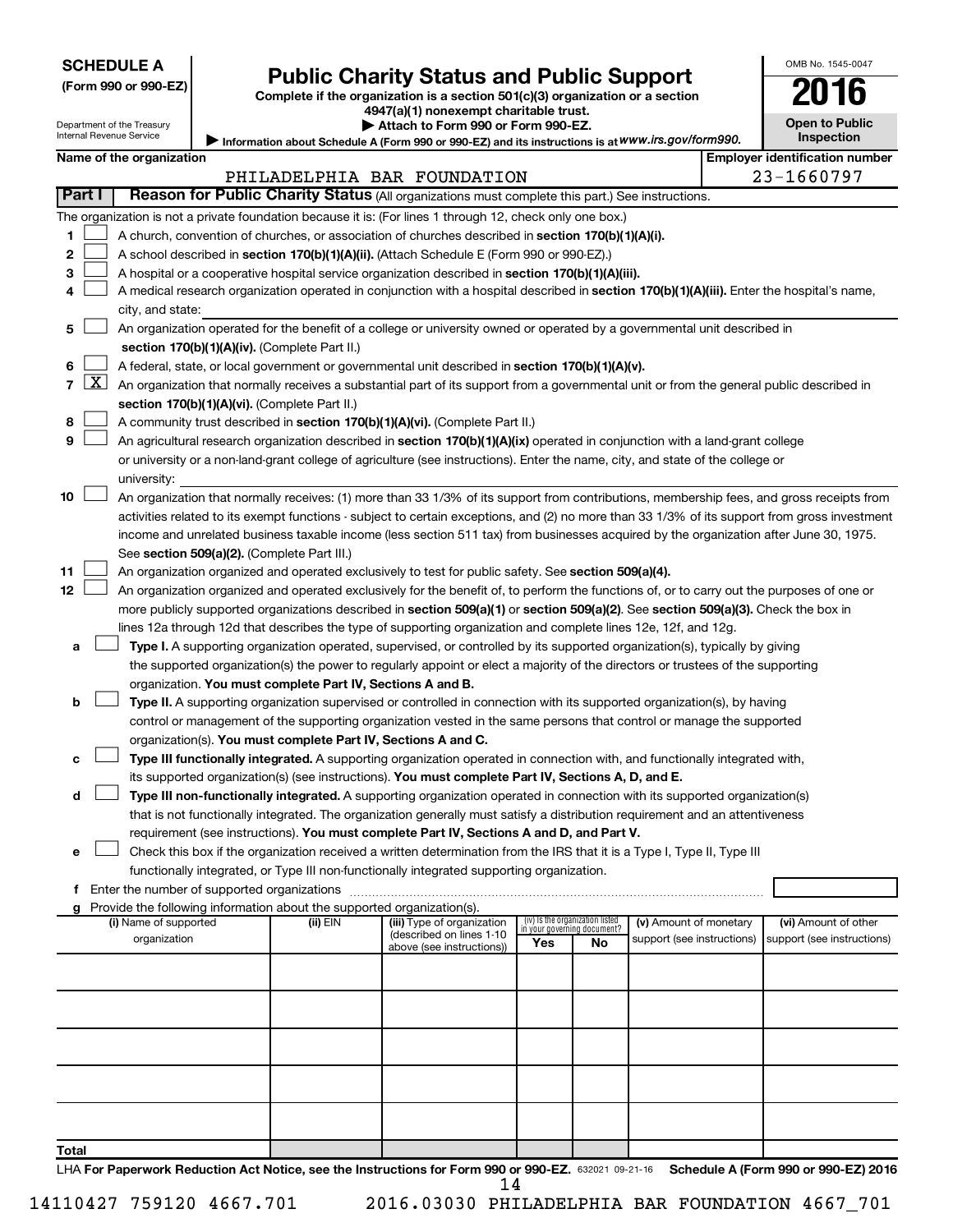## Schedule A (Form 990 or 990-EZ) 2016 Page PHILADELPHIA BAR FOUNDATION 23-1660797

23-1660797 Page 2

(Complete only if you checked the box on line 5, 7, or 8 of Part I or if the organization failed to qualify under Part III. If the organization fails to qualify under the tests listed below, please complete Part III.) **Part II Support Schedule for Organizations Described in Sections 170(b)(1)(A)(iv) and 170(b)(1)(A)(vi)**

|    | <b>Section A. Public Support</b>                                                                                                                                                                                               |                        |            |                     |            |                                      |                         |
|----|--------------------------------------------------------------------------------------------------------------------------------------------------------------------------------------------------------------------------------|------------------------|------------|---------------------|------------|--------------------------------------|-------------------------|
|    | Calendar year (or fiscal year beginning in)                                                                                                                                                                                    | (a) 2012               | (b) 2013   | $(c)$ 2014          | $(d)$ 2015 | (e) 2016                             | (f) Total               |
|    | 1 Gifts, grants, contributions, and                                                                                                                                                                                            |                        |            |                     |            |                                      |                         |
|    | membership fees received. (Do not                                                                                                                                                                                              |                        |            |                     |            |                                      |                         |
|    | include any "unusual grants.")                                                                                                                                                                                                 | 783,097.               | 760, 962.  | 961,941.            | 880,013.   | 628,437.                             | 4014450.                |
|    | 2 Tax revenues levied for the organ-                                                                                                                                                                                           |                        |            |                     |            |                                      |                         |
|    | ization's benefit and either paid to                                                                                                                                                                                           |                        |            |                     |            |                                      |                         |
|    | or expended on its behalf                                                                                                                                                                                                      |                        |            |                     |            |                                      |                         |
|    | 3 The value of services or facilities                                                                                                                                                                                          |                        |            |                     |            |                                      |                         |
|    | furnished by a governmental unit to                                                                                                                                                                                            |                        |            |                     |            |                                      |                         |
|    | the organization without charge                                                                                                                                                                                                |                        |            |                     |            |                                      |                         |
|    | Total. Add lines 1 through 3                                                                                                                                                                                                   | 783,097.               | 760,962.   | 961,941.            | 880,013.   | 628, 437.                            | 4014450.                |
| 5. | The portion of total contributions                                                                                                                                                                                             |                        |            |                     |            |                                      |                         |
|    | by each person (other than a                                                                                                                                                                                                   |                        |            |                     |            |                                      |                         |
|    | governmental unit or publicly                                                                                                                                                                                                  |                        |            |                     |            |                                      |                         |
|    | supported organization) included                                                                                                                                                                                               |                        |            |                     |            |                                      |                         |
|    | on line 1 that exceeds 2% of the                                                                                                                                                                                               |                        |            |                     |            |                                      |                         |
|    | amount shown on line 11,                                                                                                                                                                                                       |                        |            |                     |            |                                      |                         |
|    | column (f)                                                                                                                                                                                                                     |                        |            |                     |            |                                      |                         |
|    | 6 Public support. Subtract line 5 from line 4.                                                                                                                                                                                 |                        |            |                     |            |                                      | 4014450.                |
|    | <b>Section B. Total Support</b>                                                                                                                                                                                                |                        |            |                     |            |                                      |                         |
|    | Calendar year (or fiscal year beginning in)                                                                                                                                                                                    | (a) 2012               | $(b)$ 2013 | $\frac{c}{961,941}$ | $(d)$ 2015 | (e) 2016                             | (f) Total               |
|    | <b>7</b> Amounts from line 4                                                                                                                                                                                                   | $\overline{783,097}$ . | 760,962.   |                     | 880,013.   | 628,437.                             | 4014450.                |
| 8  | Gross income from interest,                                                                                                                                                                                                    |                        |            |                     |            |                                      |                         |
|    | dividends, payments received on                                                                                                                                                                                                |                        |            |                     |            |                                      |                         |
|    | securities loans, rents, royalties                                                                                                                                                                                             |                        |            |                     |            |                                      |                         |
|    | and income from similar sources                                                                                                                                                                                                | 208,877.               | 227,994.   | 218,256.            | 251,872.   | 196,781.                             | 1103780.                |
|    | <b>9</b> Net income from unrelated business                                                                                                                                                                                    |                        |            |                     |            |                                      |                         |
|    | activities, whether or not the                                                                                                                                                                                                 |                        |            |                     |            |                                      |                         |
|    | business is regularly carried on                                                                                                                                                                                               |                        |            |                     |            |                                      |                         |
|    | 10 Other income. Do not include gain                                                                                                                                                                                           |                        |            |                     |            |                                      |                         |
|    | or loss from the sale of capital                                                                                                                                                                                               |                        |            |                     |            |                                      |                         |
|    | assets (Explain in Part VI.)                                                                                                                                                                                                   |                        |            |                     |            |                                      | 5118230.                |
|    | 11 Total support. Add lines 7 through 10                                                                                                                                                                                       |                        |            |                     |            |                                      |                         |
|    | <b>12</b> Gross receipts from related activities, etc. (see instructions)                                                                                                                                                      |                        |            |                     |            | 12                                   |                         |
|    | 13 First five years. If the Form 990 is for the organization's first, second, third, fourth, or fifth tax year as a section 501(c)(3)                                                                                          |                        |            |                     |            |                                      |                         |
|    | organization, check this box and stop here<br>Section C. Computation of Public Support Percentage                                                                                                                              |                        |            |                     |            |                                      |                         |
|    | 14 Public support percentage for 2016 (line 6, column (f) divided by line 11, column (f) <i>mummumumum</i>                                                                                                                     |                        |            |                     |            | 14                                   | 78.43<br>%              |
|    |                                                                                                                                                                                                                                |                        |            |                     |            | 15                                   | 81.23<br>$\%$           |
|    | 16a 33 1/3% support test - 2016. If the organization did not check the box on line 13, and line 14 is 33 1/3% or more, check this box and                                                                                      |                        |            |                     |            |                                      |                         |
|    | stop here. The organization qualifies as a publicly supported organization manufactured content and the content of the state of the state of the state of the state of the state of the state of the state of the state of the |                        |            |                     |            |                                      | $\overline{\mathbf{X}}$ |
|    | b 33 1/3% support test - 2015. If the organization did not check a box on line 13 or 16a, and line 15 is 33 1/3% or more, check this box                                                                                       |                        |            |                     |            |                                      |                         |
|    |                                                                                                                                                                                                                                |                        |            |                     |            |                                      |                         |
|    | 17a 10% -facts-and-circumstances test - 2016. If the organization did not check a box on line 13, 16a, or 16b, and line 14 is 10% or more,                                                                                     |                        |            |                     |            |                                      |                         |
|    | and if the organization meets the "facts-and-circumstances" test, check this box and stop here. Explain in Part VI how the organization                                                                                        |                        |            |                     |            |                                      |                         |
|    | meets the "facts-and-circumstances" test. The organization qualifies as a publicly supported organization <i>manumumumum</i>                                                                                                   |                        |            |                     |            |                                      |                         |
|    | b 10% -facts-and-circumstances test - 2015. If the organization did not check a box on line 13, 16a, 16b, or 17a, and line 15 is 10% or                                                                                        |                        |            |                     |            |                                      |                         |
|    | more, and if the organization meets the "facts-and-circumstances" test, check this box and stop here. Explain in Part VI how the                                                                                               |                        |            |                     |            |                                      |                         |
|    | organization meets the "facts-and-circumstances" test. The organization qualifies as a publicly supported organization                                                                                                         |                        |            |                     |            |                                      |                         |
| 18 | Private foundation. If the organization did not check a box on line 13, 16a, 16b, 17a, or 17b, check this box and see instructions                                                                                             |                        |            |                     |            |                                      |                         |
|    |                                                                                                                                                                                                                                |                        |            |                     |            | Schedule A (Form 990 or 990-EZ) 2016 |                         |

632022 09-21-16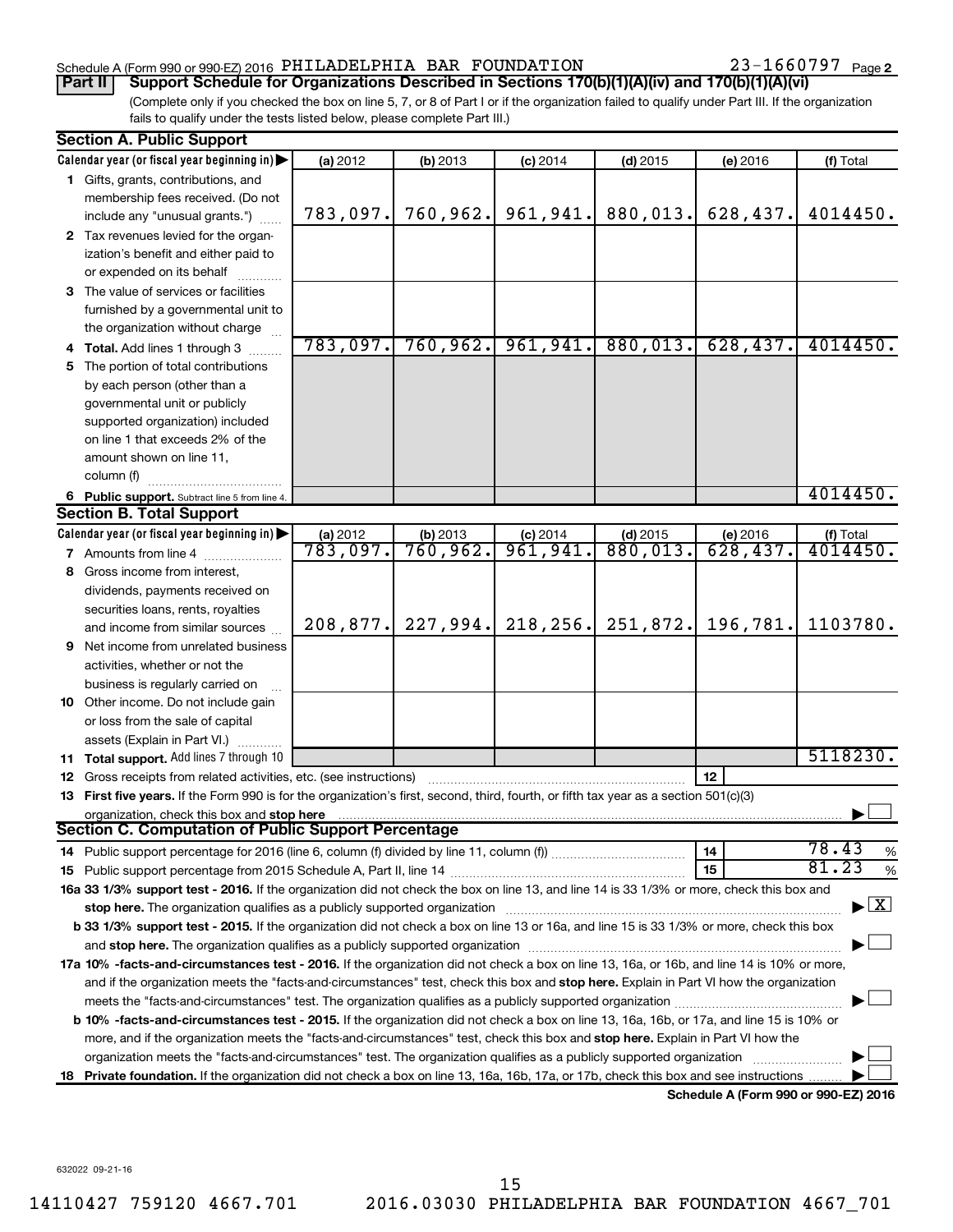## Schedule A (Form 990 or 990-EZ) 2016 Page PHILADELPHIA BAR FOUNDATION 23-1660797 **Part III Support Schedule for Organizations Described in Section 509(a)(2)**

(Complete only if you checked the box on line 10 of Part I or if the organization failed to qualify under Part II. If the organization fails to qualify under the tests listed below, please complete Part II.)

|              | Calendar year (or fiscal year beginning in)                                                                                                                                                                                                                              | (a) 2012 | (b) 2013 | $(c)$ 2014 | $(d)$ 2015 | (e) 2016 | (f) Total                                       |   |
|--------------|--------------------------------------------------------------------------------------------------------------------------------------------------------------------------------------------------------------------------------------------------------------------------|----------|----------|------------|------------|----------|-------------------------------------------------|---|
|              | 1 Gifts, grants, contributions, and                                                                                                                                                                                                                                      |          |          |            |            |          |                                                 |   |
|              | membership fees received. (Do not                                                                                                                                                                                                                                        |          |          |            |            |          |                                                 |   |
|              | include any "unusual grants.")                                                                                                                                                                                                                                           |          |          |            |            |          |                                                 |   |
| $\mathbf{2}$ | Gross receipts from admissions,<br>merchandise sold or services per-<br>formed, or facilities furnished in<br>any activity that is related to the<br>organization's tax-exempt purpose                                                                                   |          |          |            |            |          |                                                 |   |
| 3            | Gross receipts from activities that                                                                                                                                                                                                                                      |          |          |            |            |          |                                                 |   |
|              | are not an unrelated trade or bus-                                                                                                                                                                                                                                       |          |          |            |            |          |                                                 |   |
|              | iness under section 513                                                                                                                                                                                                                                                  |          |          |            |            |          |                                                 |   |
| 4            | Tax revenues levied for the organ-                                                                                                                                                                                                                                       |          |          |            |            |          |                                                 |   |
|              | ization's benefit and either paid to<br>or expended on its behalf<br>.                                                                                                                                                                                                   |          |          |            |            |          |                                                 |   |
| 5            | The value of services or facilities                                                                                                                                                                                                                                      |          |          |            |            |          |                                                 |   |
|              | furnished by a governmental unit to<br>the organization without charge                                                                                                                                                                                                   |          |          |            |            |          |                                                 |   |
|              | Total. Add lines 1 through 5                                                                                                                                                                                                                                             |          |          |            |            |          |                                                 |   |
| 6            |                                                                                                                                                                                                                                                                          |          |          |            |            |          |                                                 |   |
|              | 7a Amounts included on lines 1, 2, and<br>3 received from disqualified persons                                                                                                                                                                                           |          |          |            |            |          |                                                 |   |
|              | <b>b</b> Amounts included on lines 2 and 3 received                                                                                                                                                                                                                      |          |          |            |            |          |                                                 |   |
|              | from other than disqualified persons that<br>exceed the greater of \$5,000 or 1% of the<br>amount on line 13 for the year                                                                                                                                                |          |          |            |            |          |                                                 |   |
|              | c Add lines 7a and 7b                                                                                                                                                                                                                                                    |          |          |            |            |          |                                                 |   |
|              | 8 Public support. (Subtract line 7c from line 6.)                                                                                                                                                                                                                        |          |          |            |            |          |                                                 |   |
|              | <b>Section B. Total Support</b>                                                                                                                                                                                                                                          |          |          |            |            |          |                                                 |   |
|              | Calendar year (or fiscal year beginning in)                                                                                                                                                                                                                              | (a) 2012 | (b) 2013 | $(c)$ 2014 | $(d)$ 2015 | (e) 2016 | (f) Total                                       |   |
|              | 9 Amounts from line 6                                                                                                                                                                                                                                                    |          |          |            |            |          |                                                 |   |
|              | <b>10a</b> Gross income from interest,<br>dividends, payments received on<br>securities loans, rents, royalties<br>and income from similar sources                                                                                                                       |          |          |            |            |          |                                                 |   |
|              | <b>b</b> Unrelated business taxable income                                                                                                                                                                                                                               |          |          |            |            |          |                                                 |   |
|              | (less section 511 taxes) from businesses<br>acquired after June 30, 1975                                                                                                                                                                                                 |          |          |            |            |          |                                                 |   |
|              | c Add lines 10a and 10b                                                                                                                                                                                                                                                  |          |          |            |            |          |                                                 |   |
| 11           | Net income from unrelated business<br>activities not included in line 10b.<br>whether or not the business is<br>regularly carried on                                                                                                                                     |          |          |            |            |          |                                                 |   |
|              | <b>12</b> Other income. Do not include gain<br>or loss from the sale of capital<br>assets (Explain in Part VI.)                                                                                                                                                          |          |          |            |            |          |                                                 |   |
|              | 13 Total support. (Add lines 9, 10c, 11, and 12.)                                                                                                                                                                                                                        |          |          |            |            |          |                                                 |   |
|              | 14 First five years. If the Form 990 is for the organization's first, second, third, fourth, or fifth tax year as a section 501(c)(3) organization,                                                                                                                      |          |          |            |            |          |                                                 |   |
|              | check this box and stop here <b>construction and construction</b> check this box and stop here <b>constructed</b> and construction of the construction of the construction of the construction of the construction of the construction o                                 |          |          |            |            |          |                                                 |   |
|              | Section C. Computation of Public Support Percentage                                                                                                                                                                                                                      |          |          |            |            |          |                                                 |   |
|              |                                                                                                                                                                                                                                                                          |          |          |            |            | 15       |                                                 | % |
|              |                                                                                                                                                                                                                                                                          |          |          |            |            | 16       |                                                 | % |
|              | Section D. Computation of Investment Income Percentage                                                                                                                                                                                                                   |          |          |            |            |          |                                                 |   |
|              |                                                                                                                                                                                                                                                                          |          |          |            |            | 17       |                                                 | % |
|              |                                                                                                                                                                                                                                                                          |          |          |            |            | 18       |                                                 | % |
|              | 19a 33 1/3% support tests - 2016. If the organization did not check the box on line 14, and line 15 is more than 33 1/3%, and line 17 is not                                                                                                                             |          |          |            |            |          |                                                 |   |
|              | more than 33 1/3%, check this box and stop here. The organization qualifies as a publicly supported organization                                                                                                                                                         |          |          |            |            |          |                                                 |   |
|              | b 33 1/3% support tests - 2015. If the organization did not check a box on line 14 or line 19a, and line 16 is more than 33 1/3%, and<br>line 18 is not more than 33 1/3%, check this box and stop here. The organization qualifies as a publicly supported organization |          |          |            |            |          |                                                 |   |
|              |                                                                                                                                                                                                                                                                          |          |          |            |            |          |                                                 |   |
|              | 632023 09-21-16                                                                                                                                                                                                                                                          |          |          |            |            |          | Schedule A (Form 990 or 990-EZ) 2016            |   |
|              |                                                                                                                                                                                                                                                                          |          |          | 16         |            |          |                                                 |   |
|              | 14110427 759120 4667.701                                                                                                                                                                                                                                                 |          |          |            |            |          | 2016.03030 PHILADELPHIA BAR FOUNDATION 4667_701 |   |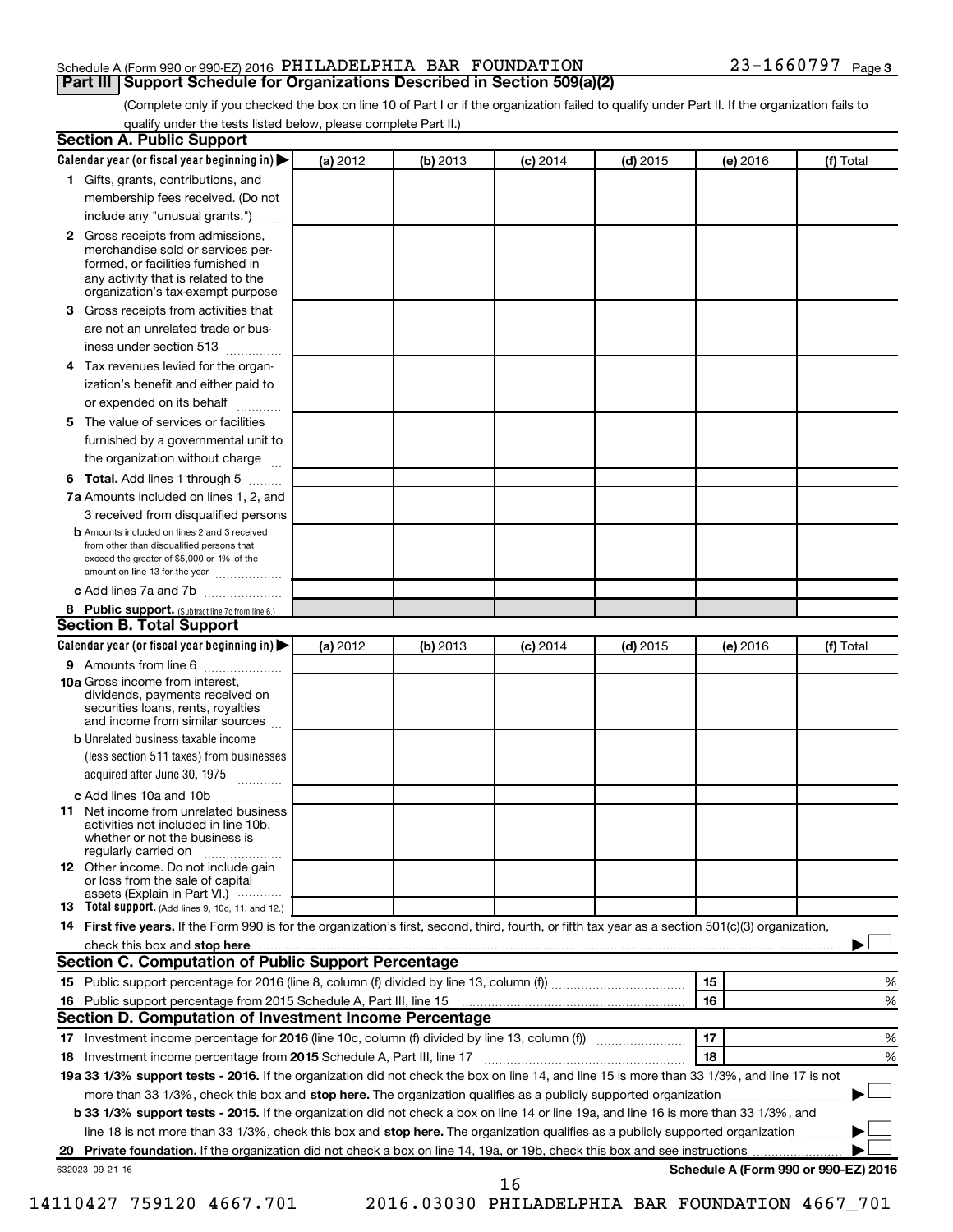## Schedule A (Form 990 or 990-EZ) 2016 Page PHILADELPHIA BAR FOUNDATION 23-1660797

## **Part IV Supporting Organizations**

(Complete only if you checked a box in line 12 on Part I. If you checked 12a of Part I, complete Sections A and B. If you checked 12b of Part I, complete Sections A and C. If you checked 12c of Part I, complete Sections A, D, and E. If you checked 12d of Part I, complete Sections A and D, and complete Part V.)

## **Section A. All Supporting Organizations**

- **1** Are all of the organization's supported organizations listed by name in the organization's governing documents? If "No," describe in Part VI how the supported organizations are designated. If designated by *class or purpose, describe the designation. If historic and continuing relationship, explain.*
- **2** Did the organization have any supported organization that does not have an IRS determination of status under section 509(a)(1) or (2)? If "Yes," explain in Part VI how the organization determined that the supported *organization was described in section 509(a)(1) or (2).*
- **3a** Did the organization have a supported organization described in section 501(c)(4), (5), or (6)? If "Yes," answer *(b) and (c) below.*
- **b** Did the organization confirm that each supported organization qualified under section 501(c)(4), (5), or (6) and satisfied the public support tests under section 509(a)(2)? If "Yes," describe in Part VI when and how the *organization made the determination.*
- **c** Did the organization ensure that all support to such organizations was used exclusively for section 170(c)(2)(B) purposes? If "Yes," explain in Part VI what controls the organization put in place to ensure such use.
- **4 a** *If* Was any supported organization not organized in the United States ("foreign supported organization")? *"Yes," and if you checked 12a or 12b in Part I, answer (b) and (c) below.*
- **b** Did the organization have ultimate control and discretion in deciding whether to make grants to the foreign supported organization? If "Yes," describe in Part VI how the organization had such control and discretion *despite being controlled or supervised by or in connection with its supported organizations.*
- **c** Did the organization support any foreign supported organization that does not have an IRS determination under sections 501(c)(3) and 509(a)(1) or (2)? If "Yes," explain in Part VI what controls the organization used *to ensure that all support to the foreign supported organization was used exclusively for section 170(c)(2)(B) purposes.*
- **5a** Did the organization add, substitute, or remove any supported organizations during the tax year? If "Yes," answer (b) and (c) below (if applicable). Also, provide detail in Part VI, including (i) the names and EIN *numbers of the supported organizations added, substituted, or removed; (ii) the reasons for each such action; (iii) the authority under the organization's organizing document authorizing such action; and (iv) how the action was accomplished (such as by amendment to the organizing document).*
- **b** Type I or Type II only. Was any added or substituted supported organization part of a class already designated in the organization's organizing document?
- **c Substitutions only.**  Was the substitution the result of an event beyond the organization's control?
- **6** Did the organization provide support (whether in the form of grants or the provision of services or facilities) to support or benefit one or more of the filing organization's supported organizations? If "Yes," provide detail in anyone other than (i) its supported organizations, (ii) individuals that are part of the charitable class benefited by one or more of its supported organizations, or (iii) other supporting organizations that also *Part VI.*
- **7** Did the organization provide a grant, loan, compensation, or other similar payment to a substantial contributor regard to a substantial contributor? If "Yes," complete Part I of Schedule L (Form 990 or 990-EZ). (defined in section 4958(c)(3)(C)), a family member of a substantial contributor, or a 35% controlled entity with
- **8** Did the organization make a loan to a disqualified person (as defined in section 4958) not described in line 7? *If "Yes," complete Part I of Schedule L (Form 990 or 990-EZ).*
- **9 a** Was the organization controlled directly or indirectly at any time during the tax year by one or more in section 509(a)(1) or (2))? If "Yes," provide detail in Part VI. disqualified persons as defined in section 4946 (other than foundation managers and organizations described
- **b** Did one or more disqualified persons (as defined in line 9a) hold a controlling interest in any entity in which the supporting organization had an interest? If "Yes," provide detail in Part VI.
- **c** Did a disqualified person (as defined in line 9a) have an ownership interest in, or derive any personal benefit from, assets in which the supporting organization also had an interest? If "Yes," provide detail in Part VI.
- **10 a** Was the organization subject to the excess business holdings rules of section 4943 because of section supporting organizations)? If "Yes," answer 10b below. 4943(f) (regarding certain Type II supporting organizations, and all Type III non-functionally integrated
	- **b** Did the organization have any excess business holdings in the tax year? (Use Schedule C, Form 4720, to *determine whether the organization had excess business holdings.)*

632024 09-21-16

**10b Schedule A (Form 990 or 990-EZ) 2016**

**1**

**2**

**3a**

**3b**

**3c**

**4a**

**4b**

**4c**

**5a**

**5b 5c**

**6**

**7**

**8**

**9a**

**9b**

**9c**

**10a**

**Yes No**

14110427 759120 4667.701 2016.03030 PHILADELPHIA BAR FOUNDATION 4667\_701

17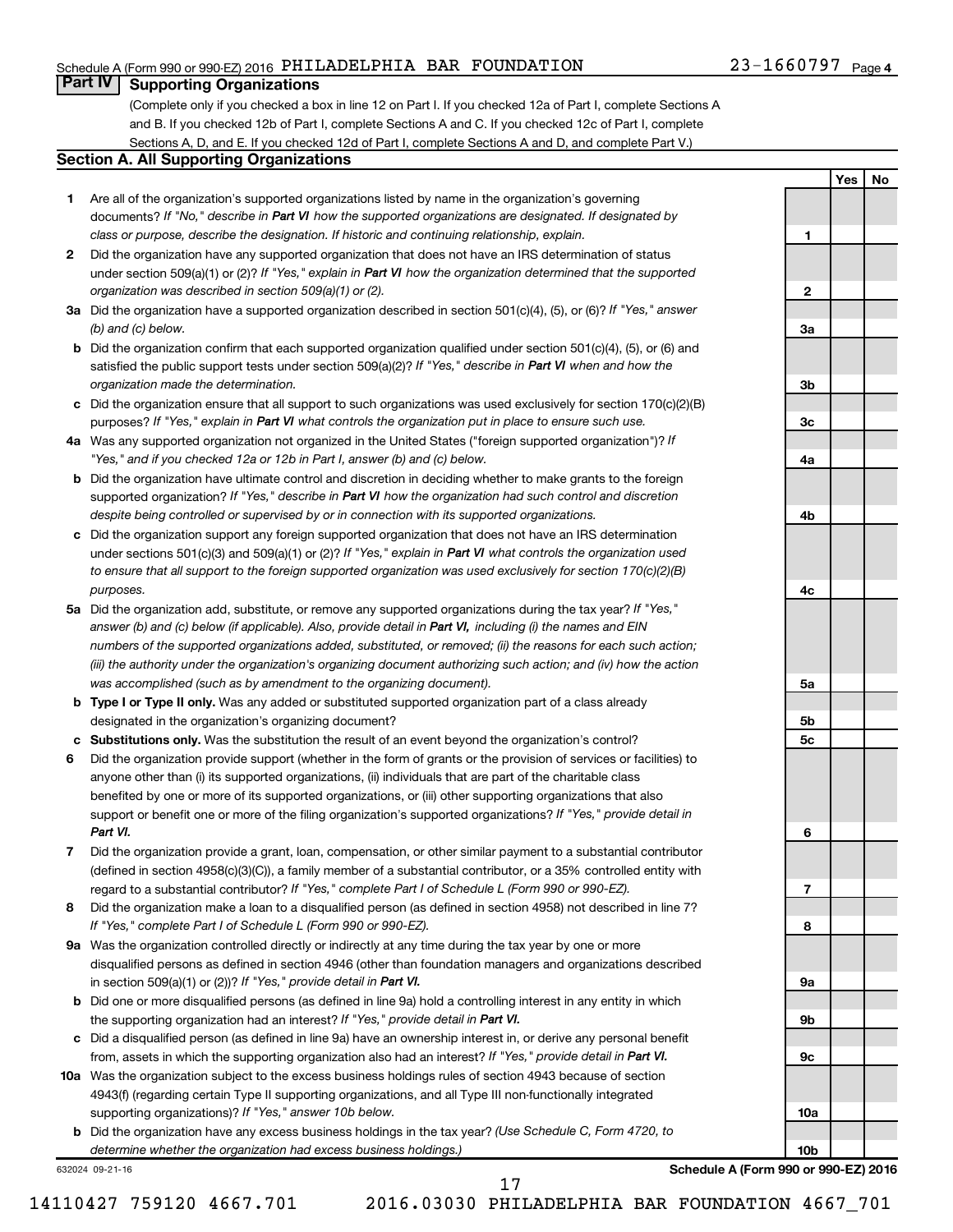### Schedule A (Form 990 or 990-EZ) 2016 PHILLADELIPHIA BAR FOUNDATION Z3-I66U797\_Page PHILADELPHIA BAR FOUNDATION 23-1660797

|    | <b>Part IV</b>  | <b>Supporting Organizations (continued)</b>                                                                                     |                 |     |    |
|----|-----------------|---------------------------------------------------------------------------------------------------------------------------------|-----------------|-----|----|
|    |                 |                                                                                                                                 |                 | Yes | No |
| 11 |                 | Has the organization accepted a gift or contribution from any of the following persons?                                         |                 |     |    |
| а  |                 | A person who directly or indirectly controls, either alone or together with persons described in (b) and (c)                    |                 |     |    |
|    |                 | below, the governing body of a supported organization?                                                                          | 11a             |     |    |
|    |                 | <b>b</b> A family member of a person described in (a) above?                                                                    | 11 <sub>b</sub> |     |    |
|    |                 | c A 35% controlled entity of a person described in (a) or (b) above? If "Yes" to a, b, or c, provide detail in Part VI.         | 11c             |     |    |
|    |                 | <b>Section B. Type I Supporting Organizations</b>                                                                               |                 |     |    |
|    |                 |                                                                                                                                 |                 | Yes | No |
| 1. |                 | Did the directors, trustees, or membership of one or more supported organizations have the power to                             |                 |     |    |
|    |                 | regularly appoint or elect at least a majority of the organization's directors or trustees at all times during the              |                 |     |    |
|    |                 | tax year? If "No," describe in Part VI how the supported organization(s) effectively operated, supervised, or                   |                 |     |    |
|    |                 | controlled the organization's activities. If the organization had more than one supported organization,                         |                 |     |    |
|    |                 | describe how the powers to appoint and/or remove directors or trustees were allocated among the supported                       |                 |     |    |
|    |                 | organizations and what conditions or restrictions, if any, applied to such powers during the tax year.                          | 1               |     |    |
| 2  |                 | Did the organization operate for the benefit of any supported organization other than the supported                             |                 |     |    |
|    |                 | organization(s) that operated, supervised, or controlled the supporting organization? If "Yes," explain in                      |                 |     |    |
|    |                 | Part VI how providing such benefit carried out the purposes of the supported organization(s) that operated,                     |                 |     |    |
|    |                 | supervised, or controlled the supporting organization.                                                                          | $\mathbf{2}$    |     |    |
|    |                 | <b>Section C. Type II Supporting Organizations</b>                                                                              |                 |     |    |
|    |                 |                                                                                                                                 |                 | Yes | No |
| 1. |                 | Were a majority of the organization's directors or trustees during the tax year also a majority of the directors                |                 |     |    |
|    |                 | or trustees of each of the organization's supported organization(s)? If "No," describe in Part VI how control                   |                 |     |    |
|    |                 | or management of the supporting organization was vested in the same persons that controlled or managed                          |                 |     |    |
|    |                 | the supported organization(s).                                                                                                  | 1               |     |    |
|    |                 | <b>Section D. All Type III Supporting Organizations</b>                                                                         |                 |     |    |
|    |                 |                                                                                                                                 |                 | Yes | No |
| 1  |                 | Did the organization provide to each of its supported organizations, by the last day of the fifth month of the                  |                 |     |    |
|    |                 | organization's tax year, (i) a written notice describing the type and amount of support provided during the prior tax           |                 |     |    |
|    |                 | year, (ii) a copy of the Form 990 that was most recently filed as of the date of notification, and (iii) copies of the          |                 |     |    |
|    |                 | organization's governing documents in effect on the date of notification, to the extent not previously provided?                | 1               |     |    |
| 2  |                 | Were any of the organization's officers, directors, or trustees either (i) appointed or elected by the supported                |                 |     |    |
|    |                 | organization(s) or (ii) serving on the governing body of a supported organization? If "No," explain in Part VI how              |                 |     |    |
|    |                 | the organization maintained a close and continuous working relationship with the supported organization(s).                     | $\mathbf{2}$    |     |    |
| 3  |                 | By reason of the relationship described in (2), did the organization's supported organizations have a                           |                 |     |    |
|    |                 | significant voice in the organization's investment policies and in directing the use of the organization's                      |                 |     |    |
|    |                 | income or assets at all times during the tax year? If "Yes," describe in Part VI the role the organization's                    |                 |     |    |
|    |                 | supported organizations played in this regard.                                                                                  | з               |     |    |
|    |                 | Section E. Type III Functionally Integrated Supporting Organizations                                                            |                 |     |    |
| 1  |                 | Check the box next to the method that the organization used to satisfy the Integral Part Test during the yeafsee instructions). |                 |     |    |
| a  |                 | The organization satisfied the Activities Test. Complete line 2 below.                                                          |                 |     |    |
| b  |                 | The organization is the parent of each of its supported organizations. Complete line 3 below.                                   |                 |     |    |
| c  |                 | The organization supported a governmental entity. Describe in Part VI how you supported a government entity (see instructions). |                 |     |    |
| 2  |                 | Activities Test. Answer (a) and (b) below.                                                                                      |                 | Yes | No |
| а  |                 | Did substantially all of the organization's activities during the tax year directly further the exempt purposes of              |                 |     |    |
|    |                 | the supported organization(s) to which the organization was responsive? If "Yes," then in Part VI identify                      |                 |     |    |
|    |                 | those supported organizations and explain<br>how these activities directly furthered their exempt purposes,                     |                 |     |    |
|    |                 | how the organization was responsive to those supported organizations, and how the organization determined                       |                 |     |    |
|    |                 | that these activities constituted substantially all of its activities.                                                          | 2a              |     |    |
| b  |                 | Did the activities described in (a) constitute activities that, but for the organization's involvement, one or more             |                 |     |    |
|    |                 | of the organization's supported organization(s) would have been engaged in? If "Yes," explain in Part VI the                    |                 |     |    |
|    |                 | reasons for the organization's position that its supported organization(s) would have engaged in these                          |                 |     |    |
|    |                 | activities but for the organization's involvement.                                                                              | 2b              |     |    |
| з  |                 | Parent of Supported Organizations. Answer (a) and (b) below.                                                                    |                 |     |    |
| а  |                 | Did the organization have the power to regularly appoint or elect a majority of the officers, directors, or                     |                 |     |    |
|    |                 | trustees of each of the supported organizations? Provide details in Part VI.                                                    | За              |     |    |
|    |                 | <b>b</b> Did the organization exercise a substantial degree of direction over the policies, programs, and activities of each    |                 |     |    |
|    |                 | of its supported organizations? If "Yes," describe in Part VI the role played by the organization in this regard.               | 3b              |     |    |
|    | 632025 09-21-16 | Schedule A (Form 990 or 990-EZ) 2016<br>18                                                                                      |                 |     |    |
|    |                 |                                                                                                                                 |                 |     |    |

14110427 759120 4667.701 2016.03030 PHILADELPHIA BAR FOUNDATION 4667\_701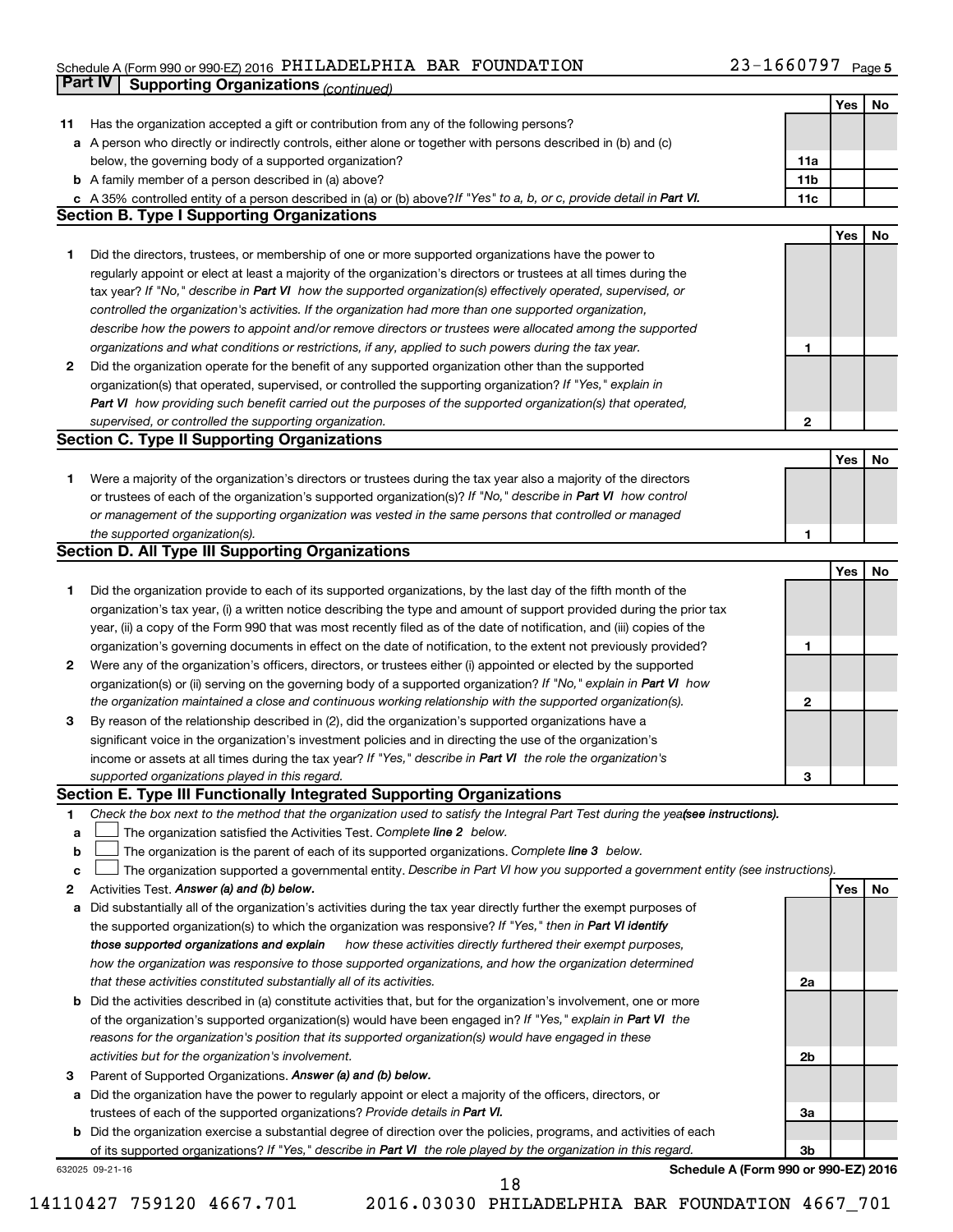## Schedule A (Form 990 or 990-EZ) 2016 Page PHILADELPHIA BAR FOUNDATION 23-1660797 **Part V Type III Non-Functionally Integrated 509(a)(3) Supporting Organizations**

1 **Letter See instructions.** All Check here if the organization satisfied the Integral Part Test as a qualifying trust on Nov. 20, 1970 (explain in Part VI.) See instructions. All other Type III non-functionally integrated supporting organizations must complete Sections A through E.

|              | Section A - Adjusted Net Income                                              |                | (A) Prior Year | (B) Current Year<br>(optional) |
|--------------|------------------------------------------------------------------------------|----------------|----------------|--------------------------------|
| 1            | Net short-term capital gain                                                  | 1              |                |                                |
| 2            | Recoveries of prior-year distributions                                       | $\mathbf{2}$   |                |                                |
| 3            | Other gross income (see instructions)                                        | 3              |                |                                |
| 4            | Add lines 1 through 3                                                        | 4              |                |                                |
| 5            | Depreciation and depletion                                                   | 5              |                |                                |
| 6            | Portion of operating expenses paid or incurred for production or             |                |                |                                |
|              | collection of gross income or for management, conservation, or               |                |                |                                |
|              | maintenance of property held for production of income (see instructions)     | 6              |                |                                |
| 7            | Other expenses (see instructions)                                            | $\overline{7}$ |                |                                |
| 8            | Adjusted Net Income (subtract lines 5, 6, and 7 from line 4)                 | 8              |                |                                |
|              | <b>Section B - Minimum Asset Amount</b>                                      |                | (A) Prior Year | (B) Current Year<br>(optional) |
| 1            | Aggregate fair market value of all non-exempt-use assets (see                |                |                |                                |
|              | instructions for short tax year or assets held for part of year):            |                |                |                                |
|              | a Average monthly value of securities                                        | 1a             |                |                                |
|              | <b>b</b> Average monthly cash balances                                       | 1b             |                |                                |
|              | c Fair market value of other non-exempt-use assets                           | 1 <sub>c</sub> |                |                                |
|              | <b>d</b> Total (add lines 1a, 1b, and 1c)                                    | 1d             |                |                                |
|              | <b>e</b> Discount claimed for blockage or other                              |                |                |                                |
|              | factors (explain in detail in Part VI):                                      |                |                |                                |
| 2            | Acquisition indebtedness applicable to non-exempt-use assets                 | $\mathbf{2}$   |                |                                |
| 3            | Subtract line 2 from line 1d                                                 | 3              |                |                                |
| 4            | Cash deemed held for exempt use. Enter 1-1/2% of line 3 (for greater amount, |                |                |                                |
|              | see instructions)                                                            | 4              |                |                                |
| 5            | Net value of non-exempt-use assets (subtract line 4 from line 3)             | 5              |                |                                |
| 6            | Multiply line 5 by .035                                                      | 6              |                |                                |
| 7            | Recoveries of prior-year distributions                                       | $\overline{7}$ |                |                                |
| 8            | Minimum Asset Amount (add line 7 to line 6)                                  | 8              |                |                                |
|              | <b>Section C - Distributable Amount</b>                                      |                |                | <b>Current Year</b>            |
| 1            | Adjusted net income for prior year (from Section A, line 8, Column A)        | 1              |                |                                |
| $\mathbf{2}$ | Enter 85% of line 1                                                          | $\mathbf{2}$   |                |                                |
| 3            | Minimum asset amount for prior year (from Section B, line 8, Column A)       | 3              |                |                                |
| 4            | Enter greater of line 2 or line 3                                            | 4              |                |                                |
| 5            | Income tax imposed in prior year                                             | 5              |                |                                |
| 6            | Distributable Amount. Subtract line 5 from line 4, unless subject to         |                |                |                                |
|              | emergency temporary reduction (see instructions)                             | 6              |                |                                |
|              |                                                                              |                |                |                                |

**7** Check here if the current year is the organization's first as a non-functionally integrated Type III supporting organization (see † instructions).

**Schedule A (Form 990 or 990-EZ) 2016**

632026 09-21-16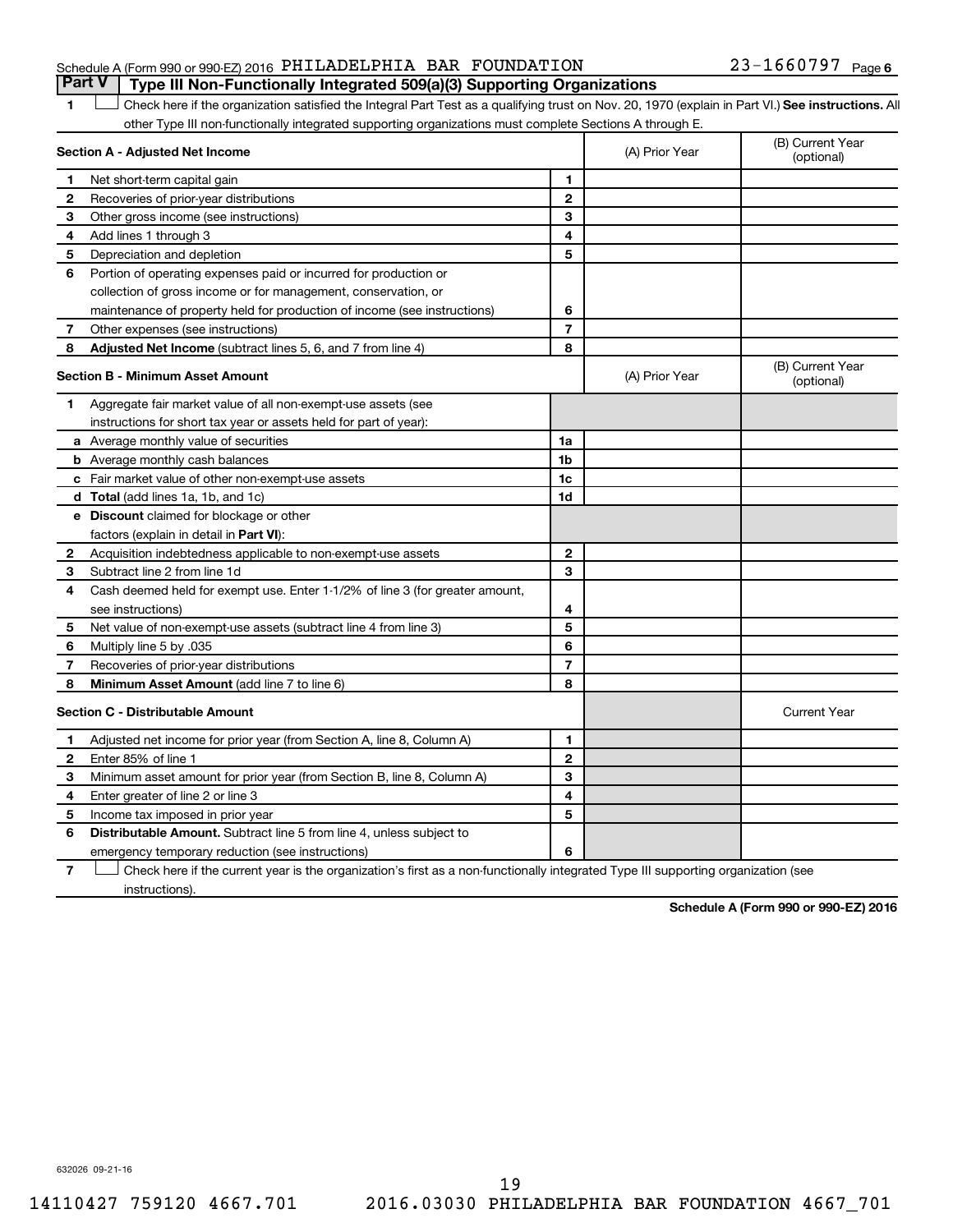#### Schedule A (Form 990 or 990-EZ) 2016 PHILLADELIPHIA BAR FOUNDATILON Z3-I66U797 Page PHILADELPHIA BAR FOUNDATION 23-1660797

| <b>Part V</b>  | Type III Non-Functionally Integrated 509(a)(3) Supporting Organizations (continued)        |                             |                                       |                                         |
|----------------|--------------------------------------------------------------------------------------------|-----------------------------|---------------------------------------|-----------------------------------------|
|                | <b>Section D - Distributions</b>                                                           |                             |                                       | <b>Current Year</b>                     |
| 1              | Amounts paid to supported organizations to accomplish exempt purposes                      |                             |                                       |                                         |
| $\mathbf{2}$   | Amounts paid to perform activity that directly furthers exempt purposes of supported       |                             |                                       |                                         |
|                | organizations, in excess of income from activity                                           |                             |                                       |                                         |
| 3              | Administrative expenses paid to accomplish exempt purposes of supported organizations      |                             |                                       |                                         |
| 4              | Amounts paid to acquire exempt-use assets                                                  |                             |                                       |                                         |
| 5              | Qualified set-aside amounts (prior IRS approval required)                                  |                             |                                       |                                         |
| 6              | Other distributions (describe in <b>Part VI</b> ). See instructions                        |                             |                                       |                                         |
| 7              | <b>Total annual distributions.</b> Add lines 1 through 6                                   |                             |                                       |                                         |
| 8              | Distributions to attentive supported organizations to which the organization is responsive |                             |                                       |                                         |
|                | (provide details in Part VI). See instructions                                             |                             |                                       |                                         |
| 9              | Distributable amount for 2016 from Section C, line 6                                       |                             |                                       |                                         |
| 10             | Line 8 amount divided by Line 9 amount                                                     |                             |                                       |                                         |
|                |                                                                                            | (i)                         | (ii)                                  | (iii)                                   |
|                |                                                                                            | <b>Excess Distributions</b> | <b>Underdistributions</b><br>Pre-2016 | <b>Distributable</b><br>Amount for 2016 |
|                | Section E - Distribution Allocations (see instructions)                                    |                             |                                       |                                         |
| 1              | Distributable amount for 2016 from Section C, line 6                                       |                             |                                       |                                         |
| $\mathbf{2}$   | Underdistributions, if any, for years prior to 2016 (reason-                               |                             |                                       |                                         |
|                | able cause required-explain in Part VI). See instructions                                  |                             |                                       |                                         |
| 3              | Excess distributions carryover, if any, to 2016:                                           |                             |                                       |                                         |
| а              |                                                                                            |                             |                                       |                                         |
| b              |                                                                                            |                             |                                       |                                         |
|                | c From 2013                                                                                |                             |                                       |                                         |
|                | <b>d</b> From 2014                                                                         |                             |                                       |                                         |
|                | e From 2015                                                                                |                             |                                       |                                         |
|                | f Total of lines 3a through e                                                              |                             |                                       |                                         |
|                | g Applied to underdistributions of prior years                                             |                             |                                       |                                         |
|                | h Applied to 2016 distributable amount                                                     |                             |                                       |                                         |
| Ť.             | Carryover from 2011 not applied (see instructions)                                         |                             |                                       |                                         |
|                | Remainder. Subtract lines 3g, 3h, and 3i from 3f.                                          |                             |                                       |                                         |
| 4              | Distributions for 2016 from Section D,                                                     |                             |                                       |                                         |
|                | line $7:$                                                                                  |                             |                                       |                                         |
|                | a Applied to underdistributions of prior years                                             |                             |                                       |                                         |
|                | <b>b</b> Applied to 2016 distributable amount                                              |                             |                                       |                                         |
| c              | Remainder. Subtract lines 4a and 4b from 4                                                 |                             |                                       |                                         |
| 5              | Remaining underdistributions for years prior to 2016, if                                   |                             |                                       |                                         |
|                | any. Subtract lines 3g and 4a from line 2. For result greater                              |                             |                                       |                                         |
|                | than zero, explain in Part VI. See instructions                                            |                             |                                       |                                         |
| 6              | Remaining underdistributions for 2016. Subtract lines 3h                                   |                             |                                       |                                         |
|                | and 4b from line 1. For result greater than zero, explain in                               |                             |                                       |                                         |
|                | Part VI. See instructions                                                                  |                             |                                       |                                         |
| $\overline{7}$ | Excess distributions carryover to 2017. Add lines 3j                                       |                             |                                       |                                         |
|                | and 4c                                                                                     |                             |                                       |                                         |
| 8              | Breakdown of line 7:                                                                       |                             |                                       |                                         |
| а              |                                                                                            |                             |                                       |                                         |
|                | <b>b</b> Excess from 2013                                                                  |                             |                                       |                                         |
|                | c Excess from 2014                                                                         |                             |                                       |                                         |
|                | d Excess from 2015                                                                         |                             |                                       |                                         |
|                | e Excess from 2016                                                                         |                             |                                       |                                         |

**Schedule A (Form 990 or 990-EZ) 2016**

632027 09-21-16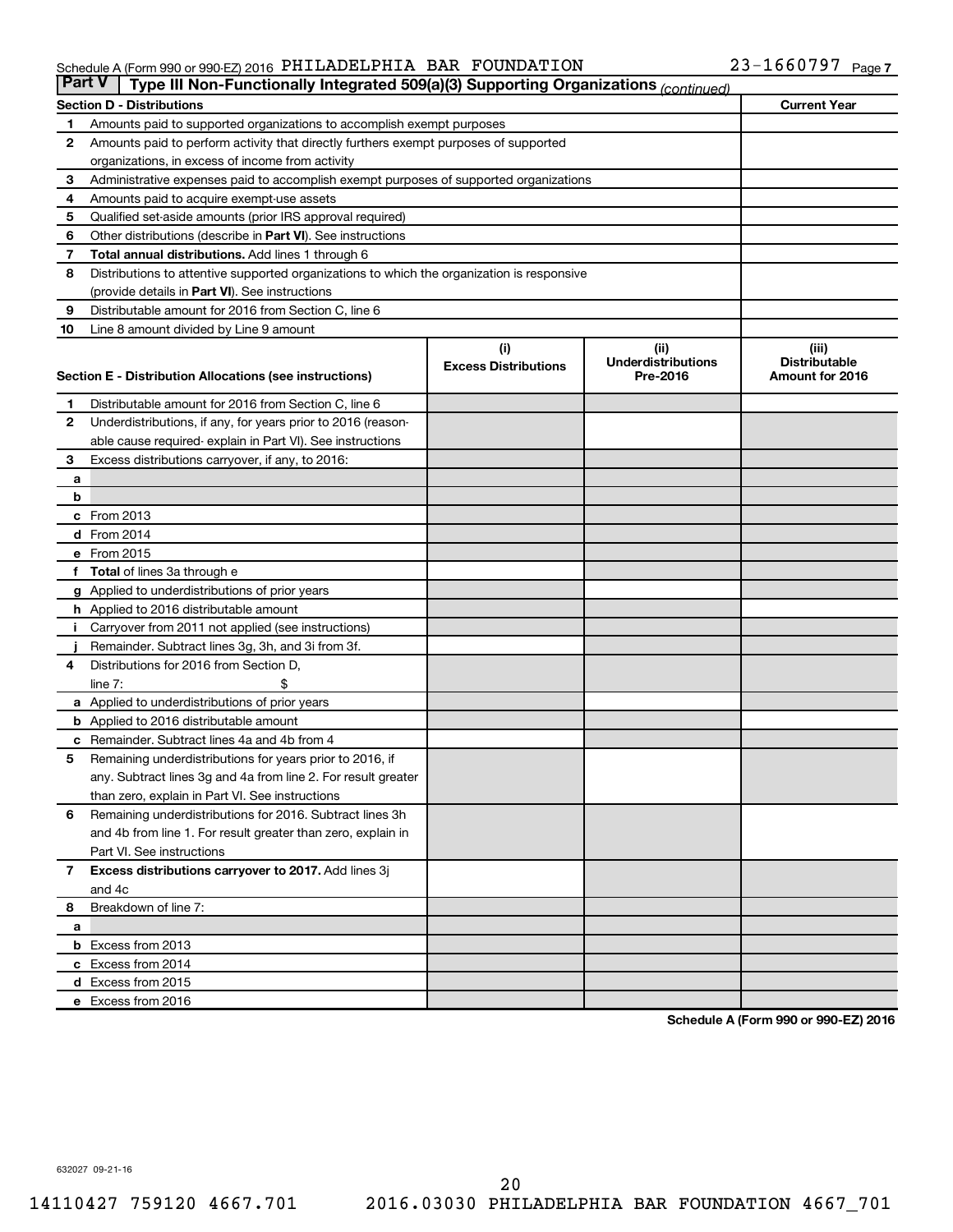| Part VI         | Schedule A (Form 990 or 990-EZ) 2016 PHILADELPHIA BAR FOUNDATION                                                                                       |    | 23-1660797 Page 8                                                                                                                                                                                                                                                                                                                                                                          |
|-----------------|--------------------------------------------------------------------------------------------------------------------------------------------------------|----|--------------------------------------------------------------------------------------------------------------------------------------------------------------------------------------------------------------------------------------------------------------------------------------------------------------------------------------------------------------------------------------------|
|                 |                                                                                                                                                        |    | <b>Supplemental Information.</b> Provide the explanations required by Part II, line 10; Part II, line 17a or 17b; Part III, line 12;<br>Part IV, Section A, lines 1, 2, 3b, 3c, 4b, 4c, 5a, 6, 9a, 9b, 9c, 11a, 11b, and 11c; Part IV,<br>line 1; Part IV, Section D, lines 2 and 3; Part IV, Section E, lines 1c, 2a, 2b, 3a, and 3b; Part V, line 1; Part V, Section B, line 1e; Part V, |
|                 | Section D, lines 5, 6, and 8; and Part V, Section E, lines 2, 5, and 6. Also complete this part for any additional information.<br>(See instructions.) |    |                                                                                                                                                                                                                                                                                                                                                                                            |
|                 |                                                                                                                                                        |    |                                                                                                                                                                                                                                                                                                                                                                                            |
|                 |                                                                                                                                                        |    |                                                                                                                                                                                                                                                                                                                                                                                            |
|                 |                                                                                                                                                        |    |                                                                                                                                                                                                                                                                                                                                                                                            |
|                 |                                                                                                                                                        |    |                                                                                                                                                                                                                                                                                                                                                                                            |
|                 |                                                                                                                                                        |    |                                                                                                                                                                                                                                                                                                                                                                                            |
|                 |                                                                                                                                                        |    |                                                                                                                                                                                                                                                                                                                                                                                            |
|                 |                                                                                                                                                        |    |                                                                                                                                                                                                                                                                                                                                                                                            |
|                 |                                                                                                                                                        |    |                                                                                                                                                                                                                                                                                                                                                                                            |
|                 |                                                                                                                                                        |    |                                                                                                                                                                                                                                                                                                                                                                                            |
|                 |                                                                                                                                                        |    |                                                                                                                                                                                                                                                                                                                                                                                            |
|                 |                                                                                                                                                        |    |                                                                                                                                                                                                                                                                                                                                                                                            |
|                 |                                                                                                                                                        |    |                                                                                                                                                                                                                                                                                                                                                                                            |
|                 |                                                                                                                                                        |    |                                                                                                                                                                                                                                                                                                                                                                                            |
|                 |                                                                                                                                                        |    |                                                                                                                                                                                                                                                                                                                                                                                            |
|                 |                                                                                                                                                        |    |                                                                                                                                                                                                                                                                                                                                                                                            |
|                 |                                                                                                                                                        |    |                                                                                                                                                                                                                                                                                                                                                                                            |
|                 |                                                                                                                                                        |    |                                                                                                                                                                                                                                                                                                                                                                                            |
|                 |                                                                                                                                                        |    |                                                                                                                                                                                                                                                                                                                                                                                            |
|                 |                                                                                                                                                        |    |                                                                                                                                                                                                                                                                                                                                                                                            |
|                 |                                                                                                                                                        |    |                                                                                                                                                                                                                                                                                                                                                                                            |
|                 |                                                                                                                                                        |    |                                                                                                                                                                                                                                                                                                                                                                                            |
|                 |                                                                                                                                                        |    |                                                                                                                                                                                                                                                                                                                                                                                            |
|                 |                                                                                                                                                        |    |                                                                                                                                                                                                                                                                                                                                                                                            |
|                 |                                                                                                                                                        |    |                                                                                                                                                                                                                                                                                                                                                                                            |
|                 |                                                                                                                                                        |    |                                                                                                                                                                                                                                                                                                                                                                                            |
|                 |                                                                                                                                                        |    |                                                                                                                                                                                                                                                                                                                                                                                            |
|                 |                                                                                                                                                        |    |                                                                                                                                                                                                                                                                                                                                                                                            |
|                 |                                                                                                                                                        |    |                                                                                                                                                                                                                                                                                                                                                                                            |
|                 |                                                                                                                                                        |    |                                                                                                                                                                                                                                                                                                                                                                                            |
|                 |                                                                                                                                                        |    |                                                                                                                                                                                                                                                                                                                                                                                            |
|                 |                                                                                                                                                        |    |                                                                                                                                                                                                                                                                                                                                                                                            |
|                 |                                                                                                                                                        |    |                                                                                                                                                                                                                                                                                                                                                                                            |
|                 |                                                                                                                                                        |    |                                                                                                                                                                                                                                                                                                                                                                                            |
|                 |                                                                                                                                                        |    |                                                                                                                                                                                                                                                                                                                                                                                            |
|                 |                                                                                                                                                        |    |                                                                                                                                                                                                                                                                                                                                                                                            |
|                 |                                                                                                                                                        |    |                                                                                                                                                                                                                                                                                                                                                                                            |
|                 |                                                                                                                                                        |    |                                                                                                                                                                                                                                                                                                                                                                                            |
|                 |                                                                                                                                                        |    |                                                                                                                                                                                                                                                                                                                                                                                            |
|                 |                                                                                                                                                        |    |                                                                                                                                                                                                                                                                                                                                                                                            |
| 632028 09-21-16 |                                                                                                                                                        |    | Schedule A (Form 990 or 990-EZ) 2016                                                                                                                                                                                                                                                                                                                                                       |
|                 |                                                                                                                                                        | 21 |                                                                                                                                                                                                                                                                                                                                                                                            |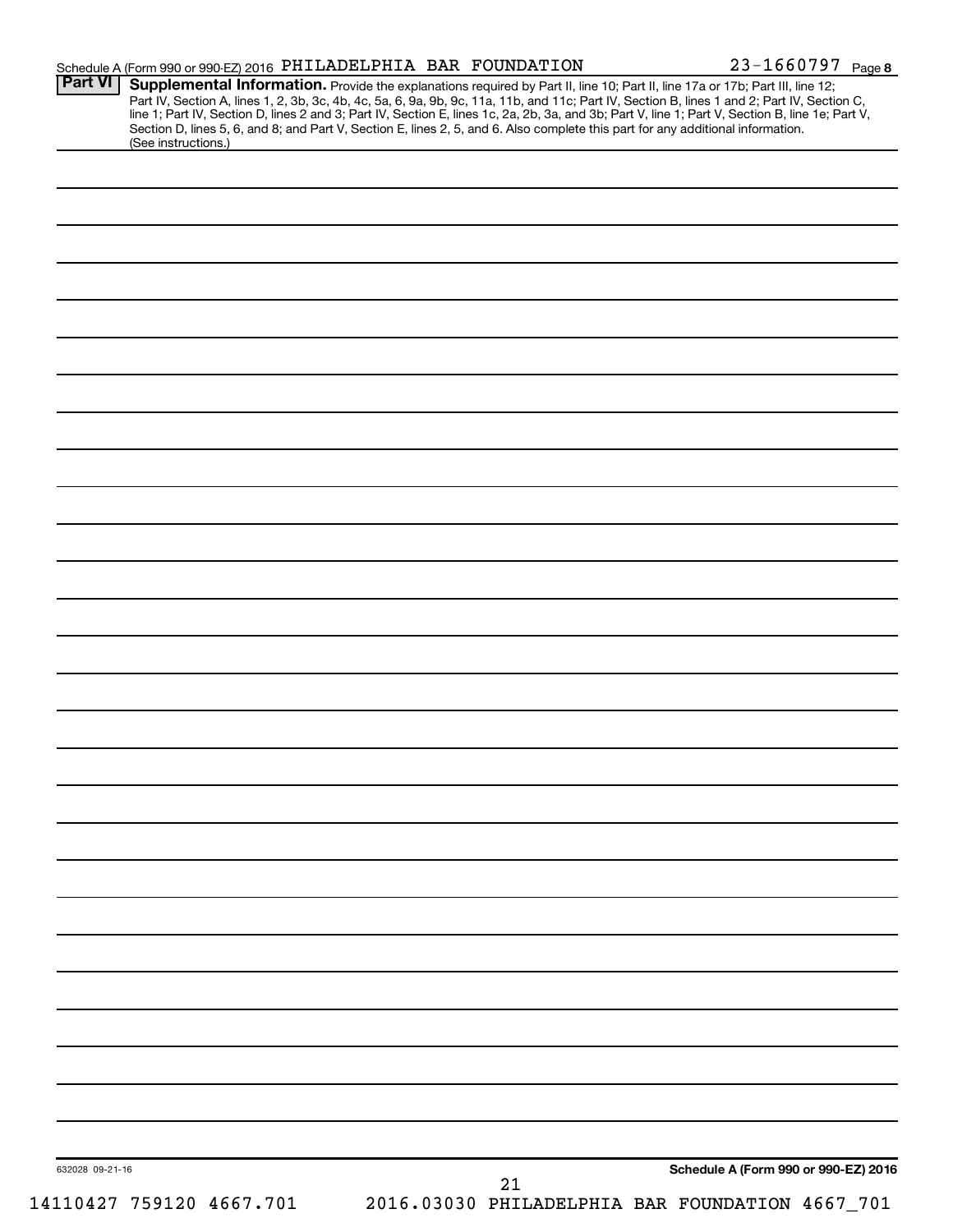# **SCHEDULE D Supplemental Financial Statements**<br> **Form 990 2016**<br> **Part IV** line 6.7.8.9.10, 11a, 11b, 11d, 11d, 11d, 11d, 11d, 12a, 0r, 12b

**(Form 990) | Complete if the organization answered "Yes" on Form 990, Part IV, line 6, 7, 8, 9, 10, 11a, 11b, 11c, 11d, 11e, 11f, 12a, or 12b.**



|         | Department of the Treasury<br>Internal Revenue Service                                                                                                    | Attach to Form 990.<br>Information about Schedule D (Form 990) and its instructions is at www.irs.gov/form990. |                          | Open to Public<br>Inspection          |
|---------|-----------------------------------------------------------------------------------------------------------------------------------------------------------|----------------------------------------------------------------------------------------------------------------|--------------------------|---------------------------------------|
|         | Name of the organization                                                                                                                                  |                                                                                                                |                          | <b>Employer identification number</b> |
|         | PHILADELPHIA BAR FOUNDATION                                                                                                                               |                                                                                                                |                          | 23-1660797                            |
| Part I  | Organizations Maintaining Donor Advised Funds or Other Similar Funds or Accounts. Complete if the                                                         |                                                                                                                |                          |                                       |
|         | organization answered "Yes" on Form 990, Part IV, line 6.                                                                                                 |                                                                                                                |                          |                                       |
|         |                                                                                                                                                           | (a) Donor advised funds                                                                                        |                          | (b) Funds and other accounts          |
| 1.      |                                                                                                                                                           | 52,074.                                                                                                        |                          |                                       |
| 2       | Aggregate value of contributions to (during year)                                                                                                         | 36,400.                                                                                                        |                          |                                       |
| 3       | Aggregate value of grants from (during year)                                                                                                              | 291, 279.                                                                                                      |                          |                                       |
| 4       |                                                                                                                                                           |                                                                                                                |                          |                                       |
| 5       | Did the organization inform all donors and donor advisors in writing that the assets held in donor advised funds                                          |                                                                                                                |                          | $\boxed{\text{X}}$ Yes                |
|         |                                                                                                                                                           |                                                                                                                |                          | No                                    |
| 6       | Did the organization inform all grantees, donors, and donor advisors in writing that grant funds can be used only                                         |                                                                                                                |                          |                                       |
|         | for charitable purposes and not for the benefit of the donor or donor advisor, or for any other purpose conferring<br>impermissible private benefit?      |                                                                                                                |                          | $\overline{\text{X}}$ No<br>Yes       |
| Part II | Conservation Easements. Complete if the organization answered "Yes" on Form 990, Part IV, line 7.                                                         |                                                                                                                |                          |                                       |
| 1.      | Purpose(s) of conservation easements held by the organization (check all that apply).                                                                     |                                                                                                                |                          |                                       |
|         | Preservation of land for public use (e.g., recreation or education)                                                                                       | Preservation of a historically important land area                                                             |                          |                                       |
|         | Protection of natural habitat                                                                                                                             | Preservation of a certified historic structure                                                                 |                          |                                       |
|         | Preservation of open space                                                                                                                                |                                                                                                                |                          |                                       |
| 2       | Complete lines 2a through 2d if the organization held a qualified conservation contribution in the form of a conservation easement on the last            |                                                                                                                |                          |                                       |
|         | day of the tax year.                                                                                                                                      |                                                                                                                |                          | Held at the End of the Tax Year       |
|         |                                                                                                                                                           |                                                                                                                | 2a                       |                                       |
|         | <b>b</b> Total acreage restricted by conservation easements                                                                                               |                                                                                                                | 2b                       |                                       |
| c       |                                                                                                                                                           |                                                                                                                | 2c                       |                                       |
|         | d Number of conservation easements included in (c) acquired after 8/17/06, and not on a historic structure                                                |                                                                                                                |                          |                                       |
|         |                                                                                                                                                           |                                                                                                                | 2d                       |                                       |
| 3       | Number of conservation easements modified, transferred, released, extinguished, or terminated by the organization during the tax                          |                                                                                                                |                          |                                       |
|         | year                                                                                                                                                      |                                                                                                                |                          |                                       |
| 4       | Number of states where property subject to conservation easement is located >                                                                             |                                                                                                                |                          |                                       |
| 5       | Does the organization have a written policy regarding the periodic monitoring, inspection, handling of                                                    |                                                                                                                |                          |                                       |
|         | violations, and enforcement of the conservation easements it holds?                                                                                       |                                                                                                                |                          | Yes<br>No                             |
| 6       | Staff and volunteer hours devoted to monitoring, inspecting, handling of violations, and enforcing conservation easements during the year                 |                                                                                                                |                          |                                       |
|         |                                                                                                                                                           |                                                                                                                |                          |                                       |
| 7       | Amount of expenses incurred in monitoring, inspecting, handling of violations, and enforcing conservation easements during the year                       |                                                                                                                |                          |                                       |
|         | $\blacktriangleright$ \$                                                                                                                                  |                                                                                                                |                          |                                       |
|         | Does each conservation easement reported on line 2(d) above satisfy the requirements of section 170(h)(4)(B)(i)                                           |                                                                                                                |                          | No                                    |
| 9       | In Part XIII, describe how the organization reports conservation easements in its revenue and expense statement, and balance sheet, and                   |                                                                                                                |                          | Yes                                   |
|         | include, if applicable, the text of the footnote to the organization's financial statements that describes the organization's accounting for              |                                                                                                                |                          |                                       |
|         | conservation easements.                                                                                                                                   |                                                                                                                |                          |                                       |
|         | Part III   Organizations Maintaining Collections of Art, Historical Treasures, or Other Similar Assets.                                                   |                                                                                                                |                          |                                       |
|         | Complete if the organization answered "Yes" on Form 990, Part IV, line 8.                                                                                 |                                                                                                                |                          |                                       |
|         | 1a If the organization elected, as permitted under SFAS 116 (ASC 958), not to report in its revenue statement and balance sheet works of art,             |                                                                                                                |                          |                                       |
|         | historical treasures, or other similar assets held for public exhibition, education, or research in furtherance of public service, provide, in Part XIII, |                                                                                                                |                          |                                       |
|         | the text of the footnote to its financial statements that describes these items.                                                                          |                                                                                                                |                          |                                       |
|         | b If the organization elected, as permitted under SFAS 116 (ASC 958), to report in its revenue statement and balance sheet works of art, historical       |                                                                                                                |                          |                                       |
|         | treasures, or other similar assets held for public exhibition, education, or research in furtherance of public service, provide the following amounts     |                                                                                                                |                          |                                       |
|         | relating to these items:                                                                                                                                  |                                                                                                                |                          |                                       |
|         | (i)                                                                                                                                                       |                                                                                                                | ▶                        | $\frac{1}{2}$                         |
|         | (ii) Assets included in Form 990, Part X [110] [12] Assets included in Form 990, Part X [12] Assets included in Form 990, Part X                          |                                                                                                                | $\blacktriangleright$ \$ |                                       |
| 2       | If the organization received or held works of art, historical treasures, or other similar assets for financial gain, provide                              |                                                                                                                |                          |                                       |
|         | the following amounts required to be reported under SFAS 116 (ASC 958) relating to these items:                                                           |                                                                                                                |                          |                                       |
|         |                                                                                                                                                           |                                                                                                                | \$<br>▶                  |                                       |

632051 08-29-16 **b** Assets included in Form 990, Part X **For Paperwork Reduction Act Notice, see the Instructions for Form 990. Schedule D (Form 990) 2016** LHA

| e. see the Instructions for Form 990. | Schedule D (Form 990) 2016 |
|---------------------------------------|----------------------------|
|                                       |                            |

27

14110427 759120 4667.701 2016.03030 PHILADELPHIA BAR FOUNDATION 4667\_701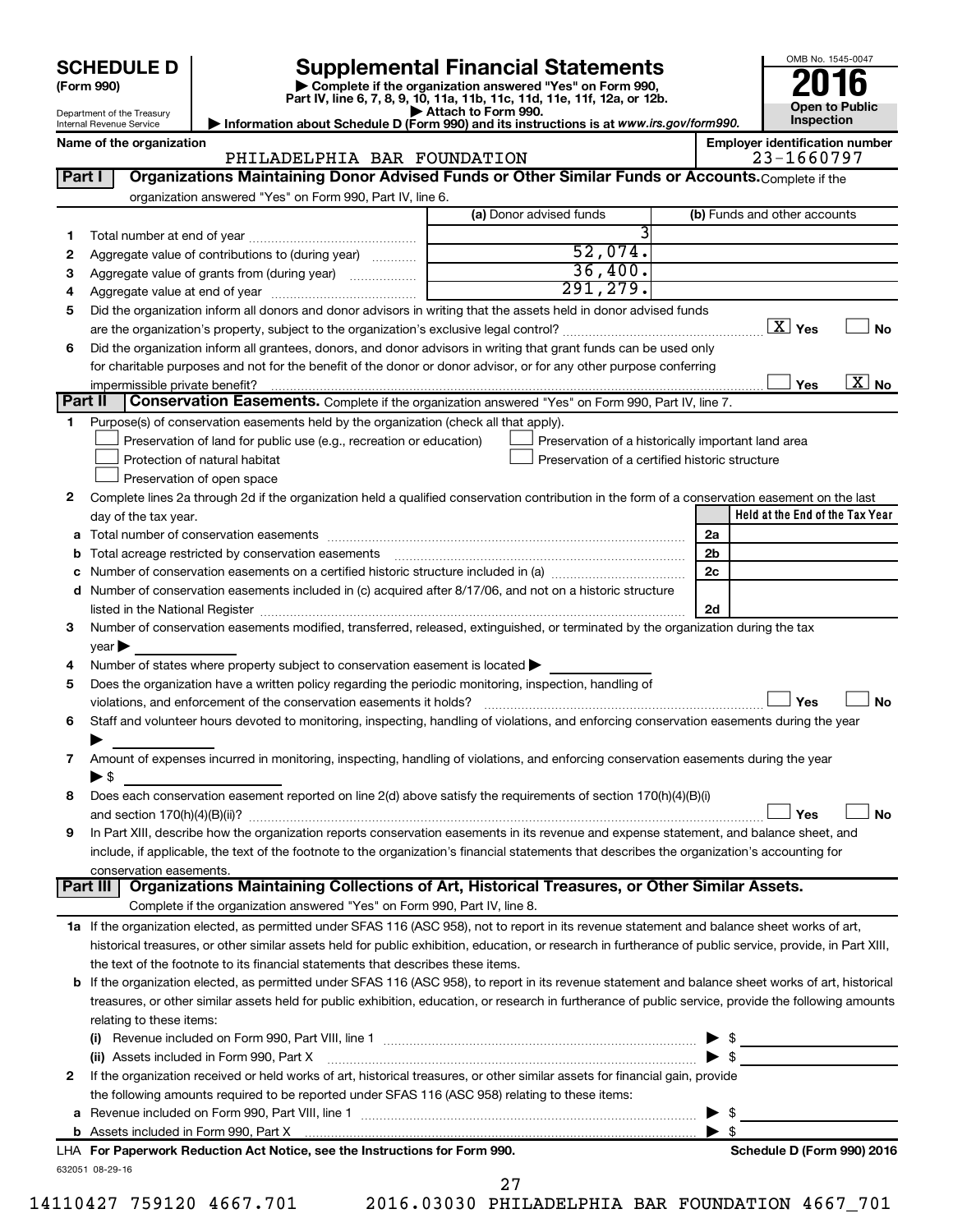|               | Schedule D (Form 990) 2016                                                                                                                                                                                                          | PHILADELPHIA BAR FOUNDATION    |                              |                                                                                                                                                                                                                                     |            |                 | 23-1660797 Page 2          |                     |            |            |
|---------------|-------------------------------------------------------------------------------------------------------------------------------------------------------------------------------------------------------------------------------------|--------------------------------|------------------------------|-------------------------------------------------------------------------------------------------------------------------------------------------------------------------------------------------------------------------------------|------------|-----------------|----------------------------|---------------------|------------|------------|
|               | Part III<br>Organizations Maintaining Collections of Art, Historical Treasures, or Other Similar Assets (continued)                                                                                                                 |                                |                              |                                                                                                                                                                                                                                     |            |                 |                            |                     |            |            |
| 3             | Using the organization's acquisition, accession, and other records, check any of the following that are a significant use of its collection items                                                                                   |                                |                              |                                                                                                                                                                                                                                     |            |                 |                            |                     |            |            |
|               | (check all that apply):                                                                                                                                                                                                             |                                |                              |                                                                                                                                                                                                                                     |            |                 |                            |                     |            |            |
| a             | Public exhibition                                                                                                                                                                                                                   |                                |                              | Loan or exchange programs                                                                                                                                                                                                           |            |                 |                            |                     |            |            |
| b             | Scholarly research                                                                                                                                                                                                                  | e                              |                              | Other <b>Community</b> Change of the Community of the Community Change of the Community Change of the Community Change of the Community Change of the Community Change of the Community Change of the Community Change of the Commu |            |                 |                            |                     |            |            |
| c             | Preservation for future generations                                                                                                                                                                                                 |                                |                              |                                                                                                                                                                                                                                     |            |                 |                            |                     |            |            |
| 4             | Provide a description of the organization's collections and explain how they further the organization's exempt purpose in Part XIII.                                                                                                |                                |                              |                                                                                                                                                                                                                                     |            |                 |                            |                     |            |            |
| 5             | During the year, did the organization solicit or receive donations of art, historical treasures, or other similar assets                                                                                                            |                                |                              |                                                                                                                                                                                                                                     |            |                 |                            |                     |            |            |
|               |                                                                                                                                                                                                                                     |                                |                              |                                                                                                                                                                                                                                     |            |                 |                            | Yes                 |            | No         |
|               | Part IV I<br>Escrow and Custodial Arrangements. Complete if the organization answered "Yes" on Form 990, Part IV, line 9, or                                                                                                        |                                |                              |                                                                                                                                                                                                                                     |            |                 |                            |                     |            |            |
|               | reported an amount on Form 990, Part X, line 21.                                                                                                                                                                                    |                                |                              |                                                                                                                                                                                                                                     |            |                 |                            |                     |            |            |
|               | 1a Is the organization an agent, trustee, custodian or other intermediary for contributions or other assets not included                                                                                                            |                                |                              |                                                                                                                                                                                                                                     |            |                 |                            |                     |            |            |
|               |                                                                                                                                                                                                                                     |                                |                              |                                                                                                                                                                                                                                     |            |                 |                            | Yes                 |            | <b>No</b>  |
|               | b If "Yes," explain the arrangement in Part XIII and complete the following table:                                                                                                                                                  |                                |                              |                                                                                                                                                                                                                                     |            |                 |                            |                     |            |            |
|               |                                                                                                                                                                                                                                     |                                |                              |                                                                                                                                                                                                                                     |            |                 |                            | Amount              |            |            |
|               | c Beginning balance <b>communications</b> and a construction of the construction of the construction of the construction of the construction of the construction of the construction of the construction of the construction of the |                                |                              |                                                                                                                                                                                                                                     |            | 1c              |                            |                     |            |            |
|               |                                                                                                                                                                                                                                     |                                |                              |                                                                                                                                                                                                                                     |            | 1d              |                            |                     |            |            |
|               | e Distributions during the year manufactured and content to the year manufactured and the year manufactured and the year manufactured and the year manufactured and the year manufactured and the year manufactured and the ye      |                                |                              |                                                                                                                                                                                                                                     |            | 1e              |                            |                     |            |            |
| f.            |                                                                                                                                                                                                                                     |                                |                              |                                                                                                                                                                                                                                     |            | 1f              |                            |                     |            |            |
|               | 2a Did the organization include an amount on Form 990, Part X, line 21, for escrow or custodial account liability?                                                                                                                  |                                |                              |                                                                                                                                                                                                                                     |            | .               |                            | Yes                 |            | No         |
| <b>Part V</b> | <b>b</b> If "Yes," explain the arrangement in Part XIII. Check here if the explanation has been provided on Part XIII<br>Endowment Funds. Complete if the organization answered "Yes" on Form 990, Part IV, line 10.                |                                |                              |                                                                                                                                                                                                                                     |            |                 |                            |                     |            |            |
|               |                                                                                                                                                                                                                                     |                                |                              | (c) Two years back $\vert$ (d) Three years back $\vert$                                                                                                                                                                             |            |                 |                            | (e) Four years back |            |            |
|               |                                                                                                                                                                                                                                     | (a) Current year<br>6,830,963. | (b) Prior year<br>6,996,551. | 6,817,211.                                                                                                                                                                                                                          |            |                 | 6,064,905.                 |                     | 5,628,789. |            |
|               | 1a Beginning of year balance                                                                                                                                                                                                        | 132,127.                       | 60,685.                      | 117,361.                                                                                                                                                                                                                            |            |                 | 64,865.                    |                     |            | 86,332.    |
| b             |                                                                                                                                                                                                                                     | 530,671.                       | 105,953.                     | 519,971.                                                                                                                                                                                                                            |            |                 |                            |                     | 613,784.   |            |
| с             | Net investment earnings, gains, and losses                                                                                                                                                                                          | 429,164.                       | 332, 226.                    | 457,992.                                                                                                                                                                                                                            |            |                 | 960,310.<br>272,869.       | 264,000.            |            |            |
|               | d Grants or scholarships                                                                                                                                                                                                            |                                |                              |                                                                                                                                                                                                                                     |            |                 |                            |                     |            |            |
|               | e Other expenditures for facilities<br>and programs                                                                                                                                                                                 |                                |                              |                                                                                                                                                                                                                                     |            |                 |                            |                     |            |            |
|               |                                                                                                                                                                                                                                     |                                |                              |                                                                                                                                                                                                                                     |            |                 |                            |                     |            |            |
|               |                                                                                                                                                                                                                                     | 7,064,597.                     | 6,830,963.                   |                                                                                                                                                                                                                                     | 6,996,551. |                 | 6, 817, 211.               |                     |            | 6,064,905. |
| g<br>2        | Provide the estimated percentage of the current year end balance (line 1g, column (a)) held as:                                                                                                                                     |                                |                              |                                                                                                                                                                                                                                     |            |                 |                            |                     |            |            |
| а             | Board designated or quasi-endowment                                                                                                                                                                                                 | 100.00                         | %                            |                                                                                                                                                                                                                                     |            |                 |                            |                     |            |            |
| b             | Permanent endowment                                                                                                                                                                                                                 | %                              |                              |                                                                                                                                                                                                                                     |            |                 |                            |                     |            |            |
|               | c Temporarily restricted endowment $\blacktriangleright$                                                                                                                                                                            | %                              |                              |                                                                                                                                                                                                                                     |            |                 |                            |                     |            |            |
|               | The percentages on lines 2a, 2b, and 2c should equal 100%.                                                                                                                                                                          |                                |                              |                                                                                                                                                                                                                                     |            |                 |                            |                     |            |            |
|               | 3a Are there endowment funds not in the possession of the organization that are held and administered for the organization                                                                                                          |                                |                              |                                                                                                                                                                                                                                     |            |                 |                            |                     |            |            |
|               | by:                                                                                                                                                                                                                                 |                                |                              |                                                                                                                                                                                                                                     |            |                 |                            |                     | Yes        | No         |
|               | (i)                                                                                                                                                                                                                                 |                                |                              |                                                                                                                                                                                                                                     |            |                 |                            | 3a(i)               |            | х          |
|               |                                                                                                                                                                                                                                     |                                |                              |                                                                                                                                                                                                                                     |            |                 |                            | 3a(ii)              |            | X          |
|               |                                                                                                                                                                                                                                     |                                |                              |                                                                                                                                                                                                                                     |            |                 |                            | 3b                  |            |            |
| 4             | Describe in Part XIII the intended uses of the organization's endowment funds.                                                                                                                                                      |                                |                              |                                                                                                                                                                                                                                     |            |                 |                            |                     |            |            |
|               | Land, Buildings, and Equipment.<br><b>Part VI</b>                                                                                                                                                                                   |                                |                              |                                                                                                                                                                                                                                     |            |                 |                            |                     |            |            |
|               | Complete if the organization answered "Yes" on Form 990, Part IV, line 11a. See Form 990, Part X, line 10.                                                                                                                          |                                |                              |                                                                                                                                                                                                                                     |            |                 |                            |                     |            |            |
|               | Description of property                                                                                                                                                                                                             | (a) Cost or other              |                              | (b) Cost or other                                                                                                                                                                                                                   |            | (c) Accumulated |                            | (d) Book value      |            |            |
|               |                                                                                                                                                                                                                                     | basis (investment)             |                              | basis (other)                                                                                                                                                                                                                       |            | depreciation    |                            |                     |            |            |
|               |                                                                                                                                                                                                                                     |                                |                              |                                                                                                                                                                                                                                     |            |                 |                            |                     |            |            |
| b             |                                                                                                                                                                                                                                     |                                |                              |                                                                                                                                                                                                                                     |            |                 |                            |                     |            |            |
| c             | Leasehold improvements                                                                                                                                                                                                              |                                |                              |                                                                                                                                                                                                                                     |            |                 |                            |                     |            |            |
|               |                                                                                                                                                                                                                                     |                                |                              | 85,948.                                                                                                                                                                                                                             |            | 20,744.         |                            |                     | 65, 204.   |            |
|               |                                                                                                                                                                                                                                     |                                |                              |                                                                                                                                                                                                                                     |            |                 |                            |                     |            |            |
|               | Total. Add lines 1a through 1e. (Column (d) must equal Form 990, Part X, column (B), line 10c.)                                                                                                                                     |                                |                              |                                                                                                                                                                                                                                     |            |                 |                            |                     | 65, 204.   |            |
|               |                                                                                                                                                                                                                                     |                                |                              |                                                                                                                                                                                                                                     |            |                 | Schedule D (Form 990) 2016 |                     |            |            |

632052 08-29-16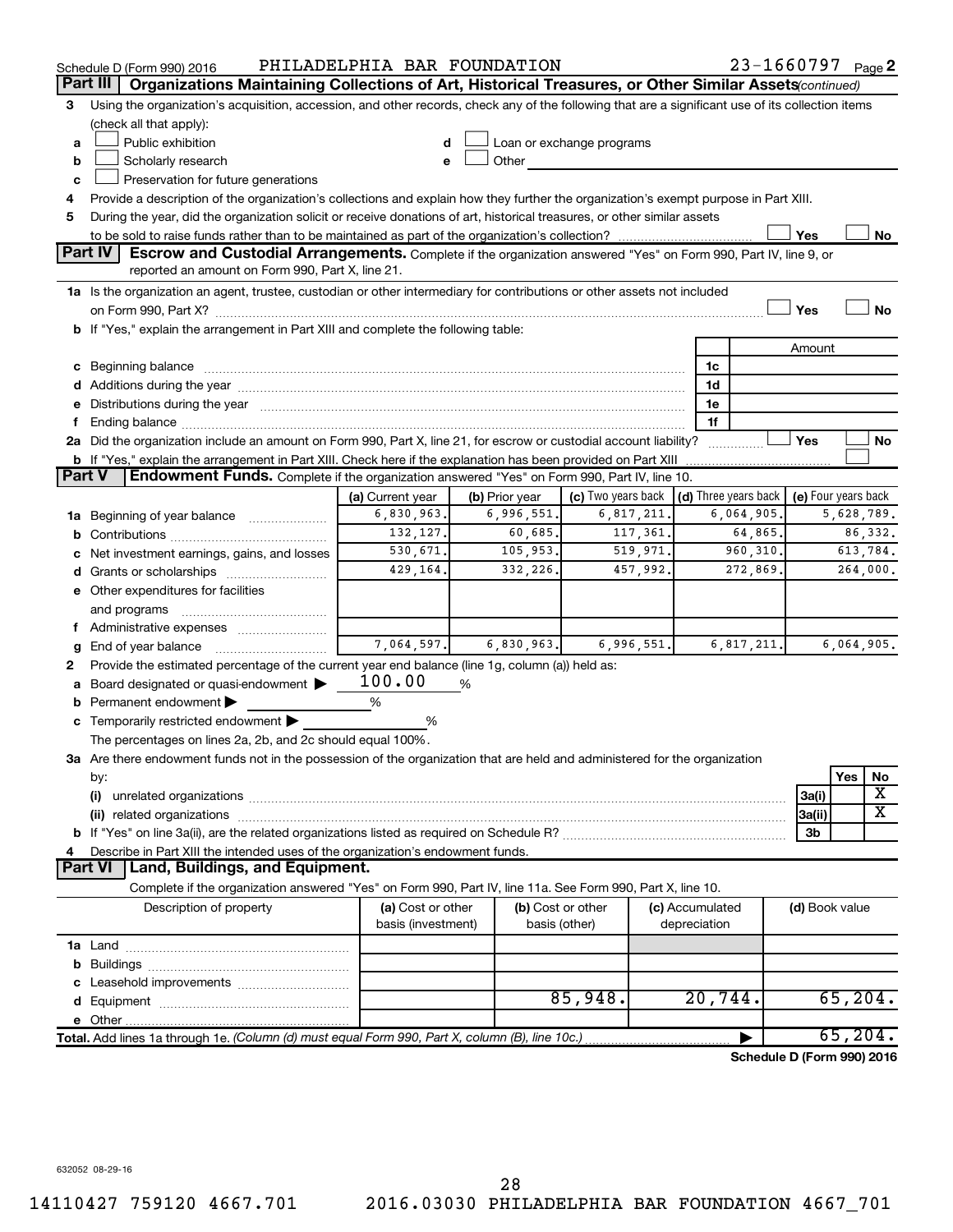| Schedule D (Form 990) 2016                      | PHILADELPHIA BAR FOUNDATION |  | $23 - 1660797$ Page 3 |  |
|-------------------------------------------------|-----------------------------|--|-----------------------|--|
| <b>Part VII</b> Investments - Other Securities. |                             |  |                       |  |

|                                                                                                                                                                                                                         |                 | Complete if the organization answered "Yes" on Form 990, Part IV, line 11b. See Form 990, Part X, line 12. |                |
|-------------------------------------------------------------------------------------------------------------------------------------------------------------------------------------------------------------------------|-----------------|------------------------------------------------------------------------------------------------------------|----------------|
| (a) Description of security or category (including name of security)                                                                                                                                                    | (b) Book value  | (c) Method of valuation: Cost or end-of-year market value                                                  |                |
|                                                                                                                                                                                                                         |                 |                                                                                                            |                |
| (2) Closely-held equity interests                                                                                                                                                                                       |                 |                                                                                                            |                |
| (3) Other                                                                                                                                                                                                               |                 |                                                                                                            |                |
| (A)                                                                                                                                                                                                                     |                 |                                                                                                            |                |
| (B)                                                                                                                                                                                                                     |                 |                                                                                                            |                |
| (C)                                                                                                                                                                                                                     |                 |                                                                                                            |                |
| (D)                                                                                                                                                                                                                     |                 |                                                                                                            |                |
|                                                                                                                                                                                                                         |                 |                                                                                                            |                |
| (E)                                                                                                                                                                                                                     |                 |                                                                                                            |                |
| (F)                                                                                                                                                                                                                     |                 |                                                                                                            |                |
| (G)                                                                                                                                                                                                                     |                 |                                                                                                            |                |
| (H)                                                                                                                                                                                                                     |                 |                                                                                                            |                |
| Total. (Col. (b) must equal Form 990, Part X, col. (B) line 12.) $\blacktriangleright$                                                                                                                                  |                 |                                                                                                            |                |
| Part VIII Investments - Program Related.                                                                                                                                                                                |                 |                                                                                                            |                |
| Complete if the organization answered "Yes" on Form 990, Part IV, line 11c. See Form 990, Part X, line 13.                                                                                                              |                 |                                                                                                            |                |
| (a) Description of investment                                                                                                                                                                                           | (b) Book value  | (c) Method of valuation: Cost or end-of-year market value                                                  |                |
| (1)                                                                                                                                                                                                                     |                 |                                                                                                            |                |
| (2)                                                                                                                                                                                                                     |                 |                                                                                                            |                |
| (3)                                                                                                                                                                                                                     |                 |                                                                                                            |                |
|                                                                                                                                                                                                                         |                 |                                                                                                            |                |
| (4)                                                                                                                                                                                                                     |                 |                                                                                                            |                |
| (5)                                                                                                                                                                                                                     |                 |                                                                                                            |                |
| (6)                                                                                                                                                                                                                     |                 |                                                                                                            |                |
| (7)                                                                                                                                                                                                                     |                 |                                                                                                            |                |
| (8)                                                                                                                                                                                                                     |                 |                                                                                                            |                |
| (9)                                                                                                                                                                                                                     |                 |                                                                                                            |                |
| Total. (Col. (b) must equal Form 990, Part X, col. (B) line 13.)                                                                                                                                                        |                 |                                                                                                            |                |
| Part IX<br><b>Other Assets.</b>                                                                                                                                                                                         |                 |                                                                                                            |                |
| Complete if the organization answered "Yes" on Form 990, Part IV, line 11d. See Form 990, Part X, line 15.                                                                                                              |                 |                                                                                                            |                |
|                                                                                                                                                                                                                         | (a) Description |                                                                                                            | (b) Book value |
| (1)                                                                                                                                                                                                                     |                 |                                                                                                            |                |
|                                                                                                                                                                                                                         |                 |                                                                                                            |                |
| (2)                                                                                                                                                                                                                     |                 |                                                                                                            |                |
| (3)                                                                                                                                                                                                                     |                 |                                                                                                            |                |
| (4)                                                                                                                                                                                                                     |                 |                                                                                                            |                |
|                                                                                                                                                                                                                         |                 |                                                                                                            |                |
| (5)                                                                                                                                                                                                                     |                 |                                                                                                            |                |
| (6)                                                                                                                                                                                                                     |                 |                                                                                                            |                |
| (7)                                                                                                                                                                                                                     |                 |                                                                                                            |                |
|                                                                                                                                                                                                                         |                 |                                                                                                            |                |
| (8)                                                                                                                                                                                                                     |                 |                                                                                                            |                |
| (9)                                                                                                                                                                                                                     |                 |                                                                                                            |                |
|                                                                                                                                                                                                                         |                 |                                                                                                            |                |
| Total. (Column (b) must equal Form 990, Part X, col. (B) line 15.)<br><b>Other Liabilities.</b><br>Part X                                                                                                               |                 |                                                                                                            |                |
| Complete if the organization answered "Yes" on Form 990, Part IV, line 11e or 11f. See Form 990, Part X, line 25.                                                                                                       |                 |                                                                                                            |                |
| (a) Description of liability                                                                                                                                                                                            |                 | (b) Book value                                                                                             |                |
| (1)<br>Federal income taxes                                                                                                                                                                                             |                 |                                                                                                            |                |
| (2)                                                                                                                                                                                                                     |                 |                                                                                                            |                |
| (3)                                                                                                                                                                                                                     |                 |                                                                                                            |                |
| (4)                                                                                                                                                                                                                     |                 |                                                                                                            |                |
|                                                                                                                                                                                                                         |                 |                                                                                                            |                |
| (5)                                                                                                                                                                                                                     |                 |                                                                                                            |                |
| 1.<br>(6)                                                                                                                                                                                                               |                 |                                                                                                            |                |
| (7)                                                                                                                                                                                                                     |                 |                                                                                                            |                |
| (8)                                                                                                                                                                                                                     |                 |                                                                                                            |                |
| (9)                                                                                                                                                                                                                     |                 |                                                                                                            |                |
| Total. (Column (b) must equal Form 990, Part X, col. (B) line 25.)<br>Liability for uncertain tax positions. In Part XIII, provide the text of the footnote to the organization's financial statements that reports the |                 |                                                                                                            |                |

632053 08-29-16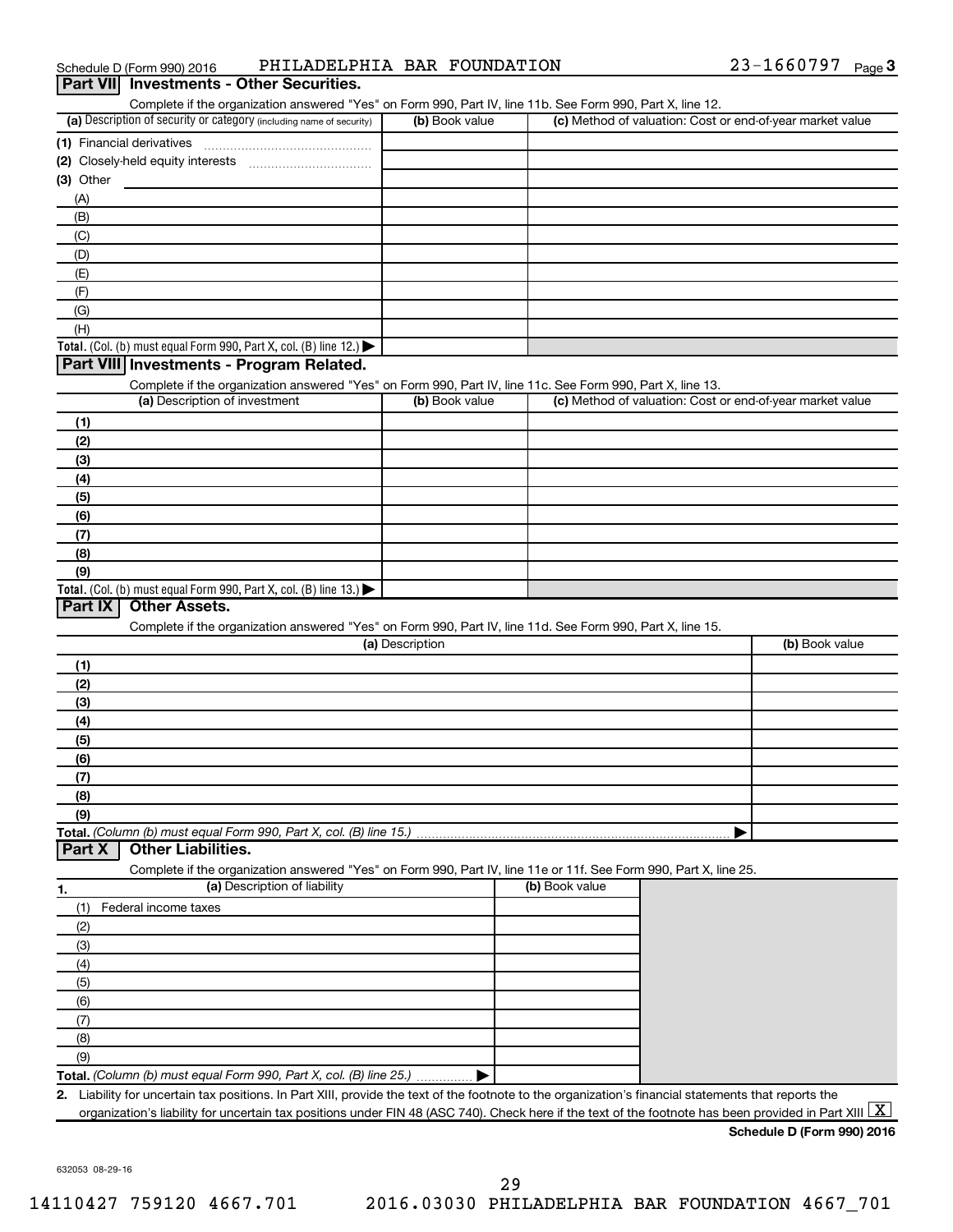|    | PHILADELPHIA BAR FOUNDATION<br>Schedule D (Form 990) 2016                                                                                                                                                                           |                |           |                | $23 - 1660797$ Page 4 |
|----|-------------------------------------------------------------------------------------------------------------------------------------------------------------------------------------------------------------------------------------|----------------|-----------|----------------|-----------------------|
|    | <b>Part XI</b><br>Reconciliation of Revenue per Audited Financial Statements With Revenue per Return.                                                                                                                               |                |           |                |                       |
|    | Complete if the organization answered "Yes" on Form 990, Part IV, line 12a.                                                                                                                                                         |                |           |                |                       |
| 1  | Total revenue, gains, and other support per audited financial statements [111] [11] Total revenue, gains, and other support per audited financial statements                                                                        |                |           | $\overline{1}$ | 1,120,791.            |
| 2  | Amounts included on line 1 but not on Form 990, Part VIII, line 12:                                                                                                                                                                 |                |           |                |                       |
| a  |                                                                                                                                                                                                                                     | 2a             | 270, 417. |                |                       |
|    |                                                                                                                                                                                                                                     | 2 <sub>b</sub> | 25,021.   |                |                       |
| c  |                                                                                                                                                                                                                                     | 2c             |           |                |                       |
| d  | Other (Describe in Part XIII.) <b>2000</b> 2000 2010 2010 2010 2010 2011 2012 2013 2014 2015 2016 2017 2018 2019 2016 2016 2017 2018 2019 2016 2017 2018 2019 2016 2017 2018 2019 2018 2019 2019 2016 2017 2018 2019 2019 2018 2019 | 2d             |           |                |                       |
| е  | Add lines 2a through 2d                                                                                                                                                                                                             |                |           | 2e             | 295,438.              |
| з  |                                                                                                                                                                                                                                     |                |           | 3              | 825, 353.             |
| 4  | Amounts included on Form 990. Part VIII. line 12, but not on line 1:                                                                                                                                                                |                |           |                |                       |
|    | Investment expenses not included on Form 990, Part VIII, line 7b [11, 11, 11, 11, 11, 11]                                                                                                                                           | 4a             |           |                |                       |
| b  |                                                                                                                                                                                                                                     | 4 <sub>h</sub> |           |                |                       |
| c. | Add lines 4a and 4b                                                                                                                                                                                                                 |                |           | 4c             | 0.                    |
|    |                                                                                                                                                                                                                                     |                |           | 5              | 825, 353.             |
|    |                                                                                                                                                                                                                                     |                |           |                |                       |
|    | Part XII   Reconciliation of Expenses per Audited Financial Statements With Expenses per Return.                                                                                                                                    |                |           |                |                       |
|    | Complete if the organization answered "Yes" on Form 990, Part IV, line 12a.                                                                                                                                                         |                |           |                |                       |
| 1  |                                                                                                                                                                                                                                     |                |           | $\blacksquare$ | 1,004,059.            |
| 2  | Amounts included on line 1 but not on Form 990, Part IX, line 25:                                                                                                                                                                   |                |           |                |                       |
| a  |                                                                                                                                                                                                                                     | 2a             | 25,021.   |                |                       |
| b  |                                                                                                                                                                                                                                     | 2 <sub>b</sub> |           |                |                       |
| c  |                                                                                                                                                                                                                                     | 2 <sub>c</sub> |           |                |                       |
| d  |                                                                                                                                                                                                                                     | 2d             |           |                |                       |
|    | Add lines 2a through 2d <b>must be a constructed as the constant of the constant of the constant of the construction</b>                                                                                                            |                |           | 2e             | 25,021.               |
| 3  |                                                                                                                                                                                                                                     |                |           | 3              | 979,038.              |
| 4  | Amounts included on Form 990, Part IX, line 25, but not on line 1:                                                                                                                                                                  |                |           |                |                       |
| a  | Investment expenses not included on Form 990, Part VIII, line 7b                                                                                                                                                                    | 4a             |           |                |                       |
| b  |                                                                                                                                                                                                                                     | 4 <sub>h</sub> |           |                |                       |
| c. | Add lines 4a and 4b                                                                                                                                                                                                                 |                |           | 4c             | ο.                    |
|    | Part XIII Supplemental Information.                                                                                                                                                                                                 |                |           | 5              | 979,038.              |

Provide the descriptions required for Part II, lines 3, 5, and 9; Part III, lines 1a and 4; Part IV, lines 1b and 2b; Part V, line 4; Part X, line 2; Part XI, lines 2d and 4b; and Part XII, lines 2d and 4b. Also complete this part to provide any additional information.

## PART V, LINE 4:

| THE FOUNDATION'S BY-LAWS AND WRITTEN INVESTMENT POLICY LIMITS WITHDRAWALS |
|---------------------------------------------------------------------------|
| FROM THE FUND FOR GRANT MAKING PURPOSES DEPENDING ON THE AVAILABILITY OF  |
| GENERAL OPERATING FUNDS. THE BY-LAWS AND INVESTMENT POLICY WERE AMENDED   |
| IN 2014 TO PERMIT AN EXTRAORDINARY WITHDRAWAL OF UP TO \$500,000 IN A     |
| FISCAL YEAR, TO COVER PAYMENT OF OPERATIONAL EXPENSES OR OTHER SPECIAL    |
| BOARD AUTHORIZED RESTRICTED PURPOSES.                                     |
|                                                                           |
|                                                                           |

THE FOUNDATION IS EXEMPT FROM FEDERAL AND STATE INCOME TAXES UNDER SECTION

501(C)(3) OF THE INTERNAL REVENUE CODE AND, THEREFORE, NO PROVISION FOR

632054 08-29-16 **Schedule D (Form 990) 2016** INCOME TAXES IS INCLUDED IN THE ACCOMPANYING FINANCIAL STATEMENTS. THE 30

PART X, LINE 2: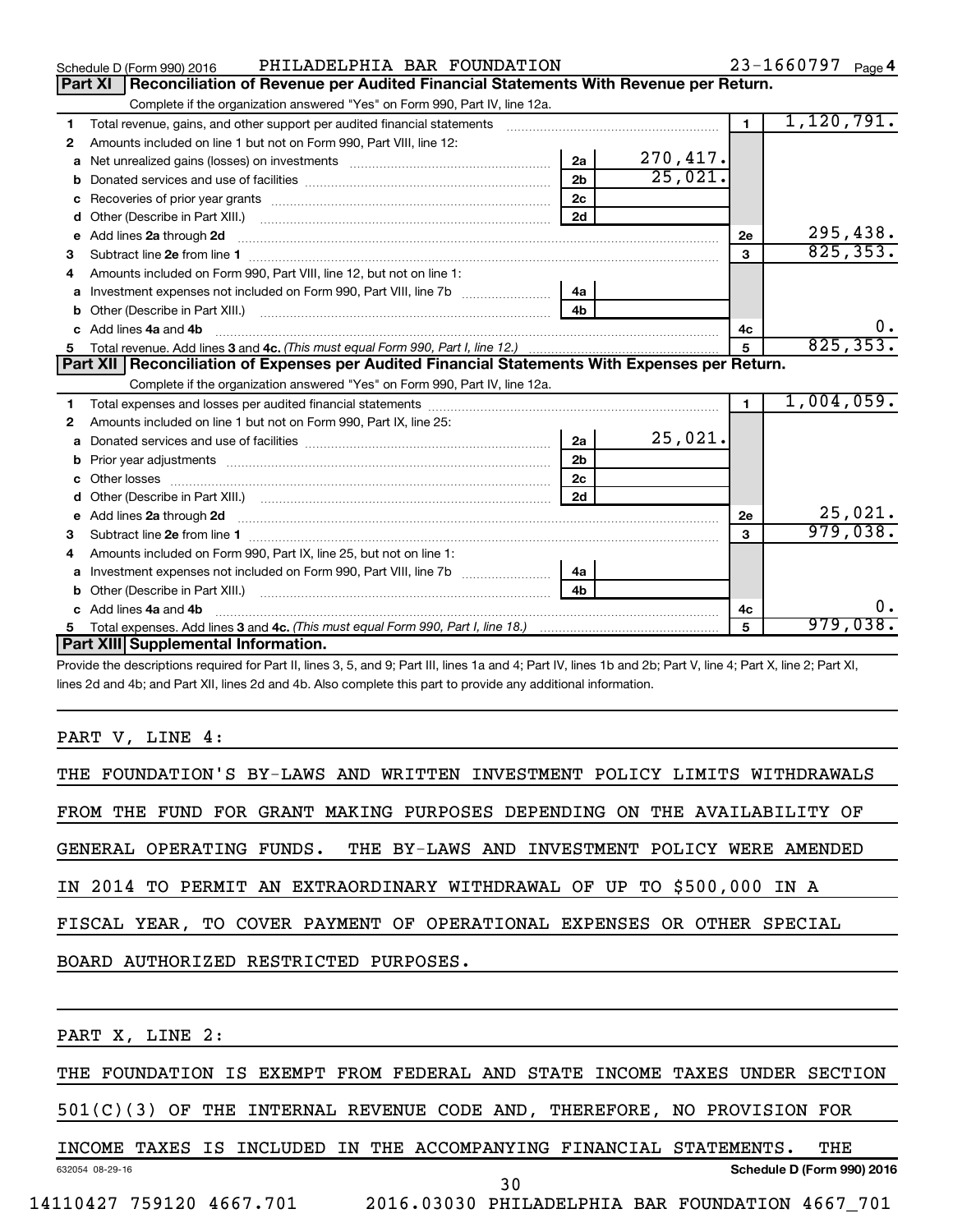| PHILADELPHIA BAR FOUNDATION<br>$23 - 1660797$ Page 5<br>Schedule D (Form 990) 2016<br><b>Part XIII Supplemental Information (continued)</b> |
|---------------------------------------------------------------------------------------------------------------------------------------------|
|                                                                                                                                             |
| FOUNDATION FILES FEDERAL FORM 990.<br>WITH FEW EXCEPTIONS, THE FOUNDATION IS                                                                |
| NO LONGER SUBJECT TO U.S. FEDERAL OR STATE AND LOCAL INCOME TAX                                                                             |
| EXAMINATIONS BY TAX AUTHORITIES FOR THE YEARS BEFORE 2013.<br>IT IS                                                                         |
| DIFFICULT TO PREDICT THE FINAL TIMING AND RESOLUTION OF ANY PARTICULAR                                                                      |
| UNCERTAIN TAX POSITION.<br>MANAGEMENT REGULARLY EVALUATES ITS TAX POSITIONS                                                                 |
| WITH REGARD TO ISSUES AFFECTING ITS EXEMPT STATUS; THE FOUNDATION DOES NOT                                                                  |
| CURRENTLY ANTICIPATE SIGNIFICANT CHANGES IN ITS UNCERTAIN TAX POSITION                                                                      |
| OVER THE NEXT 12 MONTHS.                                                                                                                    |
|                                                                                                                                             |
|                                                                                                                                             |
|                                                                                                                                             |
|                                                                                                                                             |
|                                                                                                                                             |
|                                                                                                                                             |
|                                                                                                                                             |
|                                                                                                                                             |
|                                                                                                                                             |
|                                                                                                                                             |
|                                                                                                                                             |
|                                                                                                                                             |
|                                                                                                                                             |
|                                                                                                                                             |
|                                                                                                                                             |
|                                                                                                                                             |
|                                                                                                                                             |
|                                                                                                                                             |
|                                                                                                                                             |
|                                                                                                                                             |
|                                                                                                                                             |
| Schedule D (Form 990) 2016                                                                                                                  |
| 632055 08-29-16<br>31                                                                                                                       |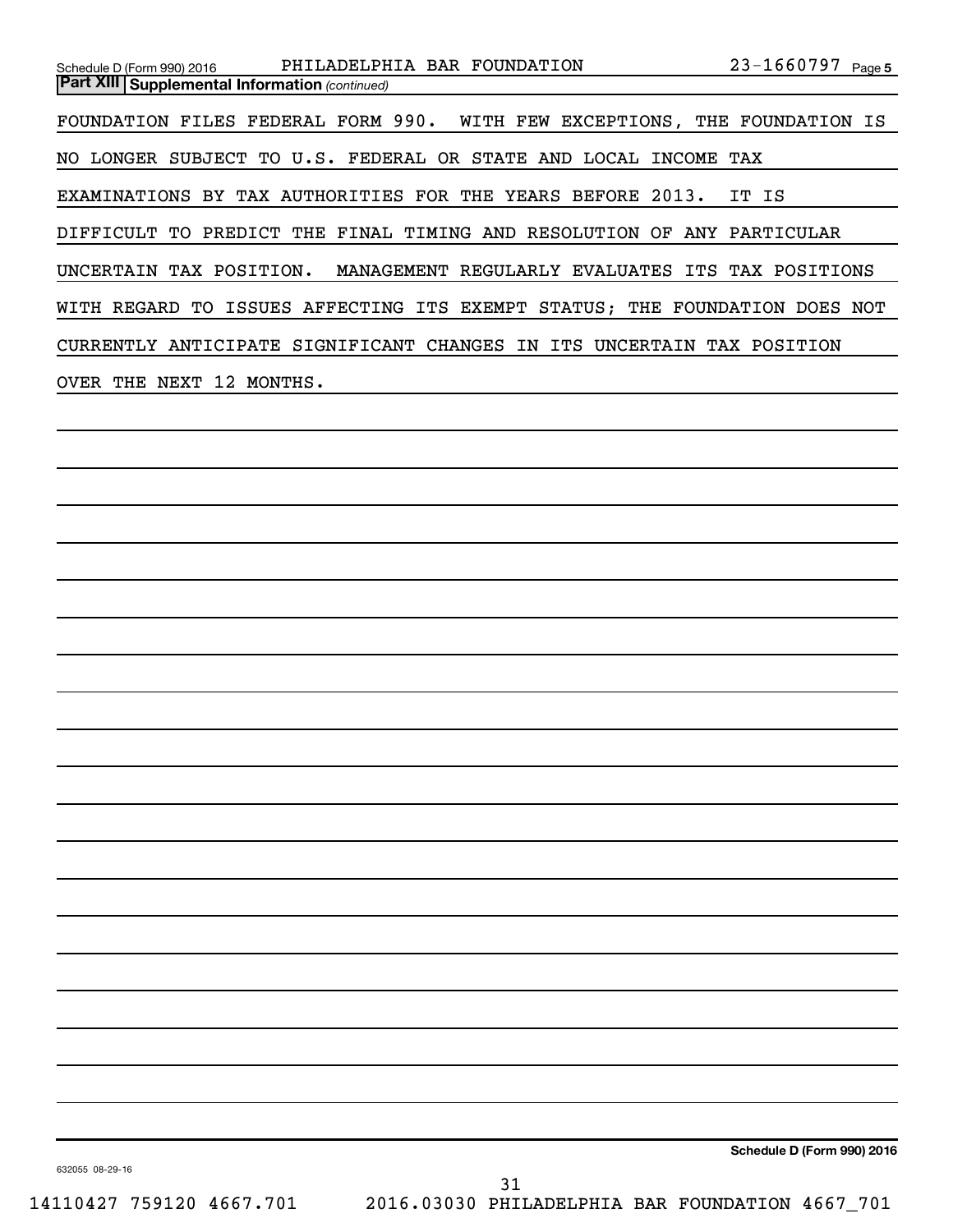| <b>SCHEDULE G</b><br>(Form 990 or 990-EZ)<br>Department of the Treasury<br>Internal Revenue Service                                           |                                  | Supplemental Information Regarding Fundraising or Gaming Activities<br>Complete if the organization answered "Yes" on Form 990, Part IV, line 17, 18, or 19, or if the<br>organization entered more than \$15,000 on Form 990-EZ, line 6a.<br>Attach to Form 990 or Form 990-EZ.<br>Information about Schedule G (Form 990 or 990-EZ) and its instructions is at WWW.irs.gov/form990.                                                                                                                                                              |                                                          |                |                                                                            |  |                                                                            | OMB No. 1545-0047<br>2016<br><b>Open to Public</b><br>Inspection |
|-----------------------------------------------------------------------------------------------------------------------------------------------|----------------------------------|----------------------------------------------------------------------------------------------------------------------------------------------------------------------------------------------------------------------------------------------------------------------------------------------------------------------------------------------------------------------------------------------------------------------------------------------------------------------------------------------------------------------------------------------------|----------------------------------------------------------|----------------|----------------------------------------------------------------------------|--|----------------------------------------------------------------------------|------------------------------------------------------------------|
| Name of the organization                                                                                                                      |                                  | <b>Employer identification number</b>                                                                                                                                                                                                                                                                                                                                                                                                                                                                                                              |                                                          |                |                                                                            |  |                                                                            |                                                                  |
|                                                                                                                                               |                                  | PHILADELPHIA BAR FOUNDATION<br>Fundraising Activities. Complete if the organization answered "Yes" on Form 990, Part IV, line 17. Form 990-EZ filers are not                                                                                                                                                                                                                                                                                                                                                                                       |                                                          |                |                                                                            |  | 23-1660797                                                                 |                                                                  |
| Part I                                                                                                                                        | required to complete this part.  |                                                                                                                                                                                                                                                                                                                                                                                                                                                                                                                                                    |                                                          |                |                                                                            |  |                                                                            |                                                                  |
| Mail solicitations<br>a<br>b<br>Phone solicitations<br>c<br>In-person solicitations<br>d<br>compensated at least \$5,000 by the organization. | Internet and email solicitations | 1 Indicate whether the organization raised funds through any of the following activities. Check all that apply.<br>e<br>f<br>Special fundraising events<br>g<br>2 a Did the organization have a written or oral agreement with any individual (including officers, directors, trustees, or<br>key employees listed in Form 990, Part VII) or entity in connection with professional fundraising services?<br>b If "Yes," list the 10 highest paid individuals or entities (fundraisers) pursuant to agreements under which the fundraiser is to be |                                                          |                | Solicitation of non-government grants<br>Solicitation of government grants |  | Yes                                                                        | <b>No</b>                                                        |
| (i) Name and address of individual<br>or entity (fundraiser)                                                                                  |                                  | (ii) Activity                                                                                                                                                                                                                                                                                                                                                                                                                                                                                                                                      | (iii) Did<br>fundraiser<br>have custody<br>or control of | contributions? | (iv) Gross receipts<br>from activity                                       |  | (v) Amount paid<br>to (or retained by)<br>fundraiser<br>listed in col. (i) | (vi) Amount paid<br>to (or retained by)<br>organization          |
|                                                                                                                                               |                                  |                                                                                                                                                                                                                                                                                                                                                                                                                                                                                                                                                    | Yes                                                      | No             |                                                                            |  |                                                                            |                                                                  |
|                                                                                                                                               |                                  |                                                                                                                                                                                                                                                                                                                                                                                                                                                                                                                                                    |                                                          |                |                                                                            |  |                                                                            |                                                                  |
|                                                                                                                                               |                                  |                                                                                                                                                                                                                                                                                                                                                                                                                                                                                                                                                    |                                                          |                |                                                                            |  |                                                                            |                                                                  |
|                                                                                                                                               |                                  |                                                                                                                                                                                                                                                                                                                                                                                                                                                                                                                                                    |                                                          |                |                                                                            |  |                                                                            |                                                                  |
|                                                                                                                                               |                                  |                                                                                                                                                                                                                                                                                                                                                                                                                                                                                                                                                    |                                                          |                |                                                                            |  |                                                                            |                                                                  |
|                                                                                                                                               |                                  |                                                                                                                                                                                                                                                                                                                                                                                                                                                                                                                                                    |                                                          |                |                                                                            |  |                                                                            |                                                                  |
|                                                                                                                                               |                                  |                                                                                                                                                                                                                                                                                                                                                                                                                                                                                                                                                    |                                                          |                |                                                                            |  |                                                                            |                                                                  |
|                                                                                                                                               |                                  |                                                                                                                                                                                                                                                                                                                                                                                                                                                                                                                                                    |                                                          |                |                                                                            |  |                                                                            |                                                                  |
|                                                                                                                                               |                                  |                                                                                                                                                                                                                                                                                                                                                                                                                                                                                                                                                    |                                                          |                |                                                                            |  |                                                                            |                                                                  |
|                                                                                                                                               |                                  |                                                                                                                                                                                                                                                                                                                                                                                                                                                                                                                                                    |                                                          |                |                                                                            |  |                                                                            |                                                                  |
|                                                                                                                                               |                                  |                                                                                                                                                                                                                                                                                                                                                                                                                                                                                                                                                    |                                                          |                |                                                                            |  |                                                                            |                                                                  |
| Total<br>or licensing.                                                                                                                        |                                  | 3 List all states in which the organization is registered or licensed to solicit contributions or has been notified it is exempt from registration                                                                                                                                                                                                                                                                                                                                                                                                 |                                                          |                |                                                                            |  |                                                                            |                                                                  |
|                                                                                                                                               |                                  |                                                                                                                                                                                                                                                                                                                                                                                                                                                                                                                                                    |                                                          |                |                                                                            |  |                                                                            |                                                                  |
|                                                                                                                                               |                                  |                                                                                                                                                                                                                                                                                                                                                                                                                                                                                                                                                    |                                                          |                |                                                                            |  |                                                                            |                                                                  |
|                                                                                                                                               |                                  |                                                                                                                                                                                                                                                                                                                                                                                                                                                                                                                                                    |                                                          |                |                                                                            |  |                                                                            |                                                                  |
|                                                                                                                                               |                                  |                                                                                                                                                                                                                                                                                                                                                                                                                                                                                                                                                    |                                                          |                |                                                                            |  |                                                                            |                                                                  |
|                                                                                                                                               |                                  |                                                                                                                                                                                                                                                                                                                                                                                                                                                                                                                                                    |                                                          |                |                                                                            |  |                                                                            |                                                                  |
|                                                                                                                                               |                                  |                                                                                                                                                                                                                                                                                                                                                                                                                                                                                                                                                    |                                                          |                |                                                                            |  |                                                                            |                                                                  |
|                                                                                                                                               |                                  |                                                                                                                                                                                                                                                                                                                                                                                                                                                                                                                                                    |                                                          |                |                                                                            |  |                                                                            |                                                                  |

**For Paperwork Reduction Act Notice, see the Instructions for Form 990 or 990-EZ. Schedule G (Form 990 or 990-EZ) 2016** LHA

632081 09-12-16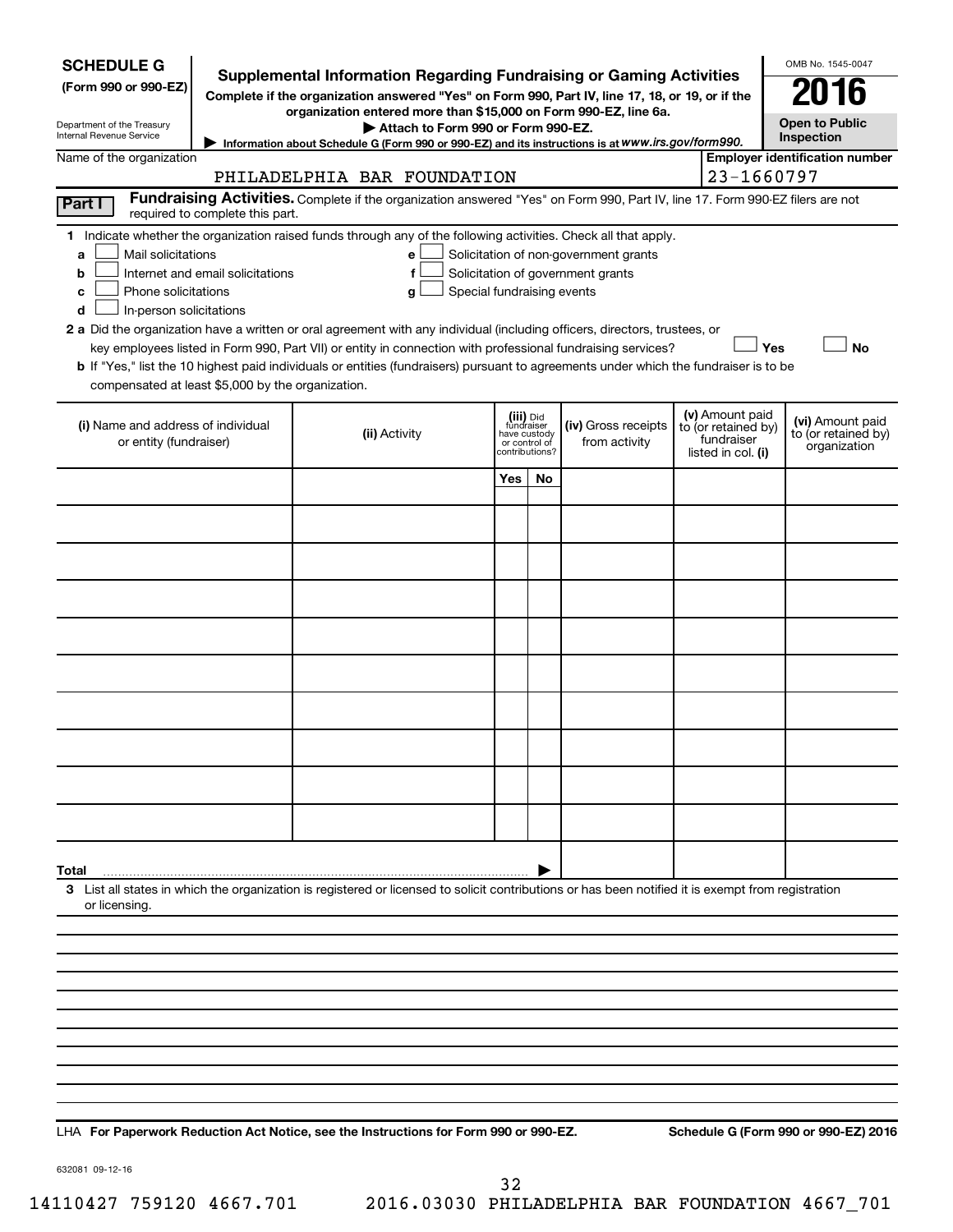## Part II | Fundraising Events. Complete if the organization answered "Yes" on Form 990, Part IV, line 18, or reported more than \$15,000 of fundraising event contributions and gross income on Form 990-EZ, lines 1 and 6b. List events with gross receipts greater than \$5,000. **(a)** Event  $#1$  **(b)** Event  $#2$ (c) Other events **(d)**  Total events ACCESS TO (add col. (a) through JUSTICE BENEGOLF OUTING 1 col. **(c)**) (event type) (event type) (total number) Revenue 300,107. 138,374. 33,654. 472,135. **1** Gross receipts ~~~~~~~~~~~~~~ 198,129. 99,951. 20,343. 318,423. **2** Less: Contributions ~~~~~~~~~~~ 101,978. 38,423. 13,311. 153,712. **3** Gross income (line 1 minus line 2) . . . . . . . . . . . . **4** Cash prizes ~~~~~~~~~~~~~~~ 99. 99. **5** Noncash prizes ~~~~~~~~~~~~~ Direct Expenses Direct Expenses 15,000. 5,000. 4,400. 24,400. **6** Rent/facility costs ~~~~~~~~~~~~ 76,765. 30,433. 6,994. 114,192. **7** Food and beverages ~~~~~~~~~~ 3,400. 3,400. **8** Entertainment ~~~~~~~~~~~~~~ 7,495. 2,891. 1,235. 11,621. **9** Other direct expenses  $\ldots$  **............................** 153,712. **10** Direct expense summary. Add lines 4 through 9 in column (d) ~~~~~~~~~~~~~~~~~~~~~~~~~~~~~~~~~~~ ▶ 0. **11** Net income summary. Subtract line 10 from line 3, column (d) | Part III | Gaming. Complete if the organization answered "Yes" on Form 990, Part IV, line 19, or reported more than \$15,000 on Form 990-EZ, line 6a. (b) Pull tabs/instant (d) Total gaming (add Revenue **(a)** Bingo **a b**ingo/progressive bingo **(c)** Other gaming bingo/progressive bingo col. (a) through col. (c)) Gross revenue **1 2** Cash prizes ~~~~~~~~~~~~~~~ Expenses Direct Expenses **3** Noncash prizes ~~~~~~~~~~~~~ Direct **4** Rent/facility costs ~~~~~~~~~~~~ **5** Other direct expenses  $|\Box$  Yes  $\qquad \%$   $|\Box$  Yes  $\qquad \%$   $|\Box$ **Yes Yes Yes** % % %  $|\Box$  No  $|\Box$  No  $|\Box$ **6** Volunteer labor ~~~~~~~~~~~~~ **No No No 7** Direct expense summary. Add lines 2 through 5 in column (d) ~~~~~~~~~~~~~~~~~~~~~~~~ | Net gaming income summary. Subtract line 7 from line 1, column (d) **8** | **9** Enter the state(s) in which the organization conducts gaming activities:  $|$  Yes **Yes No a** Is the organization licensed to conduct gaming activities in each of these states? ~~~~~~~~~~~~~~~~~~~~ **b** If "No," explain: **10 a** Were any of the organization's gaming licenses revoked, suspended, or terminated during the tax year? ~~~~~~~~~ † † **Yes No b** If "Yes," explain: **Schedule G (Form 990 or 990-EZ) 2016** 632082 09-12-16

Schedule G (Form 990 or 990-EZ) 2016 Page PHILADELPHIA BAR FOUNDATION 23-1660797

33

23-1660797 <sub>Page 2</sub>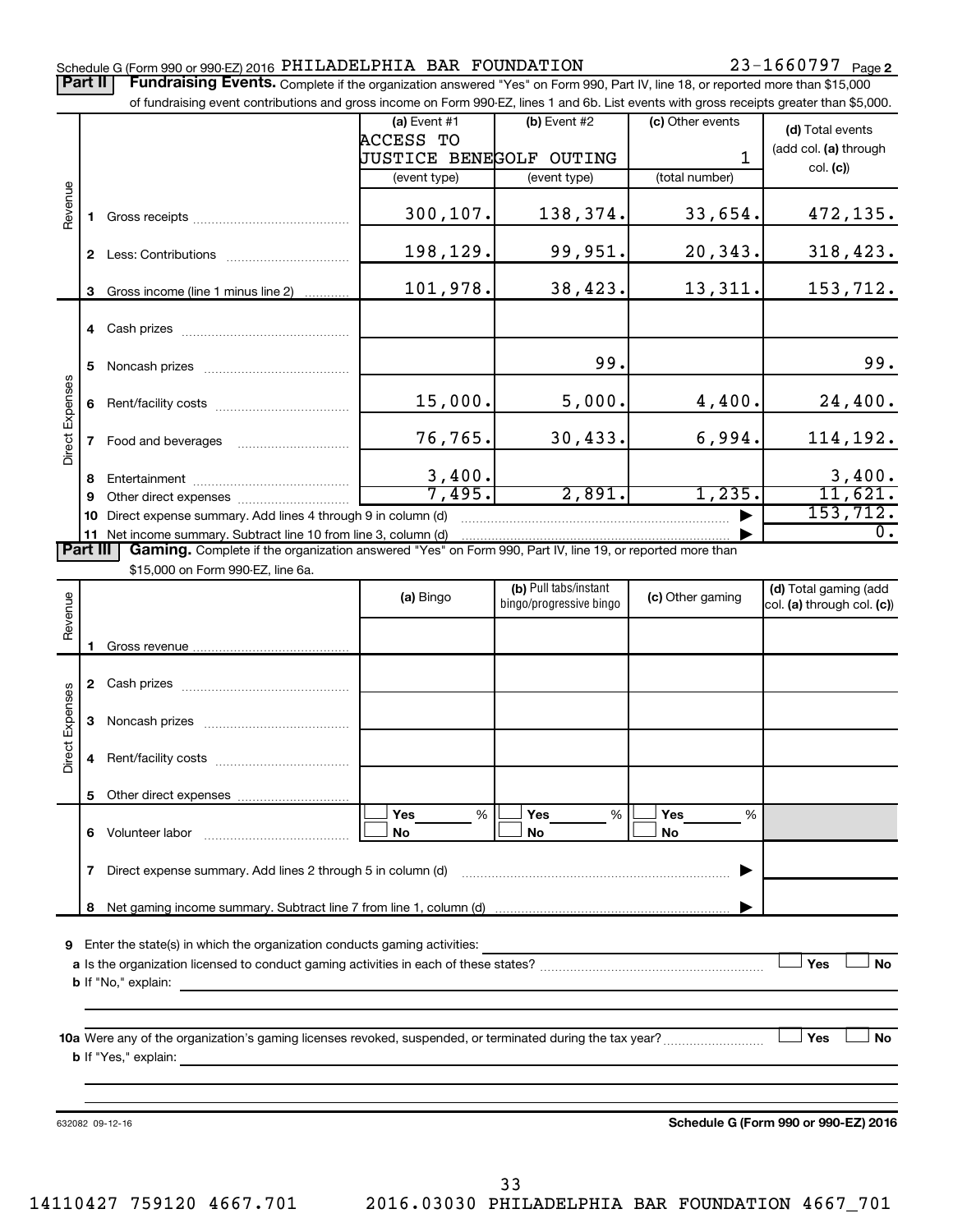| Schedule G (Form 990 or 990-EZ) 2016 PHILADELPHIA BAR FOUNDATION                                                                                                                                                                                                      | 23-1660797      | Page 3               |
|-----------------------------------------------------------------------------------------------------------------------------------------------------------------------------------------------------------------------------------------------------------------------|-----------------|----------------------|
|                                                                                                                                                                                                                                                                       | Yes             | <b>No</b>            |
| 12 Is the organization a grantor, beneficiary or trustee of a trust, or a member of a partnership or other entity formed                                                                                                                                              |                 |                      |
|                                                                                                                                                                                                                                                                       | Yes             | <b>No</b>            |
| 13 Indicate the percentage of gaming activity conducted in:                                                                                                                                                                                                           |                 |                      |
|                                                                                                                                                                                                                                                                       | 1За             | %                    |
| <b>b</b> An outside facility <i>www.communicality.communicality.communicality www.communicality.communicality.communicality</i>                                                                                                                                       | 13 <sub>b</sub> | %                    |
| 14 Enter the name and address of the person who prepares the organization's gaming/special events books and records:                                                                                                                                                  |                 |                      |
| Name $\blacktriangleright$<br><u> 1989 - Johann Barn, fransk politik formuler (d. 1989)</u>                                                                                                                                                                           |                 |                      |
|                                                                                                                                                                                                                                                                       |                 |                      |
| 15a Does the organization have a contract with a third party from whom the organization receives gaming revenue?                                                                                                                                                      | Yes             | <b>No</b>            |
|                                                                                                                                                                                                                                                                       |                 |                      |
| of gaming revenue retained by the third party $\triangleright$ \$                                                                                                                                                                                                     |                 |                      |
| c If "Yes," enter name and address of the third party:                                                                                                                                                                                                                |                 |                      |
| Name $\blacktriangleright$<br><u>and the second control of the second control of the second control of the second control of</u>                                                                                                                                      |                 |                      |
| Address $\blacktriangleright$<br><u>and the state of the state of the state of the state of the state of the state of the state of the state of the state of the state of the state of the state of the state of the state of the state of the state of the state</u> |                 |                      |
|                                                                                                                                                                                                                                                                       |                 |                      |
| <b>16</b> Gaming manager information:                                                                                                                                                                                                                                 |                 |                      |
| Name $\blacktriangleright$                                                                                                                                                                                                                                            |                 |                      |
| Gaming manager compensation > \$                                                                                                                                                                                                                                      |                 |                      |
| Description of services provided > example and a service of the service of the services provided > example and the services of the services of the services of the services of the services of the services of the services of                                        |                 |                      |
|                                                                                                                                                                                                                                                                       |                 |                      |
|                                                                                                                                                                                                                                                                       |                 |                      |
| Director/officer<br><b>Employee</b><br>Independent contractor                                                                                                                                                                                                         |                 |                      |
|                                                                                                                                                                                                                                                                       |                 |                      |
| <b>17</b> Mandatory distributions:                                                                                                                                                                                                                                    |                 |                      |
| a Is the organization required under state law to make charitable distributions from the gaming proceeds to                                                                                                                                                           |                 |                      |
| retain the state gaming license?                                                                                                                                                                                                                                      |                 | $\Box$ Yes $\Box$ No |
| <b>b</b> Enter the amount of distributions required under state law to be distributed to other exempt organizations or spent in the                                                                                                                                   |                 |                      |
| organization's own exempt activities during the tax year $\triangleright$ \$                                                                                                                                                                                          |                 |                      |
| <b>Part IV</b><br>Supplemental Information. Provide the explanations required by Part I, line 2b, columns (iii) and (v); and Part III, lines 9, 9b, 10b, 15b,                                                                                                         |                 |                      |
| 15c, 16, and 17b, as applicable. Also provide any additional information. See instructions                                                                                                                                                                            |                 |                      |
|                                                                                                                                                                                                                                                                       |                 |                      |
|                                                                                                                                                                                                                                                                       |                 |                      |
|                                                                                                                                                                                                                                                                       |                 |                      |
|                                                                                                                                                                                                                                                                       |                 |                      |
|                                                                                                                                                                                                                                                                       |                 |                      |
|                                                                                                                                                                                                                                                                       |                 |                      |
|                                                                                                                                                                                                                                                                       |                 |                      |
|                                                                                                                                                                                                                                                                       |                 |                      |
|                                                                                                                                                                                                                                                                       |                 |                      |
|                                                                                                                                                                                                                                                                       |                 |                      |
|                                                                                                                                                                                                                                                                       |                 |                      |
|                                                                                                                                                                                                                                                                       |                 |                      |
| Schedule G (Form 990 or 990-EZ) 2016<br>632083 09-12-16                                                                                                                                                                                                               |                 |                      |
| 34                                                                                                                                                                                                                                                                    |                 |                      |

14110427 759120 4667.701 2016.03030 PHILADELPHIA BAR FOUNDATION 4667\_701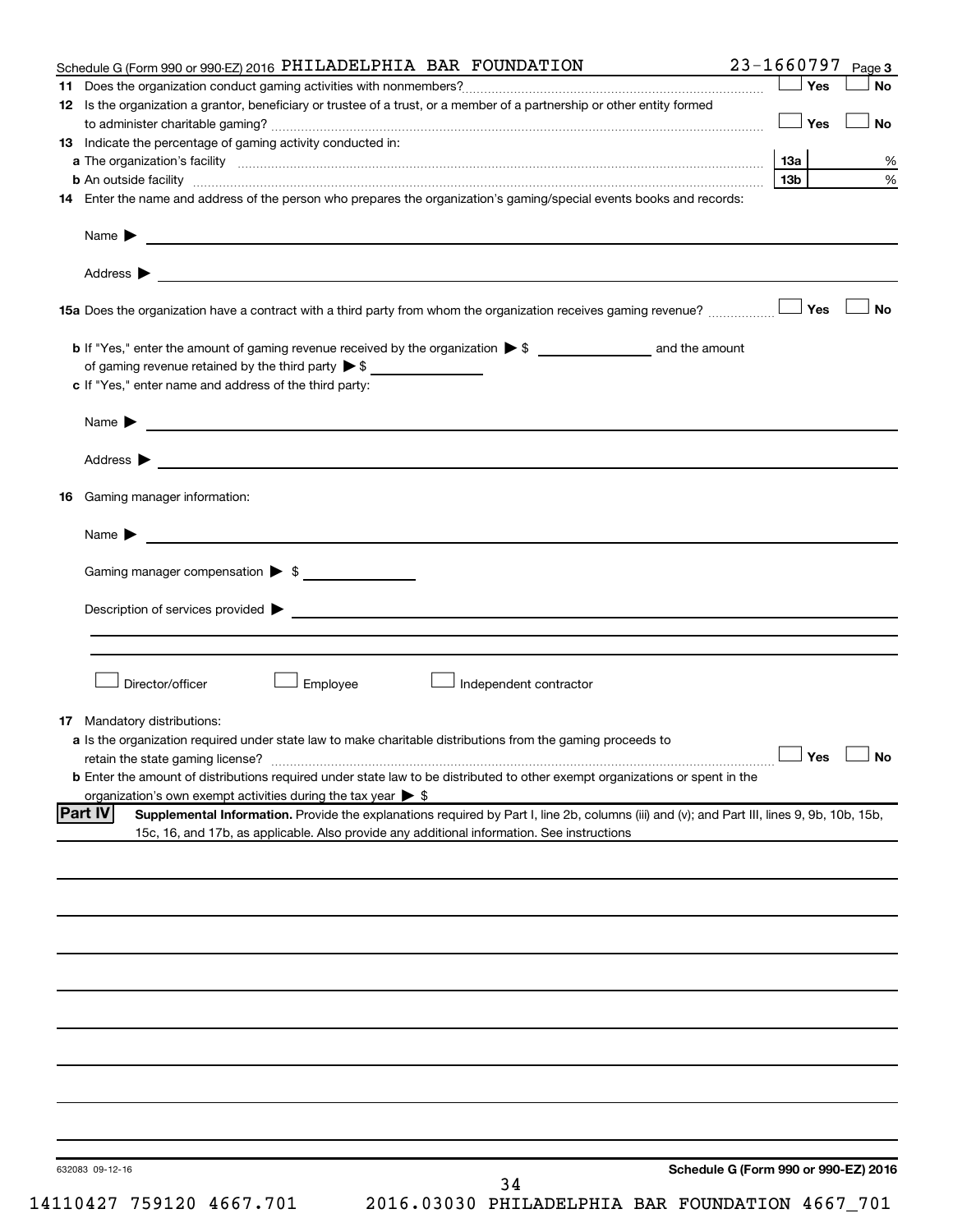| 632084<br>04-01-16 |    | Schedule G (Form 990 or 990-EZ) |
|--------------------|----|---------------------------------|
|                    | 35 |                                 |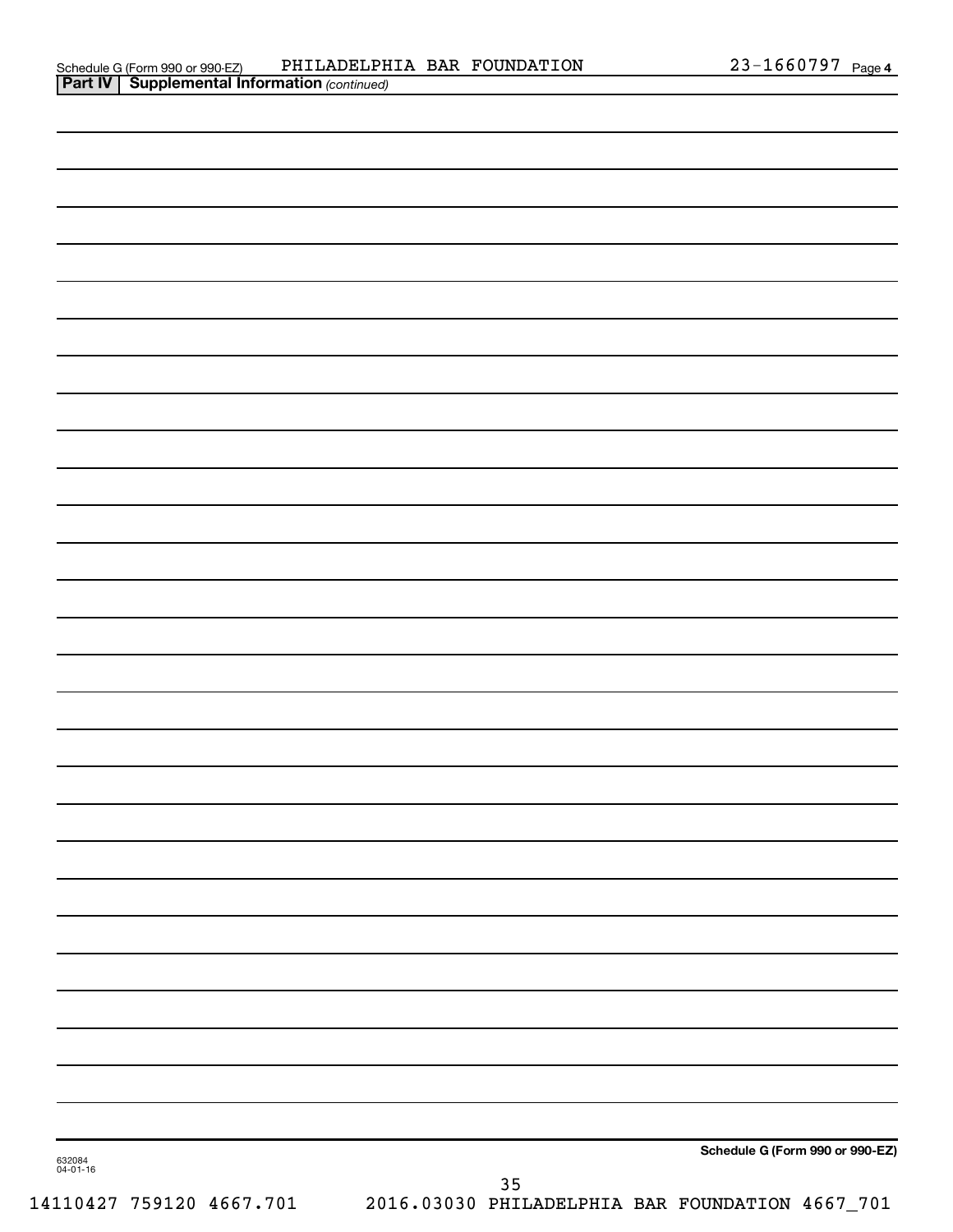| <b>SCHEDULE I</b><br>(Form 990)                                                                                                                                                                                                                                                                                          | <b>Grants and Other Assistance to Organizations,</b><br>Governments, and Individuals in the United States<br>Complete if the organization answered "Yes" on Form 990, Part IV, line 21 or 22. |                                    |                             |                                         |                                                                |                                          |                                       |  |  |  |  |  |
|--------------------------------------------------------------------------------------------------------------------------------------------------------------------------------------------------------------------------------------------------------------------------------------------------------------------------|-----------------------------------------------------------------------------------------------------------------------------------------------------------------------------------------------|------------------------------------|-----------------------------|-----------------------------------------|----------------------------------------------------------------|------------------------------------------|---------------------------------------|--|--|--|--|--|
| Attach to Form 990.<br>Department of the Treasury<br>Internal Revenue Service<br>Information about Schedule I (Form 990) and its instructions is at www.irs.gov/form990.                                                                                                                                                 |                                                                                                                                                                                               |                                    |                             |                                         |                                                                |                                          |                                       |  |  |  |  |  |
| <b>Employer identification number</b><br>Name of the organization<br>23-1660797<br>PHILADELPHIA BAR FOUNDATION                                                                                                                                                                                                           |                                                                                                                                                                                               |                                    |                             |                                         |                                                                |                                          |                                       |  |  |  |  |  |
| Part I<br><b>General Information on Grants and Assistance</b>                                                                                                                                                                                                                                                            |                                                                                                                                                                                               |                                    |                             |                                         |                                                                |                                          |                                       |  |  |  |  |  |
| Does the organization maintain records to substantiate the amount of the grants or assistance, the grantees' eligibility for the grants or assistance, and the selection<br>$\mathbf 1$<br>Describe in Part IV the organization's procedures for monitoring the use of grant funds in the United States.<br>$\mathbf{2}$ |                                                                                                                                                                                               |                                    |                             |                                         |                                                                |                                          | $\lfloor X \rfloor$ Yes<br>l No       |  |  |  |  |  |
| Part II<br>Grants and Other Assistance to Domestic Organizations and Domestic Governments. Complete if the organization answered "Yes" on Form 990, Part IV, line 21, for any                                                                                                                                            |                                                                                                                                                                                               |                                    |                             |                                         |                                                                |                                          |                                       |  |  |  |  |  |
| recipient that received more than \$5,000. Part II can be duplicated if additional space is needed.                                                                                                                                                                                                                      |                                                                                                                                                                                               |                                    |                             |                                         |                                                                |                                          |                                       |  |  |  |  |  |
| 1 (a) Name and address of organization<br>or government                                                                                                                                                                                                                                                                  | (b) EIN                                                                                                                                                                                       | (c) IRC section<br>(if applicable) | (d) Amount of<br>cash grant | (e) Amount of<br>non-cash<br>assistance | (f) Method of<br>valuation (book,<br>FMV, appraisal,<br>other) | (g) Description of<br>noncash assistance | (h) Purpose of grant<br>or assistance |  |  |  |  |  |
| ACLU OF PENNSYLVANIA<br>1800 JOHN F KENNEDY BLVD<br>PHILADELPHIA, PA 19103                                                                                                                                                                                                                                               | $23-1742013$ $501(C)(3)$                                                                                                                                                                      |                                    | 4,750.                      | $\mathbf{0}$                            |                                                                |                                          | NON-PROFIT LEGAL AID                  |  |  |  |  |  |
| AIDS LAW PROJECT<br>1211 CHESTNUT STREET, #600<br>PHILADELPHIA, PA 19107                                                                                                                                                                                                                                                 | $23 - 2576149$                                                                                                                                                                                | 501(C)(3)                          | 13,000                      | $\mathbf{0}$                            |                                                                |                                          | NON-PROFIT LEGAL AID                  |  |  |  |  |  |
| ATLANTIC CENTER FOR CAPITAL<br>REPRESENTATION - PHILADELPHIA<br>BLDG, 1315 WALNUT ST, #1331 -<br>PHILADELPHIA, PA 19107                                                                                                                                                                                                  | 76-0481649                                                                                                                                                                                    | 501(C)(3)                          | 1,500                       | $\mathbf{0}$                            |                                                                |                                          | NON-PROFIT LEGAL AID                  |  |  |  |  |  |
| CEASEFIRE PA<br>P.O. BOX 60095<br>PHILADELPHIA, PA 19102                                                                                                                                                                                                                                                                 | $71-0884687$ $501(C)(3)$                                                                                                                                                                      |                                    | 1,000                       | $\mathbf{0}$                            |                                                                |                                          | NON-PROFIT LEGAL AID                  |  |  |  |  |  |
| COMMUNITY LEGAL SERVICES<br>1424 CHESTNUT STREET<br>PHILADELPHIA, PA 19102                                                                                                                                                                                                                                               | $23-1671562$ $501(C)(3)$                                                                                                                                                                      |                                    | 90,000,                     | $\mathbf{0}$                            |                                                                |                                          | NON-PROFIT LEGAL AID                  |  |  |  |  |  |
| CONSUMER BANKRUPTCY ASSISTANCE<br>PROJECT - THE CAST IRON BLDG, 718<br>ARCH ST, SUITE 300N -<br>PHILADELPHIA, PA 19106                                                                                                                                                                                                   | $23 - 2694116$ $501(C)(3)$                                                                                                                                                                    |                                    | 13,000.                     | $\mathbf{0}$ .                          |                                                                |                                          | NON-PROFIT LEGAL AID                  |  |  |  |  |  |
| 2 Enter total number of section 501(c)(3) and government organizations listed in the line 1 table                                                                                                                                                                                                                        |                                                                                                                                                                                               |                                    |                             |                                         |                                                                |                                          | 38.<br>$\overline{0}$ .               |  |  |  |  |  |

**For Paperwork Reduction Act Notice, see the Instructions for Form 990. Schedule I (Form 990) (2016)** LHA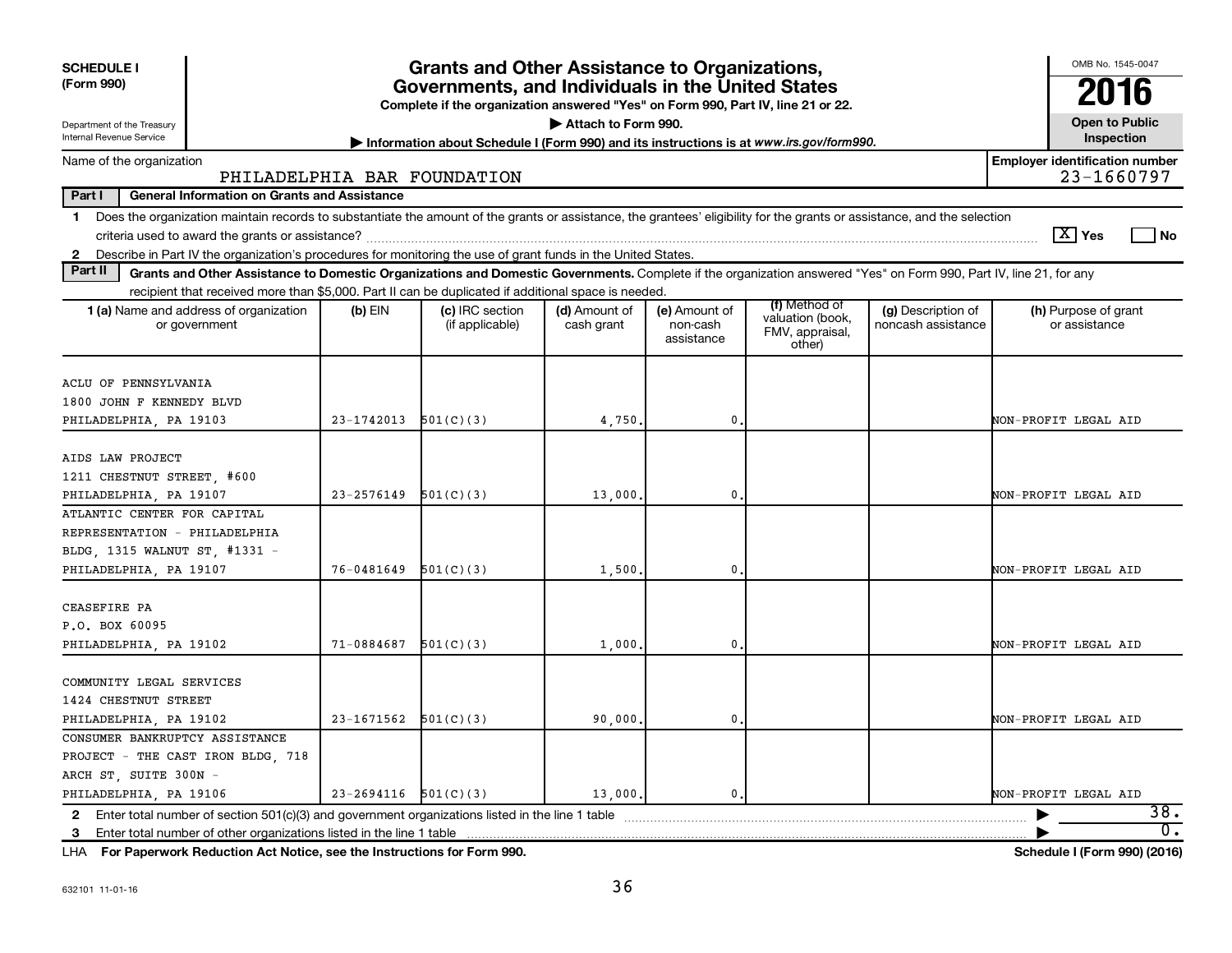#### Schedule I (Form 990) Page 1 PHILADELPHIA BAR FOUNDATION 23-1660797

| (a) Name and address of<br>organization or government | $(b)$ EIN                  | (c) IRC section<br>if applicable | (d) Amount of<br>cash grant | (e) Amount of<br>non-cash<br>assistance | (f) Method of<br>valuation<br>(book, FMV,<br>appraisal, other) | (g) Description of<br>non-cash assistance | (h) Purpose of grant<br>or assistance |
|-------------------------------------------------------|----------------------------|----------------------------------|-----------------------------|-----------------------------------------|----------------------------------------------------------------|-------------------------------------------|---------------------------------------|
| COURT APPOINTED SPECIAL ADVOCATES                     |                            |                                  |                             |                                         |                                                                |                                           |                                       |
| OF PHILADELPHIA - 1501 CHERRY                         |                            |                                  |                             |                                         |                                                                |                                           |                                       |
| STREET - PHILADELPHIA, PA 19102                       | $20-0744446$ 501(C)(3)     |                                  | 3,000                       | 0                                       |                                                                |                                           | NON-PROFIT LEGAL AID                  |
|                                                       |                            |                                  |                             |                                         |                                                                |                                           |                                       |
| DISABILITY RIGHTS PENNSYLVANIA                        |                            |                                  |                             |                                         |                                                                |                                           |                                       |
| PHILADELPHIA BLDG, 1315 WALNUT ST,                    |                            |                                  |                             |                                         |                                                                |                                           |                                       |
| PHILADELPHIA, PA 19107                                | 23-2041538                 | 501(C)(3)                        | 6,000                       | 0                                       |                                                                |                                           | NON-PROFIT LEGAL AID                  |
|                                                       |                            |                                  |                             |                                         |                                                                |                                           |                                       |
| EDUCATION LAW CENTER                                  |                            |                                  |                             |                                         |                                                                |                                           |                                       |
| PHILADELPHIA BLDG, 1315 WALNUT ST                     |                            |                                  |                             |                                         |                                                                |                                           |                                       |
| PHILADELPHIA, PA 19107                                | 23-2581102                 | 501(C)(3)                        | 13,000                      | 0                                       |                                                                |                                           | NON-PROFIT LEGAL AID                  |
| ESPERANZA IMMIGRATION LEGAL                           |                            |                                  |                             |                                         |                                                                |                                           |                                       |
| SERVICES - 4261 N. 5TH STREET -                       |                            |                                  |                             |                                         |                                                                |                                           |                                       |
|                                                       | 23-2552707                 |                                  |                             | 0                                       |                                                                |                                           | NON-PROFIT LEGAL AID                  |
| PHILADELPHIA, PA 19140                                |                            | 501(C)(3)                        | 2,750                       |                                         |                                                                |                                           |                                       |
| FACE TO FACE LEGAL CENTER                             |                            |                                  |                             |                                         |                                                                |                                           |                                       |
| 109 EAST PRICE STREET                                 |                            |                                  |                             |                                         |                                                                |                                           |                                       |
| PHILADELPHIA, PA 19144                                | 23-2862064                 | 501(C)(3)                        | 4,500                       | 0                                       |                                                                |                                           | NON-PROFIT LEGAL AID                  |
|                                                       |                            |                                  |                             |                                         |                                                                |                                           |                                       |
| FRIENDS OF FARMWORKERS                                |                            |                                  |                             |                                         |                                                                |                                           |                                       |
| 699 RANSTEAD STREET, #4                               |                            |                                  |                             |                                         |                                                                |                                           |                                       |
| PHILADELPHIA, PA 19106                                | 51-0214321                 | 501(C)(3)                        | 14,750                      | 0                                       |                                                                |                                           | NON-PROFIT LEGAL AID                  |
|                                                       |                            |                                  |                             |                                         |                                                                |                                           |                                       |
| GOOD SHEPHERD MEDIATION PROGRAM                       |                            |                                  |                             |                                         |                                                                |                                           |                                       |
| 2000 HAMILTON STREET                                  |                            |                                  |                             |                                         |                                                                |                                           |                                       |
| PHILADELPHIA, PA 19130                                | 23-1365360                 | 501(C)(3)                        | 1,500                       | 0                                       |                                                                |                                           | NON-PROFIT LEGAL AID                  |
| PENNSYLVANIA HIAS INDIGENT                            |                            |                                  |                             |                                         |                                                                |                                           |                                       |
| IMMIGRATION LEGAL SERVICES - 2100                     |                            |                                  |                             |                                         |                                                                |                                           |                                       |
| ARCH STREET - PHILADELPHIA, PA                        |                            |                                  |                             |                                         |                                                                |                                           |                                       |
| 19103                                                 | 23-1405597                 | 501(C)(3)                        | 14,000                      | 0                                       |                                                                |                                           | NON-PROFIT LEGAL AID                  |
|                                                       |                            |                                  |                             |                                         |                                                                |                                           |                                       |
| HOMELESS ADVOCACY PROJECT                             |                            |                                  |                             |                                         |                                                                |                                           |                                       |
| 1429 WALNUT STREET, FL 15                             |                            |                                  |                             |                                         |                                                                |                                           |                                       |
| PHILADELPHIA, PA 19102                                | $23 - 2619480$ $501(C)(3)$ |                                  | 15,750.                     | 0                                       |                                                                |                                           | NON-PROFIT LEGAL AID                  |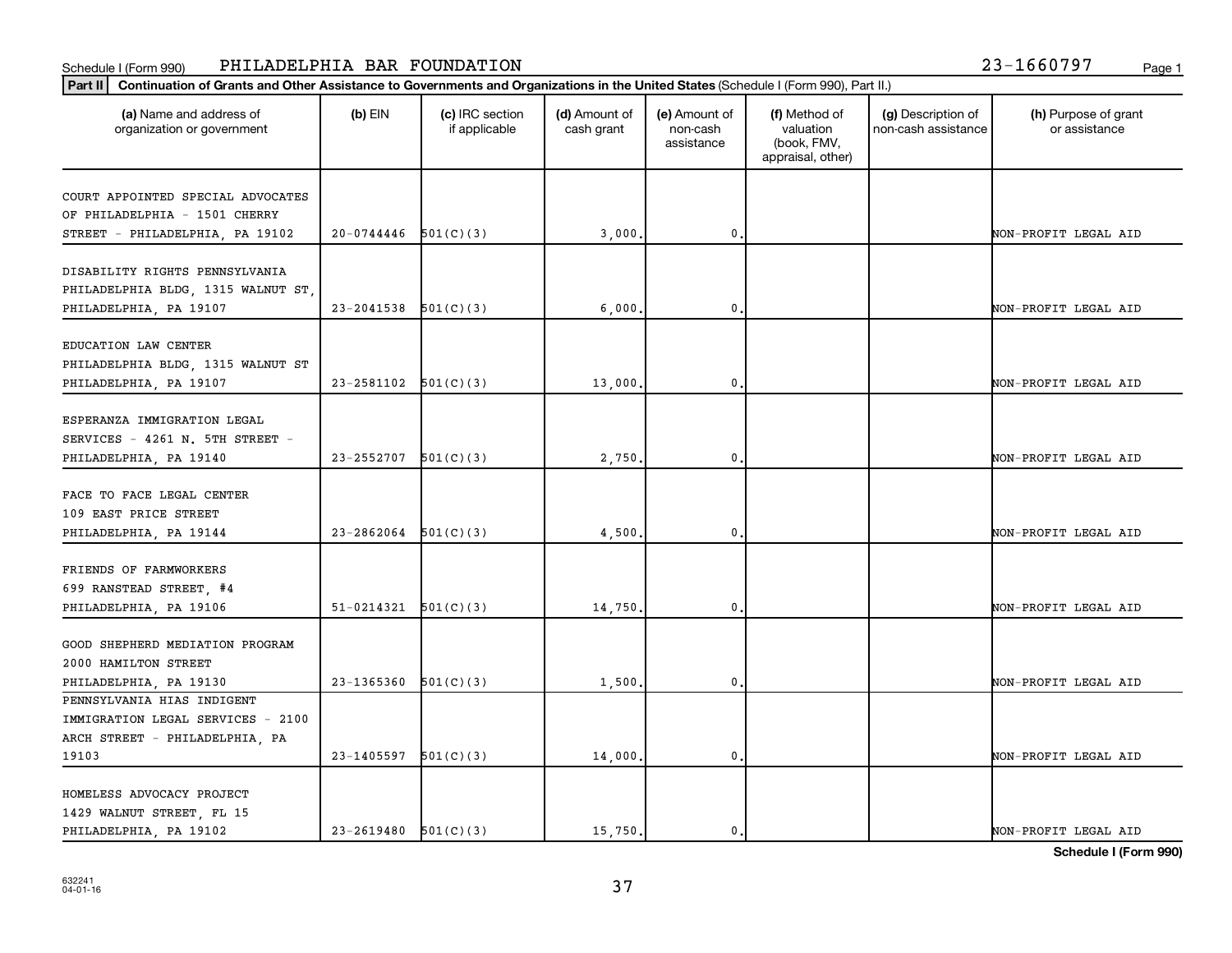#### Schedule I (Form 990) Page 1 PHILADELPHIA BAR FOUNDATION 23-1660797

| (a) Name and address of<br>organization or government | $(b)$ EIN                  | (c) IRC section<br>if applicable | (d) Amount of<br>cash grant | (e) Amount of<br>non-cash<br>assistance | (f) Method of<br>valuation<br>(book, FMV,<br>appraisal, other) | (g) Description of<br>non-cash assistance | (h) Purpose of grant<br>or assistance |
|-------------------------------------------------------|----------------------------|----------------------------------|-----------------------------|-----------------------------------------|----------------------------------------------------------------|-------------------------------------------|---------------------------------------|
| JUVENILE LAW CENTER                                   |                            |                                  |                             |                                         |                                                                |                                           |                                       |
| PHILADELPHIA BLDG, 1315 WALNUT ST,                    |                            |                                  |                             |                                         |                                                                |                                           |                                       |
| PHILADELPHIA, PA 19107                                | $23-1976386$ $501(C)(3)$   |                                  | 7,000                       | 0.                                      |                                                                |                                           | NON-PROFIT LEGAL AID                  |
|                                                       |                            |                                  |                             |                                         |                                                                |                                           |                                       |
| LEGAL CLINIC FOR THE DISABLED                         |                            |                                  |                             |                                         |                                                                |                                           |                                       |
| 1513 RACE STREET, MAGEE REHAB HOSPI                   |                            |                                  |                             |                                         |                                                                |                                           |                                       |
| PHILADELPHIA, PA 19102                                | 23-2460392                 | 501(C)(3)                        | 8,000                       | $\mathbf 0$ .                           |                                                                |                                           | NON-PROFIT LEGAL AID                  |
|                                                       |                            |                                  |                             |                                         |                                                                |                                           |                                       |
| MAZZONI CENTER FOR LEGAL SERVICES                     |                            |                                  |                             |                                         |                                                                |                                           |                                       |
| DEPT. - 21 S. 12TH STREET, 8TH                        |                            |                                  |                             |                                         |                                                                |                                           |                                       |
| FLOOR - PHILADELPHIA, PA 19107                        | 23-2176338                 | 501(C)(3)                        | 2,750                       | 0.                                      |                                                                |                                           | NON-PROFIT LEGAL AID                  |
| MILITARY ASSISTANCE PROJECT                           |                            |                                  |                             |                                         |                                                                |                                           |                                       |
| 2005 MARKET ST, ONE COMMERCE                          |                            |                                  |                             |                                         |                                                                |                                           |                                       |
| SQUARE, SUITE 3500 - PHILADELPHIA                     |                            |                                  |                             |                                         |                                                                |                                           |                                       |
| PA 19103                                              | $45 - 4154294$ $501(C)(3)$ |                                  | 8,000                       | 0.                                      |                                                                |                                           | NON-PROFIT LEGAL AID                  |
| NATIONALITIES SERVICE CENTER LEGAL                    |                            |                                  |                             |                                         |                                                                |                                           |                                       |
| SERVICES DEPARTMENT - 1216 ARCH                       |                            |                                  |                             |                                         |                                                                |                                           |                                       |
| STREET, 4TH FLOOR - PHILADELPHIA,                     |                            |                                  |                             |                                         |                                                                |                                           |                                       |
| PA 19107                                              | 23-1352336                 | 501(C)(3)                        | 8,750                       | $\mathbf 0$ .                           |                                                                |                                           | NON-PROFIT LEGAL AID                  |
|                                                       |                            |                                  |                             |                                         |                                                                |                                           |                                       |
| PA CAPITAL REPRESENTATION PROJECT                     |                            |                                  |                             |                                         |                                                                |                                           |                                       |
| INDEPENDENCE SQUARE WEST, SUITE 545                   |                            |                                  |                             |                                         |                                                                |                                           |                                       |
| PHILADELPHIA, PA 19106                                | 23-1445669                 | 501(C)(3)                        | 6,000                       | 0.                                      |                                                                |                                           | NON-PROFIT LEGAL AID                  |
| PENNSYLVANIA HEALTH LAW PROJECT                       |                            |                                  |                             |                                         |                                                                |                                           |                                       |
| CORN EXCHANGE BLDG, 123 CHESTNUT                      |                            |                                  |                             |                                         |                                                                |                                           |                                       |
| ST, SUITE 400 - PHILADELPHIA, PA                      |                            |                                  |                             |                                         |                                                                |                                           |                                       |
| 19106                                                 | 23-2749089                 | 501(C)(3)                        | 12,000                      | 0.                                      |                                                                |                                           | NON-PROFIT LEGAL AID                  |
| PENNSYLVANIA IMMIGRATION RESOURCE                     |                            |                                  |                             |                                         |                                                                |                                           |                                       |
| CENTER - 112 PLEASANT ACRES ROAD,                     |                            |                                  |                             |                                         |                                                                |                                           |                                       |
|                                                       | $23 - 2851213$ $501(C)(3)$ |                                  |                             | 0.                                      |                                                                |                                           | NON-PROFIT LEGAL AID                  |
| SUITE I - YORK, PA 17402                              |                            |                                  | 6,500                       |                                         |                                                                |                                           |                                       |
| PENNSYLVANIA INNOCENCE PROJECT                        |                            |                                  |                             |                                         |                                                                |                                           |                                       |
| 1515 MARKET STREET                                    |                            |                                  |                             |                                         |                                                                |                                           |                                       |
| PHILADELPHIA, PA 19102                                | $26-3176893$ $501(C)(3)$   |                                  | 3,600.                      | $\mathbf{0}$ .                          |                                                                |                                           | NON-PROFIT LEGAL AID                  |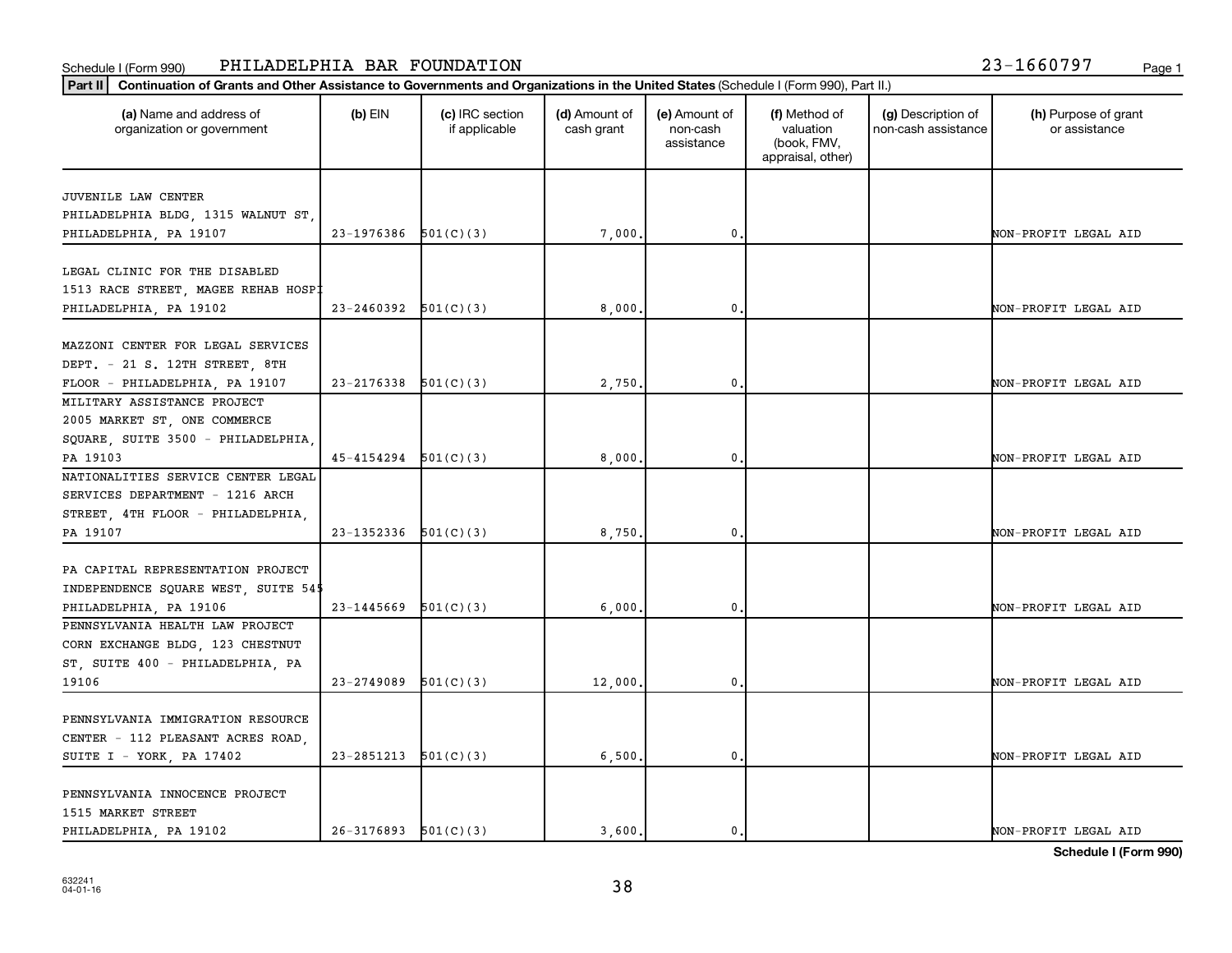#### Schedule I (Form 990) Page 1 PHILADELPHIA BAR FOUNDATION 23-1660797

| (a) Name and address of<br>organization or government | $(b)$ EIN                | (c) IRC section<br>if applicable | (d) Amount of<br>cash grant | (e) Amount of<br>non-cash<br>assistance | (f) Method of<br>valuation<br>(book, FMV,<br>appraisal, other) | (g) Description of<br>non-cash assistance | (h) Purpose of grant<br>or assistance |
|-------------------------------------------------------|--------------------------|----------------------------------|-----------------------------|-----------------------------------------|----------------------------------------------------------------|-------------------------------------------|---------------------------------------|
| PENNSYLVANIA INSTITUTIONAL LAW                        |                          |                                  |                             |                                         |                                                                |                                           |                                       |
| PROJECT - 718 ARCH STREET, #304S -                    |                          |                                  |                             |                                         |                                                                |                                           |                                       |
| PHILADELPHIA, PA 19106                                | 23-2811857               | 501(C)(3)                        | 6,500.                      | $\mathbf{0}$                            |                                                                |                                           | NON-PROFIT LEGAL AID                  |
|                                                       |                          |                                  |                             |                                         |                                                                |                                           |                                       |
| PENNSYLVANIANS FOR MODERN COURTS                      |                          |                                  |                             |                                         |                                                                |                                           |                                       |
| 1020 CHERRY STREET                                    |                          |                                  |                             |                                         |                                                                |                                           |                                       |
| PHILADELPHIA, PA 19107                                | 23-2434262               | 501(C)(3)                        | 1,500                       | 0                                       |                                                                |                                           | NON-PROFIT LEGAL AID                  |
|                                                       |                          |                                  |                             |                                         |                                                                |                                           |                                       |
| PHILADELPHIA LEGAL ASSISTANCE                         |                          |                                  |                             |                                         |                                                                |                                           |                                       |
| 718 ARCH STREET, #300N                                |                          |                                  |                             |                                         |                                                                |                                           |                                       |
| PHILADELPHIA, PA 19106                                | 23-2823744               | 501(C)(3)                        | 13,000.                     | $\mathbf{0}$                            |                                                                |                                           | NON-PROFIT LEGAL AID                  |
|                                                       |                          |                                  |                             |                                         |                                                                |                                           |                                       |
| PHILADELPHIA VOLUNTEER LAWYERS FOR                    |                          |                                  |                             |                                         |                                                                |                                           |                                       |
| THE ARTS - 200 S. BROAD STREET -                      |                          |                                  |                             |                                         |                                                                |                                           |                                       |
| PHILADELPHIA, PA 19102                                | 23-2653189               | 501(C)(3)                        | 3,600                       | $\mathbf{0}$                            |                                                                |                                           | NON-PROFIT LEGAL AID                  |
|                                                       |                          |                                  |                             |                                         |                                                                |                                           |                                       |
| PHILADELPHIA VIP                                      |                          |                                  |                             |                                         |                                                                |                                           |                                       |
| 1500 WALNUT STREET, #400                              |                          |                                  |                             |                                         |                                                                |                                           |                                       |
| PHILADELPHIA, PA 19102                                | 23-2210390               | 501(C)(3)                        | 50,000                      | $\mathbf{0}$                            |                                                                |                                           | NON-PROFIT LEGAL AID                  |
| PUBLIC INTEREST LAW CENTER OF                         |                          |                                  |                             |                                         |                                                                |                                           |                                       |
| PHILADELPHIA - 1709 BENJAMIN                          |                          |                                  |                             |                                         |                                                                |                                           |                                       |
| FRANKLIN PKWY - PHILADELPHIA, PA                      |                          |                                  |                             |                                         |                                                                |                                           |                                       |
| 19103                                                 | 23-1923398               | 501(C)(3)                        | 9,000                       | 0                                       |                                                                |                                           | NON-PROFIT LEGAL AID                  |
|                                                       |                          |                                  |                             |                                         |                                                                |                                           |                                       |
| REGIONAL HOUSING LEGAL SERVICES                       |                          |                                  |                             |                                         |                                                                |                                           |                                       |
| 2 S. EASTON ROAD                                      |                          |                                  |                             |                                         |                                                                |                                           |                                       |
| GLENSIDE, PA 19038                                    | $23-1901416$ $501(C)(3)$ |                                  | 10,000.                     | $\mathbf 0$ .                           |                                                                |                                           | NON-PROFIT LEGAL AID                  |
| SENIORLAW CENTER                                      |                          |                                  |                             |                                         |                                                                |                                           |                                       |
| TWO PENN CENTER, 1500 JOHN F                          |                          |                                  |                             |                                         |                                                                |                                           |                                       |
| KENNEDY BLVD, #1501 -                                 |                          |                                  |                             |                                         |                                                                |                                           |                                       |
| PHILADELPHIA, PA 19102                                | 23-2169936               | 501(C)(3)                        | 22,000.                     | $\mathbf 0$ .                           |                                                                |                                           | NON-PROFIT LEGAL AID                  |
| PHILADELPHIA LANDLORD/TENANT LEGAL                    |                          |                                  |                             |                                         |                                                                |                                           |                                       |
| HELP CENTER - THE WIDENER BLDG,                       |                          |                                  |                             |                                         |                                                                |                                           |                                       |
| 1339 CHESTNUT ST, ROOM 1009 -                         |                          |                                  |                             |                                         |                                                                |                                           |                                       |
| PHILADELPHIA, PA 19107                                | $23-2169936$ $501(C)(3)$ |                                  | 8,250.                      | $\mathbf 0$ .                           |                                                                |                                           | NON-PROFIT LEGAL AID                  |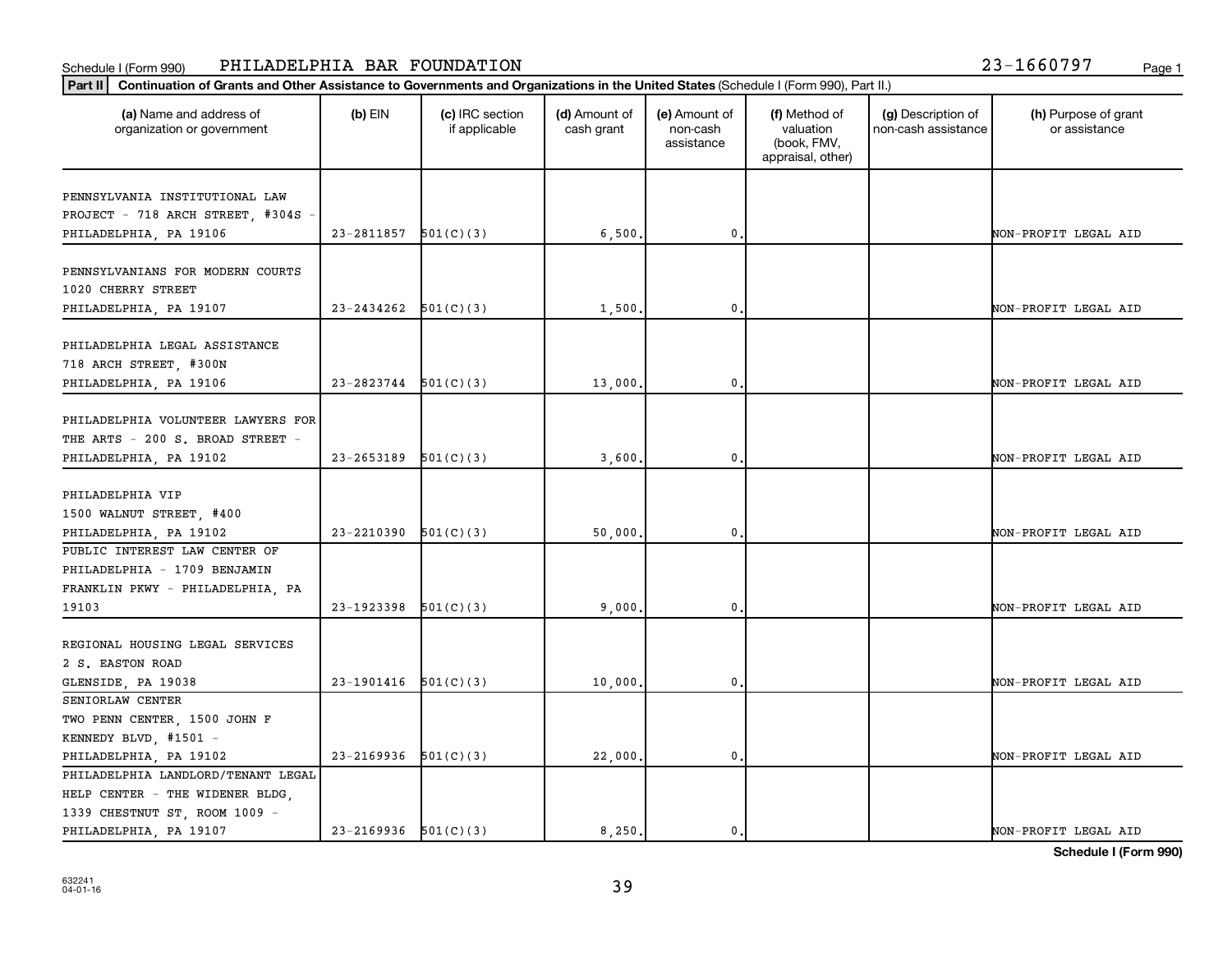## Schedule I (Form 990) PHILADELPHIA BAR FOUNDATION 23-1660797 <sub>Page 1</sub>

| 23-1660797 |  |  |  |  | Page |
|------------|--|--|--|--|------|
|            |  |  |  |  |      |

| (a) Name and address of<br>organization or government       | $(b)$ EIN                | (c) IRC section<br>if applicable | (d) Amount of<br>cash grant | (e) Amount of<br>non-cash<br>assistance | (f) Method of<br>valuation<br>(book, FMV,<br>appraisal, other) | (g) Description of<br>non-cash assistance | (h) Purpose of grant<br>or assistance |
|-------------------------------------------------------------|--------------------------|----------------------------------|-----------------------------|-----------------------------------------|----------------------------------------------------------------|-------------------------------------------|---------------------------------------|
| SUPPORT CENTER FOR CHILD ADVOCATES                          |                          |                                  |                             |                                         |                                                                |                                           |                                       |
| ONE PENN CENTER, 1617 JOHN F                                |                          |                                  |                             |                                         |                                                                |                                           |                                       |
| KENNEDY BLVD, #1200 -                                       |                          |                                  |                             |                                         |                                                                |                                           |                                       |
| PHILADELPHIA, PA 19103                                      | $23-2048664$ $501(C)(3)$ |                                  | 24,000.                     | 0.                                      |                                                                |                                           | NON-PROFIT LEGAL AID                  |
|                                                             |                          |                                  |                             |                                         |                                                                |                                           |                                       |
| WOMEN AGAINST ABUSE                                         |                          |                                  |                             |                                         |                                                                |                                           |                                       |
| LAND TITLE BLDG, 100 S. BROAD ST,<br>PHILADELPHIA, PA 19110 | $23-1984838$ $501(C)(3)$ |                                  | 3,600.                      | 0.                                      |                                                                |                                           | NON-PROFIT LEGAL AID                  |
| WOMEN ORGANIZED AGAINST RAPE                                |                          |                                  |                             |                                         |                                                                |                                           |                                       |
| PENN CENTER HOUSE INC, 1617 JOHN F                          |                          |                                  |                             |                                         |                                                                |                                           |                                       |
| KENNEDY BLVD, #1100 -                                       |                          |                                  |                             |                                         |                                                                |                                           |                                       |
| PHILADELPHIA, PA 19                                         | 23-1909487               | 501(C)(3)                        | 2,000.                      | 0.                                      |                                                                |                                           | NON-PROFIT LEGAL AID                  |
|                                                             |                          |                                  |                             |                                         |                                                                |                                           |                                       |
| WOMEN'S LAW PROJECT                                         |                          |                                  |                             |                                         |                                                                |                                           |                                       |
| 125 S 9TH STREET, #300                                      |                          |                                  |                             |                                         |                                                                |                                           |                                       |
| PHILADELPHIA, PA 19107                                      | $23 - 7354667$ 501(C)(3) |                                  | 16,500.                     | 0.                                      |                                                                |                                           | NON-PROFIT LEGAL AID                  |
|                                                             |                          |                                  |                             |                                         |                                                                |                                           |                                       |
| YOUTH SENTENCING & REENTRY PROJECT                          |                          |                                  |                             |                                         |                                                                |                                           |                                       |
| 123 S. BROAD STREET, 24TH FLOOR                             |                          |                                  |                             |                                         |                                                                |                                           |                                       |
| PHILADELPHIA, PA 19109                                      | $47-1153595$ $501(C)(3)$ |                                  | 2,000.                      | $\mathbf{0}$                            |                                                                |                                           | NON-PROFIT LEGAL AID                  |
|                                                             |                          |                                  |                             |                                         |                                                                |                                           |                                       |
|                                                             |                          |                                  |                             |                                         |                                                                |                                           |                                       |
|                                                             |                          |                                  |                             |                                         |                                                                |                                           |                                       |
|                                                             |                          |                                  |                             |                                         |                                                                |                                           |                                       |
|                                                             |                          |                                  |                             |                                         |                                                                |                                           |                                       |
|                                                             |                          |                                  |                             |                                         |                                                                |                                           |                                       |
|                                                             |                          |                                  |                             |                                         |                                                                |                                           |                                       |
|                                                             |                          |                                  |                             |                                         |                                                                |                                           |                                       |
|                                                             |                          |                                  |                             |                                         |                                                                |                                           |                                       |
|                                                             |                          |                                  |                             |                                         |                                                                |                                           |                                       |
|                                                             |                          |                                  |                             |                                         |                                                                |                                           |                                       |
|                                                             |                          |                                  |                             |                                         |                                                                |                                           |                                       |
|                                                             |                          |                                  |                             |                                         |                                                                |                                           |                                       |
|                                                             |                          |                                  |                             |                                         |                                                                |                                           |                                       |
|                                                             |                          |                                  |                             |                                         |                                                                |                                           |                                       |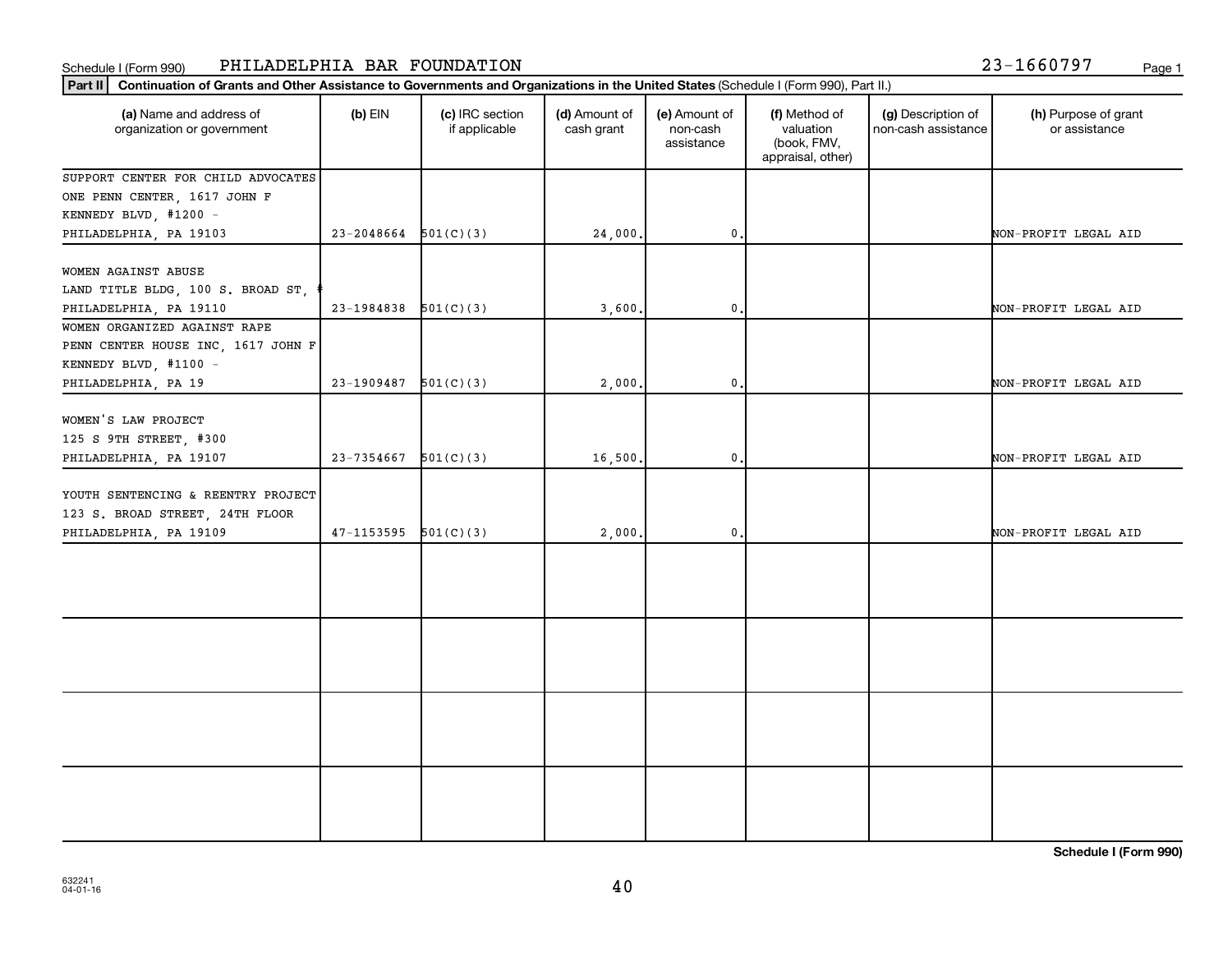Schedule I (Form 990) (2016) PHILADELPHIA BAR FOUNDATION 23-1660797 Page

**2**

Part III | Grants and Other Assistance to Domestic Individuals. Complete if the organization answered "Yes" on Form 990, Part IV, line 22. Part III can be duplicated if additional space is needed.

| (a) Type of grant or assistance | (b) Number of<br>recipients | (c) Amount of<br>cash grant | (d) Amount of non-<br>cash assistance | (e) Method of valuation<br>(book, FMV, appraisal, other) | (f) Description of noncash assistance |
|---------------------------------|-----------------------------|-----------------------------|---------------------------------------|----------------------------------------------------------|---------------------------------------|
|                                 |                             |                             |                                       |                                                          |                                       |
|                                 |                             |                             |                                       |                                                          |                                       |
|                                 |                             |                             |                                       |                                                          |                                       |
|                                 |                             |                             |                                       |                                                          |                                       |
|                                 |                             |                             |                                       |                                                          |                                       |
|                                 |                             |                             |                                       |                                                          |                                       |
|                                 |                             |                             |                                       |                                                          |                                       |
|                                 |                             |                             |                                       |                                                          |                                       |
|                                 |                             |                             |                                       |                                                          |                                       |
|                                 |                             |                             |                                       |                                                          |                                       |

Part IV | Supplemental Information. Provide the information required in Part I, line 2; Part III, column (b); and any other additional information.

PART I, LINE 2:

GRANTS ARE MADE GENERALLY FOR THE GRANTEE ORGANIZATION'S UNRESTRICTED USE

AND THEREFORE ARE NOT REGULARLY MONITIRED.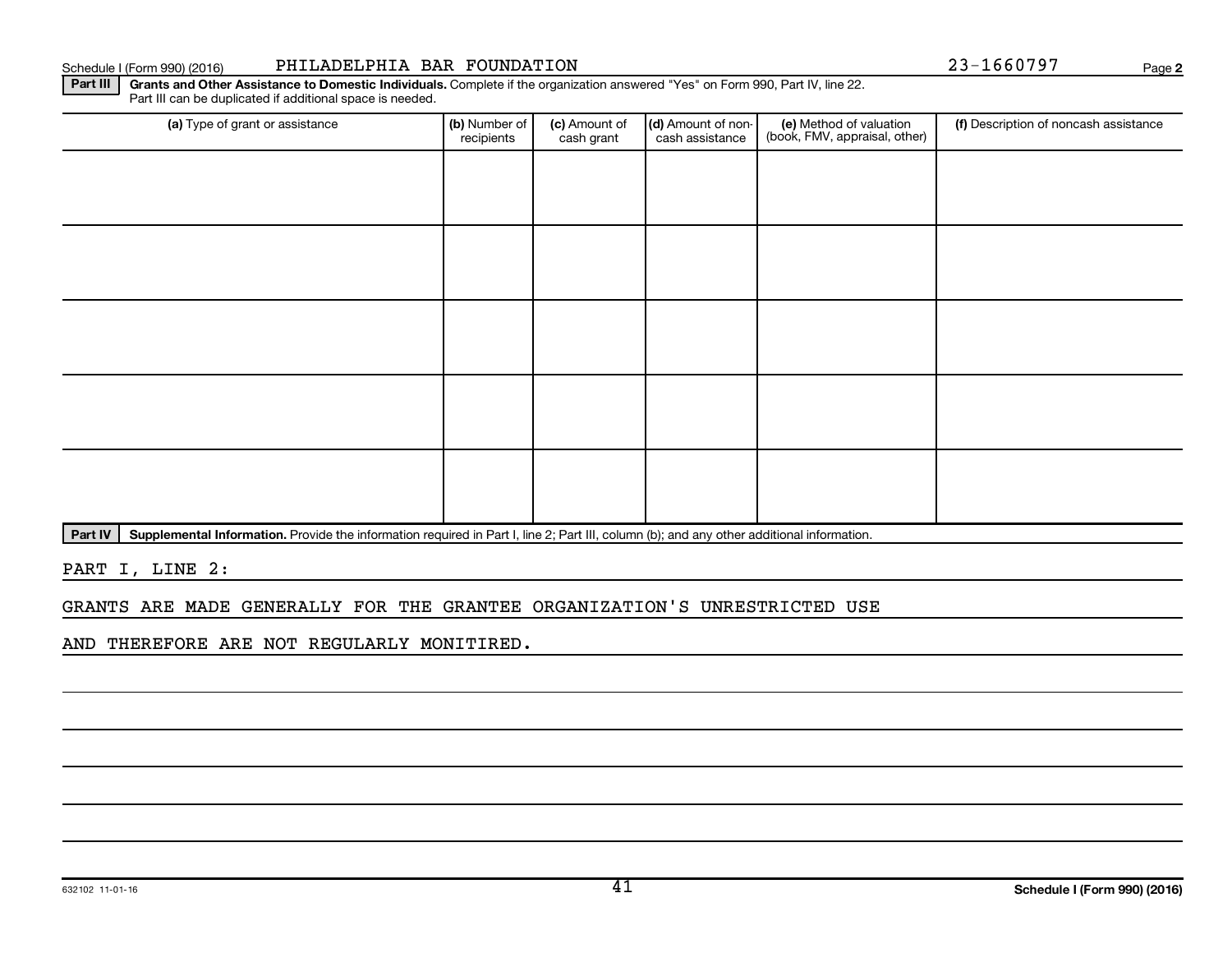|                            | <b>Compensation Information</b><br><b>SCHEDULE J</b> |                                                                                                                           |                                       |                            |     |                         |  |  |
|----------------------------|------------------------------------------------------|---------------------------------------------------------------------------------------------------------------------------|---------------------------------------|----------------------------|-----|-------------------------|--|--|
| (Form 990)                 |                                                      | For certain Officers, Directors, Trustees, Key Employees, and Highest                                                     |                                       | 2016                       |     |                         |  |  |
|                            |                                                      | <b>Compensated Employees</b>                                                                                              |                                       |                            |     |                         |  |  |
| Department of the Treasury |                                                      | Complete if the organization answered "Yes" on Form 990, Part IV, line 23.<br>Attach to Form 990.                         |                                       | <b>Open to Public</b>      |     |                         |  |  |
| Internal Revenue Service   |                                                      | Information about Schedule J (Form 990) and its instructions is at www.irs.gov/form990.                                   |                                       | Inspection                 |     |                         |  |  |
|                            | Name of the organization                             |                                                                                                                           | <b>Employer identification number</b> |                            |     |                         |  |  |
|                            |                                                      | PHILADELPHIA BAR FOUNDATION                                                                                               |                                       | 23-1660797                 |     |                         |  |  |
| Part I                     |                                                      | <b>Questions Regarding Compensation</b>                                                                                   |                                       |                            |     |                         |  |  |
|                            |                                                      |                                                                                                                           |                                       |                            | Yes | No                      |  |  |
|                            |                                                      | Check the appropriate box(es) if the organization provided any of the following to or for a person listed on Form 990,    |                                       |                            |     |                         |  |  |
|                            |                                                      | Part VII, Section A, line 1a. Complete Part III to provide any relevant information regarding these items.                |                                       |                            |     |                         |  |  |
|                            | First-class or charter travel                        | Housing allowance or residence for personal use                                                                           |                                       |                            |     |                         |  |  |
|                            | Travel for companions                                | Payments for business use of personal residence                                                                           |                                       |                            |     |                         |  |  |
|                            |                                                      | Health or social club dues or initiation fees<br>Tax indemnification and gross-up payments                                |                                       |                            |     |                         |  |  |
|                            |                                                      | Discretionary spending account<br>Personal services (such as, maid, chauffeur, chef)                                      |                                       |                            |     |                         |  |  |
|                            |                                                      |                                                                                                                           |                                       |                            |     |                         |  |  |
|                            |                                                      | <b>b</b> If any of the boxes on line 1a are checked, did the organization follow a written policy regarding payment or    |                                       |                            |     |                         |  |  |
|                            |                                                      |                                                                                                                           |                                       | 1b                         |     |                         |  |  |
| 2                          |                                                      | Did the organization require substantiation prior to reimbursing or allowing expenses incurred by all directors,          |                                       |                            |     |                         |  |  |
|                            |                                                      | trustees, and officers, including the CEO/Executive Director, regarding the items checked on line 1a?                     |                                       | $\mathbf{2}$               |     |                         |  |  |
|                            |                                                      |                                                                                                                           |                                       |                            |     |                         |  |  |
| 3                          |                                                      | Indicate which, if any, of the following the filing organization used to establish the compensation of the organization's |                                       |                            |     |                         |  |  |
|                            |                                                      | CEO/Executive Director. Check all that apply. Do not check any boxes for methods used by a related organization to        |                                       |                            |     |                         |  |  |
|                            |                                                      | establish compensation of the CEO/Executive Director, but explain in Part III.                                            |                                       |                            |     |                         |  |  |
|                            | Compensation committee                               | Written employment contract                                                                                               |                                       |                            |     |                         |  |  |
|                            |                                                      | Independent compensation consultant<br>Compensation survey or study                                                       |                                       |                            |     |                         |  |  |
|                            |                                                      | Form 990 of other organizations<br>Approval by the board or compensation committee                                        |                                       |                            |     |                         |  |  |
| 4                          |                                                      | During the year, did any person listed on Form 990, Part VII, Section A, line 1a, with respect to the filing              |                                       |                            |     |                         |  |  |
|                            |                                                      | organization or a related organization:                                                                                   |                                       |                            |     |                         |  |  |
| а                          |                                                      | Receive a severance payment or change-of-control payment?                                                                 |                                       | 4a                         |     | х                       |  |  |
|                            |                                                      |                                                                                                                           |                                       | 4b                         |     | $\overline{\textbf{x}}$ |  |  |
|                            |                                                      |                                                                                                                           |                                       | 4c                         |     | $\mathbf x$             |  |  |
|                            |                                                      | If "Yes" to any of lines 4a-c, list the persons and provide the applicable amounts for each item in Part III.             |                                       |                            |     |                         |  |  |
|                            |                                                      |                                                                                                                           |                                       |                            |     |                         |  |  |
|                            |                                                      | Only section 501(c)(3), 501(c)(4), and 501(c)(29) organizations must complete lines 5-9.                                  |                                       |                            |     |                         |  |  |
|                            |                                                      | For persons listed on Form 990, Part VII, Section A, line 1a, did the organization pay or accrue any compensation         |                                       |                            |     |                         |  |  |
|                            | contingent on the revenues of:                       |                                                                                                                           |                                       |                            |     |                         |  |  |
| a                          |                                                      | The organization? <b>William Commission Commission Commission</b> Commission Commission Commission Commission             |                                       | 5а                         |     | x                       |  |  |
|                            |                                                      |                                                                                                                           |                                       | 5b                         |     | X                       |  |  |
|                            |                                                      | If "Yes" on line 5a or 5b, describe in Part III.                                                                          |                                       |                            |     |                         |  |  |
|                            |                                                      | 6 For persons listed on Form 990, Part VII, Section A, line 1a, did the organization pay or accrue any compensation       |                                       |                            |     |                         |  |  |
|                            | contingent on the net earnings of:                   |                                                                                                                           |                                       |                            |     |                         |  |  |
| a                          |                                                      |                                                                                                                           |                                       | 6a                         |     | x                       |  |  |
|                            |                                                      |                                                                                                                           |                                       | 6b                         |     | $\overline{\textbf{x}}$ |  |  |
|                            |                                                      | If "Yes" on line 6a or 6b, describe in Part III.                                                                          |                                       |                            |     |                         |  |  |
|                            |                                                      | 7 For persons listed on Form 990, Part VII, Section A, line 1a, did the organization provide any nonfixed payments        |                                       |                            |     |                         |  |  |
|                            |                                                      |                                                                                                                           |                                       | 7                          |     | x                       |  |  |
|                            |                                                      | 8 Were any amounts reported on Form 990, Part VII, paid or accrued pursuant to a contract that was subject to the         |                                       |                            |     |                         |  |  |
|                            |                                                      |                                                                                                                           |                                       | 8                          |     | x                       |  |  |
| 9                          |                                                      | If "Yes" on line 8, did the organization also follow the rebuttable presumption procedure described in                    |                                       |                            |     |                         |  |  |
|                            |                                                      |                                                                                                                           |                                       | 9                          |     |                         |  |  |
|                            |                                                      | LHA For Paperwork Reduction Act Notice, see the Instructions for Form 990.                                                |                                       | Schedule J (Form 990) 2016 |     |                         |  |  |

632111 09-09-16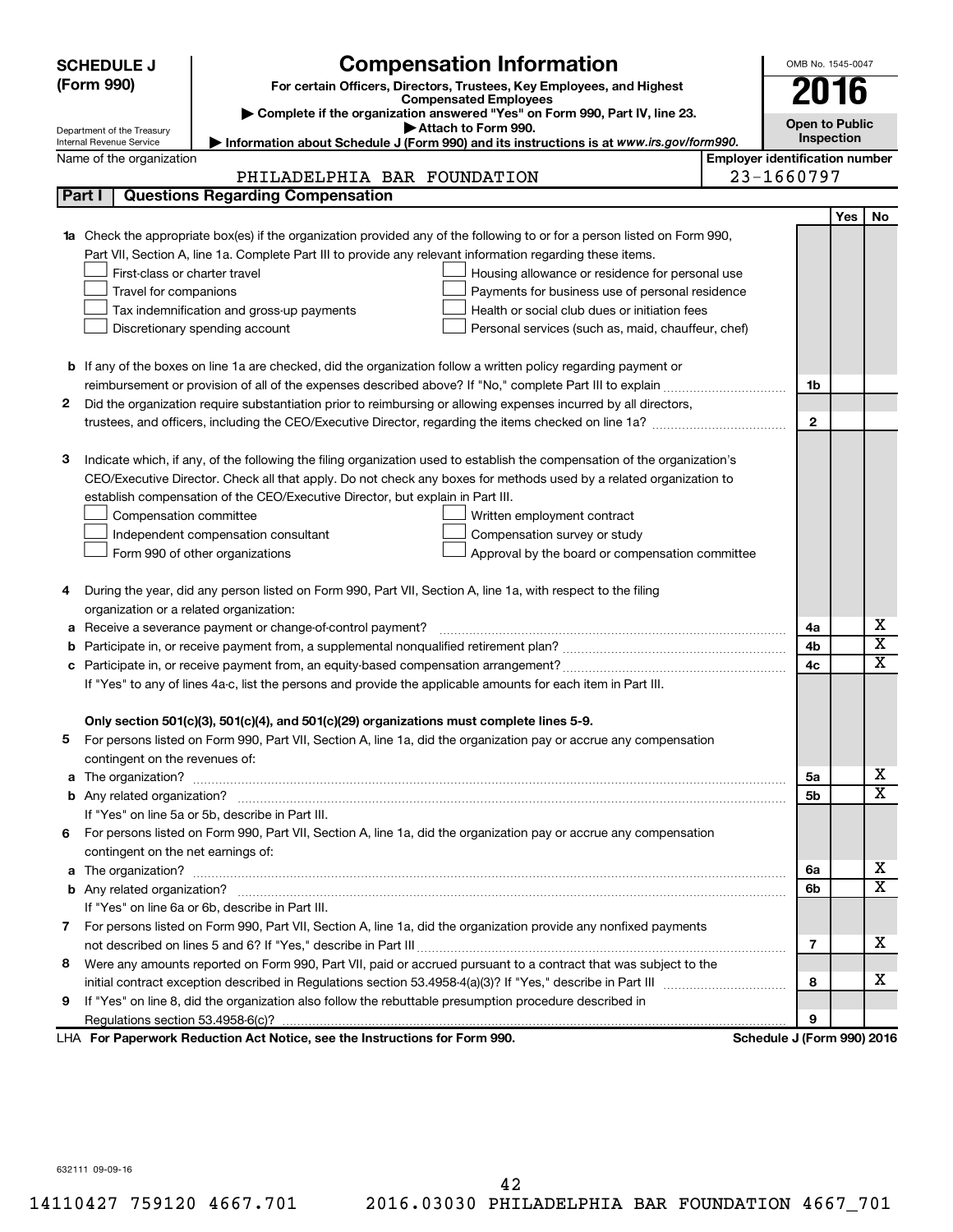**2**

## Part II | Officers, Directors, Trustees, Key Employees, and Highest Compensated Employees. Use duplicate copies if additional space is needed.

For each individual whose compensation must be reported on Schedule J, report compensation from the organization on row (i) and from related organizations, described in the instructions, on row (ii). Do not list any individuals that aren't listed on Form 990, Part VII.

Note: The sum of columns (B)(i)-(iii) for each listed individual must equal the total amount of Form 990, Part VII, Section A, line 1a, applicable column (D) and (E) amounts for that individual.

|                         |                    | (B) Breakdown of W-2 and/or 1099-MISC compensation |                                           | (C) Retirement and                        | (D) Nontaxable                 | (E) Total of columns        | (F) Compensation            |                                                            |
|-------------------------|--------------------|----------------------------------------------------|-------------------------------------------|-------------------------------------------|--------------------------------|-----------------------------|-----------------------------|------------------------------------------------------------|
| (A) Name and Title      |                    | (i) Base<br>compensation                           | (ii) Bonus &<br>incentive<br>compensation | (iii) Other<br>reportable<br>compensation | other deferred<br>compensation | benefits                    | $(B)(i)-(D)$                | in column (B)<br>reported as deferred<br>on prior Form 990 |
| MARK TARASIEWICZ<br>(1) | (i)                | $\overline{0}$ .                                   | $\overline{0}$ .                          | $\overline{0}$ .                          | $\overline{0}$ .               | $\overline{\mathfrak{o}}$ . | $\overline{\mathfrak{o}}$ . | $\overline{0}$ .                                           |
| <b>BOARD MEMBER</b>     | (ii)               | 188,640.                                           | $\overline{0}$ .                          | $\overline{0}$ .                          | 18,900.                        | 14,716.                     | 222, 256.                   | $\overline{0}$ .                                           |
|                         | (i)                |                                                    |                                           |                                           |                                |                             |                             |                                                            |
|                         | (ii)               |                                                    |                                           |                                           |                                |                             |                             |                                                            |
|                         | $(\sf{i})$         |                                                    |                                           |                                           |                                |                             |                             |                                                            |
|                         | (ii)               |                                                    |                                           |                                           |                                |                             |                             |                                                            |
|                         | $(\sf{i})$         |                                                    |                                           |                                           |                                |                             |                             |                                                            |
|                         | (ii)               |                                                    |                                           |                                           |                                |                             |                             |                                                            |
|                         | $(\sf{i})$         |                                                    |                                           |                                           |                                |                             |                             |                                                            |
|                         | (ii)               |                                                    |                                           |                                           |                                |                             |                             |                                                            |
|                         | $(\sf{i})$         |                                                    |                                           |                                           |                                |                             |                             |                                                            |
|                         | (ii)               |                                                    |                                           |                                           |                                |                             |                             |                                                            |
|                         | $(\sf{i})$         |                                                    |                                           |                                           |                                |                             |                             |                                                            |
|                         | (ii)               |                                                    |                                           |                                           |                                |                             |                             |                                                            |
|                         | (i)                |                                                    |                                           |                                           |                                |                             |                             |                                                            |
|                         | (ii)               |                                                    |                                           |                                           |                                |                             |                             |                                                            |
|                         | (i)                |                                                    |                                           |                                           |                                |                             |                             |                                                            |
|                         | (ii)               |                                                    |                                           |                                           |                                |                             |                             |                                                            |
|                         | (i)                |                                                    |                                           |                                           |                                |                             |                             |                                                            |
|                         | (ii)               |                                                    |                                           |                                           |                                |                             |                             |                                                            |
|                         | (i)                |                                                    |                                           |                                           |                                |                             |                             |                                                            |
|                         | (ii)               |                                                    |                                           |                                           |                                |                             |                             |                                                            |
|                         | $(\sf{i})$         |                                                    |                                           |                                           |                                |                             |                             |                                                            |
|                         | (ii)               |                                                    |                                           |                                           |                                |                             |                             |                                                            |
|                         | $(\sf{i})$         |                                                    |                                           |                                           |                                |                             |                             |                                                            |
|                         | (ii)               |                                                    |                                           |                                           |                                |                             |                             |                                                            |
|                         | $(\sf{i})$<br>(ii) |                                                    |                                           |                                           |                                |                             |                             |                                                            |
|                         | $(\sf{i})$         |                                                    |                                           |                                           |                                |                             |                             |                                                            |
|                         | (ii)               |                                                    |                                           |                                           |                                |                             |                             |                                                            |
|                         | $(\sf{i})$         |                                                    |                                           |                                           |                                |                             |                             |                                                            |
|                         | (ii)               |                                                    |                                           |                                           |                                |                             |                             |                                                            |
|                         |                    |                                                    |                                           |                                           |                                |                             |                             |                                                            |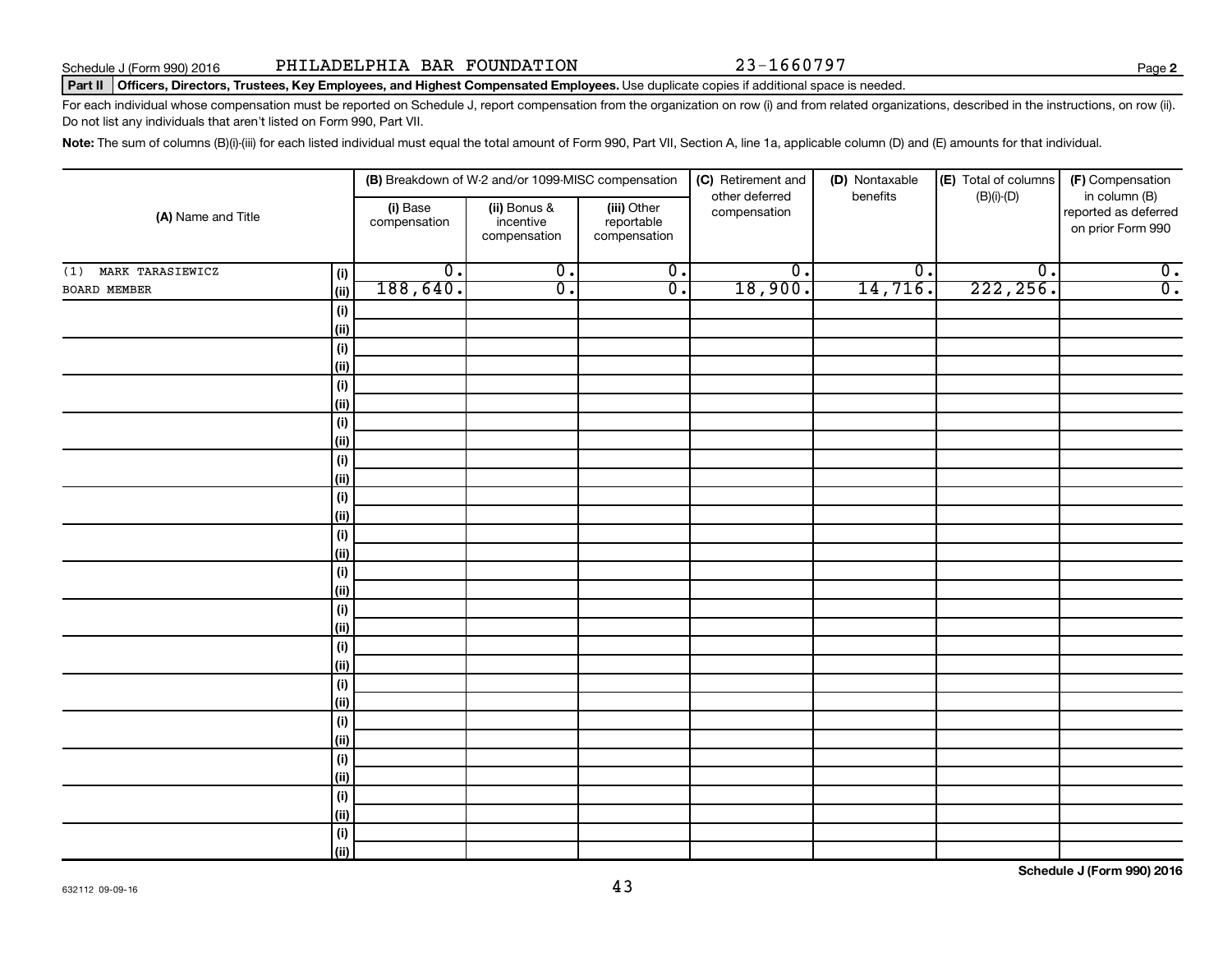## **Part III Supplemental Information**

Provide the information, explanation, or descriptions required for Part I, lines 1a, 1b, 3, 4a, 4b, 4c, 5a, 5b, 6a, 6b, 7, and 8, and for Part II. Also complete this part for any additional information.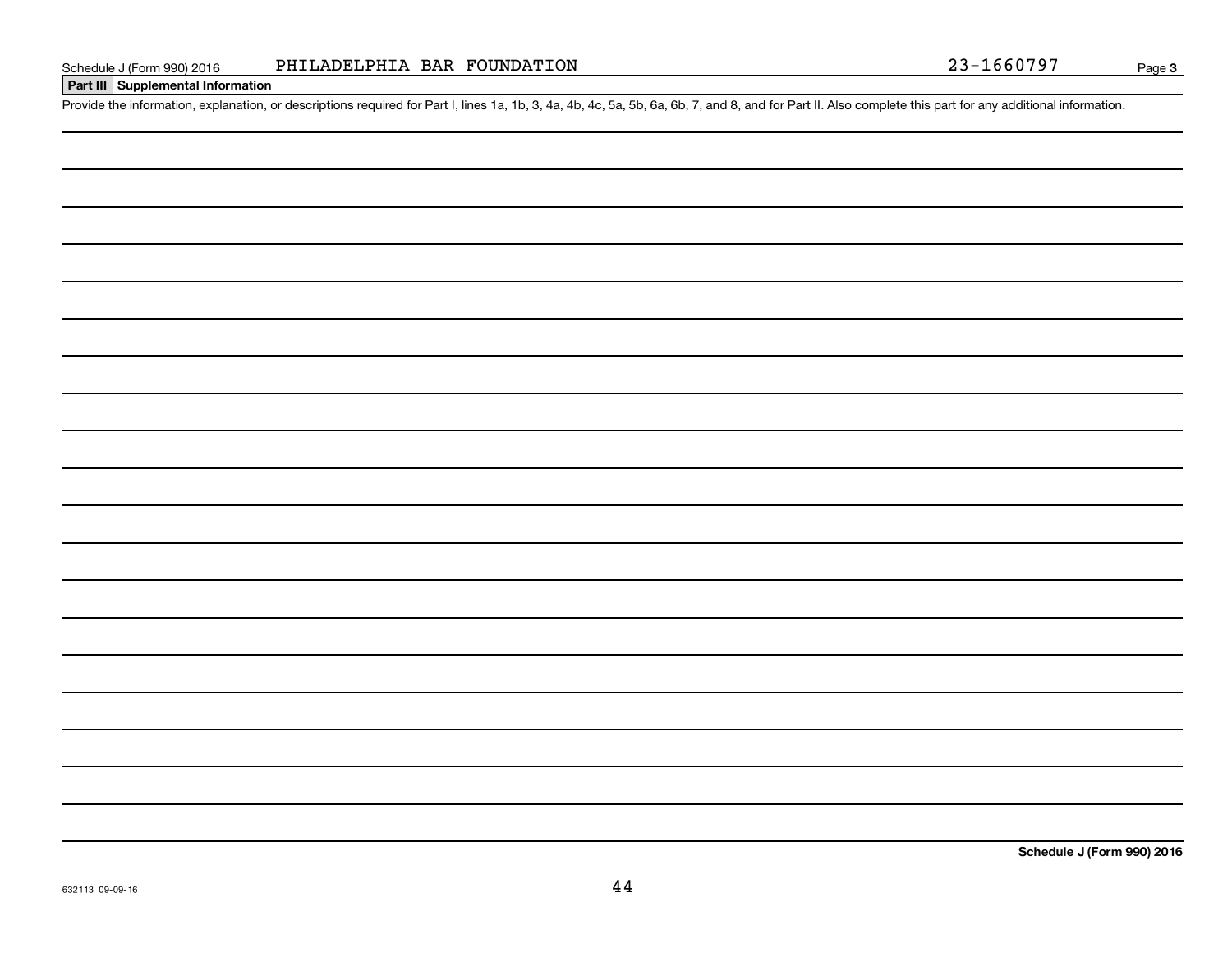**(Form 990 or 990-EZ)**

Department of the Treasury Internal Revenue Service Name of the organization

**SCHEDULE O Supplemental Information to Form 990 or 990-EZ 2016**

**Complete to provide information for responses to specific questions on Form 990 or 990-EZ or to provide any additional information. | Attach to Form 990 or 990-EZ.**

**Information about Schedule O (Form 990 or 990-EZ) and its instructions is at WWW.irs.gov/form990.** 

OMB No. 1545-0047 **Open to Public Inspection**

PHILADELPHIA BAR FOUNDATION | 23-1660797

**Employer identification number**

FORM 990, PART I, LINE 1: DESCRIPTION OF ORGANIZATION'S MISSION:

PROMOTING EQUAL ACCESS TO JUSTICE FOR ALL MEMBERS OF THE COMMUNITY BY

STRENGTHENIMG THE LEGAL SERVICES SYSTEM THROUGH UNRESTRICTED OPERATING

GRANTS AND TECHNICAL ASSISTANCE TO LEGAL AID NON PROFITS.

FORM 990, PART III, LINE 1: DESCRIPTION OF ORGANIZATION'S MISSION:

THE PHILADELPHIA BAR FOUNDATION IS DEDICATED TO PROMOTING ACCESS TO

JUSTICE FOR ALL PEOPLE IN THE COMMUNITY, PARTICULARLY THOSE STRUGGLING

WITH POVERTY, ABUSE AND DISCRIMINATION. THE BAR FOUNDATION IS THE

EMBODIMENT OF THE PHILADELPHIA LEGAL COMMUNITY'S COMMITMENT TO THIS

FUNDAMENTAL PRINCIPLE. WE ACCOMPLISH THIS MISSION BY PROVIDING GRANTS

AND TECHNICAL ASSISTANCE IN SUPPORT OF QUALITY LEGAL SERVICES,

ADDRESSING UNMET LEGAL NEEDS AND PROVIDING EDUCATION ON MATTERS IN THE PUBLIC INTEREST.

FORM 990, PART VI, SECTION A, LINE 4: THE BY-LAWS WERE AMENDED TO ALLOW THE HEAD OF THE YOUNG LAWYER'S DIVISION OF THE BAR ASSOCIATION TO APPOINT A NON-VOTING MEMBER TO THE BOARD. FORM 990, PART VI, SECTION B, LINE 11B: THE GOVERNING BODY (BOARD OF DIRECTORS) WILL REVIEW THE PREPARED 990 IN CONJUNCTION WITH THE FOUNDATION'S AUDITORS, PRIOR TO ITS FILING WITH THE IRS.

632211 08-25-16 LHA For Paperwork Reduction Act Notice, see the Instructions for Form 990 or 990-EZ. Schedule O (Form 990 or 990-EZ) (2016)

45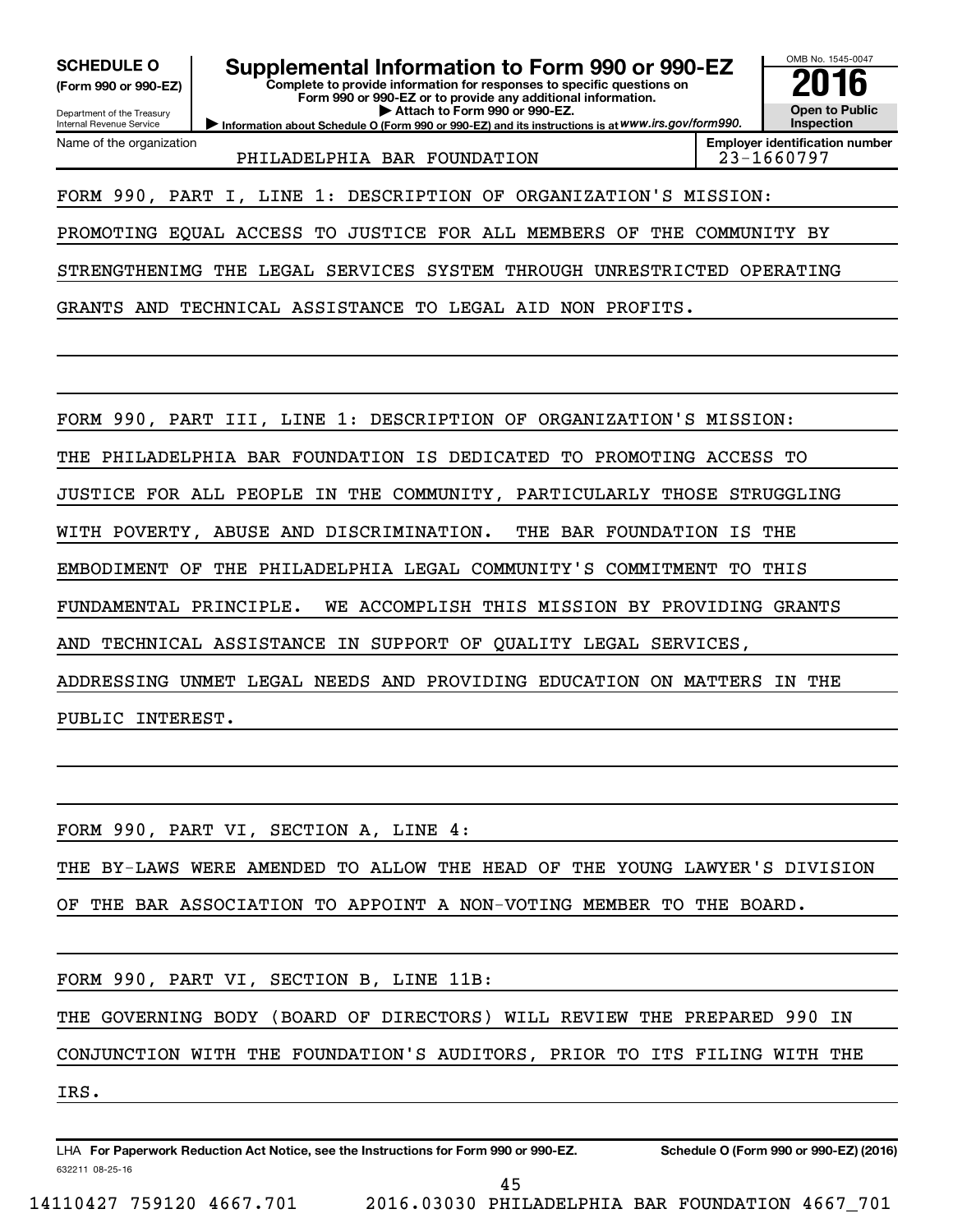| Schedule O (Form 990 or 990-EZ) (2016)                                  | Page 2                                              |
|-------------------------------------------------------------------------|-----------------------------------------------------|
| Name of the organization<br>PHILADELPHIA BAR FOUNDATION                 | <b>Employer identification number</b><br>23-1660797 |
| FORM 990, PART VI, SECTION B, LINE 12C:                                 |                                                     |
| CONFLICTS ARE REQUIRED TO BE DISCLOSED. IF A CONFLICT IS                | DEEMED<br>MATERIAL                                  |
| (I.E., RISES TO A LEVEL THAT REQUIRES RECUSAL FROM DECISION-MAKING)     | THE                                                 |
| (OR KEY EMPLOYEE) WILL RECUSE HER/HIMSELF FROM THE DECISION.<br>TRUSTEE | AND                                                 |
| ALL DECISION-MAKERS AND OTHER STAKEHOLDERS WILL BE INFORMED             | OF<br>THE<br>CONFLICT                               |
| ANY REMEDIAL ACTIONS TAKEN.<br>AND                                      |                                                     |
|                                                                         |                                                     |
| FORM 990, PART VI, SECTION B, LINE 15:                                  |                                                     |
| THE COMPENSATION OF<br>BOARD ESTABLISHES AND REVIEWS<br>THE             | THE TOP MANAGEMENT                                  |

OFFICIAL (EXECUTIVE DIRECTOR) USING ALL NECESSARY REGIONAL NONPROFIT

ORGANIZATION DATA TO SET A FAIR AND APPROPRIATE SALARY IN AN AGENCY THE

SIZE AND COMPLEXITY OF THE PHILADELPHIA BAR FOUNDATION.

|  |  |  |                            | FORM 990, PART VI, SECTION C, LINE 19: |  |  |  |                                                                             |  |
|--|--|--|----------------------------|----------------------------------------|--|--|--|-----------------------------------------------------------------------------|--|
|  |  |  |                            |                                        |  |  |  | GOVERNING DOCUMENTS, POLICY STATEMENTS, AND OTHER ASSOCIATED ORGANIZING     |  |
|  |  |  |                            |                                        |  |  |  | PAPERS ARE MADE AVAILABLE UPON REQUEST AT THE PHILADELPHIA BAR FOUNDATION'S |  |
|  |  |  |                            |                                        |  |  |  | OFFICES IN PHILADELPHIA. THE FORM 990 AND AUDITED FINANCIAL STATEMENTS ARE  |  |
|  |  |  | ALL POSTED TO OUR WEBSITE. |                                        |  |  |  |                                                                             |  |

FORM 990, PART XII, LINE 2C

THE PROCESS HAS NOT CHANGED FROM THE PRIOR YEAR.

SCHEDULE R: RELATED PARTY CLARIFICATION INFORMATION:

ALTHOUGH PHILADELPHIA BAR ASSOCIATION AND PHILADELPHIA BAR FOUNDATION

DO NOT MEET THE IRS DEFINITION, PER THE FORM 990 INSTRUCTIONS, OF BEING

"RELATED", THE ORGANIZATIONS ARE CLOSELY AFFILIATED AND CONSIDER

THEMSELVES CLOSELY RELATED. THE ORGANIZATIONS SHARE OFFICE SPACE,

**Schedule O (Form 990 or 990-EZ) (2016)**

632212 08-25-16

14110427 759120 4667.701 2016.03030 PHILADELPHIA BAR FOUNDATION 4667\_701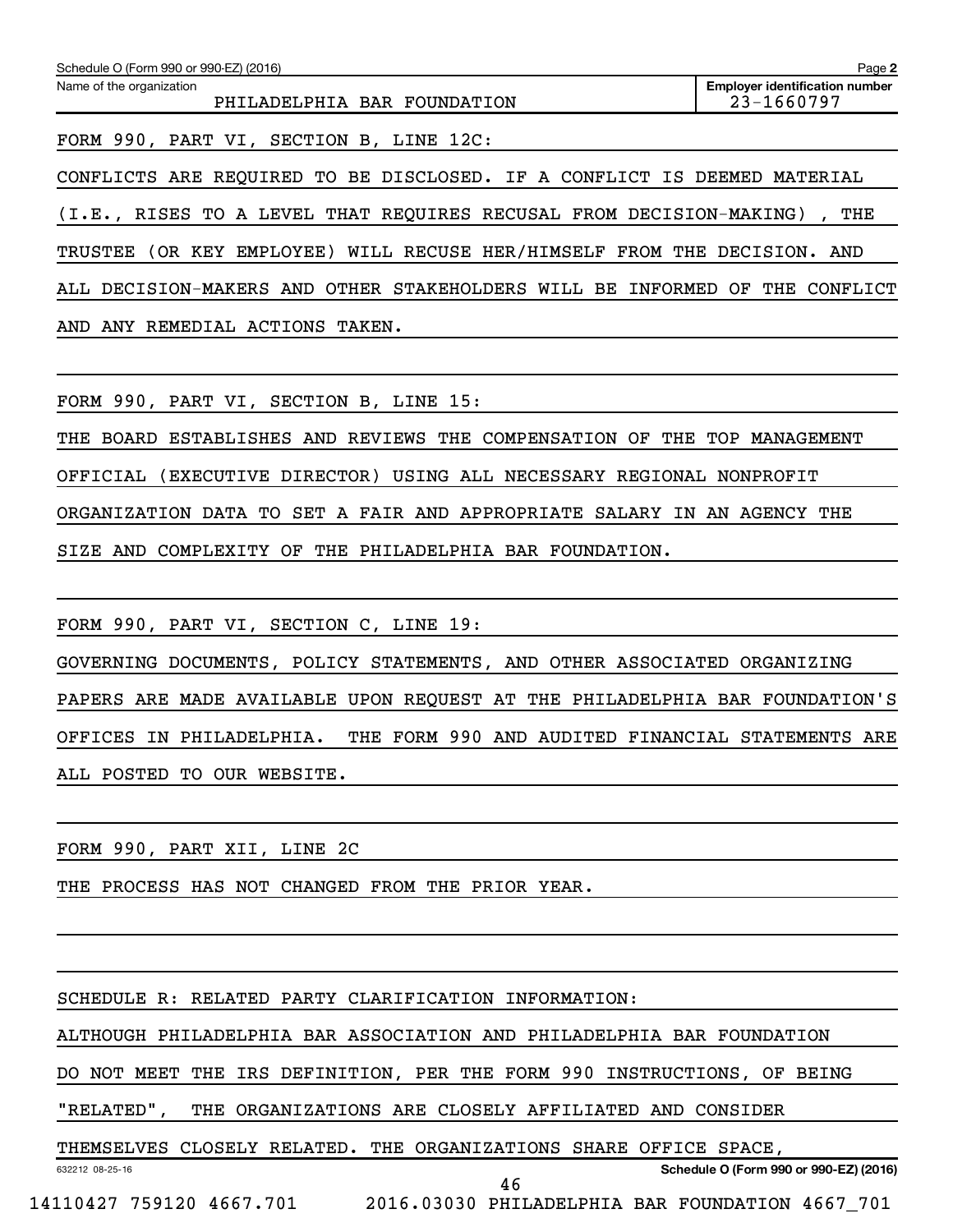| Name of the organization<br>PHILADELPHIA BAR FOUNDATION                | <b>Employer identification number</b><br>23-1660797 |
|------------------------------------------------------------------------|-----------------------------------------------------|
| EMPLOYEES AND MANY OTHER RESOURCES TO ACCOMPLISH EACH ORGANIZATION'S   |                                                     |
| MISSION.<br>SINCE THIS IS A RELATIONSHIP BETWEEN A $501(C)(3)$ AND A   |                                                     |
| 501(C)(6) ORGANIZATION THERE ARE GOVERNING STRUCTURES IN PLACE TO      |                                                     |
| ENSURE THAT THE FINANCIAL ASSETS OF THE TWO ORGANIZATIONS ARE SEPARATE |                                                     |
| AND DISTINCT.                                                          |                                                     |
|                                                                        |                                                     |
|                                                                        |                                                     |
|                                                                        |                                                     |
|                                                                        |                                                     |
|                                                                        |                                                     |
|                                                                        |                                                     |
|                                                                        |                                                     |
|                                                                        |                                                     |
|                                                                        |                                                     |
|                                                                        |                                                     |
|                                                                        |                                                     |
|                                                                        |                                                     |
|                                                                        |                                                     |
|                                                                        |                                                     |
|                                                                        |                                                     |
|                                                                        |                                                     |
|                                                                        |                                                     |
|                                                                        |                                                     |
|                                                                        |                                                     |
|                                                                        |                                                     |
|                                                                        |                                                     |
|                                                                        |                                                     |
|                                                                        |                                                     |
| 632212 08-25-16                                                        | Schedule O (Form 990 or 990-EZ) (2016)              |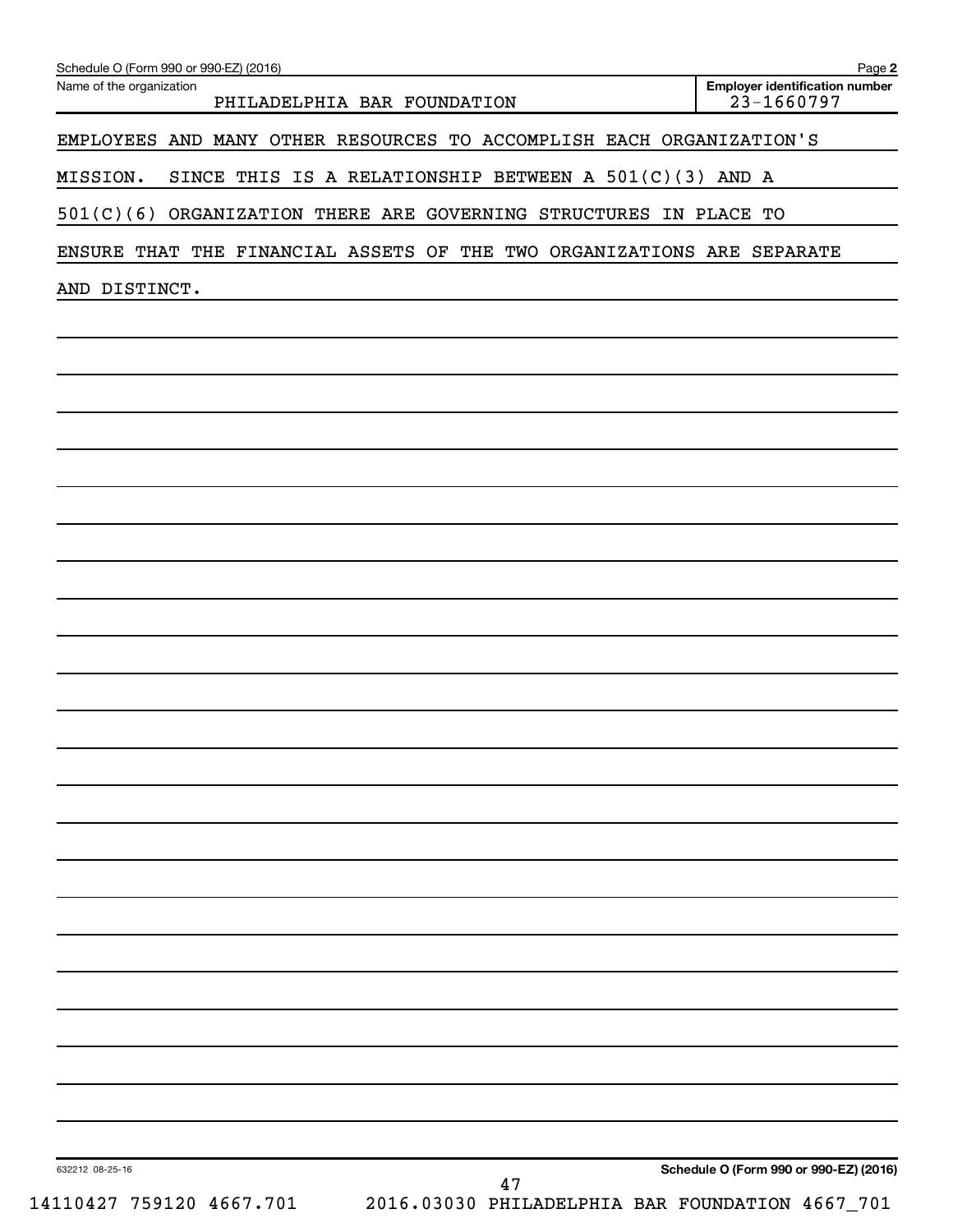| <b>SCHEDULE R</b> |  |
|-------------------|--|
|                   |  |

## **Related Organizations and Unrelated Partnerships**

**(Form 990) Complete if the organization answered "Yes" on Form 990, Part IV, line 33, 34, 35b, 36, or 37.** |

**Attach to Form 990. Contract to Public** 

Department of the Treasury Internal Revenue Service

**Most Information about Schedule R (Form 990) and its instructions is at www.irs.gov/form990.** This pection

Name of the organization

## PHILADELPHIA BAR FOUNDATION

Part I ldentification of Disregarded Entities. Complete if the organization answered "Yes" on Form 990, Part IV, line 33.

| (a)<br>Name, address, and EIN (if applicable)<br>of disregarded entity | (b)<br>Primary activity | (c)<br>Legal domicile (state or<br>foreign country) | (d)<br>Total income | (e)<br>End-of-year assets | (f)<br>Direct controlling<br>entity |
|------------------------------------------------------------------------|-------------------------|-----------------------------------------------------|---------------------|---------------------------|-------------------------------------|
|                                                                        |                         |                                                     |                     |                           |                                     |
|                                                                        |                         |                                                     |                     |                           |                                     |
|                                                                        |                         |                                                     |                     |                           |                                     |
|                                                                        |                         |                                                     |                     |                           |                                     |

## **Part II** Identification of Related Tax-Exempt Organizations. Complete if the organization answered "Yes" on Form 990, Part IV, line 34 because it had one or more related tax-exempt<br>Complete it is a series of the two wears organizations during the tax year.

| (a)<br>Name, address, and EIN<br>of related organization | (b)<br>Primary activity | (c)<br>Legal domicile (state or<br>foreign country) | (d)<br>Exempt Code<br>section | (e)<br>Public charity<br>status (if section | (f)<br>Direct controlling<br>entity |     | $(g)$<br>Section 512(b)(13)<br>controlled<br>entity? |
|----------------------------------------------------------|-------------------------|-----------------------------------------------------|-------------------------------|---------------------------------------------|-------------------------------------|-----|------------------------------------------------------|
|                                                          |                         |                                                     |                               | 501(c)(3))                                  |                                     | Yes | No                                                   |
| PHILADELPHIA BAR ASSOCIATION - 23-0968283                |                         |                                                     |                               |                                             |                                     |     |                                                      |
| 1101 MARKET STREET, 11TH FLOOR                           |                         |                                                     |                               |                                             |                                     |     |                                                      |
| PHILADELPHIA, PA 19107                                   | MEMBER ORGANIZATION     | PENNSYLVANIA                                        | 501(C)(6)                     | N/A                                         | N/A                                 |     | х                                                    |
|                                                          |                         |                                                     |                               |                                             |                                     |     |                                                      |
|                                                          |                         |                                                     |                               |                                             |                                     |     |                                                      |
|                                                          |                         |                                                     |                               |                                             |                                     |     |                                                      |
|                                                          |                         |                                                     |                               |                                             |                                     |     |                                                      |
|                                                          |                         |                                                     |                               |                                             |                                     |     |                                                      |
|                                                          |                         |                                                     |                               |                                             |                                     |     |                                                      |
|                                                          |                         |                                                     |                               |                                             |                                     |     |                                                      |
|                                                          |                         |                                                     |                               |                                             |                                     |     |                                                      |

**For Paperwork Reduction Act Notice, see the Instructions for Form 990. Schedule R (Form 990) 2016**

OMB No. 1545-0047

**2016**<br>Open to Public

**Employer identification number**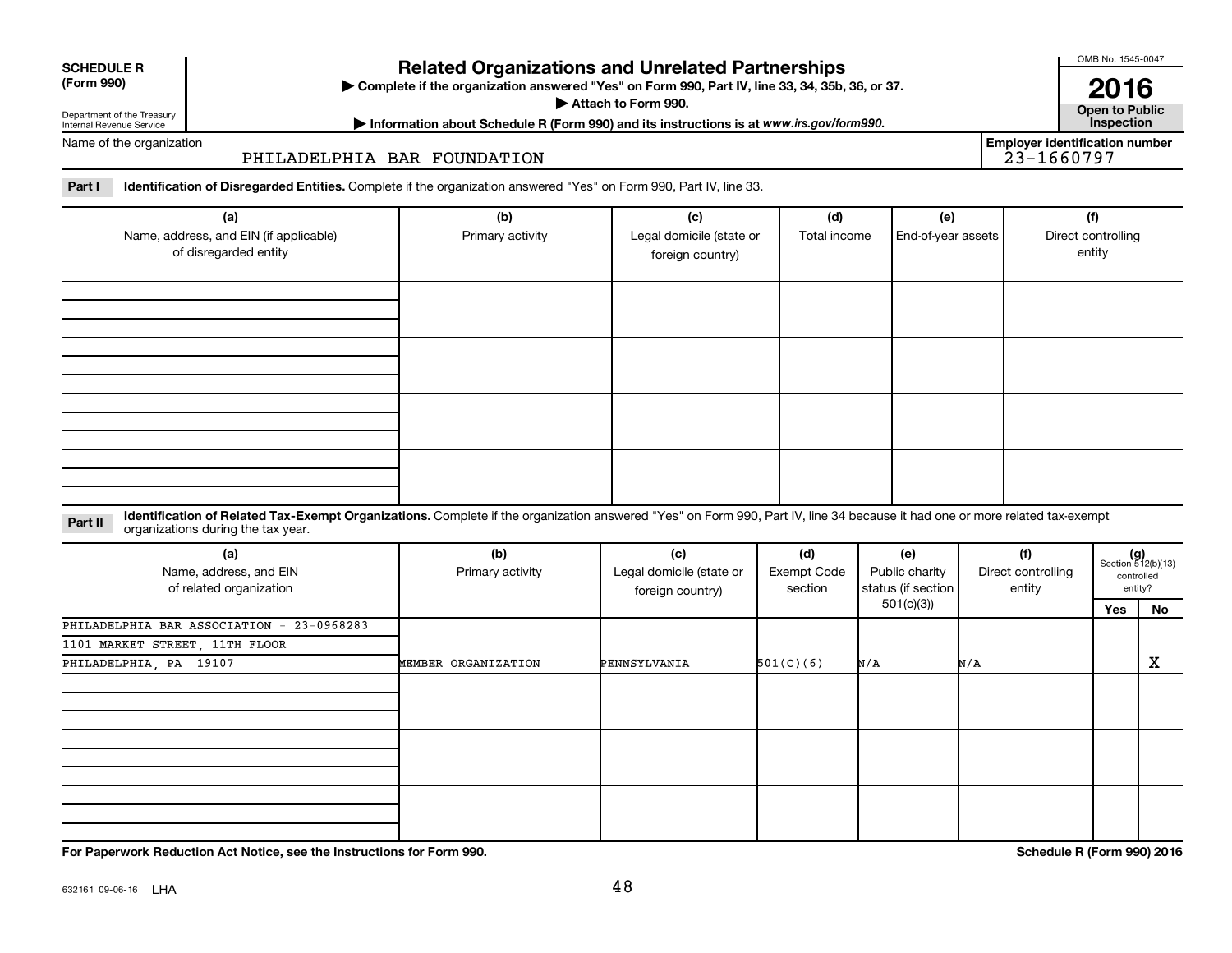## Schedule R (Form 990) 2016 PHILADELPHIA BAR FOUNDATION  $23-1660797$  Page

**2**

Part III Identification of Related Organizations Taxable as a Partnership. Complete if the organization answered "Yes" on Form 990, Part IV, line 34 because it had one or more related<br>Read to the organizations tracted as a organizations treated as a partnership during the tax year.

| (a)                                                                                                                                                                                                                                                                        | (b)              | (c)                                       | (d)                          |     | (e)                                                                                          | (f)                      |     | (g)                               |                | (h)                              | (i)                                           | (i)         | (k)                                         |
|----------------------------------------------------------------------------------------------------------------------------------------------------------------------------------------------------------------------------------------------------------------------------|------------------|-------------------------------------------|------------------------------|-----|----------------------------------------------------------------------------------------------|--------------------------|-----|-----------------------------------|----------------|----------------------------------|-----------------------------------------------|-------------|---------------------------------------------|
| Name, address, and EIN<br>of related organization                                                                                                                                                                                                                          | Primary activity | Legal<br>domicile<br>(state or<br>foreign | Direct controlling<br>entity |     | Predominant income<br>(related, unrelated,<br>excluded from tax under<br>sections 512-514)   | Share of total<br>income |     | Share of<br>end-of-year<br>assets |                | Disproportionate<br>allocations? | Code V-UBI<br>amount in box<br>20 of Schedule |             | General or Percentage<br>managing ownership |
|                                                                                                                                                                                                                                                                            |                  | country)                                  |                              |     |                                                                                              |                          |     |                                   | Yes            | <b>No</b>                        | K-1 (Form 1065) <b>Yes No</b>                 |             |                                             |
|                                                                                                                                                                                                                                                                            |                  |                                           |                              |     |                                                                                              |                          |     |                                   |                |                                  |                                               |             |                                             |
|                                                                                                                                                                                                                                                                            |                  |                                           |                              |     |                                                                                              |                          |     |                                   |                |                                  |                                               |             |                                             |
|                                                                                                                                                                                                                                                                            |                  |                                           |                              |     |                                                                                              |                          |     |                                   |                |                                  |                                               |             |                                             |
|                                                                                                                                                                                                                                                                            |                  |                                           |                              |     |                                                                                              |                          |     |                                   |                |                                  |                                               |             |                                             |
|                                                                                                                                                                                                                                                                            |                  |                                           |                              |     |                                                                                              |                          |     |                                   |                |                                  |                                               |             |                                             |
|                                                                                                                                                                                                                                                                            |                  |                                           |                              |     |                                                                                              |                          |     |                                   |                |                                  |                                               |             |                                             |
|                                                                                                                                                                                                                                                                            |                  |                                           |                              |     |                                                                                              |                          |     |                                   |                |                                  |                                               |             |                                             |
|                                                                                                                                                                                                                                                                            |                  |                                           |                              |     |                                                                                              |                          |     |                                   |                |                                  |                                               |             |                                             |
|                                                                                                                                                                                                                                                                            |                  |                                           |                              |     |                                                                                              |                          |     |                                   |                |                                  |                                               |             |                                             |
|                                                                                                                                                                                                                                                                            |                  |                                           |                              |     |                                                                                              |                          |     |                                   |                |                                  |                                               |             |                                             |
|                                                                                                                                                                                                                                                                            |                  |                                           |                              |     |                                                                                              |                          |     |                                   |                |                                  |                                               |             |                                             |
|                                                                                                                                                                                                                                                                            |                  |                                           |                              |     |                                                                                              |                          |     |                                   |                |                                  |                                               |             |                                             |
|                                                                                                                                                                                                                                                                            |                  |                                           |                              |     |                                                                                              |                          |     |                                   |                |                                  |                                               |             |                                             |
|                                                                                                                                                                                                                                                                            |                  |                                           |                              |     |                                                                                              |                          |     |                                   |                |                                  |                                               |             |                                             |
|                                                                                                                                                                                                                                                                            |                  |                                           |                              |     |                                                                                              |                          |     |                                   |                |                                  |                                               |             |                                             |
|                                                                                                                                                                                                                                                                            |                  |                                           |                              |     |                                                                                              |                          |     |                                   |                |                                  |                                               |             |                                             |
| Identification of Related Organizations Taxable as a Corporation or Trust. Complete if the organization answered "Yes" on Form 990, Part IV, line 34 because it had one or more related<br>Part IV<br>organizations treated as a corporation or trust during the tax year. |                  |                                           |                              |     |                                                                                              |                          |     |                                   |                |                                  |                                               |             |                                             |
| (a)                                                                                                                                                                                                                                                                        |                  |                                           | (b)                          | (c) | (d)                                                                                          |                          | (e) |                                   | (f)            |                                  | (g)                                           | (h)         | (i)<br>Section                              |
| Namo address and EIN                                                                                                                                                                                                                                                       |                  |                                           | Dirichlet                    |     | $\mathsf{l}_1$ and denoted $\mathsf{l}_2$ Direct controlling $\mathsf{l}_1$ . Type of optity |                          |     |                                   | Chara of total |                                  | Chara of                                      | Dorooptagol | $F \neq O(L) \neq O$                        |

| (a)<br>Name, address, and EIN<br>of related organization | (D)<br>Primary activity | (C)<br>Legal domicile<br>(state or<br>foreign<br>country) | (d)<br>Direct controlling<br>entity | (e)<br>Type of entity<br>(C corp, S corp,<br>or trust) | (I)<br>Share of total<br>income | (g)<br>Share of<br>end-of-year<br>assets | (n)<br>Percentage<br>  ownership | $(1)$<br>Section<br>512(b)(13)<br>controlled<br>entity? |
|----------------------------------------------------------|-------------------------|-----------------------------------------------------------|-------------------------------------|--------------------------------------------------------|---------------------------------|------------------------------------------|----------------------------------|---------------------------------------------------------|
|                                                          |                         |                                                           |                                     |                                                        |                                 |                                          |                                  | Yes   No                                                |
|                                                          |                         |                                                           |                                     |                                                        |                                 |                                          |                                  |                                                         |
|                                                          |                         |                                                           |                                     |                                                        |                                 |                                          |                                  |                                                         |
|                                                          |                         |                                                           |                                     |                                                        |                                 |                                          |                                  |                                                         |
|                                                          |                         |                                                           |                                     |                                                        |                                 |                                          |                                  |                                                         |
|                                                          |                         |                                                           |                                     |                                                        |                                 |                                          |                                  |                                                         |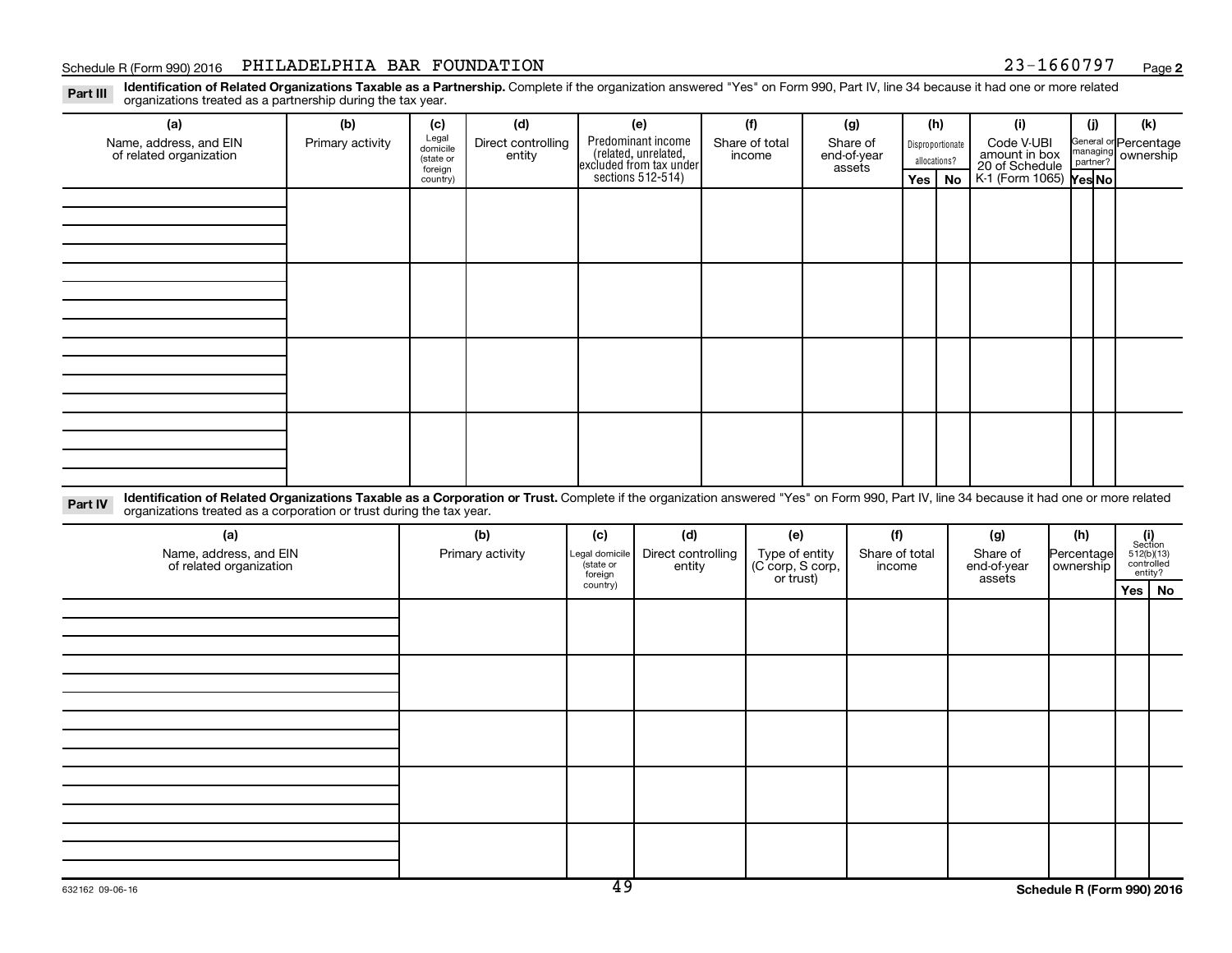## Schedule R (Form 990) 2016 PHILADELPHIA BAR FOUNDATION  $23-1660797$  Page

|     | Note: Complete line 1 if any entity is listed in Parts II, III, or IV of this schedule.                                                                                                                                        |                                  |                        |                                              |                | Yes                     | <b>No</b>               |
|-----|--------------------------------------------------------------------------------------------------------------------------------------------------------------------------------------------------------------------------------|----------------------------------|------------------------|----------------------------------------------|----------------|-------------------------|-------------------------|
|     | During the tax year, did the organization engage in any of the following transactions with one or more related organizations listed in Parts II-IV?                                                                            |                                  |                        |                                              |                |                         |                         |
|     |                                                                                                                                                                                                                                |                                  |                        |                                              | 1a             |                         | $\overline{\mathbf{X}}$ |
|     |                                                                                                                                                                                                                                |                                  |                        |                                              | 1b             |                         | $\overline{\mathtt{x}}$ |
|     |                                                                                                                                                                                                                                |                                  |                        |                                              | 1c             |                         | $\overline{\mathbf{x}}$ |
|     | d Loans or loan guarantees to or for related organization(s) www.communically.com/www.communically.com/www.communically.com/www.communically.com/www.communically.com/www.communically.com/www.communically.com/www.communical |                                  |                        |                                              | 1 <sub>d</sub> |                         | $\overline{\texttt{x}}$ |
|     |                                                                                                                                                                                                                                |                                  |                        |                                              | 1e             |                         | $\overline{\texttt{x}}$ |
|     |                                                                                                                                                                                                                                |                                  |                        |                                              |                |                         |                         |
|     |                                                                                                                                                                                                                                |                                  |                        |                                              | 1f             |                         | x                       |
|     | g Sale of assets to related organization(s) manufactured contracts and contracts are contracted assets to related organization(s) manufactured contracts are contracted assets to related organization(s) manufactured contrac |                                  |                        |                                              | 1a             |                         | $\overline{\mathtt{x}}$ |
|     | h Purchase of assets from related organization(s) manufactured content to content the content of the content of the content of the content of the content of the content of the content of the content of the content of the c |                                  |                        |                                              | 1h             |                         | $\overline{\texttt{x}}$ |
|     |                                                                                                                                                                                                                                |                                  |                        |                                              | 1i             |                         | $\overline{\texttt{x}}$ |
|     |                                                                                                                                                                                                                                |                                  |                        |                                              | 1j.            |                         | $\overline{\texttt{x}}$ |
|     |                                                                                                                                                                                                                                |                                  |                        |                                              |                |                         |                         |
|     |                                                                                                                                                                                                                                |                                  |                        |                                              | 1k             |                         | X                       |
|     |                                                                                                                                                                                                                                |                                  |                        |                                              | 11             |                         | $\overline{\mathtt{x}}$ |
|     |                                                                                                                                                                                                                                |                                  |                        |                                              | 1 <sub>m</sub> | X                       |                         |
|     |                                                                                                                                                                                                                                |                                  |                        |                                              | 1n             | $\overline{\mathbf{X}}$ |                         |
|     | <b>o</b> Sharing of paid employees with related organization(s)                                                                                                                                                                |                                  |                        |                                              | 1o             |                         | $\overline{\textbf{x}}$ |
|     |                                                                                                                                                                                                                                |                                  |                        |                                              |                |                         |                         |
|     |                                                                                                                                                                                                                                |                                  |                        |                                              | 1p             | X                       |                         |
|     |                                                                                                                                                                                                                                |                                  |                        |                                              | 1q             |                         | X                       |
|     |                                                                                                                                                                                                                                |                                  |                        |                                              |                |                         |                         |
|     |                                                                                                                                                                                                                                |                                  |                        |                                              | 1r             |                         | X                       |
|     |                                                                                                                                                                                                                                |                                  |                        |                                              | 1s             |                         | $\overline{\texttt{x}}$ |
|     | If the answer to any of the above is "Yes," see the instructions for information on who must complete this line, including covered relationships and transaction thresholds.                                                   |                                  |                        |                                              |                |                         |                         |
|     | (a)<br>Name of related organization                                                                                                                                                                                            | (b)<br>Transaction<br>type (a-s) | (c)<br>Amount involved | (d)<br>Method of determining amount involved |                |                         |                         |
| (1) |                                                                                                                                                                                                                                |                                  |                        |                                              |                |                         |                         |
| (2) |                                                                                                                                                                                                                                |                                  |                        |                                              |                |                         |                         |
| (3) |                                                                                                                                                                                                                                |                                  |                        |                                              |                |                         |                         |

**(4)**

**(5)**

**(6)**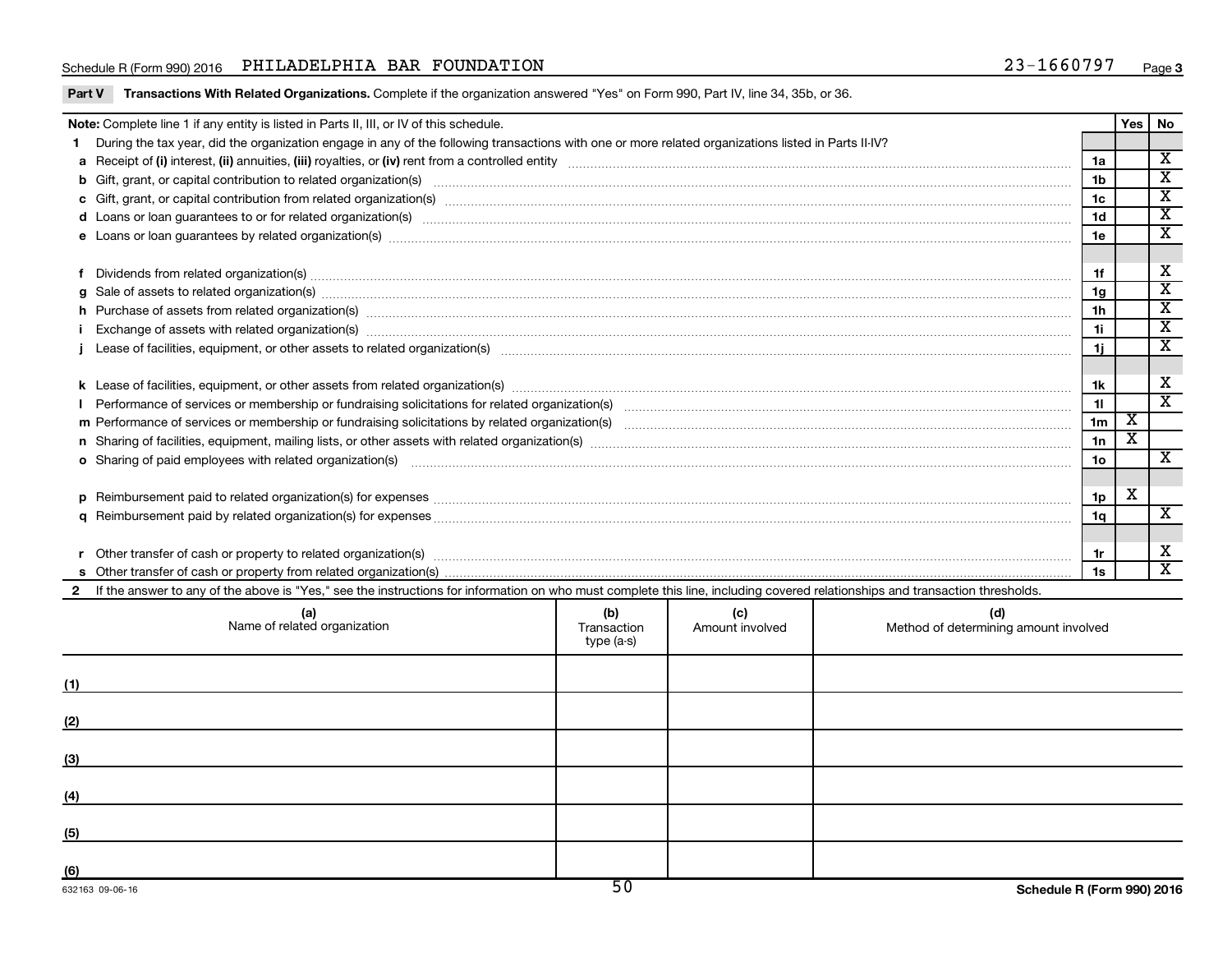## Schedule R (Form 990) 2016 PHILADELPHIA BAR FOUNDATION  $23-1660797$  Page

Part VI Unrelated Organizations Taxable as a Partnership. Complete if the organization answered "Yes" on Form 990, Part IV, line 37.

Provide the following information for each entity taxed as a partnership through which the organization conducted more than five percent of its activities (measured by total assets or gross revenue) that was not a related organization. See instructions regarding exclusion for certain investment partnerships.

| (a)<br>Name, address, and EIN<br>of entity | - -<br>(b)<br>Primary activity | (c)<br>Legal domicile<br>(state or foreign<br>country) | . <b>.</b> .<br>(d)<br>Predominant income<br>(related, unrelated,<br>excluded from tax under<br>sections 512-514) | $(e)$<br>Are all<br>partners sec.<br>$501(c)(3)$<br>orgs.?<br>Yes No | (f)<br>Share of<br>total<br>income | (g)<br>Share of<br>end-of-year<br>assets | (h)<br>Dispropor-<br>tionate<br>allocations?<br>Yes No | (i)<br>Code V-UBI<br>amount in box 20 managing<br>of Schedule K-1<br>(Form 1065)<br>$\overline{Y}_{\text{res}}$ No | (i)<br>Yes NO | (k) |
|--------------------------------------------|--------------------------------|--------------------------------------------------------|-------------------------------------------------------------------------------------------------------------------|----------------------------------------------------------------------|------------------------------------|------------------------------------------|--------------------------------------------------------|--------------------------------------------------------------------------------------------------------------------|---------------|-----|
|                                            |                                |                                                        |                                                                                                                   |                                                                      |                                    |                                          |                                                        |                                                                                                                    |               |     |
|                                            |                                |                                                        |                                                                                                                   |                                                                      |                                    |                                          |                                                        |                                                                                                                    |               |     |
|                                            |                                |                                                        |                                                                                                                   |                                                                      |                                    |                                          |                                                        |                                                                                                                    |               |     |
|                                            |                                |                                                        |                                                                                                                   |                                                                      |                                    |                                          |                                                        |                                                                                                                    |               |     |
|                                            |                                |                                                        |                                                                                                                   |                                                                      |                                    |                                          |                                                        |                                                                                                                    |               |     |
|                                            |                                |                                                        |                                                                                                                   |                                                                      |                                    |                                          |                                                        |                                                                                                                    |               |     |
|                                            |                                |                                                        |                                                                                                                   |                                                                      |                                    |                                          |                                                        |                                                                                                                    |               |     |
|                                            |                                |                                                        |                                                                                                                   |                                                                      |                                    |                                          |                                                        |                                                                                                                    |               |     |